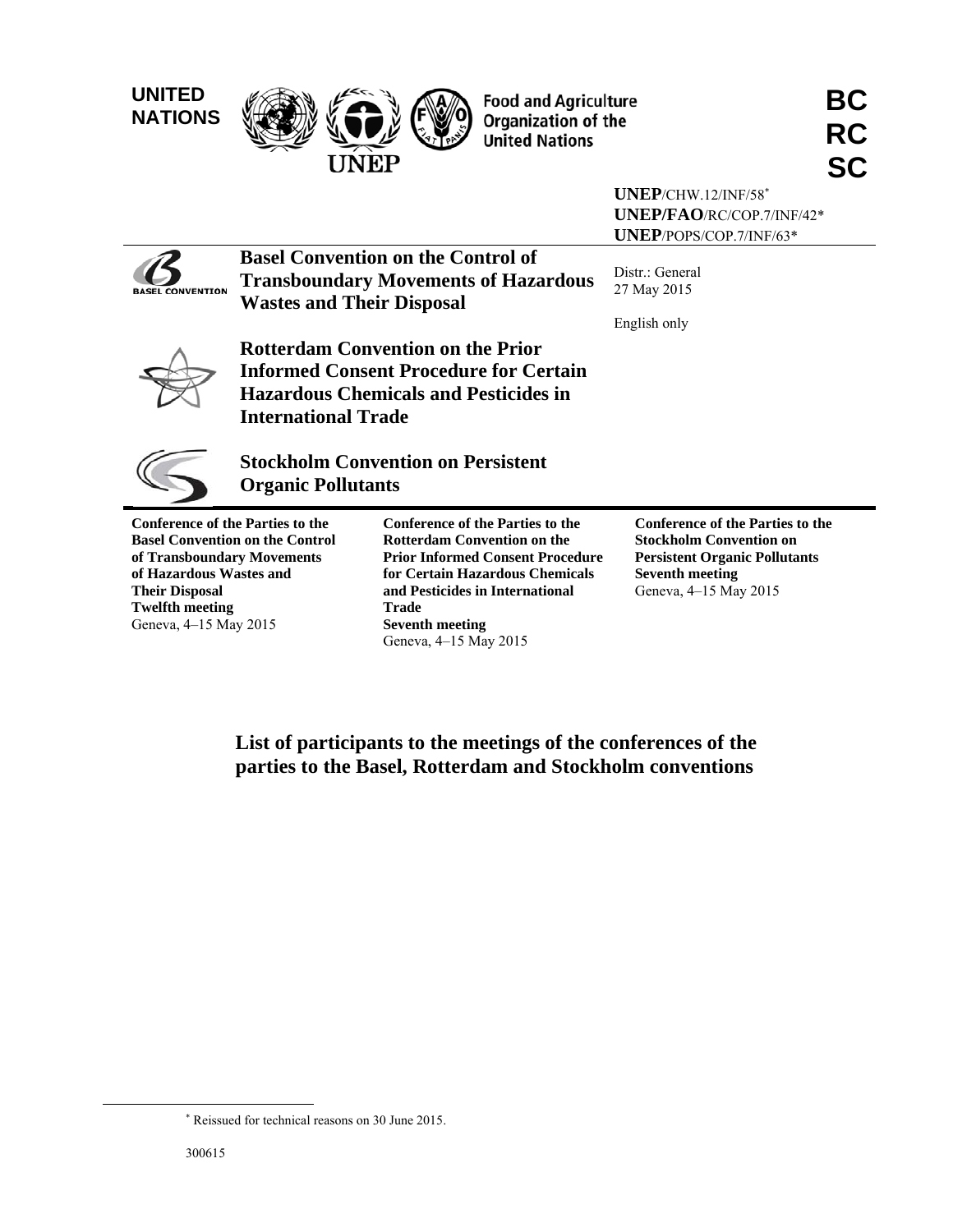# **Contents**

| I. |                  |     |                                                                                         |  |
|----|------------------|-----|-----------------------------------------------------------------------------------------|--|
|    | $\mathbf{1}$     |     | Parties to at least one of the conventions that submitted valid credentials: Basel      |  |
|    | $\overline{2}$ . |     | Parties to at least one of the conventions that did not submit valid credentials: Basel |  |
| П. |                  |     |                                                                                         |  |
|    | $\mathbf{1}$ .   |     |                                                                                         |  |
|    | $\overline{2}$ . |     |                                                                                         |  |
|    | 3 <sub>1</sub>   |     |                                                                                         |  |
|    |                  | (a) |                                                                                         |  |
|    |                  | (b) | Basel Convention Regional/Coordinating Centres and Stockholm Convention                 |  |
|    |                  | (c) |                                                                                         |  |
|    |                  | (d) |                                                                                         |  |
|    |                  | (e) |                                                                                         |  |
|    |                  |     |                                                                                         |  |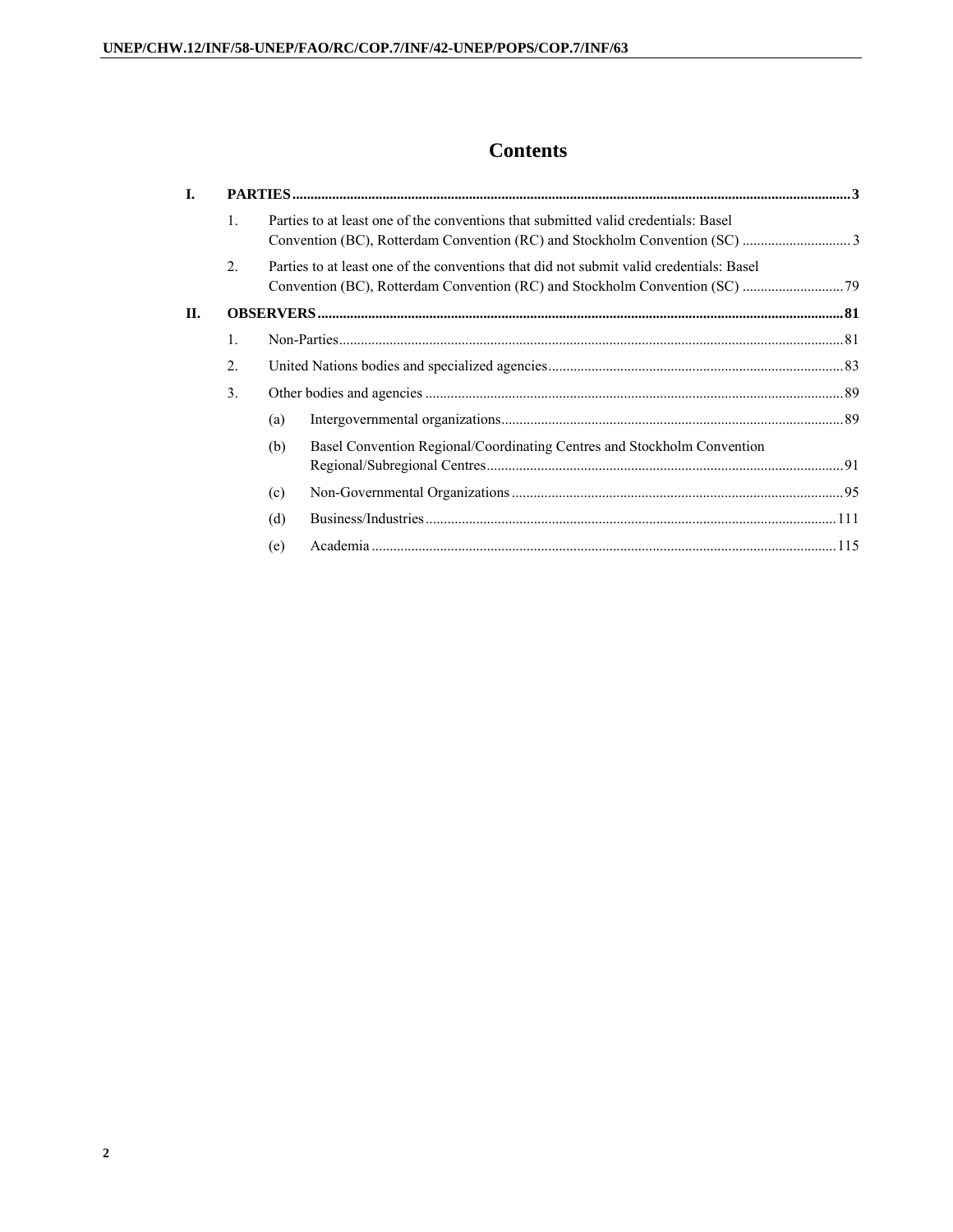# **I. PARTIES**

# **1. Parties to at least one of the conventions that submitted valid credentials: Basel Convention (BC), Rotterdam Convention (RC) and Stockholm Convention (SC)**

## **Afghanistan** (BC, RC, SC)

Mr. Abdul Wali Modaqiq Deputy Director General Policy and International Affairs National Environment Protection Agency Parwan 2, Behind Kardan University P.O. Box 209 Kabul city Afghanistan Tel: +930 25 280 1194 Fax: Email: wali.modaqiq@nepa.gov.af

Mr. Ezattullah Sediqi Director Chief of Staff National Environment Protection Agency Parwan 2, Behind Kardan University P.O. Box 209 Kabul City Afghanistan Tel: +930 77 33 55 922 Fax: Email: eng.ezatsediqi@gmail.com

Mr. Zalfaqar Karimi Baloch Director International Relations and MEAs Division National Environment Protection Agency Parwan 2, Behind Kardan University P.O. Box 209 Kabul city Afghanistan Tel: +930 75 201 7623 Fax: Email: zolfaqarb@gmail.com / z.bloch@nepa.gov.af

## **Albania** (BC, RC, SC)

H.E. Ms. Filloreta Kodra Ambassador and Permanent Representative Permanent Mission of the Republic of Albania to the United Nations Office and other international organizations in Geneva Rue du Môle 32 1201 Genève, Switzerland Tel: +41 22 731 11 43 Fax: +41 22 738 81 56 Email: mission.geneve@mfa.gov.al

Mr. Lorenc Xhaferraj Expert on Environmental Issues Department of International Organizations Ministry of Foreign Affairs Boulevard Gjergj Fishta No. 6 1001 Tirana, Albania Tel: +355 6 620 48144 Fax: +355 4 236 2084 Email: lxhaferraj@yahoo.com

Ms. Ledjana Bojaxhi Specialist Waste and Industrial Accidents Unit / Directory of Environment Ministry of Environment Durresi Street 17 1001 Tirana Albania  $Tel + 355694112110$ Fax: +355 42 270 627 Email: lediana.karalliu@moe.gov.al / ledjana\_k@yahoo.com

## **Algeria** (BC, SC)

Ms. Hemmam Dalila Chef de Bureau Direction de la Protection des Végétaux Ministère de l'Agriculture et du Développement Rural Hay El Hayet, rue no 44, Kouba Alger Algeria Tel: +213 554 636 575 Fax: +213 2350 3177 Email: dhemmam@yahoo.fr

Mr. Karim Baba Directeur de la Politique Environnementale Industrielle Direction Générale de l'Environement et du Développement Durable Ministère de l'Aménagement du Territoire et de l'Environnement 4 Rue des Quatre Canons Alger Algeria Tel: +213 214 328 53 Fax: +213 214 328 53 Email: baba.mate@hotmail.com

Ms. Fazia Dahlab General Director National Centre for Cleaner Technologies Production (NCCTP) Ministère de l'aménagement du territoire et de l'environnement 01, Rue Said Hamlat-Hussein-Dey 16040 Alger Algeria Tel: +213 21 778 385 Fax: +213 21 778 379 Email: fdahlab@yahoo.fr

Mr. Nader Louafi First Secretary Permanent Mission of the People's Democratic Republic of Algeria to the United Nations Office at Geneva and other international organizations in Switzerland Route de Lausanne 308 1293 Bellevue Switzerland Tel: +41 22 959 84 84 Fax: Email: nlouafi@mission-algeria.ch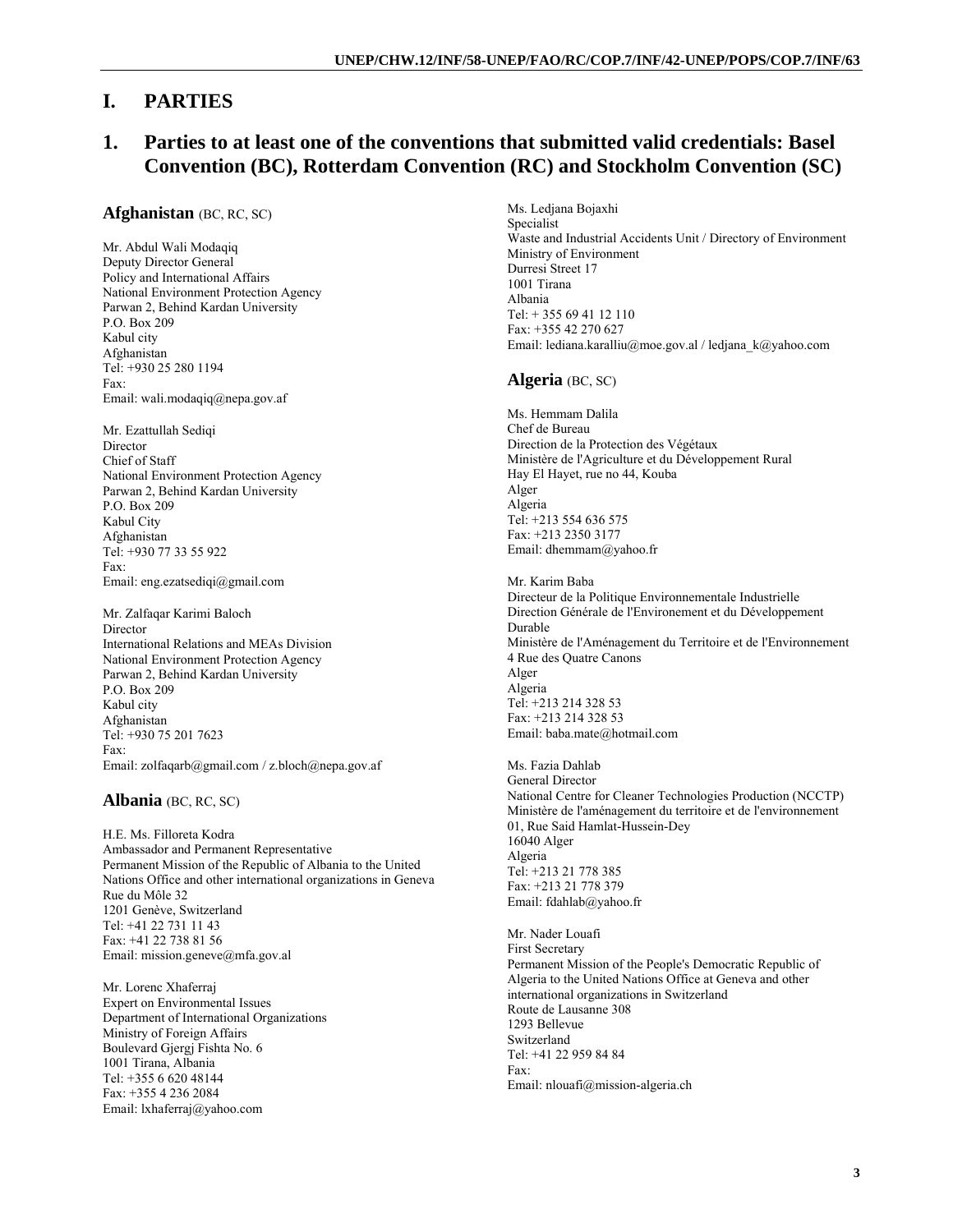### **Antigua and Barbuda** (BC, RC, SC)

Mr. Linroy Christian Director of Analytical Services Department of Analytical Services Ministry of Agriculture, Land, Fisheries and Barbuda Affairs Dunbars, Friars Hill Road St. John's Antigua and Barbuda Tel: +1 268 462 4502/9437 Fax: +1 268 462 6281 Email: linroyc@gmail.com

Mr. Bevon Kelvin Burke Technical Officer The Environment Division Minisity of Health and the Environment #1 Victoria Drive Botanic Gardens St. John's Antigua and Barbuda Tel: +1 268 562 2568 Fax: +1 268 462 4625 Email: bevonburke@gmail.com

### **Argentina** (BC, RC, SC)

Ms. Valeria M. Gonzalez Posse Ministro Dirección General De Asunto Ambientales Ministerio De Relaciones Exteriores y Culto Esmeralda1212, C Aut 1007 Buenos Aires Argentina Tel: +54 11 4819 7000 x 7406 Fax: Email: vgp@mrecic.gov.ar

Ms. Maria Ines Rodriguez Counsellor Permanent Mission of Argentina to the United Nations Office at Geneva Route de l'Aeroport 10 1215 Geneva Switzerland Tel: +41 22 929 86 00 Fax: Email:

Mr. Alberto Santos Capra Punto de Contacto Técnico del Convenio de Basilea Subsecretaría de Control y Fiscalización Ambiental y Prevención de la Contaminación Secretaría de Ambiente y Desarrollo Sustentable San Martín 451, 3° Piso of 306 1425 Buenos Aires Argentina Tel: +54 11 4348 8200 x 7251 Fax: +54 11 4348 8200 Email: ascapra@hotmail.com / acapra@ambiente.gob.ar

Mr. Pablo Sergio Issaly Coordinador Unidad de Sustancia y Productos Químicos Secretaría de Ambiente y Desarrollo Sustentable San Martín 451 C1004AA1 Buenos Aires, Argentina Tel: +54 11 4328 4821 x 37 Fax: +54 11 4328-3890 x 13 Email: pissaly@ambiente.gov.ar / psissaly2007@yahoo.com Ms. Leila Devia Director Basel Convention Regional Centre for Training and Technology Transfer for the South American Region (BCRC-Argentina) Instituto Nacional de Tecnología Industrial (INTI) Avda. Leandro N. Alem 1067 – 7 Floor P.O.Box 1001 Buenos Aires Argentina Tel: +54 11 4515 5022 Fax: +54 11 4314 1183 Email: lumiere@inti.gob.ar

#### **Armenia** (BC, RC, SC)

Ms. Anahit Aleksandryan Head Hazardous Substances and Waste Policy Division Ministry of Nature Protection Governmental Building 3 Republic Square 0010 Yerevan Armenia Tel: +374 10 11 818 518 Fax: +374 10 11 818 518 Email: anahit.aleksandryan@yahoo.com

Mr. Artak Khachatryan Head Division of Waste Inventory, Classification and Technology Investigation Waste Research Centre, Ministry of Nature Protection 46 Charents Street 0025 Yerevan Armenia Tel: +374 10 55 48 35 Fax: Email: wr\_center@mnp.am

## **Australia** (BC, RC, SC)

Mr. Bruce Robert Edwards Assistant Secretary Environment Protection Branch Department of the Environment G.P.O. Box 787 2601 Canberra Australia Tel: +61 2 6274 1400 Fax: Email: bruce.edwards@environment.gov.au

Ms. Sara Broomhall **Director** Chemical Policy Department of the Environment GPO Box 787 2601 Canberra Australia Tel: +61 2 6274 1702 Fax: +61 2 6274 1164 Email: sara.broomhall@environment.gov.au / Chemicals@environment.gov.au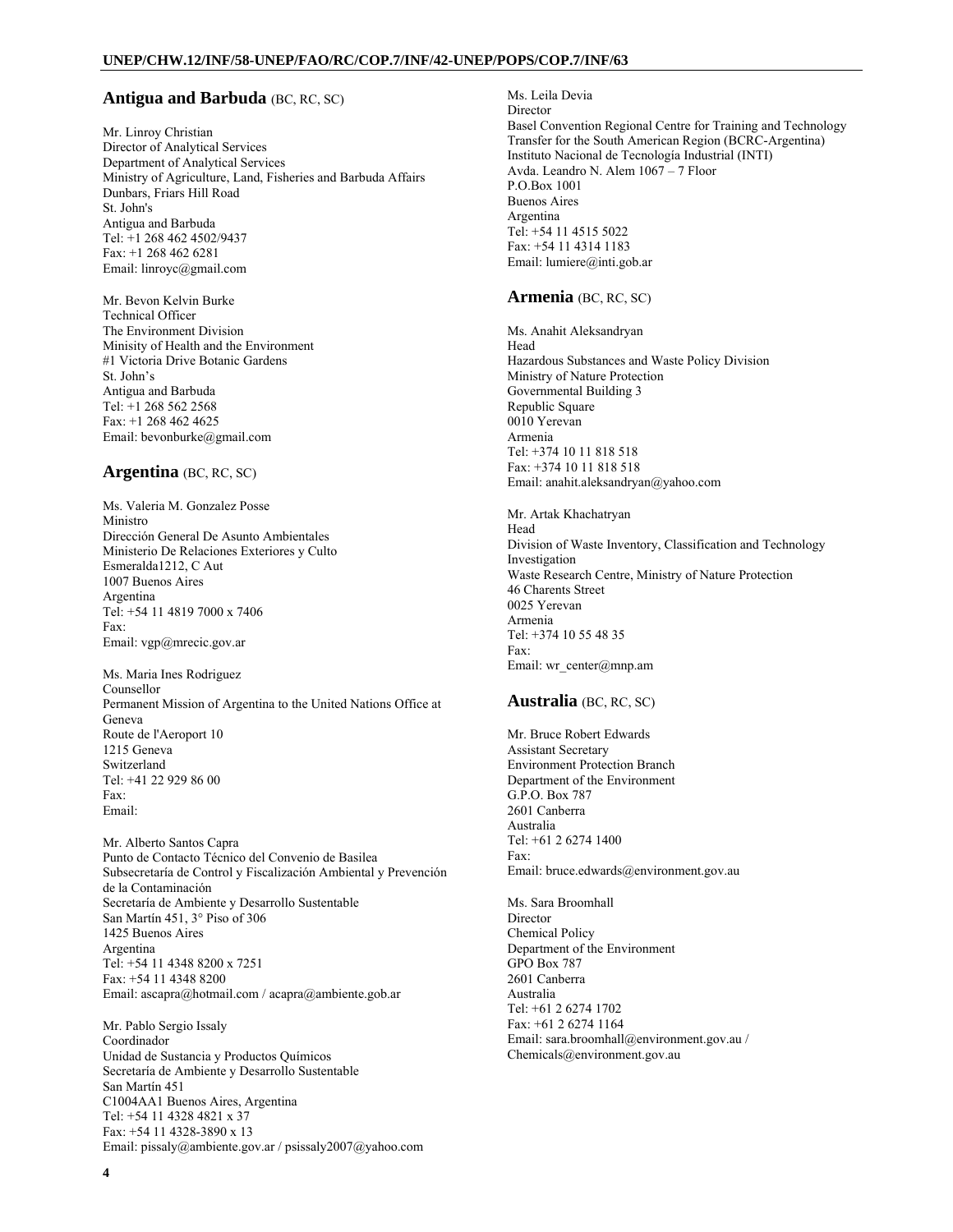Mr. Paul Philip Kesby Director Hazardous Waste Department of the Environment GPO Box 787 2601 Canberra Australia Tel: +61 2 6274 1411 Fax: Email: paul.kesby@environment.gov.au

### **Austria** (BC, RC, SC)

Ms. Helga Schrott Senior Adviser Division V/5: Chemicals Policy Federal Ministry of Agriculture, Forestry, Environment and Water Management Stubenbastei 5 1010 Vienna Austria Tel: +43 1 51522 2327 Fax: +43 1 51522 7334 Email: helga.schrott@bmlfuw.gv.at

Ms. Elisabeth Hosner Senior Advisor, Division I/9 International Environmental Affairs Federal Ministry of Agriculture, Forestry, Environment and Water Management Stubenbastei 5 1010 Vienna Austria Tel: +43 1 51522 1622 Fax: +43 1 51522 7626 Email: elisabeth.hosner@bmlfuw.gv.at

Mr. Andreas Moser Senior Adviser Division V/3: Waste Management Planning Federal Ministry of Agriculture, Forestry, Environment and Water Management Stubenbastei 5 1010 Vienna Austria Tel: +43 1 5152 23521 Fax: +43 1 5131679 1219 Email: andreas.moser@bmlfuw.gv.at / abt.53@bmlfuw.gv.at

Ms. Barbara Perthen-Palmisano Senior Advisor Division V/5 Federal Ministry of Agriculture, Forestry, Environment and Water Management Stubenbastei 5 1010 Vienna, Austria Tel: +43 1 51522 2321 Fax: +43 1 51522 7334 Email: barbara.perthen-palmisano@bmlfuw.gv.at

Ms. Vera Fuchs Counsellor Permanent Mission of Austria to the United Nations Office and specialized institutions in Geneva 35-37 Avenue Giuseppa Motta 1202 Geneva, Switzerland Tel: +41 22 748 20 48 Fax: Email: vera.fuchs@bmeia.gv.at

## **Azerbaijan** (BC, SC)

Mr. Adil Zeynalov Head of Subdivision Division of Management of Hazardous Wastes Sector / Department for Environmental Protection Ministry of Ecology and Natural Resources B. Aghayev Street 100-A 1073 Baku **Azerbaijan** Tel: +994 12 538 8513 Fax: +994 12 492 5907 Email: adilzeynalov@mail.ru

Mr. Gulmali Suleymanov **Director** Division of Climate Change and Ozone Centre Ministry of Ecology and Natural Resources B. Aghayev street 100a 1073 Baku Azerbaijan Tel: +994 55 686 9122 Fax: +994 12 438 5381 Email: az.mineco@gmail.com / gulmali\_climate@yahoo.com

#### **Bahrain** (BC, RC, SC)

Mr. Abdulkarim Hasan Rashed Head, Recycling & Waste Treatment Unit / SAICM, Project Technical Manager Assessment and Environmental Control Directorate Supreme Council for Environment  $\overline{P}$ . Box 18233 Bahrain Mall Bahrain Tel: +973 17 386 595 Fax: +973 17 920 213 Email: kme2001@hotmail.com / arashed@sce.gov.bh

Mr. Mohamed Aman Senior Environmental Specialist Environmental Assessment & Control Directorate Supreme Council for the Environment Bahrain Mall P.O.Box 18233 Bahrain Mall Bahrain Tel: +973 173 865 94 Fax: +973 179 202 13 Email: maman@sce.gov.bh

Ms. Hala Mohammed Environmental Specialist Environmental Assessment & Control Directorate Supreme Council for the Environment Bahrain Mall P.O.Box 18233 Karzakan Bahrain Tel: +973 173 866 42 Fax: +973 179 202 13 Email: hamohamed@sce.gov.bh / halaam79@hotmail.com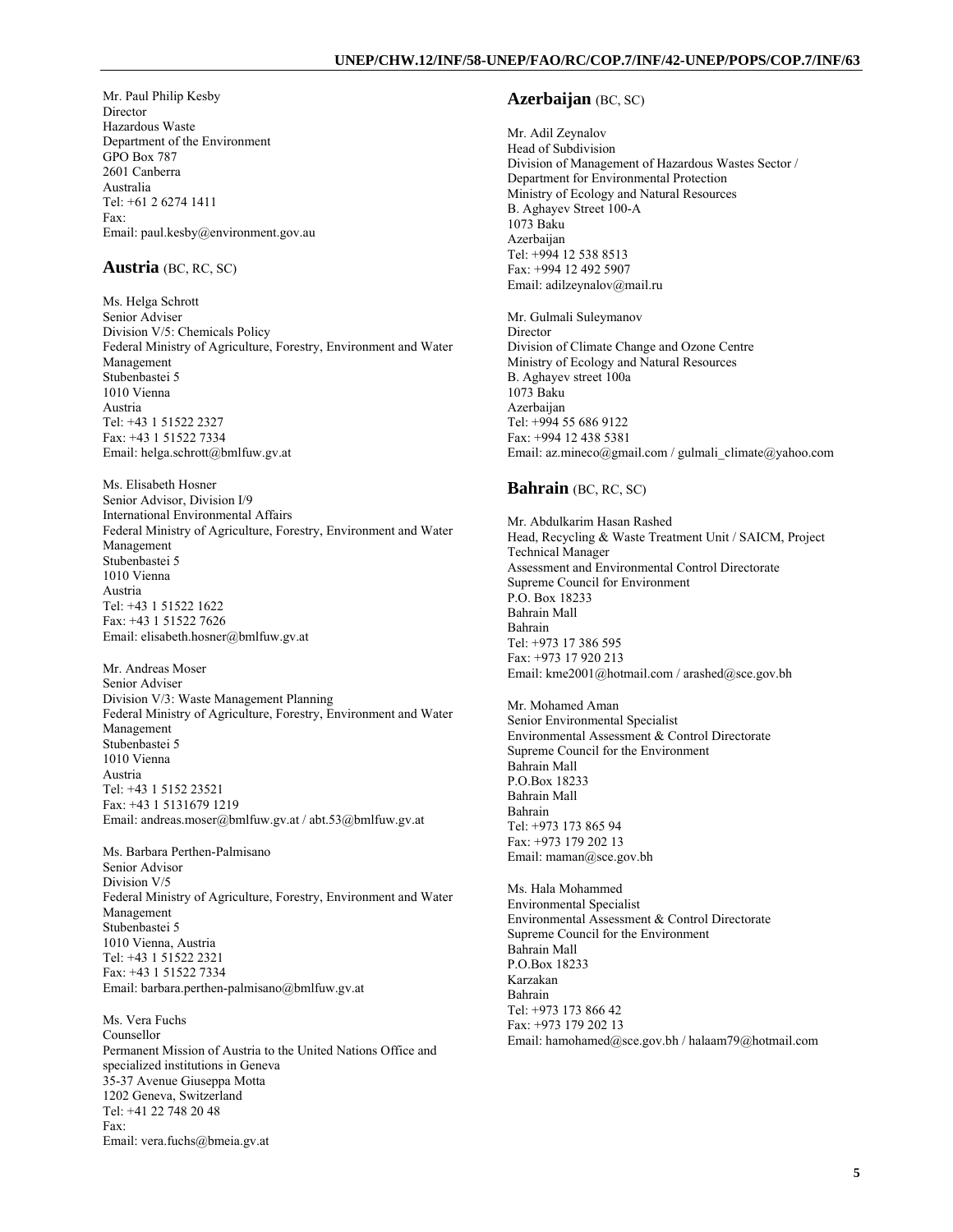### **Belarus** (BC, SC)

Mr. Aleksandr Opimakh Deputy Permanent Representative Permanent Mission Avenue de la Paix 15 1211 Geneva Switzerland Tel: +41 22 748 24 57 Fax: +41 22 748 24 51 Email: unogby@gmail.com

Mr. Andrei Pilipchuk Deputy Head of Department Department on Regulations of the Impact on Atmospheric Air and Water Resources Ministry of Natural Resources and Environmental Protection 10 Kollectornaya Street 220004 Minsk Belarus Tel: +375 172 004 757 Fax: +375 172 004 757 Email: an.pilipchuk@gmail.com

Mr. Aleksandr Pytalev Third Secretary Permanent Mission of Belarus to the United Nations Office and other International Organizations in Geneva Avenue de la Paix 15 1211 Geneva Switzerland Tel: +41 22 748 24 56 Fax: +41 22 748 24 51 Email: mission.belarus@ties.itu.int / opytalev@gmail.com

Ms. Tamara Kukharchyk Chief Researcher Laboratory on Transboundary Pollution and Climate Institute for Nature Management of National Academy of Sciences of Belarus 10, Skoriny st. 220 114 Minsk Belarus Tel: +375 17 266 34 27 Fax: +375 17 266 34 27 Email: kukharchyk@mail.ru / tkukharchyk@gmail.com

### **Belgium** (BC, RC, SC)

Ms. Mara Curaba Attaché Federal Public Service Health, Food Chain Safety and Environment DG 5 Risk Management Desk, Eurostation Place Victor Horta 40 bte 10 1000 Brussels, Belgium Tel: +32 2 524 96 56 Fax: +32 2 524 96 03 Email: mara.curaba@environnement.belgique.be

Mr. Jozef Buys Attaché Directorate-General for Development Cooperation Ministry of Foreign Affairs Karmelietenstraat 15 1000 Brussels, Belgium Tel: +32 2 501 48 97 Fax: Email: jozefbuys@gmail.com / jozef.buys@diplobel.fed.be Ms. Els Van de Velde Policy Adviser Environment Nature and Energy Department, International Policy Division Government of Flanders Koning Albert II - Laan 20 1000 Brussels Belgium Tel: +32 2 533 81 76 Fax: +32 2 553 81 65 Email: els.vandevelde@lne.vlaanderen.be

Ms. Leen Chanet Legal and Policy Officer, International Policy Division Environment, Nature and Energy Department Government of Flanders Koning Albert II-Laan 20, bus 8 1020 Brussels Belgium Tel: +32 499 54 63 82 Fax: Email: leen.chanet@lne.vlaanderen.be

Mr. Yorg Aerts Head of European and International Policy Team Policy Innovation Service - Waste and Materials Management Department Public Waste Agency of Flanders (OVAM) Stationsstraat 110 2800 Mechelen Belgium Tel: +32 1 528 43 48 Fax: +32 1 541 50 72 Email: yaerts@ovam.be

Ms. Gudrun Janssens Policy advisor Waste and Materials Management Department Public Waste Agency for Flanders (OVAM) Stationsstraat 110 2800 Mechelen Belgium Tel: +32 15 284 361 Fax: Email: gjanssen@ovam.be

#### **Benin** (BC, RC, SC)

Mr. Eloi Laourou Ambassador, Permanent Representative Adjoint Permanent Mission of the Republic of Benin to the United Nations Office and other international organizations in Geneva Chemin du Petit-Saconnex 28a 1209 Geneva Switzerland Tel: +41 79 194 41 62 Fax: +41 22 906 84 61 Email: eloilaourou@yahoo.fr / info@missionbenin.ch

Mr. Imorou Ouro-Djeri Secrétaire Général du Ministère Ministère de l'Environnement, de l'Habitat et de l'Urbanisme 01 BP 3621 Cotonou Benin Tel: +229 9709 6372 Fax: +229 2131 5081 Email: djerbeth@yahoo.fr / imourodjeri@yahoo.com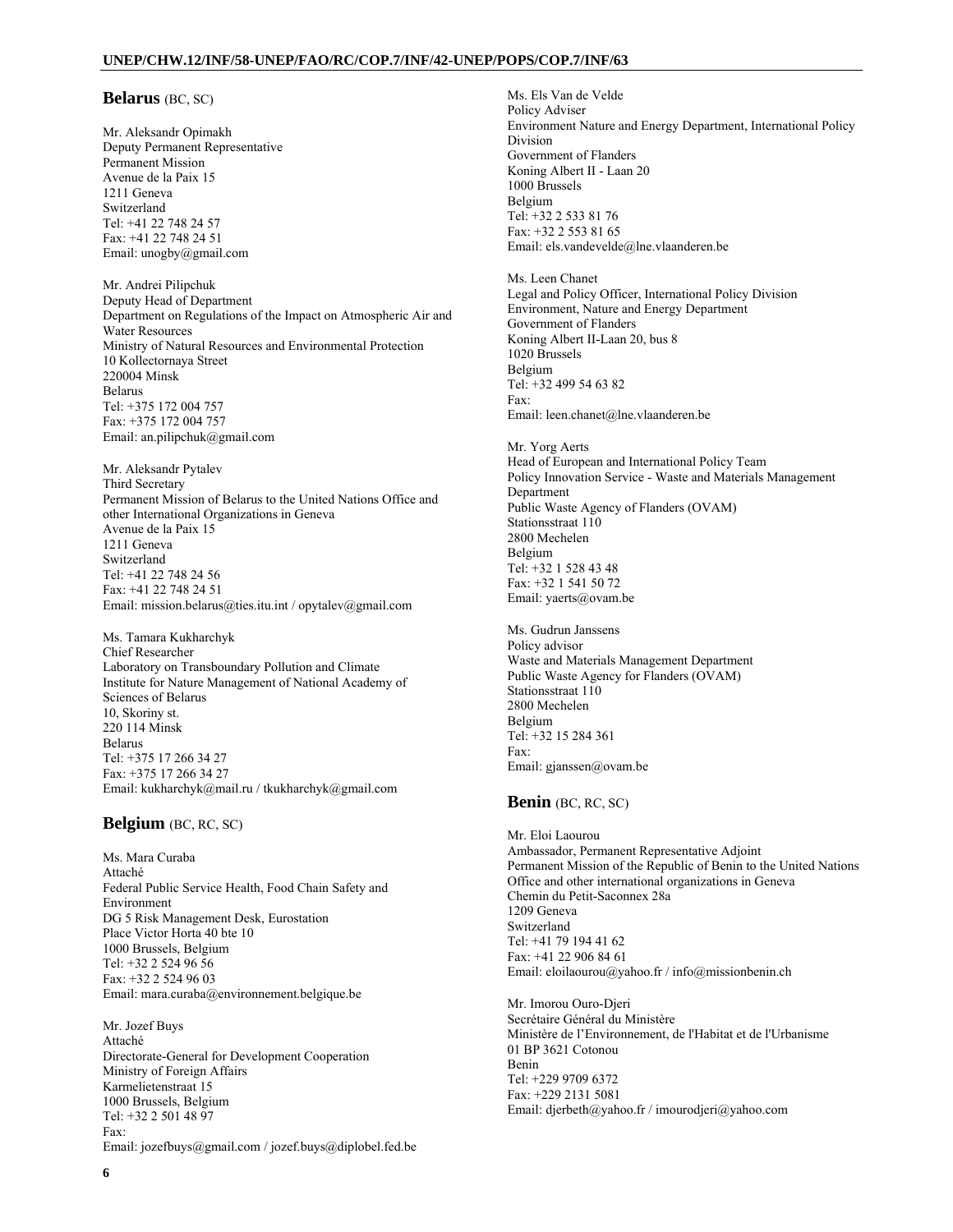Ms. Pulchérie Marianne Sessito Donoumassou Simeon Chef de Cellule Juridique Ministère de l'Environnement et de l'Habitat et de l'Urbanisme 01 BP 3621 Cotonou Benin Tel: +229 9773 4946 Fax: +229 2131 5109 Email: simeonp69@yahoo.fr

Mr. Euloge Lima Assistant Point Focal Convention de Stockholm Direction Générale de l'Environnement Ministère en charge de l'Environnement B.P.3621 Cotonou, Benin Tel: +229 21 31 80 45 Fax: +229 21 315 109 Email: limaloge@gmail.com

## **Bhutan** (BC)

Mr. Ugyen Tshewang Secretary National Environment Commission Secretariat Choezong Lham P.O.Box 466 Thimphu, Bhutan Tel: +975 2 338 017 Fax: +975 2 321 707 Email: secretary@nec.gov.bt / tugyenn@hotmail.com

## **Bolivia (Plurinational State of)** (BC, RC, SC)

Ms. Rocio Ricela Esprella Escobar Responsable Programa Nacional de Orgánicos Persistentes (PRONACOP's) Dirección General de Medio Ambiente y Cambios Climáticos Ministerio de Medio Ambiente y Agua Avenida Ecuador No. 2044 esq Sánchez Lima - Edificio Señor de la Misión - Piso 2 La Paz, Bolivia (Plurinational State of) Tel: +591 241 4301 Fax: +591 241 4301 Email: rocioesprella@gmail.com / pronacops.cops@gmail.com

Ms. Miroslava Vierka Castellon Geier Técnico PRONACOP's Programa Nacional de Contaminantes Organicos Persistente Ministerio de Medio Ambiente y Agua Avenue Camacho No. 1471 La Paz, Bolivia (Plurinational State of) Tel: +591 2 241 4301 Fax: +591 2 241 4301 Email: miroslava\_bo@hotmail.com

## **Bosnia and Herzegovina** (BC, RC, SC)

Ms. Nermina Skejović-Hurić Expert Adviser Department for Environmental Protection Ministry of Foreign Trade and Economic Relations Musala 9 71000 Sarajevo Bosnia and Herzegovina Tel: +387 33 953 531 Fax: +387 33 206 141 Email: nermina.skejovic-huric@mvteo.gov.ba / nerabosnia@yahoo.com

Ms. Azra Basic Head of Department Department for Environmental Protection Federal Ministry of Environment and Tourism Marka Marulica 2 71000 Sarajevo Bosnia and Herzegovina Tel: +387 33 726 723 Fax: +387 33 726 723 Email: azra.basic2@gmail.com

Ms. Smiljana Knezevic Senior expert associate for Plant Protection Products Department of Plant Protection Products Administration of Bosnia and Herzegovina for Plant Health Protection Radiceva 8/III 71000 Sarajevo Bosnia and Herzegovina Tel: +387 33 290 726 Fax: +387 33 290 711 Email: smiljana.knezevic@uzzb.gov.ba

## **Botswana** (BC, RC, SC)

Ms. Oarabile Serumola Director Department of Waste Management and Pollution Control Ministry of Environment, Wildlife and Tourism National Environmental Laboratory, Plot 20576 Magochanyama Road, Block 8 Industrial Private Bag BR 132 Gaborone, Botswana Tel: +267 393 4483 Fax: +267 393 4486 Email: oserumola@gov.bw / wmpc@gov.bw

Mr. Moabi Donald Mmolawa Chief Environmental Engineer, Compliance and Enforcement Department of Waste Management and Pollution Control Ministry of Environment, Wildlife and Tourism National Environmental Laboratory, Plot 20576 Magochanyama Road, Block 8 Industrial Private Bag BR 132 Gaborone, Botswana Tel: +267 393 4479 Fax: +267 390 9953 Email: moabimd@yahoo.com / mdmmolawa@gov.bw

Mr. Onkemetse Daniel Pitso Legal Advisor Legal Office Ministry of Environment, Wildlife and Tourism Phase II, Plot 201276 Private Bag 009 Gaborone, Botswana Tel: +267 364 7911 Fax: +267 395 1092 Email: odpitso@gov.bw / dopitso@gmail.com

Mr. Frank Molaletsi Chief Waste Management Officer Department of Waste Management and Pollution Control Ministry of Environment, Wildlife and Tourism Private Bag Br 132 Gaborone, Botswana Tel: +267 393 4479 Fax: +267 390 4486 / 3909 953 Email: fmolaletsi@gov.bw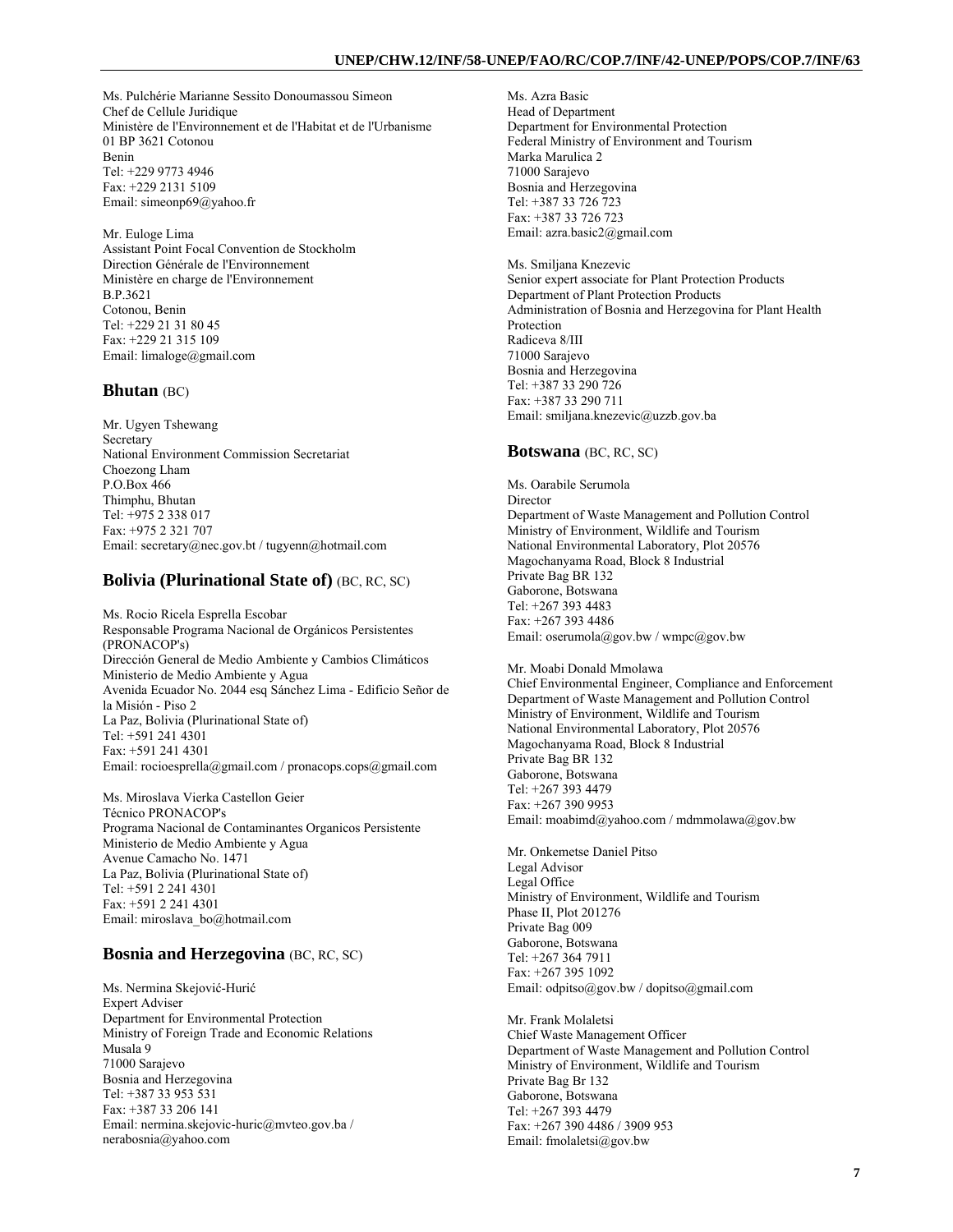Ms. Julia Neo Mmualefe Principal Chemist Department of Waste Management and Pollution Conrtol Ministry of Environment, Wildlife and Tourism Private Bag Br 132 Gaborone Botswana Tel: +267 393 4479 Fax: +267 390 4486 / 390 9953 Email: jnmmualefe@gov.bw

Ms. Gomolemo Maseelane Programme Officer Industrial Chemicals / RC Designated National Authority Industrial Chemicals Department of Public Health Ministry of Health Private Bag 00269 Gaborone Botswana Tel: +267 363 2120 Fax: +267 391 0327 Email: gmaseelane@yahoo.com

Ms. Mercy Serwalo Mokgosi Chemist I, Research And Development (National Environmental Laboratory) Department Of Waste Management And Pollution Control Ministry of Environment, Wildlife and Toursim Private Bag Br132 Gaborone Botswana Tel: +267 393 4479 Fax: +267 390 9953 Email: nkhi6@yahoo.com / smmokgosi@gov.bw

Mr. Davis Ntebela Principal Medical Entomologist Department of Public Health Ministry of Health P.O. Box 70924 Gaborone, Botswana Tel: +267 3632103 Fax: +267 3910327 Email:

### **Brazil** (BC, RC, SC)

Ms. Leticia Reis de Carvalho **Director** Secretary of Climate Change and Environmental Quality / Department of the Environment Quality Ministry of Environment SEPN 505, Bloco B, Edificio Marie Prendi Cruz, Sala T20 70730 542 Brazilia D.F. Brazil Tel: +55 61 2028 2073 Fax: +55 61 2028 2252 Email: leticia.carvalho@mma.gov.br

Ms. Janaina Lourençato Third Secretary Permanent Mission of Brazil to the United Nations Office and other international organizations in Geneva Chemin Louis-Dunant 15 (6th Floor) 1202 Geneva Switzerland Tel: +41 22 332 50 00 Fax: +41 22 910 0751 Email: janaina.lourencato@itamaraty.gov.br

Mr. Rafael Da Soler Third Secretary Division of Climate Ozone and Chemical Safety Ministry of External Relations Esplanada Dos Ministerios Bloco H, Anexo II, Sala 204 70170 900 Brasilia - D.F. Brazil Tel: +55 61 2030 6940 Fax: +55 61 2030 9288 Email: rafael.soler@itamaraty.gov.br

Mr. Luiz De Andrade Filho Third Secretary Division of Climate, Ozone and Chemical Safety (DCLIMA) Ministry of External Relations Esplanada dos Ministérios, Bloco H Anexo II, Sala 204 70170 900 Brasília Brazil Tel: +55 61 2030 9293 Fax: +55 61 2030 9288 Email: luiz.andrade@itamaraty.gov.br

Ms. Zilda Veloso Department of Urban Environment Ministry of the Environment SEPN 505, Lote 2, Bloco B, sala T-01 70730-542 Brasilia D.F. Brazil Tel: +55 61 2028 2117 Fax: +55 61 2028 2904 Email: srhu@mma.gov.br

Mr. Alberto Rocha Chemical Safety Manager Department of Environmental Quality Ministry of the Environment SEPN 505, Lote 2, Bloco B, Ed. Marie Prendi Cruz, sala T-14 Brasília/DF Brazil Tel: +55 61 2028 2007 Fax: Email: alberto.rocha@mma.gov.br

Ms. Marília Passos Torres de Almeida Environmental Analyst Department of the Environmental Quality Ministry of Environment SEPN 505, Lote 2, Bloco B, Edficio Marie Prendi Cruz Terreo, Sala T-14 70730-542 Brasilia D.F. Brazil Tel: +55 61 2028 2355 Fax: +55 61 2028 2252 Email: marilia.almeida@mma.gov.br

Ms. Sabrina Gimenes de Andrade Environmental Analyst Department of Urban Environment Ministry of Environment SEPN 505, Lote 2, Bloco B, Edificio Marie Prendi Cruz Sala T 05 73730542 Brasilia Brazil Tel: +55 61 2028 2117 Fax: Email: sabrina.andrade@mma.gov.br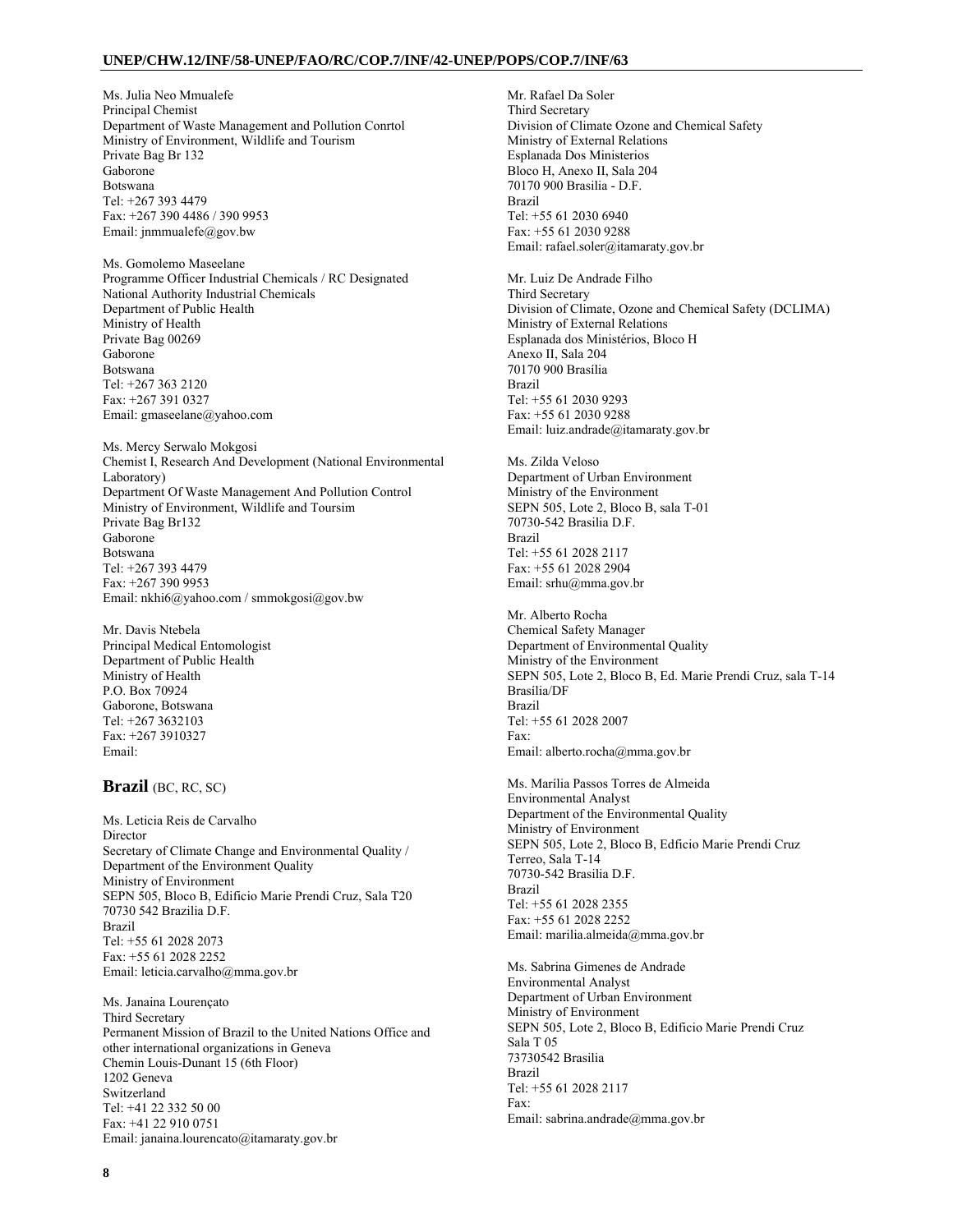Mr. Gilberto Werneck de Capistrano Filho General-Coordinator for the Environment Quality Management Directorate of Environmental Quality Brazilian Institute of Environment and Renewable Natural Resources (IBAMA) SCEN, Via L4 Norte, Trecho 2, Ed Sede do Ibama P.O.Box 09566 70818 900 Brasilia Brazil Tel: +55 61 3316 1566 Fax: +55 61 3316 1243 Email: gilberto.capistrano-filho@ibama.gov.br

Mr. Álvaro Inácio Federal Inspector General Coordination of Pesticides Ministry of Agriculture, Livestock and Food Supply Esplanada dos Ministérios, Square D, Anex A, Room 348 Brasília Brazil Tel: +55 61 3218 2445 Fax: Email: alvaro.inacio@agricultura.gov.br

Ms. Ana Maria Vekic General Manager & Toxicology Brazilian Health Surveilance Agency (ANVISA) SiA Trecho 5, Area Especial 57 Lote 200, Bloco D 71205 050 Brasilia Brazil Tel: +55 61 3462 6508 Fax: +55 61 3462 5726 Email: ana.vekic@anvisa.gov.br

Mr. Nelson Roberto Bugalho President Stockholm Convention Regional Centre for Capacity-Building and the Transfer of Technology (SCRC Brazil) / Companhia de Tecnologia de Ambiental do Estado de Sao Paulo (CETESB) Av. Prof. Frederico Hermann Jr.345 Alto de Pinheiros 05406 040 Sao Paulo Brazil Tel: +55 11 3133 32 28 Fax: +55 11 3133 38 87 Email: nbugalho@sp.gov.br / bugalho@terra.com.br

Ms. Lady Virginia Traldi Meneses Vice-President Stockholm Convention Regional Centre for Capacity-Building and the Transfer of Technology (SCRC Brazil) / Companhia de Tecnologia de Ambiental do Estado de Sao Paulo (CETESB) Av. Prof. Frederico Hermann Jr 345, Alto de Pinheiros 05406 040 Sao Paulo Brazil Tel: +55 11 3133 3607 Fax: +55 11 3133 39 58 Email: lmeneses@sp.gov.br / lady@usp.br

Mr. Gilson Alves Quinaglia Head of Toxicological Analysis Department of Engineering and Environmental Quality Stockholm Convention Regional Centre for Capacity-Building and the Transfer of Technology (SCRC Brazil) / Companhia de Tecnologia de Ambiental do Estado de Sao Paulo (CETESB) Av. Prof. Frederico Hermann Jr, 345, Alto de Pinheiros 05406 040 Sao Paulo Brazil Tel: +55 11 3133 3607 Fax: +55 11 3133 3402 Email: gquinaglia@sp.gov.br / gilson.quinaglia@gmail.com

Ms. Estefania Gastaldello Moreira Professor Department of Physiological Sciences State University of Londrina (UEL) Rua Alberto Valença, 148 – apto 1404 41810 825 Salvador Brazil Tel: +55 71 2137 1292 Fax: Email: egmoreira@uel.br / egmoreira22@hotmail.com

Ms. Gabriela Russo Lopes Participantof the Capacity Building Program Permanent Mission of Brazil to the United Nations Office and other international organizations in Geneva Chemin Louis-Dunant 15 (6th Floor) 1202 Geneva Switzerland Tel: +41 22 332 50 00 Fax: +41 22 910 07 51 Email: g.russolopes@gmail.com

Mr. Guilherme Natan Fasolin Participant of the Capacity Building Program Permanent Mission of Brazil to the United Nations Office and other international organizations in Geneva Chemin Louis-Dunant 15 (6th Floor) 1202 Geneva Switzerland Tel: +41 22 332 50 00 Fax: +41 22 910 07 51 Email: guilhermefasolin@gmail.com

## **Bulgaria** (BC, RC, SC)

Ms. Parvoleta Angelova Luleva Head of Unit Hazardous Chemicals Department Preventive Activities Directorate Ministry of Environment and Water 67, William Gladstone Street 1000 Sofia, Bulgaria Tel: +359 2 940 60 21 Fax: +359 2 980 33 17 Email: pluleva@moew.government.bg

Ms. Lina Patarchanova Senior Expert Industrial and Hazardous Waste Management Department / Waste Management and Soil Protection Directorate Ministry of Environment and Water 22 Maria Luiza Boulevard 1000 Sofia, Bulgaria Tel: +359 2 940 65 54 Fax: +359 2 940 66 35 Email: lpatarchanova@moew.government.bg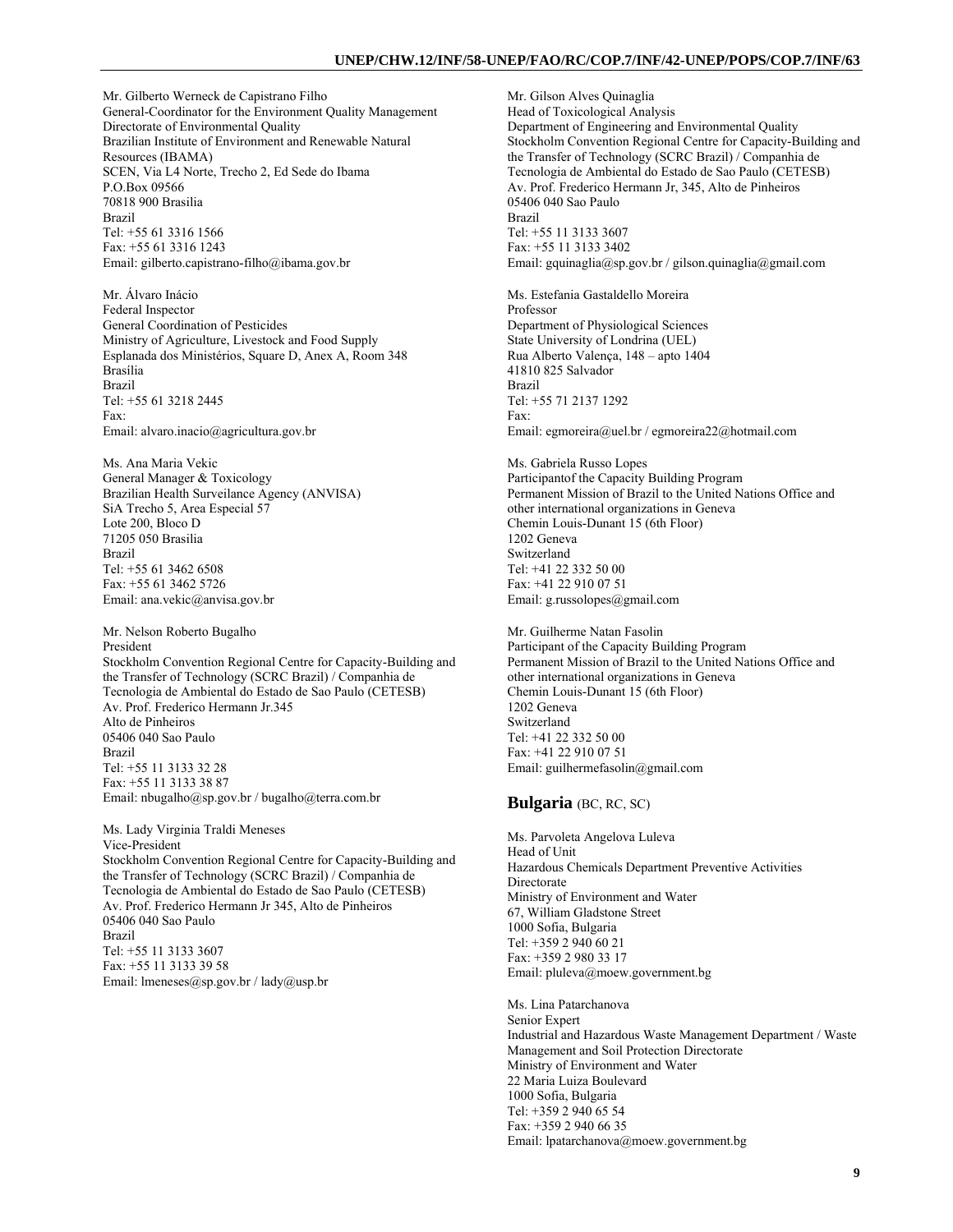Ms. Tsvetanka Dimcheva State Expert Hazardous Chemicals Department Ministry of Environment and Water 67, William Gladstone Street 1000 Sofia Bulgaria Tel: +359 2 940 62 61 Fax: +359 2 980 33 17 Email: dimcheva@moew.government.bg

## **Burkina Faso** (BC, RC, SC)

Mr. Paul Windinpsidi Savadogo Directeur Général de la Préservation de l'Environnement et du Développement Durable Ministère de l'Environnement et des Ressources Halieutiques Ministère de l'Environnement et du Développement Durable 327 Avenue du Pr. Joseph Ki-Zerbo B.P. 7044 Ouagadougou Burkina Faso Tel: +226 25 47 91 42 Fax: +226 50 31 0675 Email: paul.savadogo@gmail.com

Ms. Watta Ouedraogo Koulibaly Directrice de l'Assainissement et de la Prevéntion des Risques Environnementaux Direction Générale de la Préservation de l'Environnement et du Développement Durable (DGPEDD) Ministère de l'Environnement et des Ressources Halieutiques (MERH) 367 Avenue du Professeur Joseph Ki Zerbo B.P. 7044 Ouagadougou Burkina Faso Tel: +226 2547 91 42 Fax: +226 50 31 16 76 Email: ouedwata@yahoo.fr

Mr. Abou Traore Environmentaliste Direction Générale de la Préservation de l'Environnement et du Développement Durable Ministère de l'Environnement et des Ressources Halieutiques 327 Avenue du Professeur Joseph Ki-Zerbo B.P. 7044 Ouagadougou Burkina Faso Tel: +226 25 47 91 42 Fax: +226 25 31 06 75 Email: aboutraoh@yahoo.fr

Mr. Wendingoudi Franck Ouedraogo Attaché Permanent Mission of Burkina Faso to the United Nations Office and other international organizations in Geneva Avenue de France 23 (5th Floor) 1202 Geneva Switzerland Tel: +41 22 734 63 30 Fax: +41 22 734 63 31 Email:

## **Burundi** (BC, RC, SC)

Mr. Alphonse Polisi

Directeur / Point Focal Nationale de Convention Stockholm Département de l'Environnement et de Changement Climatique Institut National pour l'Environnement et la Conservation de la Nature (INECN) B.P. 56 Gitega, Burundi Tel: +257 22 40 30 30 Fax: +257 22 40 30 32 Email: polalphonse22@yahoo.fr Mr. Yves Uwarugira Conseiller Département de l'Environnement et de Changement Climatique

Ministère de l'Eau, de l'Environnement, de l'Aménagement du Territoire et de l'Urbanisme Avenue de la Cathédrale B.P. 631 Bujumbura, Burundi Tel: +257 77 776 444 Fax: +257 22 228 902 Email: uwarugirayves@ymail.com / uwarugirayves@gmail.com

Mr. Eliakim Sakayoya Directeur Département de la Protection des Végétaux Ministère de l'Agriculture et de l'Elevage B.P. 114 Gitega, Burundi Tel: +257 22 402036 Fax: +257 22 402104 Email: dpvbdi@yahoo.fr / sakayoyaeliakim@yahoo.fr

## **Cabo Verde** (BC, RC, SC)

Ms. Margarida Maria Silva Santos Coordinator of the Unit of Environmental Sanitation General Directorate for Environment Achada Santo Antonio 332 Cidade de Praia Cabo Verde Tel: +238 261 8984 Fax: +238 261 7511 Email: margaridas.santos@mahot.gov.cv / maguy.santos12@gmail.com

Mr. Florisvindo Jaimilito Rodrigues Furtado Technicien d'Assainissement Direction Générale de l'Environnement Ministère de l'Environnement, de l'Habitation et de l'Aménagement du Territoire Achada Santo António 332-A Praia Ilha de Santiago Cabo Verde Tel: +238 2 618 984 Fax: +238 2 617 511 Email: florisvindo.furtado@mahot.gov.cv

Mr. Alcides Barros Premier Secrétaire Mission Permanente de Cabo Verde auprès des Nations Unies à Genève Avenue Blanc 47 1202 Geneva, Switzerland Tel: +41 22 731 33 36 Fax: +41 22 731 35 40 Email: alcides.barros@bluewin.ch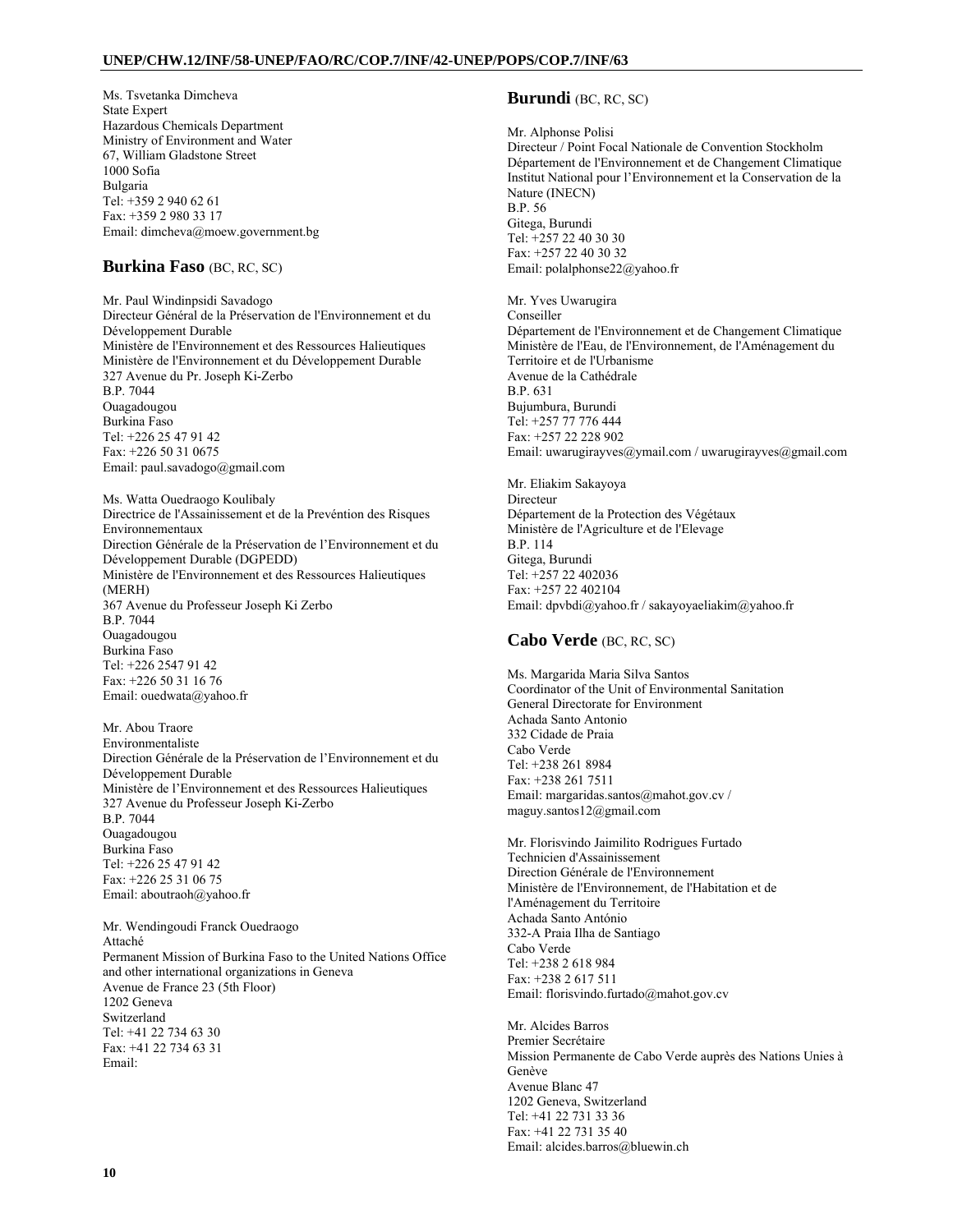### **Cambodia** (BC, RC, SC)

Mr. Heng Nareth Director Department of Environmental Pollution Control Ministry of Environment 48, Samdech Preah Sihanouk Tonle Bassac, Chamkarmon Phnom Penh Cambodia Tel: +855 12 926 108 Fax: +855 23 210 492 Email: heng.nareth@online.com.kh

Mr. Chin Sothun Vice Chief, Office of Solid Waste and Hazardous Substances Management and Resposible for Implementation of Basel Convention Environmental Pollution Control Department Ministry of Environment 48, Samdech Preah Sihanouk Tonle Bassac, Chamkarmon Phnom Penh Cambodia Tel: +858 77 43 40 32 Fax: Email: chinsothun@gmail.com

Mr. Chea Sokhon Vice-Chief, Agricultural Material Standard Office Department of Agricultural Legislation Ministry of Agriculture, Forestry and Fisheries No.200, Preah Norodom Blvd, Sankat Tonle Basak Phnom Penh Cambodia Tel: +855 11 956577 Fax: Email: sokhon2chea@yahoo.com

#### **Cameroon** (BC, RC, SC)

Mr. Peter Ayuk Enoh Director Department of Standards and Control Ministry of Environment, Nature Protection and Sustainable Development Minepded B.P. 320 Yaoundé Cameroon Tel: +237 2 22 22 11 06 / +237 699 69 10 25 Fax: +237 22 221 106 Email: enohpeter@yahoo.fr

Mr. Aoudou Joswa Chef de Brigade des Inspections Environnementales Direction des Normes et du Contrôle Ministère de l'Environnement, de la Protection de la Nature et du Développement Durable B.P. 320 Yaoundé Cameroon Tel: +237 2 22 22 12 25 / +237 677 26 30 49 Fax: +237 2 22 23 60 51 Email: aoudoujoswa@yahoo.fr

Mr. Albun William Banye Lemnyuy Sous Directeur De La Gestion Des Dechets, Produits Chimiques, Toxiques Et Dangereux Direction des Normes et du Contrôle Ministère de l'Environnement, de la Protection de la Nature et du Développement Durable Minepded B.P. 320 Yaoundé Cameroon Tel: +237 2 22 22 11 06 / +237 674 736326 Fax: +237 2 22 22 11 06 Email: lemnyuy@yahoo.com

Mr. Vendelin Oyoah Oyoah Cadre chargé du suivi des questions liées aux trois conventions Direction des Nations Unies et de la Coopération Décentralisée / MINREX Ministère des Relations Extérieures (MINREX) 791 avenue Konrad Adenauer B.P. 001 Yaoundé, Cameroon Tel: +237 696 25 81 21 Fax: +237 22 05 34 16 Email: vendelinoyoah@yahoo.fr

## **Canada** (BC, RC, SC)

Ms. Virginia Poter Director General, Chemical Sector Directorate Environmental Stewardship Branch Environment Canada 351, Boulevard St. Joseph Place Vincent Massey Building K1A 0H3 Gatineau Canada Tel: +1 819 938 4290 Fax: +1 819 938 4293 Email: virginia.poter@ec.gc.ca

Ms. Anne Daniel General Counsel Constitutional, Administrative and International Law Section Justice Canada 284 Wellington K1A 0H8 Ottawa Canada Tel: +1 613 957 4902 Fax: +1 613 941 1937 Email: anne.daniel@justice.gc.ca

Ms. Esther Van Nes First Secretary Permanent Mission of Canada to the United Nations Office in Geneva Avenue de l'Ariana 5 1202 Geneva, Switzerland Tel: +41 22 919 92 44 Fax: +41 22 919 92 27 Email: esther.vannes@international.gc.ca

Mr. Markus Davies Legal Officer Oceans and Environmental Law Division Foreign Affairs, Trade and Development Canada Canada Tel: +1 613 355 1921 Fax: Email: marcus.davies@international.gc.ca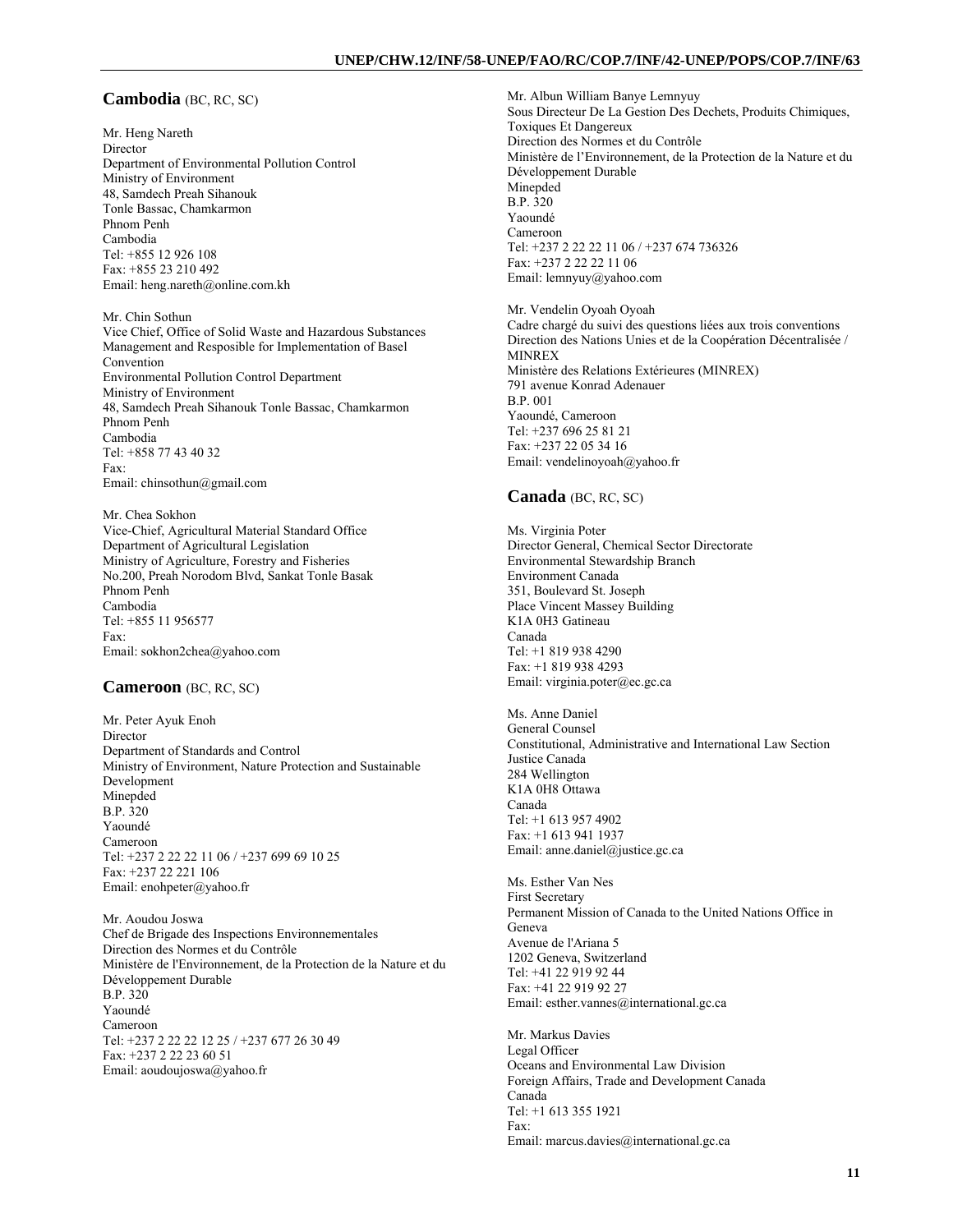Ms. Alison Kennedy Manager, International Engagement On Chemicals Chemicals Sector Directorate Environment Canada 351 St-Joseph Boulevard, Place Vincent Massey Building K1A OH3 Gatineau Canada Tel: +1 819 938 4325 Fax: +1 819 938 4340 Email: alison.kennedy@ec.gc.ca

Mr. Lars Juergensen Head, Office of Policy and Strategic Advice Pest Management Regulatory Agency Health Canada 2720 Riverside Drive K1A 0K9 Ottawa Canada Tel: +1 613 736 3697 Fax: +1 613 736 3659 Email: lars.juergensen@hc-sc.gc.ca

Mr. Gregor Filyk Senior Policy Advisor Multilateral Affairs Directorate Environment Canada 200, Boulevard Sacré-Coeur 14th Floor Gatineau K1A OH3 Gatineau Canada Tel: +1 819 938 3658 Fax: +1 819 938 3659 Email: greg.filyk@ec.gc.ca

Mr. Jean-François Ferry Manager, Risk Management of Persistent Organic Pollutants Chemicals Sector Directorate Environment Canada 351, Boulevard St-Joseph, 10th Floor K1A OH3 Gatineau Canada Tel: +1 819 938 4305 Fax: +1 819 994 0007 Email: jean-francois.ferry@ec.gc.ca

Ms. Jacinthe Séguin Manager, Strategies and Coordination Waste Reduction and Management Division / Chemicals Sector **Directorate** Environment Canada 9th floor Place Vincent Massey 351 Boulevard St-Joseph K1A 0H3 Gatineau Canada Tel: +1 819 938 4500 Fax: +1 819 938 4553 Email: jacinthe.seguin@ec.gc.ca

Ms. Julie Croteau Program Scientist, International Agreements Waste Reduction and Management Division / Chemicals Sector **Directorate** Environment Canada 351 Saint Joseph Blvd, Place Vincent Massey, 9th floor K1A OH3 Gatineau Canada Tel: +1 819 938 4501 Fax: +1 819 938 4553 Email: julie.croteau@ec.gc.ca

Mr. Jeffery Goodman Policy Advisor for PIC Substances Chemicals Sector Directorate Environment Canada Place Vincent Massey - 11053 351 St. Joseph Blvd. K1A 0H3 Gatineau Canada Tel: + 1 819 938 4231 Fax: +1 819 938 4218 Email: jeffery.goodman@ec.gc.ca

## **Central African Republic** (BC, SC)

Mr. Junior Hubert Sokpomou Da-Silva Chef de Service Point de Contact Officiel, Point-Focal de la Convention de Stockholm sur les Pollution Organique Persistants Ministère de l'Environnement de l'Écologie et du Developpement Durable Rue Ambassadeur R. Guerillot B.P. 830 Bangui Central African Republic Tel: +236 75 03 72 51 / +236 72 35 21 63 Fax: Email: sokpomoujunior@gmail.com

Mr. Paul-Babidou Zarabingui Directeur par intérim de Gestion des Ecosystèmes Naturels / Point Focal de la Convention de Bale Département de l'Ecologie et de la Prévention des Risques Ministère de l'Economie Forestière, de l'Environnement et du Tourisme Rue Ambassadeur R. Guérillot B.P. 686 Bangui Central African Republic Tel: +236 7272 0583 Fax: Email: zarabingui@yahoo.fr / zarabinguibabidou@gmail.com

#### **Chad** (BC, RC, SC)

Mr. Abdelkhadir Al-Tidjani Koiboro Secrétaire Général du Secrétariat Général Ministère de l'Agriculture et de l'Environnement B.P. 1551 N'Djamena Chad Tel: +235 22 52 34 04 Fax: Email: bordaba2001@yahoo.com

Mr. Abderaman Mahamat Abderaman Point Focal Substances Chimiques Ministère de l'Agriculture et de l'Environnement B.P. 447 N'Djamena Chad Tel: +235 66 29 49 60 Fax: +235 22 52 67 88 Email: abder\_mht@yahoo.fr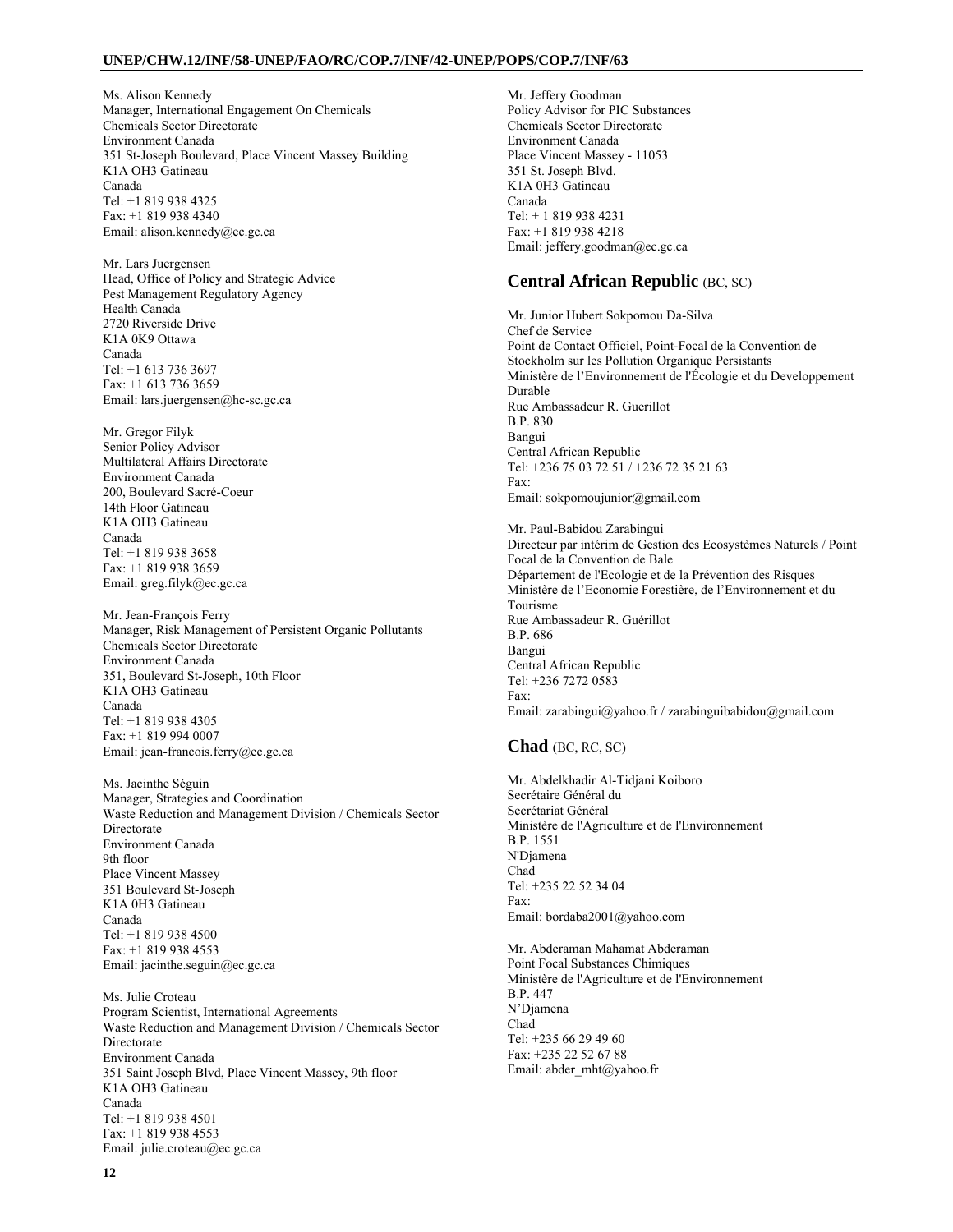Mr. Moussa Abdraman Abdoulaye Directeur Adjoint Direction de la Protection des Végétaux et du Conditionnement Ministère de l'Agriculture et de l'Environnement B.P. 1551 N'Djamena Chad Tel: +235 22 52 45 09 Fax: Email: charafa2009@gmail.com

## **Chile** (BC, RC, SC)

Mr. Jaime Moscoso Counsellor Permanent Mission of Chile to the United Nations Office and other International Organizations in Geneva Rue de Moillebeau 58 (4th Floor) 1211 Geneva Switzerland Tel: +41 22 919 88 00 Fax: +41 22 734 52 97 Email: misginchile@minrel.gov.cl

Ms. Francisca Farías Burgos Oficina de Asuntos Internacionales Ministerio del Medio Ambiente Teatinos 258 Santiago Chile Tel: +562 2241 18 13 Fax: Email: ffariasb@mma.gob.cl

Mr. Joost Meijer Office on waste and environmental risks Ministry of Environment San Martín 73 Santiago Chile Tel: +56 2 2573 5794 Fax: Email: jmeijer@mma.gob.cl

### **China** (BC, RC, SC)

Ms. Lei Li Deputy Director General Department of Pollution Prevention and Control of Pollution Ministry of Environmental Protection No. 115, Xizhimennen Nanxiaojie 100035 Beijing China Tel: +86 10 665 566 296 Fax: +86 10 665 566 246 Email: li.lei@mep.gov.cn

Mr. Yingxian Xia Deputy Director Division of International Organizations and Conventions / Department of International Cooperation Ministry of Environmental Protection No. 115 Xizhimennei Nanxiaojie 100035 Beijing China Tel: +86 10 665 565 18 Fax: +86 10 665 565 13 Email: xia.yingxian@mep.gov.cn

Ms. Li Gu Deputy Director Level Division of International Organizations and Conventions / Department of International Cooperation Ministry of Environmental Protection of China No. 115, Xizhimennei Nanxjie 100035 Beijing China Tel: +86 10 665 565 35 Fax: +86 10 665 565 13 Email: gu.li@mep.gov.cn Mr. Xingbao Gao Associate Professor Division of Solid Waste Management, Department of Prevention and Control of Pollution Ministry of Environmental Protection 115 Xizhimennei Nanxiaojie, Xicheng District 100035 Beijing China Tel: +86 10 665 562 54 Fax: +86 10 665 562 52 Email: gaoxb@craes.org.cn Ms. Nana Zhao **Officer** Division of Chemicals Environmental Management, Department of Prevention and Control of Pollution Ministry of Environmental Protection 115 Xizhimennei Nanxiaojie 100035 Beijing China Tel: +86 10 665 562 59 Fax: +86 10 665 562 87 Email: chem@mep.gov.cn Ms. Jia Zhang Attaché Department of Treaty and Law Ministry of Foreign Affairs No.2, Chaoyangmen, Nandajie 100701 Beijing China Tel: +86 10 6596 4267 Fax: +86 10 6596 3257 Email: zhang\_jia@mfa.gov.cn Ms. Hao Li Section Chief Department of crop production Ministry of Agriculture No. 11, Nongzhanguan, Nanli 100125 Beijing China Tel: +86 10 591 932 80 Fax: +86 10 591 926 13 Email: pmd@agri.gov.cn Ms. Xiaojun Wang Deputy Director International Cooperation Division Institute for the Control of Agrochemicals (ICAMA) Ministry of Agriculture Building No.22, Maizidian Street 100125 Beijing China Tel: +86 10 59194342 Fax: +86 10 65937006 Email: wangxiaojun@agri.gov.cn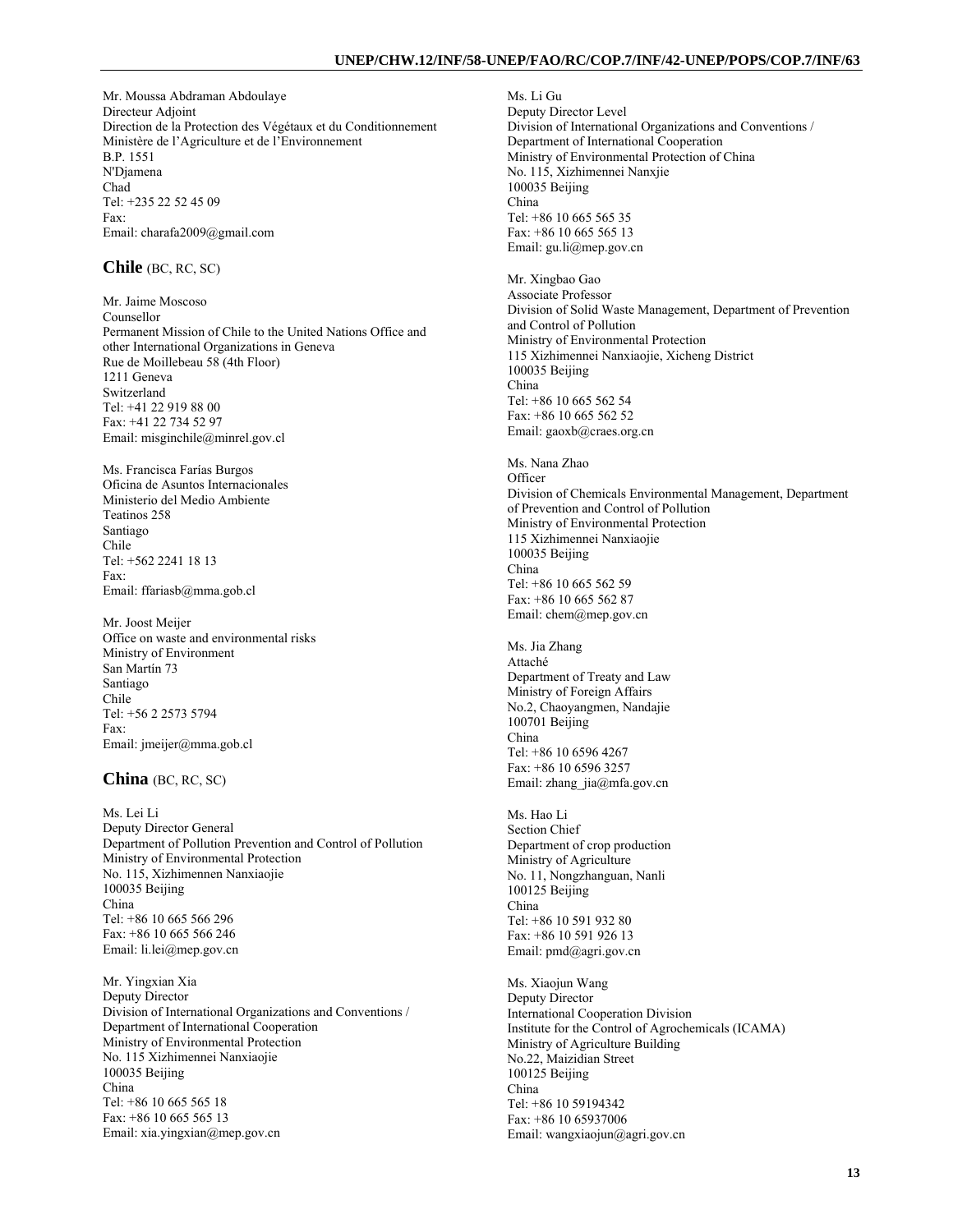Mr. Zhaofeng Wan Chief Officer Department of Science and Technology for Social Development Ministry of Science and Technology B 15, Fu Xing Road, Hai Dian District Beijing China Tel: +86 10 588 814 21 Fax: +86 10 588 814 71 Email: wanzf@most.cn

Mr. Ying Mu Deputy Consultant Department of Enenrgy Conservation and Resources Utilization Ministry of Industry and Information Technology 13 West Chang an Ave 100084 Beijing China Tel: +86 10 682 053 64 Fax: +86 10 682 053 37 Email: muying@miit.gov.cn

Ms. Fei Geng Third Secretary Permanent Mission of People's Republic of China to the United Nations Office at Chemin de Surville 11 1213 Petit-Lancy 2 Switzerland Tel: +41 22 879 5672 Fax: +41 22 879 5637 Email: geng\_fei1@mfa.gov.cn

Ms. Qiong Ding Director Division 5, Foreign Economic Cooperation Office Ministry of Environmental Protection No. 5 Houyingfang Hutong, Xicheng District 100035 Beijing China Tel: +86 10 822 689 77 Fax: +86 10 822 005 27 Email: ding.qiong@mepfeco.org.cn

Mr. Xinhua Gao Program Officer Division 5, Foreign Economic Cooperation Office Ministry of Environmental Protection No.5 Houyingfang Hutong, Xicheng District 100035 Beijing China Tel: +86 10 822 689 69 Fax: +86 10 822 005 27 Email: gao.xinhua@mepfeco.org.cn

Ms. Zhang Caili Program Assistant Division 5, Foreign Economic Cooperation Office Ministry of Environmental Protection No. 5 Houyingfang Hutong, Xicheng District 100035 Beijing China Tel: +86 108 226 8581 Fax: +86 108 220 0527 Email: zhang.caili@mepfeco.org.cn

Ms. Yajing Tian Program Officer Division 5, Foreign Economic Cooperation Office Ministry of Environmental Protection No. 5 Houyingfang Hutong 100035 Beijing China Tel: +86 10 822 689 75 Fax: +86 10 822 005 27 Email: tian.yajing@mepfeco.org.cn

Ms. Ying Wang Program Assistant Division 5, Foreign Economic Cooperation Office Ministry of Environmental Protection No.5 Houyingfang Hutong, Xicheng District 100035 Beijing China Tel: +86 10 822 689 54 Fax: +86 10 822 005 27 Email: wang.ying1@mepfeco.org.cn

Ms. Jinye Sun Director / Professor Chemical Management Division Solid Waste and Chemicals Management Center, Ministry of Environmental Protection No. 1 Yuhuinanlu Chaoyang District 100029 Beijing China Tel: +86 10 846 654 60 Fax: +86 10 846 529 77 701 Email: sunjinye@mepscc.cn

Ms. Yushuang Li Engineer Hazardous Waste Management Office Solid Waste and Chemicals Management Center, Ministry of Environmental Protection No. 1 Yuhuinanlu Chaoyang District 100029 Beijing China Tel: +86 10 8466 5576 Fax: +86 10 846 529 77 504 Email: liyushuang@mepscc.cn / liyushuang0631@126.com

Ms. Li Li Researcher Institute of Solid Waste Management Chinese Research Academy of Environmental Sciences No. 8 Dayangfang Andingmenwai, Chaoyang District 100012 Beijing China Tel: +86 10 849 151 79 Fax: +86 10 849 139 03 Email: li\_li@craes.org.cn

Mr. Minghui Zheng Professor Research Center for Eco-Environmental Sciences Chinese Academy of Sciences No.18 Shuangqing Road Haidian District 100085 Beijing China Tel: +86 10 628 491 72 Fax: +86 10 628 491 72 Email: zhengmh@rcees.ac.cn / zhengm263@sina.com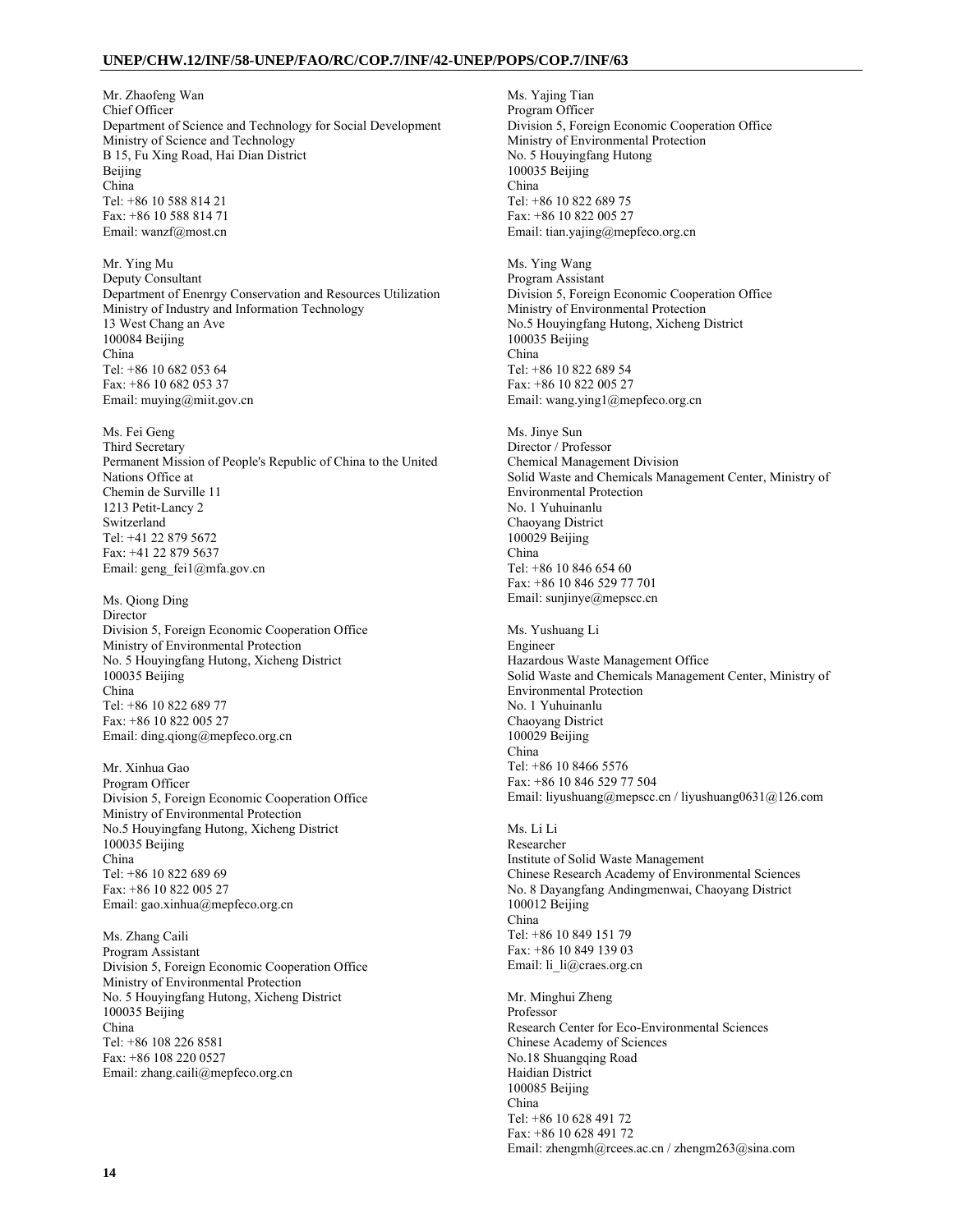Mr. Gang Yu Professor School of Environment Tsinghua University Room 505, School of Environment Tsinghua University 100084 Beijing China Tel: +86 10 627 871 37 Fax: +86 10 627 856 87 Email: yg-den@mail.tsinghua.edu.cn / yg-den@tsinghua.edu.cn

Mr. Jianguo Liu Associate Professor College of Environmental Sciences and Engineering Peking University Haidan 100871 Beijing China Tel: +86 10 627 590 75 Fax: +86 10 627 590 75 Email: jgliu@pku.edu.cn

Mr. Jianxin Hu Professor College of Environmental Sciences & Engineering Peking University 100871 Beijing China Tel: +86 10 627 565 93 Fax: +86 10 627 607 55 Email: jianxin@pku.edu.cn

Mr. Jinhui Li Executive Secretary Basel Convention Regional Centre for Training and Technology Transfer for Asia and the Pacific (BCRC-China) / Stockholm Convention Regional Centre for Capacity-Building and the Transfer of Technology in China (SCRC China) School of Environment, Room 805 Tsinghua University, Haidian District 100084 Beijing China Tel: +86 10 6279 4143 Fax: +86 10 6277 2048 Email: bcrc@tsinghua.edu.cn / jinhui@tsinghua.edu.cn

Ms. Lixia Zheng Program Officer Basel Convention Regional Centre for Training and Technology Transfer for Asia and the Pacific/ Stockholm Convention Regional Centre in Asia and the Pacific School of Environment, Tsinghua University 100084 Beijing China Tel: +86 10 627 943 51 Fax: +86 10 627 720 48 Email: zhenglx@tsinghua.edu.cn / bccc@tsinghua.edu.cn

Ms. Yuan Chen Program Officer Basel Convention Regional Centre for Training and Technology Transfer for Asia and the Pacific/ Stockholm Convention Regional Centre in Asia and the Pacific Room 805, School of Environment Tsinghua University 100084 Beijing, China Tel: +86 10 627 990 61 Fax: +86 10 627 720 48 Email: chenyuan227@tsinghua.edu.cn / bccc@tsinghua.edu.cn

Ms. Junshu Ren Program Officer / Engineer Basel Convention Regional Centre for Training and Technology Transfer for Asia and the Pacific (BCRC-China) / Stockholm Convention Regional Centre in Asia and the Pacific (SCRC-China) Room 805, School of Environment, Tsinghua University Haidian District 100084 Beijing China Tel: +86 10 627 990 61 Fax: +86 10 627 720 48 Email: renjuanshu@tsinghua.edu.cn / bccc@tsinghua.edu.cn

Mr. Clive Siu-Ki Lau Senior Agricultural Officer (Regulatory) Agriculture, Fisheries and Conservation Department Government of the Hong Kong Special Administrative Region 6/F, Cheung Sha Wan Government Offices Kowloon Hong Kong, Special Aministrative Region of China Tel: +852 21 507 039 Fax: +852 27 369 904 Email: clive\_sk\_lau@afcd.gov.hk

Mr. Kai Wing Tsui Environmental Protection Officer Environmental Protection Department Government of the Hong Kong Special Administrative Region 33/F, Revenue Tower 5 Gloucester Road Wanchai Hong Kong, Special Aministrative Region of China Tel: +852 259 465 05 Fax: +852 283 821 55 Email: vincenttsui@epd.gov.hk

## **Colombia** (BC, RC, SC)

Ms. Gaia Hernandez Jefe de la Oficina de Asuntos Internacionales Oficina de Asuntos Internacionales Ministerio de Ambiente y Desarrollo Sostenible Calle 37 # 8 - 40 Colombia Tel: +57 1 332 3400 x 2311 Fax: Email: ghernandez@minambiente.gov.co

Ms. Andrea López Arias Coordinator of the Hazardous Waste Division Environmental Division Ministry of Environment and Sustainable Division Calle 37 No. 8-40 Bogota Colombia Tel: +57 1 332 34 00 x 1127 Fax: +57 1 332 34 00 x 2378 Email: alopez@minambiente.gov.co / andrealopezarias@yahoo.com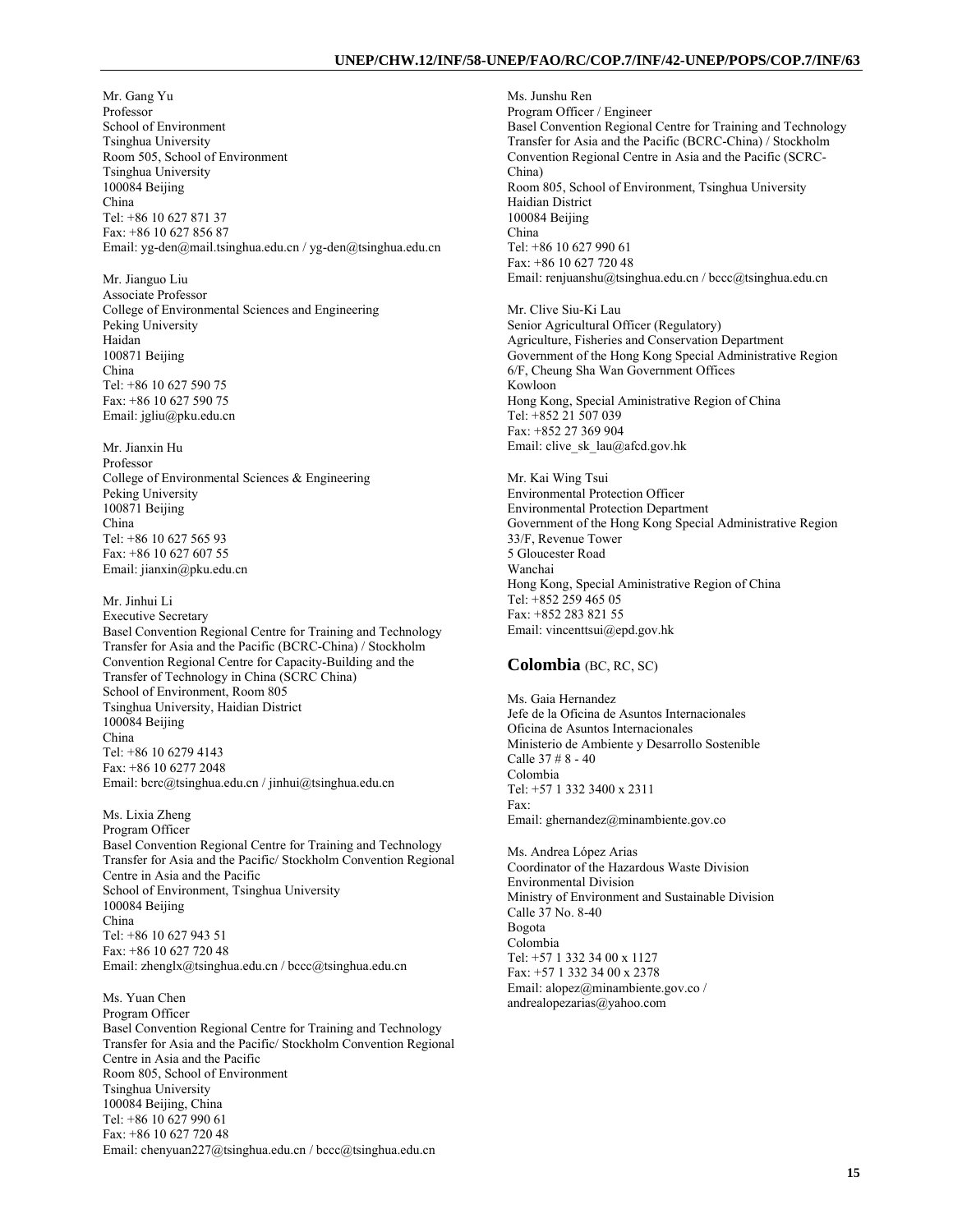Mr. Carlos Alfredo Carretero Socha Minister Counsellor Permanent Mission of Colombia to the United Nations Office and other International Organizations in Geneva Chemin du Champs d'Anier 17-19 1209 Geneva Switzerland Tel: +41 22 798 4718 Fax: +41 22 791 07 87 Email: carlos.carretero@misioncolombia.ch

Ms. Angela Patricia Rivera Galvis Segundo Secretario de Relaciones Exteriores Dirección de Asuntos Economicos, Sociales y Ambientales Ministerio de Relaciones Exteriores Calle 10 No.5-51 Palacio de San Carlos Bogotá Colombia Tel: +57 1 381 4125 Fax: +57 1 381 47 47 x 1639 Email: angela.rivera@cancilleria.gov.co

Mr. Jorge Rene Suarez Rios Oficial de registro Dirección técnica de inocuidad e insumos agricolas Instituto Colombiano Agropecuario - ICA Carrera 41 no. 17-81 Bogota Colombia Tel: +571 332 3700 2884 800 Fax: +571 312 4576 983 Email: jorge.suarezr@ica.gov.co

Ms. Laura Perez Curieux Intern Permanent Mission of Colombia to the United Nations Office and other international organizations in Geneva Chemin du Champ-d'Anier 17-19 1209 Geneva Switzerland Tel: +41 22 798 45 54 Fax: +41 22 791 07 87 Email: lauracurieux@gmail.com

## **Comoros** (BC, SC)

Mr. Youssouf Mbéchezi Youssouf Elamine Point Focal National Direction Général de l'Environnement Vice-Présidence en Charge du Ministère de l'Environnement Ex-CEFADER B.P. 41 Moroni, Comoros Tel: +269 321 94 86 Fax: +269 775 00 03 Email: youssouf\_elamine@yahoo.fr

## **Congo (Republic of)** (BC, RC, SC)

Mr. Roger Mpan Coordinateur / Assistant de Bureau Ozone Direction Générale de l'Environnement Ministère du Tourisme 52 Rue Mayoko Talangaï Brazzaville, Congo Tel: +242 05 574 1074 Fax: Email: roger\_mpan@hotmail.fr

Mr. Philippe Nzingoula Point Focal de la Convention de Rotterdam Direction Générale de l'Environnement Ministère du Tourisme et Environnement B.P. 958 Brazzaville Congo Tel: Fax: Email: philippenzingoula@gmail.com

Ms. Christiane Estelle Ickonga Point Focal Ministère du Tourisme et de l'Environnement B.P. 958 Brazzaville Congo Tel: +242 06 8534285 Fax: Email: christia.pfsc@gmail.com

## **Cook Islands** (BC, RC, SC)

Mr. Vaitoti Tupa Director Cook Islands National Environment Service Cook Islands Government Avarua P.O. Box 371 Rarotonga Cook Islands Tel: +682 212 56 Fax: +682 222 56 Email: vaitoti@environment.org.ck / vaitoti@oyster.net.ck

Mr. Vavia Tangatataia Operations Manager Compliance Division National Environment Service Tuanga Taporoporo P.O. Box 371 Rarotonga, Cook Islands Tel: +682 212 56 Fax: +682 222 56 Email: vavia@environment.org.ck

Mr. William Wigmore Director of Crop Research and Development Division Research Station Ministry of Agriculture Avarua P.O. Box 96 Rarotonga, Cook Islands Tel: +682 287 11 Fax: +682 218 81 Email: william.wigmore@agriculture.gov.ck

## **Costa Rica** (BC, RC, SC)

Mr. Mario Alberto Vega Hernández Minister Counsellor, Environmental Affairs Officer Permanent Mission of Costa Rica to the United Nations Office and other International Organizations in Geneva Avenue de France 23 1202 Geneva Switzerland Tel: +41 22 731 25 87 Fax: +41 22 731 2069 Email: mvega@rree.go.cr / mario.vega@ties.itu.int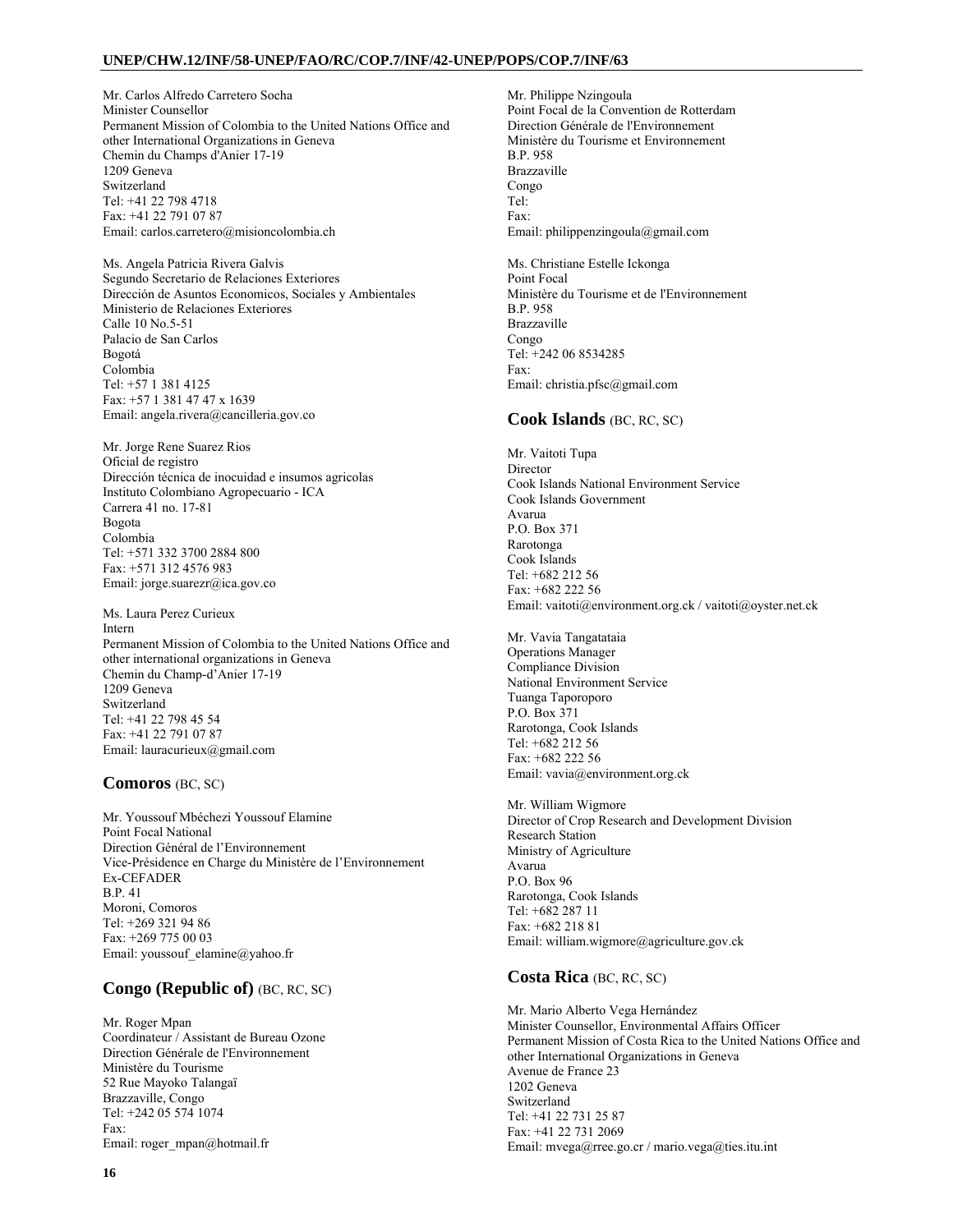Mr. Eugenio Androvetto Villalobos Director, punto focal Dirección de Protección al Ambiente Humano, Unidad de Normalización, Dirección de Garantía de Acceso a los Servicios de Salud Ministerio de Salud Calle 6 y 8, Avenidas 14 Apartado Postal 10123 1000 San José Costa Rica Tel: +506 222 303 33 Fax: +506 222 187 12 Email: eandrovetto@gmail.com / eandrovetto@ministeriosalud.go.cr

Mr. Jorge Arnoldo Araya González Jefe, Departamento de Agroquímicos y Equipos de Aplicación Departamento de Agroquimicos y Equipos Servico Fitosanitario der Estados, Ministerio de Agricultura y Ganaderia 521 1200 San José Costa Rica Tel: +506 2549 34 60 Fax: +506 2549 36 85 Email: jaraya@sfe.go.cr

Mr. Elidier Eduardo Vargas Castro Coordinador de la Unidad de Investigación y Desarrollo Dirección de Gestión de Calidad Ambiental Ministerio de Ambiente y Energia Plaza Viquez Costado Norte del Liceo de Costa Rica 10104 1000 San José Costa Rica Tel: +506 22 57 18 39 Fax: +506 22 58 20 20 Email: evargas@minae.go.cr

## **Côte d'Ivoire** (BC, RC, SC)

Mr. Gustave Sahouo Bedi Point Focal de la Convention de Stockholm Direction Générale de l'Environnement Ministère de l'Environnement, de la Salubrité Urbaine et du Développement Durable B.P. 650 Abidjan Côte d'Ivoire Tel: +225 20 22 07 01 / +225 48 86 86 67 Fax: +225 20 210 876 Email: bedisag@yahoo.fr

Mr. Ahou Florent Botto Point Focal de la Convention de Bâle Direction Générale de l'Environnement Ministère de l'Environnement, de la Salubrité Urbaine et du Développement Durable B.P. 650 Abidjan Côte d'Ivoire Tel: +225 20 210 623 / 07 24 08 41 Fax: +225 20 210 495 Email: florentbotto@yahoo.fr

Ms. Amenan Vi Nee Kouadio Assistante au coordonnateur du projet POPs Programme National de Gestion des Produits Chimiques Ministère de l'Environnement, de la Salubrité Urbaine et du Développement Durable B.P. 650 Abidjan Côte d'Ivoire Tel: +225 03 48 00 00 Fax: +225 20 21 08 76 Email: vijosee@yahoo.fr

#### **Croatia** (BC, RC, SC)

Ms. Biserka Bastijančić-Kokić Head of Department Department for Chemicals Ministry of Health Ksaver 200 A 10000 Zagreb Croatia Tel: +385 1 460 75 64 Fax: +385 1 460 76 22 Email: Biserka.bastijancic-kokic@miz.hr

Ms. Zlata Penić-Ivanko First Secretary Permanent Mission of Croatia to the United Nations Office and other International Organizations in Geneva Chemin Docteur Jean-Louis Prévost 21-21a 1202 Geneva Switzerland Tel: +41 22 740 32 43 Fax: +41 22 740 32 51 Email: cromiss.geneva@mvpei.hr

Ms. Gordana Vesligaj Senior Expert Advisor Sector for sustainable waste management, plans, programmes and information system Ministry of Environmental and Nature Protection Radnicka Cesta 80 10000 Zagreb Croatia Tel: +385 1 371 71 48 Fax: +385 1 3717 135 Email: gordana.vesligaj@mzoip.hr

Ms. Romana Grizelj Senior Expert Advisor Sector for Air, Soil and Sea Protection Ministry of Environmental and Nature Protection Radnicka Cesta 80 10000 Zagreb Croatia Tel: +385 1 371 72 35 Fax: +385 1 3717 271 Email: romana.grizelj@mzoip.hr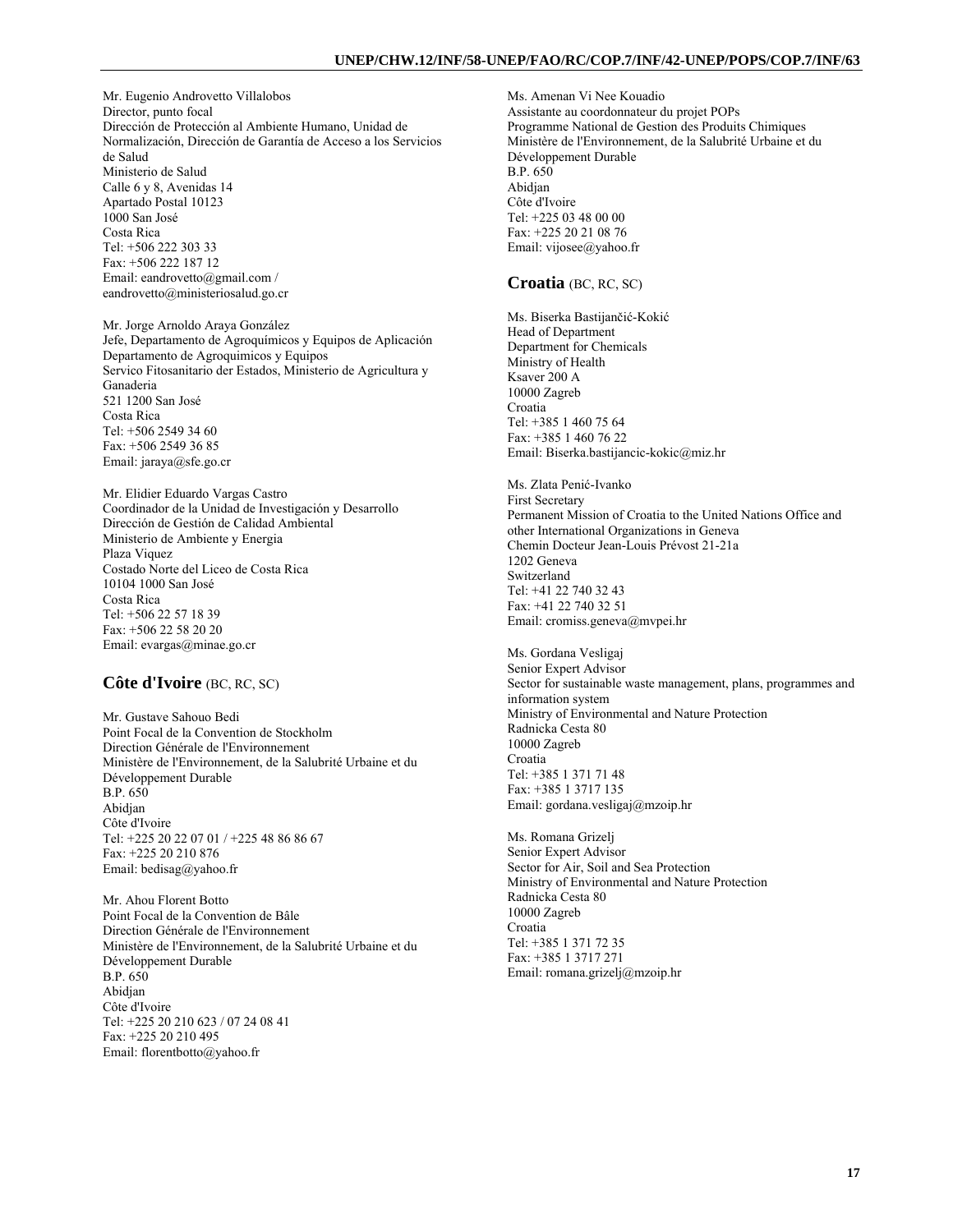## **Cuba** (BC, RC, SC)

Mr. Jorge Alejandro Portales Vazgez Attaché Permanent Mission of the Republic of Cuba to the United Nations Office at Geneva and other international organizations in Switzerland Chemin de Valérie 100 1292 Chambésy Switzerland Tel: +41 22 758 94 30 Fax: +41 22 758 94 31 Email: aportalesvazgez@yahoo.es

Mr. Enrique Moret Hernández Director Dirección de Relaciones Internacionales Ministerio de Ciencia, Tecnología y Medio Ambiente Capitolio Nacional, Prado y San José 10200 Havana Cuba Tel: +53 7 214 45 54 Fax: +53 7 214 42 57 Email: emoret@citma.cu / emorethedez@yahoo.com

Ms. Odalys Goicochea Cardoso Directora Dirección de Medio Ambiente Ministerio de Ciencia Tecnología y medioambiente Línea no. 8 e/ N y O, 3er piso, Vedado, Plaza de la Revolución Havana Cuba Tel: +53 831 0286 Fax: Email: goicochea@citma.cu

Mr. Jorge Álvarez Álvarez Director General Oficina Regulación Ambiental y seguridad Nuclear (ORASEN) Ministerio de Ciencia Tecnología y medioambiente Calle 28 no. 504 e/ 7ma y 5ta Avenida, Playa Havana Cuba Tel: +53 203 1664 Fax: Email: jorgeal@orasen.co.cu

## **Cyprus** (BC, RC, SC)

Ms. Tasoula Kyprianidou Leontidou Labour Inspection Officer 1st Class Chemicals Sector / Department of Labour Inspection Ministry of Labour and Social Insurance 12, Apelli Street 1493 Nicosia Cyprus Tel: +357 22 405 608 Fax: +357 22 663 788 Email: tkyprianidou@dli.mlsi.gov.cy

## **Czech Republic** (BC, RC, SC)

Mr. Karel Bláha Director Deparment of Environmental Risks and Ecological Damage Ministry of the Environment Vršovická 65 10010 Prague Czech Republic Tel: +420 267 122 532 Fax: Email: karel.blaha@mzp.cz

Mr. Premysl Stepanek Head of Multilateral Agreement Unit International Relations Department Ministry of Environment Vrsovicka 65 10010 Prague Czech Republic Tel: +420 267 122 309 Fax: Email: premysl.stepanek@mzp.cz

Ms. Michaela Budňáková Senior Official Department of Agricultural Commodities Ministry of Agriculture Těšnov 17 117 05 Prague Czech Republic Tel: +420 234 432 071 Fax: +420 221 812 951 Email: budnakoava@mye.cz / michaela.budnakova@mze.cz

Ms. Alexandra Novotná Senior Official Environmental Department Ministry of Industry and Trade Na Františku 32 110 15 Prague Czech Republic Tel: +420 224 853 141 Fax: +420 224 853 266 Email: novotna@mpo.cz

Ms. Irena Sedlačkova Junior Officer, National Contact Point for the Basel Convention Waste Management Department Ministry of Environment Vršovická 65 10010 Prague Czech Republic Tel: +420 267 122 283 Fax: +420 267 310 308 Email: irena.sedlackova@mzp.cz

Ms. Milada Vomastková Senior officer Department of Environmental Risks and Ecological Damage, Unit of Risk Ministry of the Environment Vrsovicka 65, Praha 10 100 00 Prague Czech Republic Tel: +420 267 122 194 Fax: +420 267 310 013 Email: milada.vomastkova@mzp.cz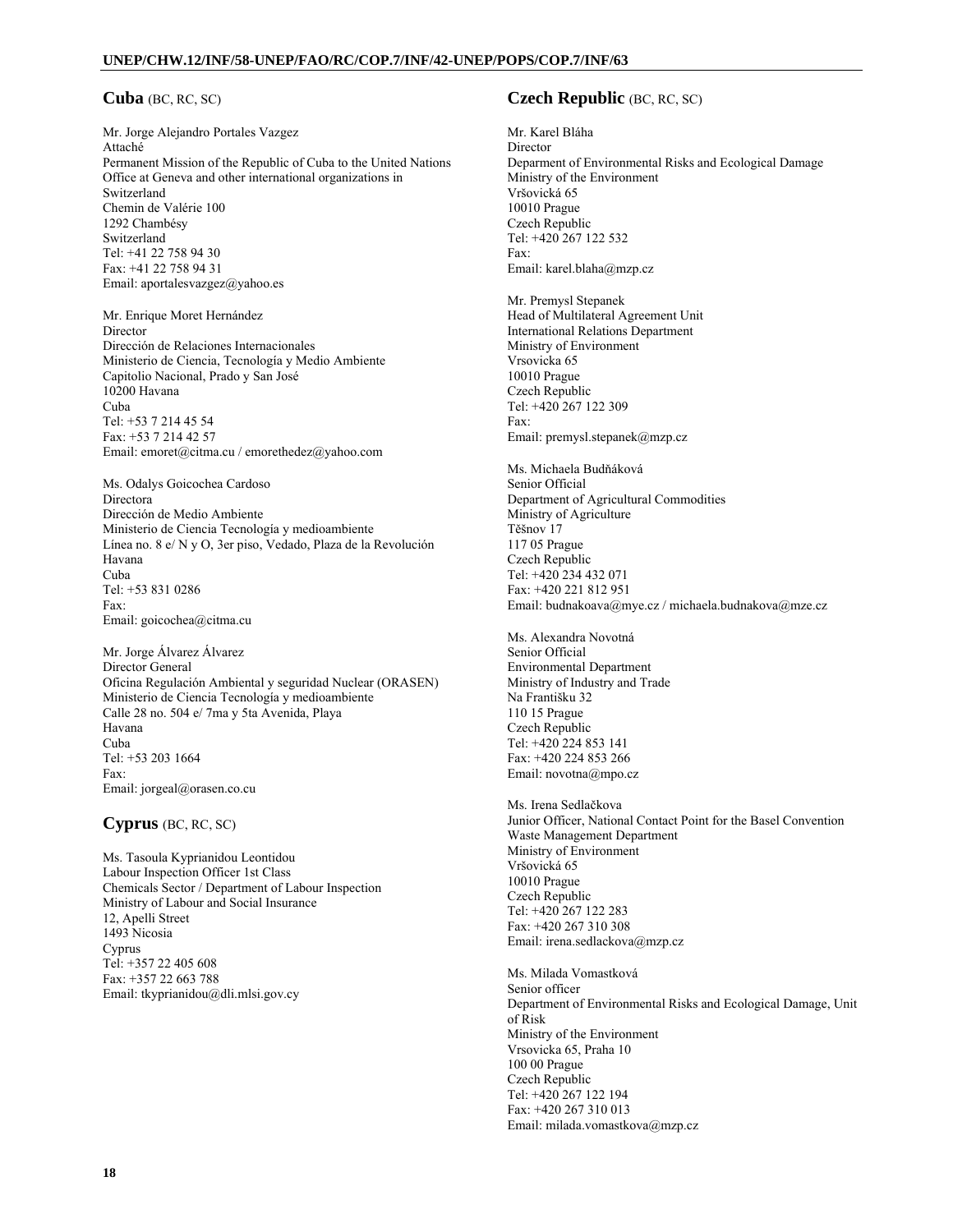Ms. Kateřina Šebková Director of the Stockholm Convention Regional Centre in the Czech Republic Research Centre for Toxic Compounds in the Environment Masaryk University Faculty of Science, Masaryk University, Kamenice 753/5 625 00 Brno Czech Republic Tel: +420 549 493 063 Fax: +420 549 492 840 Email: sebkova@recetox.muni.cz

Mr. Ivan Holoubek Director Masaryk University Research Centre for Environmental Chemisty and Ecotoxicology (RECETOX) Kamenice 126/3 62500 Brno Czech Republic Tel: +420602 753 158 Fax: +420 549 492 840 Email: holoubek@recetox.muni.cz

## **Democratic People's Republic of Korea** (BC, RC, SC)

Mr. Tae Song Han Acting Secretary-General National Coordinating Committee for Environement Jungsong-dong, Central District P.O. Box 44 Pyongyang Democratic People's Republic of Korea Tel: +850 2 181 11 x 382 7222 Fax: Email: ri.kyong.il@undp.org

Mr. Myong Hak Jong Coordinator for Pollution Control National Coordinating Committee for Environment (NCCE) Jungsong-dong P.O. Box 44 Pyongyang Democratic People's Republic of Korea Tel: + 850 2 181 11 Fax: + 850 2 381 46 60 Email: ri.kyong.il@undp.org

Mr. Il Ha Kim Secretary for Pesticide and Toxic Chemicals National Coordinating Committee for Environment Jungsong-dong, Central District P.O. Box 44, Pyongyang Democratic People's Republic of Korea Tel: +850-2-18111 x 382 7222 Fax: +850 2 381 4660 Email: ri.kyong.il@undp.org

## **Democratic Republic of the Congo** (BC, RC, SC)

Mr. Jean Claude Emene Elenga Directeur Exécutif du GEEC / Point Focal POPs et SAICM Ministère de l'Environnement, Conservation de la Nature et Tourisme Avenue Comité Urbain No. 25 B.P. 12348 Kinshasa-Gombe Democratic Republic of the Congo Tel: +243 998 121 166 Fax: Email: jcemene@yahoo.fr

Mr. Israël Tshimanga Mukoma Conseiller chargé de l'Environnement Ministère de l'Environnement et Développement Durable B.P. 12348 Kinshasa-Gombe Democratic Republic of the Congo Tel: + 243 998 121 166 Fax: +243 818 514 647 Email: tshimanga.i@gmail.com

Mr. Thomas Ntumba Kasonga Chef de Bureau d'Evaluation d'Impact Environmental / Point Focal Direction des Etablissements Humains et Protection de l'Environment Ministère de l'Environnement, Conservation de la Nature et Tourisme Avenue Papa Ileo No. 15 B.P. 12348 Kinshasa-Gombe Democratic Republic of the Congo Tel: +243 998 128 314 Fax: Email: thomas\_ntumba@yahoo.fr

## **Denmark** (BC, RC, SC)

Ms. Anette Albjerg Ejersted Deputy Head of Division Chemicals Department Environmental Protection Agency Strandgade 29 1401 Copenhagen Denmark Tel: +45 72 544 328 Fax: +45 32 548 366 Email: ae@mst.dk

Ms. Isabelle Navarro Vinten Head of Division Chemicals Department Danish Environmental Protection Agency Strandgade 29 1401 Copenhagen Denmark Tel: +45 72 544 597 Fax: Email: isnvi@mst.dk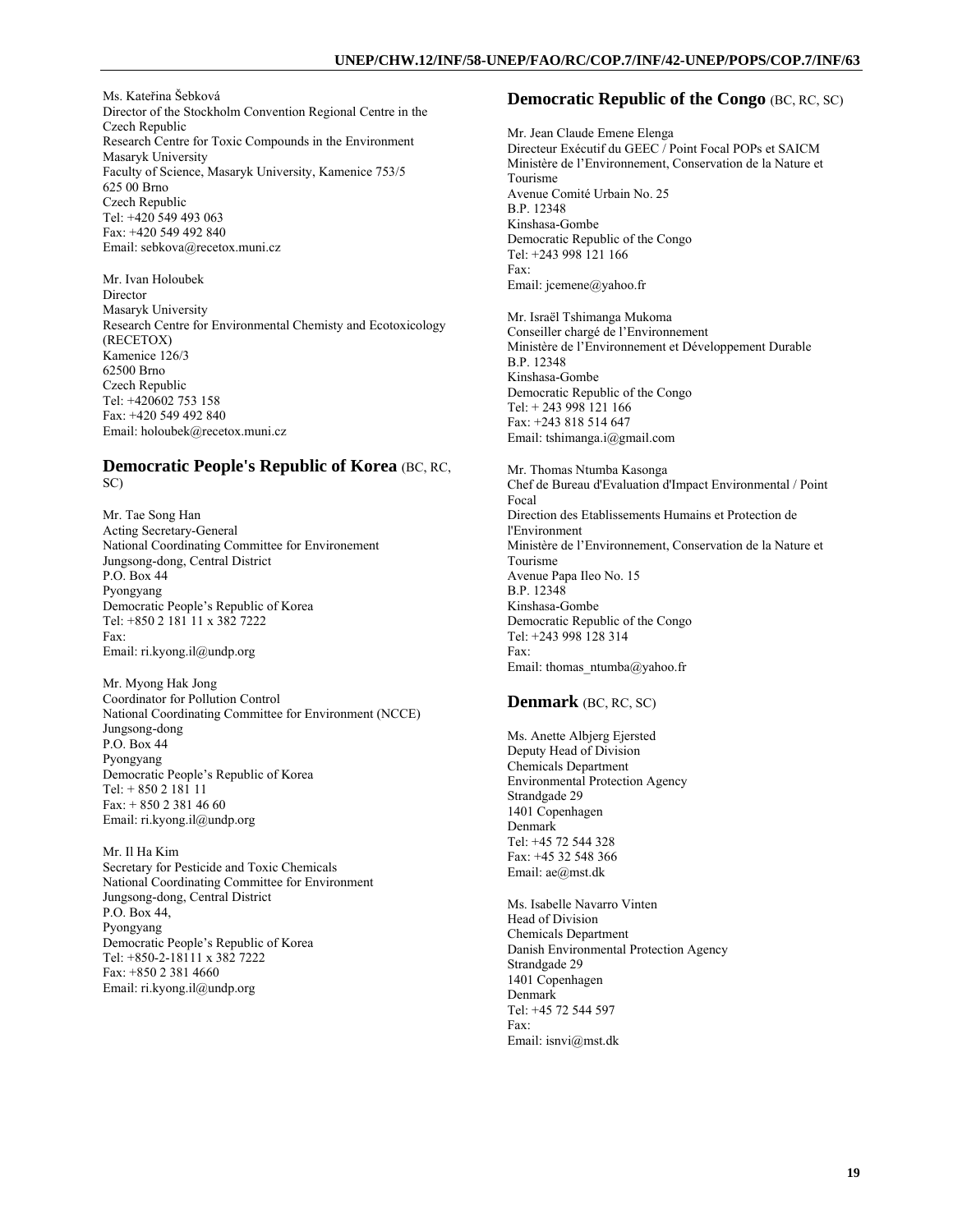Ms. Elisabeth Gadegaard Wolstrup Head of Divison Soil & Waste Division Danish Ministry of Environment, Environmental Protection Agency Strandgade 29 1401 Copenhagen Denmark Tel: +45 7254 4380 Fax: Email: elgad@mst.dk

Ms. Rikke Donchil Holmberg Senior Advisor Chemicals Department Environmental Protection Agency Strandgade 29 1401 Copenhagen Denmark Tel: +45 7254 4419 Fax: +45 3254 8366 Email: rdh@mst.dk

Mr. Lars Fock Special Advisor Pesticides and Gene Technology Environmental Protection Agency Strandgade 29 1401 Copenhagen K Denmark Tel: +45 725 445 45 Fax: +45 326 602 61 Email: Lafoc@mst.dk

Ms. Mona Mejsen Westergaard Senior Adviser on International Environmental Issues Ministry of the Environment Strandgade 29 1401 Copenhagen K Denmark Tel: +45 72 544 356 Fax: Email: momwe@mst.dk

Ms. Anne Berit Hallam Deputy Head of Division Soil and Waste Department Ministry of Environment, Environmental Protection Agency Strandgade 29 1401 Copenhagen Denmark Tel: +45 725 444 34 Fax: Email: beha@mst.dk

Ms. Lone Schou Senior Advisor on International Issues Chemicals Department Danish Environmental Protection Agency Strandgade 29 1401 Copenhagen Denmark Tel: +45 72 54 43 21 Fax: Email: los@mst.dk

Ms. Thilde Fruergaard Astrup Technical Expert Environmental Protection Agency Strandgade 29 1401 Copenhagen Denmark Tel: +45 7254 4221 Fax: Email: thfru@mst.dk

Ms. Lene Brun Technical expert Soil & Waste Division Ministry of Environment, Environmental Protection Agency Strandgade 29 1401 Copenhagen Denmark Tel: +45 725 446 47 Fax: Email: lebru@mst.dk

## **Djibouti** (BC, RC, SC)

Mr. Ahmed Houssein Bouh Conseiller Technique du Ministre / Point Focal de la Convention de Stockholm sur les POPs Ministère de l'Habitat, de l'Urbanisme et de l'Environnement Zone Boulaos B.P. 11 Djibouti Djibouti Tel: +253 21 35 00 06 Fax: +253 21 35 16 18 Email: pops\_djibouti@yahoo.fr

## **Dominica** (BC, RC, SC)

Hon. Mr. Ivor Stephenson Parliamentary Secretary Administration Ministry of Health and Environment 4th Floor, Government Head Quarters Kennedy Avenue Rosenau Dominica Tel: +1767 266 3171 Fax: +1767 448 6086 Email: environment@dominca.gov.dm

Hon. Mr. Jahisiah Benoit Senator Environmental Coordinating Unit Roseau Fisheries Complex Building Dame Eugenia Charles Blvd. Roseau Dominica Tel: +1 767 266 5256 Fax: +1 767 448 4577 Email: jahjben@hotmail.com / ecu@dominica.gov.dm

Mr. Lloyd Pascal **Director** Environmental Coordinating Unit Government Headquarters Roseau Dominica Tel: +1 767 266 5256 Fax: +1 767 448 4577 Email: ecu@dominica.gov.dm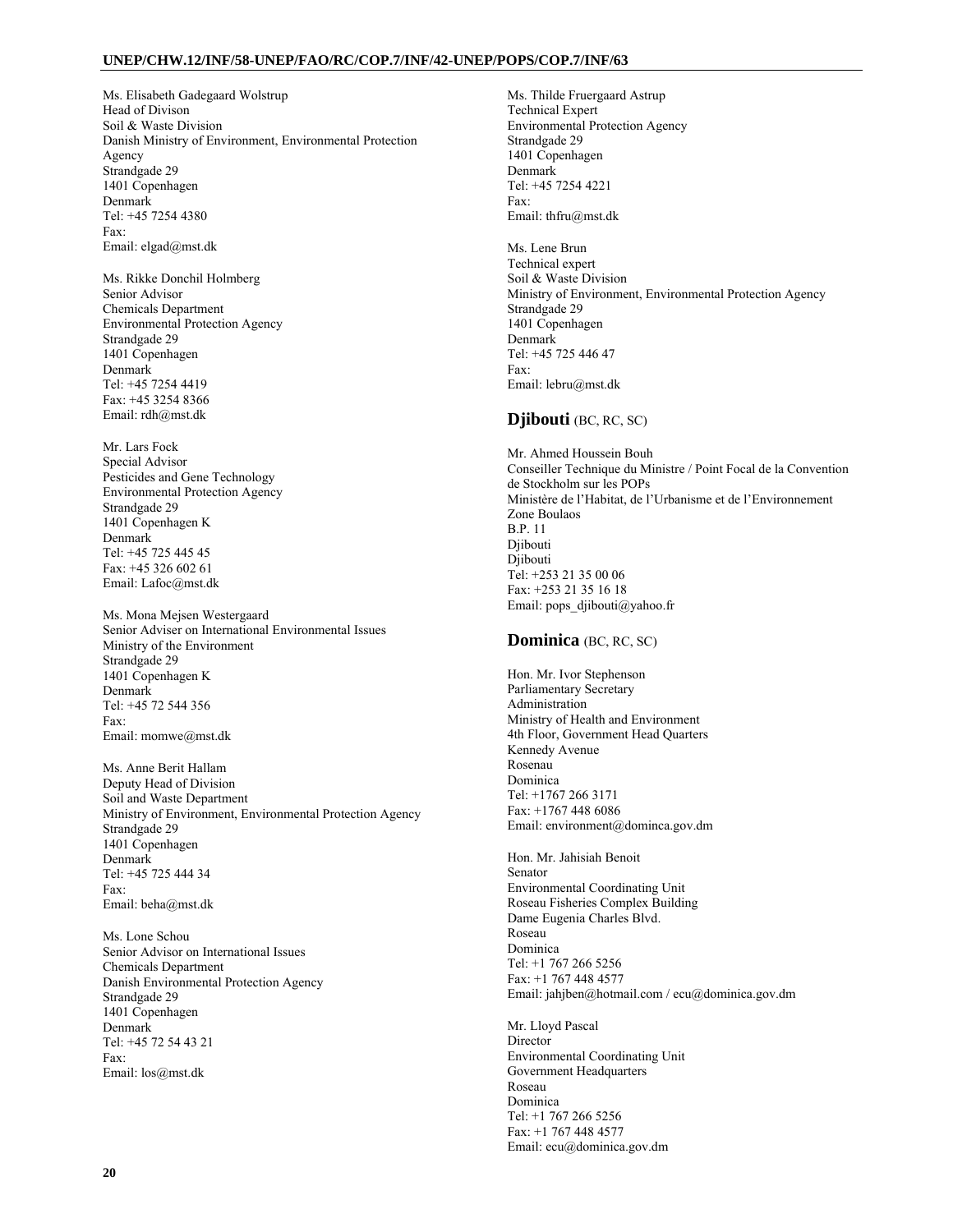#### **Dominican Republic (BC, RC, SC)**

Ms. Yocasta Valenzuela Arias Directora de Seguimiento a Convenciones Internacionales Ministerio de Medio Ambiente y Recursos Naturales Secretaría de Estado de Medio Ambiente y Recursos Naturales Avenida Luperon / Avenue Cayetano Germosen 11109 Mirador Sur Dominican Republic Tel: +809 501 9800 Fax: Email: yocasta.valenzuela@ambiente.gob.do

Ms. Elsa Ferreras de Sanchez Encargada del Departamento de Sustancias Químicas y Residuos Peligrosos Departamento de Substancias Químicas Ministerio de Medio Ambiente y Recursos Naturales Advenida Cayetano Germosén esq. Avenida Gregorio Luperón Sector El Pedrégal 11107 Santo Domingo Dominican Republic Tel: +809 567 4300 x 6230 Fax: +809 472 0626 Email: elsa.ferreras@ambiente.gob.do / elsaferreras@yahoo.com

Mr. Wilson Antonio Tejeda Guerrero Analista Ambiental Departamento de sustancias Quimicas y Residuos Peligrosos Ministerio de Medio Ambiente y Recursos Naturales Avenida Cayetano Germosen Esquina Gregorio Luperon El Pedregal 02487 Santo Domingo Dominican Republic Tel: +809 567 4300 x 6230 Fax: Email: wilson.tejeda@ambiente.gob.do

Ms. Sandra Altagracia Araujo de Baez Encargada Unidad Registro Plaguicidas Sanidad Vegetal Ministerio de Agricultura Autopista Duarte Km, 6 1/2 Jardines del Norte Santo Domingo Dominican Republic Tel: +1 809 547 3888 Fax: +809 547 3686 Email: saraujo4h@hotmail.com

Ms. Katherine Urbaez Ministro Consejero Misión Permanente de la República Dominicana ante la Oficina de las Naciones Unidas y otras Organizaciones Internacionales en Ginebra Rue de Lausanne 63 (7th Floor) 1202 Geneva Switzerland Tel: +41 22 715 39 15 Fax: Email: kurbaez@mail.com

#### **Ecuador** (BC, RC, SC)

Mr. Luís Ignacio Vayas Valdivieso Ministro Ministerio de Relaciones Exteriores Avenida 10 de Agosto y Carrión **Ouito** Ecuador Tel: +593 22 993 200 Fax: +593 22 993 273 Email: lvayas@mmrree.gob.ec

Mr. Walter Schmeling Schuldt Espinel Director de Medio Ambiente y Cambio Climático Ministerio de Relaciones Exteriores y Movilidad Humana Calle Ulpiano Páez y Jerónimo Carrión, Edificio Zurita, 2do. Piso Quito Ecuador Tel: +593 2 299 32 00 x 11550 Fax: Email: medioambiente@cancilleria.gob.ec

Mr. Marco Vinicio Enríquez Álvarez Director Nacional de Control Ambiental Dirección Nacional de Control Ambiental / Subsecretaria de Calidad Ambiental Ministerio del Ambiente Madrid 1159 y Andalucía P.O.Box 170517 **Ouito** Ecuador Tel: +593 02 3987 600 x 1104 Fax: +593 02 098 706 6106 Email: marco.enriquez@ambiente.gob.ec

Mr. Luis Gustavo Espinosa Salas Counsellor Permanent Mission of the Republic of Ecuador to the United Nations Office and other international organizations in Geneva Rue de Lausanne 80-82 (4th floor) 1202 Geneva Switzerland Tel: +41 22 732 49 55 Fax: +41 22 732 48 34 Email: lgespinosa@yahoo.com

Ms. Diana Polet Vazquez Ceron REsponsable de acuerdos ambientales multilaterales Ministerio des Ambiente Ecuador Tel: Fax: Email: diana.vazquez@ambiente.gob.ec

Ms. Yadira de los Angeles Pilco Pavón Punto Focal técnico del Convenio de Basiliea Dirección Nacional de Control Ambiental Ministerio del Ambiente Madri 1159 y Andalucía 170517 Quito Ecuador Tel: +593 023 987 600 x 1122 Fax: Email: yadira.pilco@ambiente.gob.ec / fpin@ambiente.gob.ec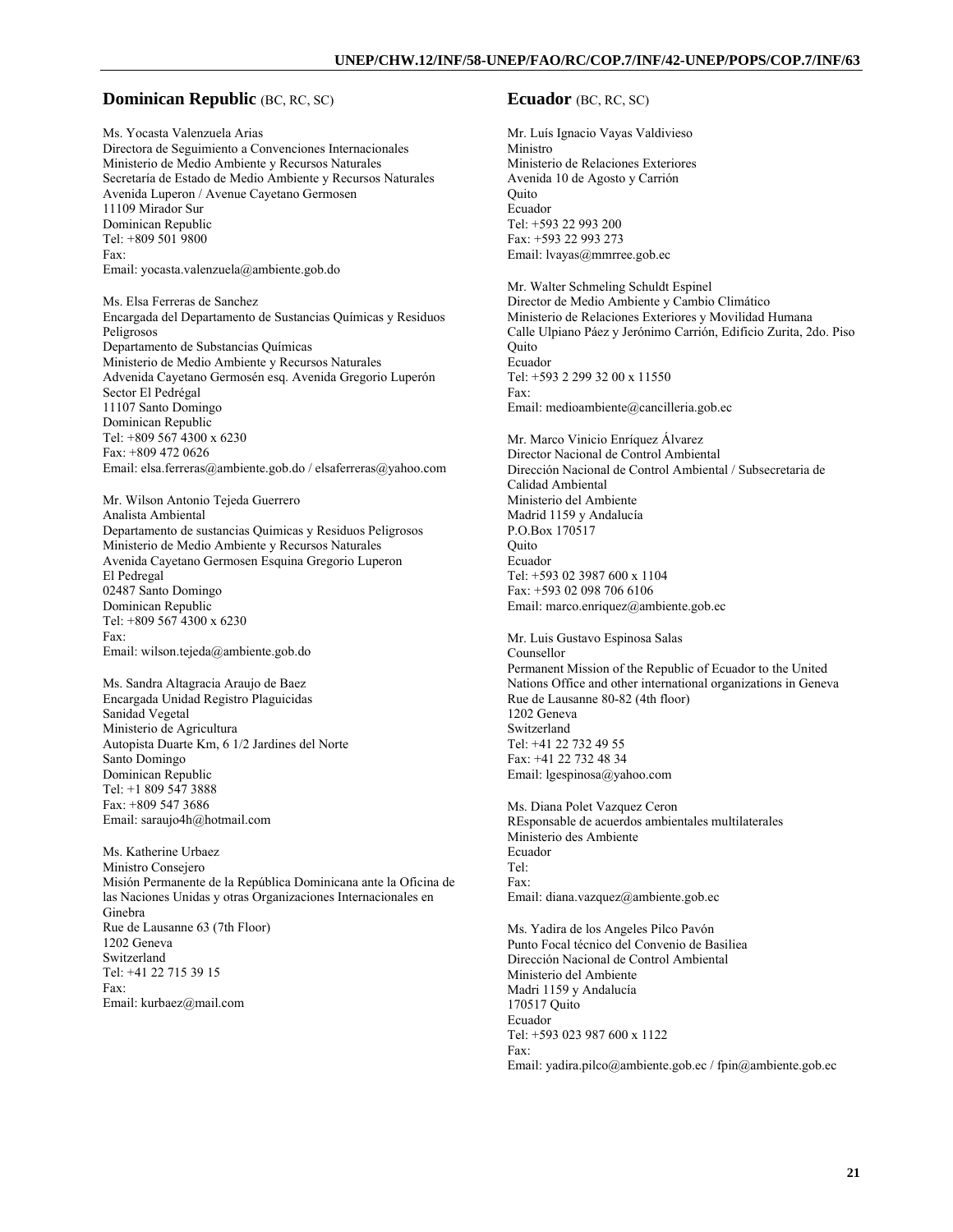Ms. Jenny Marcela Arias Pastrano Punto focal técnico del Convenio de Estocolmo Dirección Nacional de Control Ambiental Ministerio del Ambiente Madrid 1159 y Andalucia 170517 Quito Ecuador Tel: +593 2 3987 600 x 1122 Fax: Email: jenny.arias@ambiente.gob.ec / jennyarias25@gmail.com

Ms. Verónica Paulina Arrieta Rodríguez Punto focal técnico del Convenio de Rotterdam Dirección Nacional de Control Ambiental Ministerio del Ambiente Madri 1159 y Andalucía 170517 Quito Ecuador Tel: +593 239 876 00 x 1122 Fax: Email: veronica.arrieta@ambiente.gob.ec

## **Egypt** (BC, SC)

H.E. Mr. Amr Ramadan Ambassador, Permanent Representative Permanent Mission of the Arab Republic of Egypt to the United Nations Office and other international organizations in Geneva Avenue Blanc 49 (2nd Floor) 1202 Geneva Switzerland Tel: +41 22 731 65 30 Fax: +41 22 738 44 15 Email: mission.egypt@ties.itu.int

Mr. Mohamed Nasr First Secretary Permanent Mission of Egypt to the United Nations Offices in Geneva Avenue Blanc 49 1202 Geneva, Switzerland Tel: +41 22 731 65 30 Fax: +41 22 738 44 15 Email: monasr@yahoo.com / mohamed.nasr@mfa.gov.eg

Ms. Elham Refaat Aziz Stockholm Convention Focal Point Environmental Development Department Egyptian Environemental Affair Agency 30 Misr Helwan El-Zyree Rd. Maadi 11728 Cairo Egypt Tel: +2 225 256 452 Fax: +2 252 564 90 Email: emorefaat@yahoo.com

Mr. Mohamed Abdelrazek Elzarka National Environmental Expert in Hazardous Substance and Waste Integrated management of waste and hazardous substance & waste sector Egyptian Environmental Affairs Agency, Ministry of Environment 38 Almaza Street, Heloubles Cairo Egypt Tel: +202 2 525 6452 x 8899 / 8996 Fax: +202 2525 6490 Email: basel.egypt@eeaa.cloud.gov.eg / m\_elzarka@hotmail.com

## **El Salvador** (BC, RC, SC)

Mr. Ítalo Andrés Flamenco Córdova Especialista en Materiales Peligrosos / Técnico del Ministerio de Medio Ambiente y Recursos Naturales Ministerio de Medio Ambiente y Recursos Naturales Dirección General de Saneamiento Ambiental Kilometro 5 ½, Carretera a Santa Tecla, Calle y Colonia Las Mercedes, Edificios MARN, (Instalaciones ISTA) San Salvador El Salvador Tel: +503 21 32 99 60 Fax: +503 21 32 94 20 Email: icordova@marn.gob.sv

## **Equatorial Guinea** (BC, RC, )

Mr. Santiago Nseng Mengue Mekemeza Secretario General Centro Directivo Ministerio De Agreicultura y Bosques C/ Africa N°11, C.V. N° 1-34 Barrio de Acricultura Malabo Equatorial Guinea Tel: +240 333 09 15 39 / 55110 6988 Fax: Email: snmmekemeza@yahoo.fr

Ms. Modesta Nchama Engó Funcionario Diplomática Asuntos Jurídicos Y Diplomáticos Ministerio De Asuntos Exteriores Y Cooperacion Bario "Por Venir 2" Malabo Equatorial Guinea Tel: +240 333 09 15 39 Fax: Email: snmmekemeza@yahoo.fr

## **Estonia** (BC, RC, SC)

Ms. Reet Pruul Senior Officer Department of Ambient Air Ministry of Environment Narva mnt 7a 15172 Tallinn Estonia Tel: +372 62 60731 Fax: +372 62 62801 Email: Reet.Pruul@envir.ee

Ms. Mari-Liis Ummik Senior Officer Waste Department Ministry of Environment Narva mnt 7a 15172 Tallinn Estonia Tel: +372 62 62863 Fax: +372 62 62801 Email: mari-liis.ummik@envir.ee / Hannela.Artus@envir.ee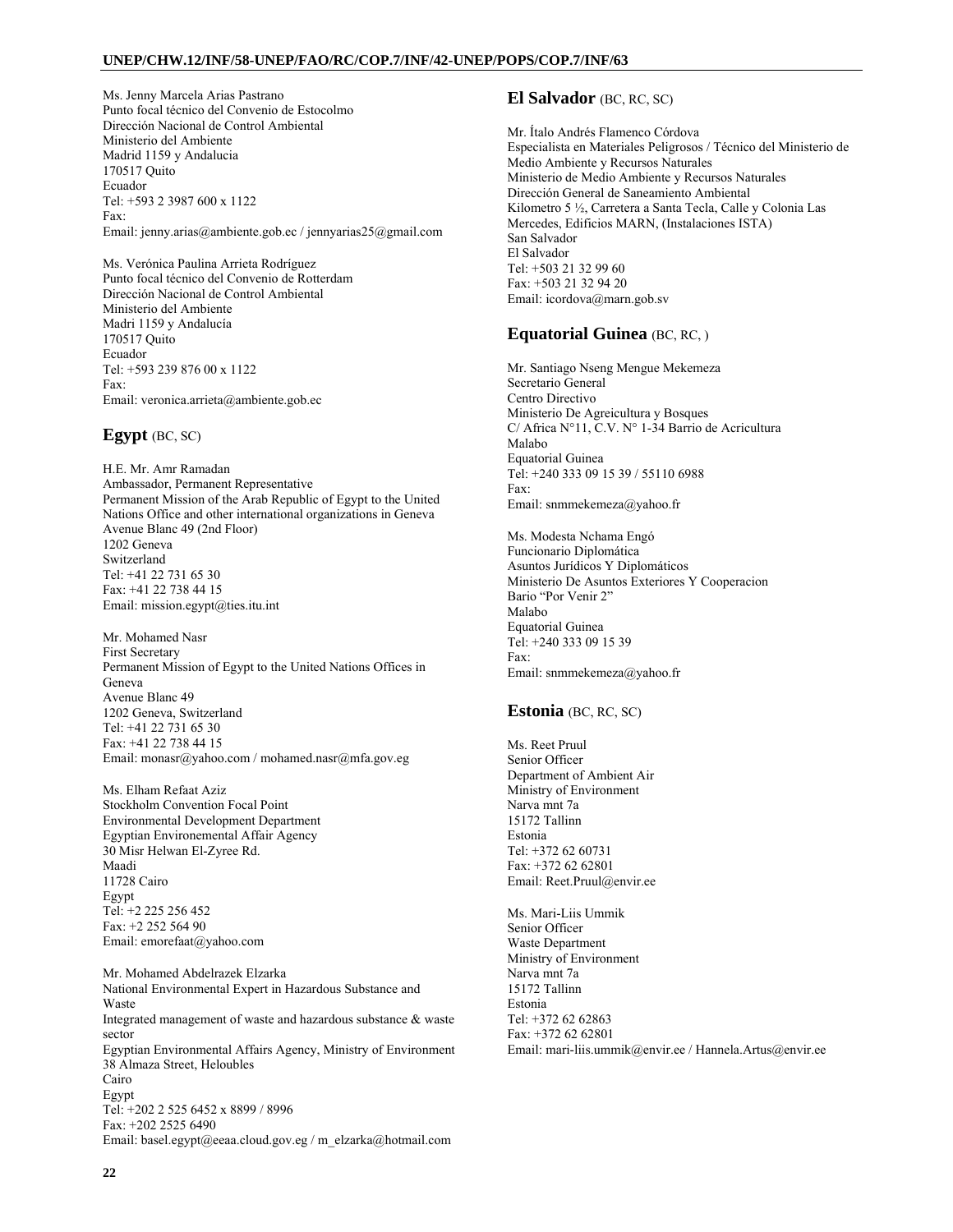Ms. Hannela Artus Senior Officer Waste Department Ministry of Environment Narva mnt 7a 15172 Tallinn Estonia Tel: +372 62 62860 Fax: +372 62 62801 Email: hannela.artus@envir.ee

Ms. Aive Telling Head of Environmental Health and Chemical Safety Public Health Department Ministry of Social Affairs Gonsiori 29 15027 Tallinn Estonia Tel: +372 629 9151 Fax: +372 699 2209 Email: aive.telling@sm.ee

Ms. Tairi Täht Counsellor for Health Affairs Permanent Representation of Estonia to the EU Rue Guimard 11/13 1040 Brussels Belgium Tel: +322 227 3926 Fax: +322 227 4338 Email: tairi.taht@mfa.ee

## **Ethiopia** (BC, RC, SC)

Mr. Mehari Wondmagegn Taye **Director** Compliance Monitoring and Control Directorate Ministry of Environment and Forest P.O. Box 12760 Addis Ababa Ethiopia Tel: +251 115 580 580 Fax: +251 115 580 529/78 Email: epa\_ddg@ethionet.et / mehari95@yahoo.com

Ms. Roman Kassahun Aberra Director Project monitoring,evaluation and licensing directorate Ministry of environment and forest Bole road P.O.Box 12760 Addis Ababa Ethiopia Tel: +251 115 580 852 Fax: +251 115 580 529 / 78 Email: romankassahun@yahoo.com / eenvironment@gmail.com

Ms. Selamawit Desta Wubet Environmental Law Expert Law and Standared Directorate Ministry of Environment and Forest P.O. Box 1000 3628 Addis Ababa Ethiopia Tel: +251 115 580 553 Fax: +251 11 646 488 2 / 76 Email: selamawit86@gmail.com

### **European Union** (BC, RC, SC)

Mr. Erwan Marteil First Counsellor Migration & Asylum, Environment Permanent Delegation of the European Union to the United Nations Office and other international organizations in Geneva Rue de Grand Pré 64 P.O. Box 107 1202 Geneva Switzerland Tel: +41 22 918 22 42 Fax: Email: Erwan.Marteil@eeas.europa.eu Ms. Pauline Ravillard Trainee European Commission Ave de Beaulieu 9 1160 Brussels Belgium Tel: Fax: Email: Mr. Björn Hansen Head of Delegation Environment Directorate General European Commission Ave de Beaulieu 9 1160 Brussels Belgium Tel: +32 2 296 50 15 Fax: Email: bjorn.hansen@ec.europa.eu Ms. Jill Hanna Delegated Representative DG Environment, European Commission European Union Avenue de Beaulieu 5 1160 Brussels Belgium Tel: +32 4 989 82 2 77 Fax: Email: jill.hanna@ec.europa.eu Mr. Gunther Wolff Policy Officer DG Environment European Commission Avenue de Beaulieu 9, 5-119 1160 Brussels Belgium Tel: +32 2 296 40 49 Fax: +32 2 296 39 80 Email: gunther.wolff@ec.europa.eu Mr. Jody Quirke Policy Officer Environment Directorate General

European Commission 9 Avenue de Beaulieu 1160 Brussels Belgium Tel: +32 2 2963574 Fax: Email: jody.quirke@ec.europa.eu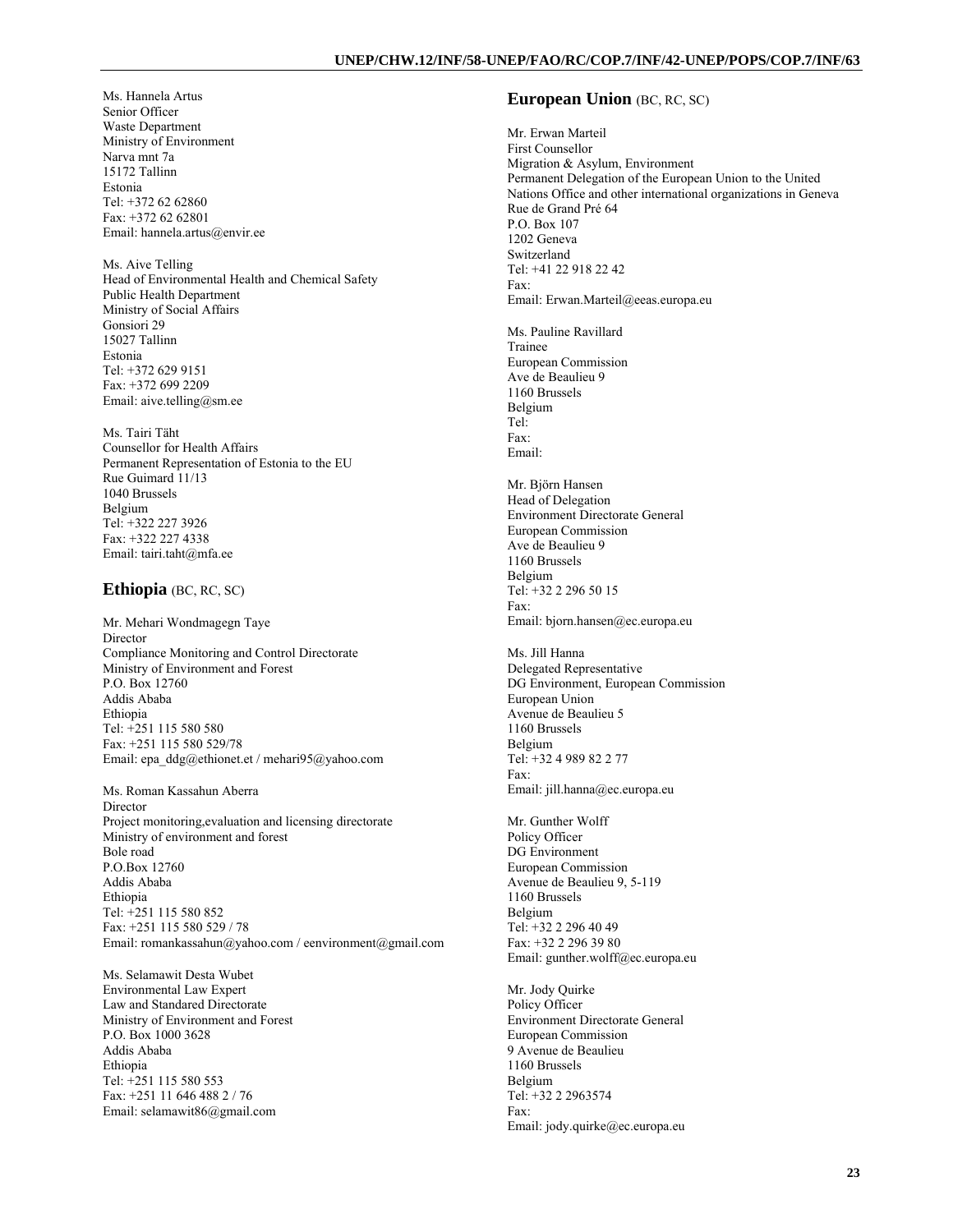Ms. Katinka Van Der Jagt Policy Advisor Environment Directorate General European Commission Avenue de Beaulieu 9 1160 Brussels Belgium Tel: +32 2 298 60 97 Fax: +32 2 295 01 38 Email: katinka.van-der-jagt@ec.europa.eu

Mr. Juergen Helbig Policy Officer DG Environment European Commission Avenue de Beaulieu 9 1160 Brussels Belgium Tel: +32 2 2988521 Fax: Email: juergen.helbig@ec.europa.eu

Mr. Jorge Peydro-Aznar Policy Officer DG Environment European Commission Avenue de Beaulieu 9 1049 Brussels Belgium Tel: +32 2 296 76 89 Fax: Email:

Mr. Patrick Ravillard Legal Officer DG Environment European Commission Avenue de Beaulieu 29 9 Bu-29 4/80), 1049 Brussels Belgium Tel: +32 2 295 98 68 Fax: Email: patrick.ravillard@ec.europa.eu

Mr. Peter Wessman Legal Officer / Team Leader on International Issues and Waste Shipments Unit for Waste Management / DG Environment European Commission Avenue de Beaulieu 9 1049 Brussels Belgium Tel: +32 2 299 12 27 Fax: +32 2 229 63 98 Email: peter.wessman@ec.europa.eu

Mr. George Kiayias Policy Officer DG Environment European Commission Avenue de Beaulieu 9 1160 Brussels Belgium Tel: +32 2 299 77 92 Fax: +32 2 296 39 80 Email: george.kiayias@ec.europa.eu

Ms. Gordana Topić Policy officer for Multilateral affairs and wildlife trade DG Environment, Unit E2 Global Sustainability, Trade & Multilateral Agreements European Commission Avenue de Beaulieu 5 1160 Brussels Belgium Tel: +32 2 286744 Fax: Email: Mr. Fabien Sordet Policy Officer DG Environment European Commission Unit Env E.2 Rue De La Loi 200 1049 Brussels Belgium Tel: +32 2 29 53 835 Fax: Email: fabien.sordet@ec.europa.eu Ms. Bettina Lorz Acting Deputy Head Of Unit Directorate-General for the Environment European Commission Avenue de Beaulieu 9

1160 Brussels Belgium Tel: +32 2 295 2936 Fax: Email: Bettina.Lorz@ec.europa.eu / bettina.lorz@eeas.europa.eu

Ms. Maria Marotta Head of Unit, Environment Including International Affairs DGE, 1A - Environment Unit Council of the European Union 175 Rue de la Loi 1048 Brussels Belgium Tel: +32 2 281 62 25 Fax: +32 2 281 79 80 Email: maria.marotta@consilium.europa.eu

Mr. Adrian Mifsud Political Administrator DGE 1A General Secretariat Council of the European Union Rue de la Loi 175 1048 Brussels Belgium Tel: +32 2 281 54 27 Fax: +32 2 281 79 80 Email: adrian.mifsud@consilium.europa.eu

Ms. Kai Stolzenburg Political Administrator DG Environment General Secretariat of the Council of the European Union Rue de la Loi 175 1048 Brussels Belgium Tel: +32 2 281 7693 Fax: +32 495 872 296 Email: kai.stolzenburg@consilium.europa.eu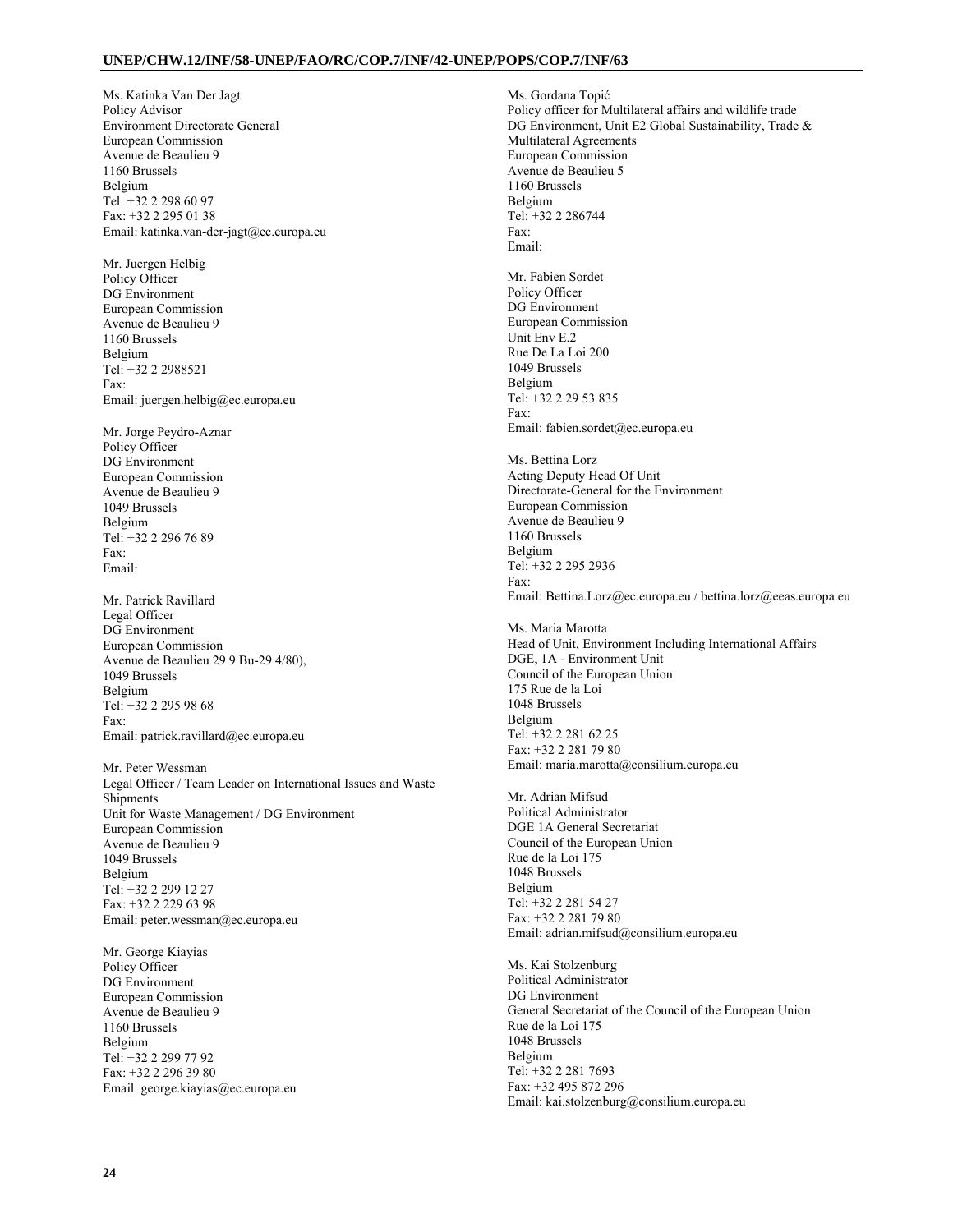Ms. Chiara Macchi PIC Team Leader Dossier Submission & PIC Unit European Chemicals Agency (ECHA) Annankatu 18 00120 Helsinki Finland Tel: +358 9 6861 8768 Fax: +358 9 6861 8127 Email: chiara.macchi@echa.europa.eu / pic@echa.europa.eu

## **Fiji** (SC)

Ms. Amelia Cobona A/ Senior Foreign Service Officer UN Treaties / Africa / Middle East / Europe / Americas Bureau Ministry of Foreign Affairs Government Building P.O.Box 2220 Suva Fiji Tel: +679 323 96 57 Fax: +679 330 1741 Email: ameliacobona@yahoo.com

## **Finland** (BC, RC, SC)

Ms. Ulla-Riitta Soveri Counsellor Environmental Protection Department Ministry of the Environment Kasarmikatu 25  $P \cap \text{Box } 35$ 00023 Government Finland Tel: +358 400 731 203 Fax: Email: ulla-riitta.soveri@ymparisto.fi

Mr. Magnus Nyström Senior Specialist Environmental Protection Department Ministry of Environment Kasarmikatu 25 P.O. Box 35 00023 Helsinki Finland Tel: +358 40 543 9743 Fax: Email: magnus.nystrom@environment.fi / magnus.nystrom@ymparisto.fi

Ms. Else Peuranen Ministerial Advisor Environmental Protection Department Ministry of the Environment Kasarmikatu 25 P.O. Box 35 00023 Helsinki Finland Tel: +358 0 2952 50225 Fax: +358 91 603 9381 Email: else.peuranen@ymparisto.fi / else.peuranen@environment.fi

Mr. Niko Urho Senior Officer Unit for International and EU-affairs Ministry of the Environment Kasarmikatu 25 P.O. Box 35 00023 Helsinki Finland Tel: Fax: Email: niko.urho@ymparisto.fi Ms. Katariina Vartiainen Senior Environmental Advisor Department for Development Policy Ministry for Foreign Affairs Katajanokanlaituri 3 00023 Helsinki Finland Tel: Fax: Email: katariina.vartiainen@formin.fi Mr. Timo Seppälä Senior Adviser Centre for Sustainable Consumption and Production /

Contaminants Unit Finnish Environment Institute Mechelininkatu 34a P.O. Box 140 00251 Helsinki Finland Tel: +358 295 251 630 Fax: +358 9 5490 2490 Email: pop@ymparisto.fi / timo.seppala@ymparisto.fi

Ms. Emma Nurmi Senior Adviser Centre for Sustainable Consumption and Production Finnish Environment Institute Mechelininkatu 34a P.O. Box 140 00251 Helsinki Finland Tel: +358 407 401 687 Fax: +358 9 5490 2491 Email: emma.nurmi@ymparisto.fi / pic@environment.fi

#### **France** (BC, RC, SC)

Ms. Marie-Pierre Méganck Chargée de la cellule européenne et internationale de la DGPR Direction générale de la prévention des risques (DGPR) Ministère de l'écologie, du développement durable et de l'énergie (MEDDE) Grande Arche - Paroi Nord Tour Séquoia 92055 La Defense Cedex France Tel: +33 1 40 81 86 38 Fax: +33 1 40 81 86 41 Email: marie-pierre.meganck@developpement-durable.gouv.fr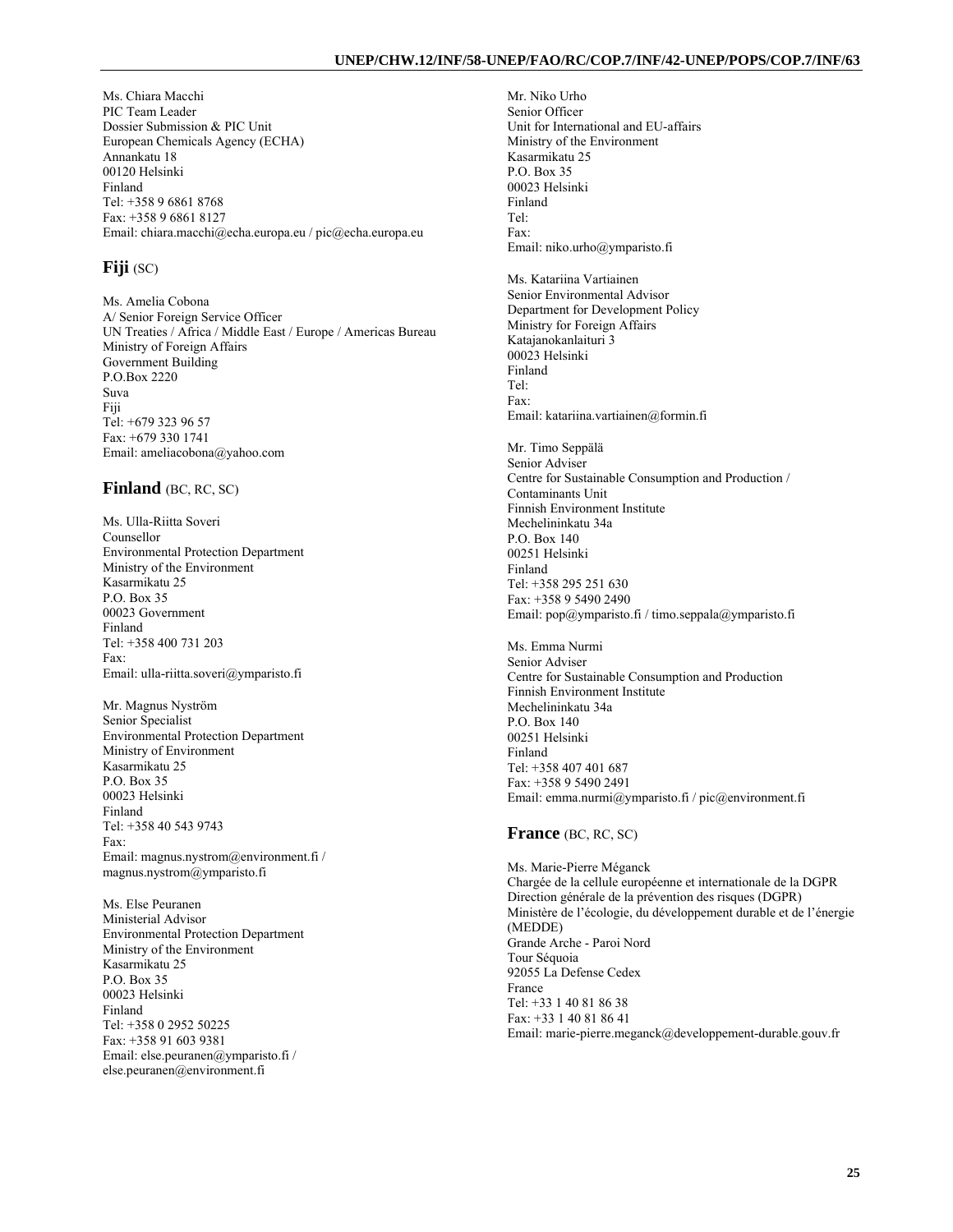Ms. Marine Collignon Chargée de mission « négociations multilatérales sur les produits chimiques et déchets dangereux » Sous-direction sur le climat et l'environnement Ministère des Affaires étrangères et du Développement International (MAEDI) 27, rue de la Convention P.O. Box 91533 750015 Paris France Tel: +33 1 43 17 61 65 Fax: -33 1 43 17 73 94 Email: marine.collignon@diplomatie.gouv.fr

Mr. Philippe Ramet Conseiller à la Mission permanente de la France auprès de l'ONU à Genève Département de l'Environnement Ministère des affaires étrangères et du développement international (MAEDI) Route de Prégny 36 1292 Chambésy Switzerland Tel: +41 22 758 91 09 Fax: +33 1 40 81 16 10 Email: philippe.ramet@diplomatie.gouv.fr

Ms. Denise Juin-Sevin Chargée de mission "Transferts transfrontaliers de déchets et relations internationales" et point focal France pour la Convention de Bâle Direction générale de la prévention des risques (DGPR)

Ministère de l'écologie, du développement durable et de l'énergie (MEDDE) Ministère de l'écologie, du développement durable et de l'énergie, Tour Séquoia 92055 La Défense Cedex France Tel: +33 1 40 81 87 76

Fax: +33 1 40 81 86 41 Email: denise.juin-sevin@developpement-durable.gouv.fr

Ms. Sophie Paultre Chargée de Mission PIC et Sécurité des Nanomatériaux Manufacturés Bureau des Substances et Préparations Chimiques Ministère de l'Ecologie, du Développement Durable et de l'Energie Grande Arche - Paroi Nord 92055 La Défense Cedex France Tel: +33 1 40 81 87 17 Fax: +33 1 40 81 86 41 Email: pic-import-export@developpement-durable.gouv.fr / sophie.paultre@developpement-durable.gouv.fr

#### Mr. Jordane Wodli

Chargé de mission "REACH, perturbateurs endocriniens, polluants organiques persistants" et point focal France pour la Convention de Stockholm Direction générale de la prévention des risques (DGPR) Ministère de l'écologie, du développement durable et de l'énergie (MEDDE) Ministère de l'écologie, du développement durable et de l'énergie, Tour Séquoia 92055 La Défense Cedex France Tel: +33 1 40 81 86 99 Fax: +33 1 40 81 86 41 Email: jordane.wodli@developpement-durable.gouv.fr

### **Gabon** (BC, RC, SC)

Mr. Hubert Binga Directeur Général Adjoint Centre National Anti-Pollution Ministère de la Forêt, de l'Environnement et de la Protection des Ressources Naturelles B.P. 3241 Libreville Gabon Tel: +241 07 90 06 08 Fax: Email: hubert\_bingaombana@live.fr

Mr. Serge Molly Allo'o Allo'o Directeur Technique, Coordonnateur National du projet sur l'Elimination des POPs Centre National Antipollution Ministère de la Forêt, de l'Environnement, et de la Protection des Ressources Naturelles B.P. 3241 Libreville Gabon Tel: +241 017 632 50 Fax: +241 017 632 50 Email: sergemolly05@yahoo.fr / sergemolly14@gmail.com

Mr. Jean de Dieu N'Zatsi Koumba Chef de Service de la Statistique et de la Planification Centre National Anti-Pollution Ministère dela Forêt, de l'Environnement et de la Protection des Ressources Naturelles B.P. 3241 Libreville Gabon Tel: +241 0322 72 08 Fax: +241 1 75 32 50 Email: nzatsi\_koumba@yahoo.fr / nzatsikoumbe@yahoo.fr

Ms. Aïcha Aloïsia Iningoue Vendryes Chargé d'Etudes du Ministre Direction Technique / Centre National Anti-Pollution Ministère dela Forêt, de l'Environnement et de la Protection des Ressources Naturelles B.P. 3241 Libreville Gabon Tel: +241 7 75 38 19 Fax: +241 7 72 14 90 Email: aicha.iningoue@cnap.ga / aicha.iningouevendryes@gmail.com

#### **Gambia** (BC, RC, SC)

Mr. Muhammed Jallom Jabang Senior Program Officer Environmental Quality Department National Environment Agency c/o NEA, Gambia Environment House Jimpex Road, Kanifing, PB 48 Banjul Gambia Tel: +220 753 5231 Fax: +220 439 9430 Email: jallom2@hotmail.co.uk / muhammedjallomjabang@yahoo.com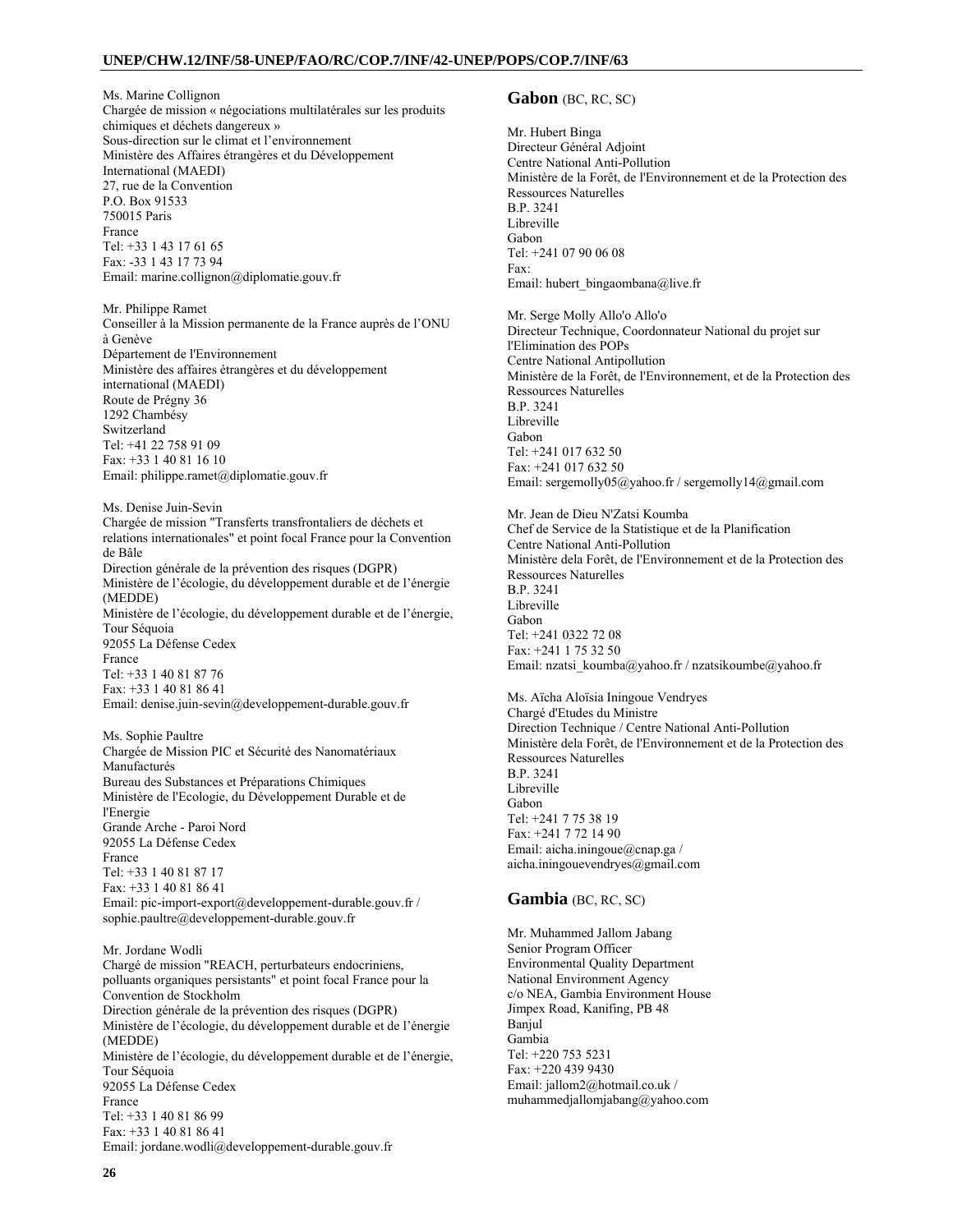Mr. Muhamadou Bojang C.R.G Magistrate - Environmental **Judiciary** C/O National Environment Agency Kanifing Magistrate Court Mamadi Madiang Highway Private Bag 48 Kanifing Gambia Tel: +220 991 68 19 Fax: + 220 439 94 30 Email: nea@gamnet.gm

## **Georgia** (BC, RC, SC)

Mr. Alverdi Chankseliani Head of Division Waste and Chemical Substances Management Division Ministry of Environment Protection and Natural Resources 6 Gulua Street 0114 Tbilisi Georgia Tel: +995 32 272 72 27 Fax: +995 32 272 72 23 Email: a.chankseliani@moe.gov.ge / chem\_ira@yahoo.com

Ms. Irma Tskvitinidze Deputy Head of Pesticides and Agro-Chemicals Phytosanitary Department LEPL National Food Agency 6 Marshal Gelovani Avenue 0159 Tbilisi Georgia Tel: +995 32 291 91 67 Fax: +995 32 291 91 65 Email: itskvitinidze@gmail.com

Ms. Ana Berejiani Chief Specialist Waste and Chemicals Management Service Ministry of Environment and Natural Resources Protection 6 G. Gulua Str. 0114 Tbilisi Georgia Tel: +995 593 948 617 Fax: +995 322 727 227 Email: a.berejiani@moe.gov.ge / falestras@gmail.com

#### **Germany** (BC, RC, SC)

Ms. Jutta Emig Head of Division IG II 3 / International Chemicals Safety and Sustainable Chemistry Federal Ministry for the Environment, Nature Conservation, Building and Nuclear Safety Krausenstrasse 17-19 P.O. Box 120629 10117 Berlin Germany Tel: +49 3016 3052 2710 Fax: +49 3018 305 2710 Email: jutta.emig@bmub.bund.de

H.E. Mr. Thomas Fitschen Ambassador, Deputy Permanent Representative Permanent Mission of Germany to the United Nations Office and other International Organizations in Geneva Chemin du Petit-Saconnex 28c 1209 Geneva Switzerland Tel: +41 22 730 12 74 Fax: +41 22 730 12 95 Email: v-io@genf.auswaertiges-amt.de / info@genf.diplo.de Ms. Simone Irsfeld Deputy Head of Delegation (POP) International Chemicals Safety and Sustainable Chemistry Federal Ministry for the Environment Robert-Schuman-Platz 3

P.O. Box 120629 53048 Bonn Germany Tel: +49 228 99 305 2722 Fax: Email: simone.irsfeld@bmu.bund.de / simone.irsfeld@bmub.bund.de

Mr. Michael Ernst Deputy Head of Division Division WR II 1 General, Principal Matters of Circular Economy, Transboundary Movement and Wastes Federal Ministry for the Environment, Nature Conservation, Building and Nuclear Safety Robert-Schuman-Platz 3 P.O. Box 120629 53048 Bonn Germany Tel: +49 228 99 305 2593 Fax: +49 228 10 99 305 2593 Email: michael.ernst@bmu.bund.de / michael.ernst@bmub.bund.de

Mr. Andreas Jaron Head of Division Division WR II 1 General, Principal Matters of Circular Economy, Transboundary Movement and Wastes Federal Ministry for the Environment, Nature Conservation, Building and Nuclear Safety Robert-Schuman-Platz 3 P.O. Box 120629 53048 Bonn Germany Tel: +49 228 99 305 2570 Fax: +49 228 10 305 2570 Email: andreas.jaron@bmu.bund.de / andreas.jaron@bmub.bund.de

Mr. Vassilios Karavezyris Deputy Head of Delegation (PIC) Principal Matters of International Chemicals Federal Ministry for the Environment Robert-Schuman-Platz 3 P.O. Box 120629 53175 Bonn Germany Tel: +49 228 99 305 2712 Fax: +49 228 99 305 2712 Email: vassilios.karavezyris@bmubund.de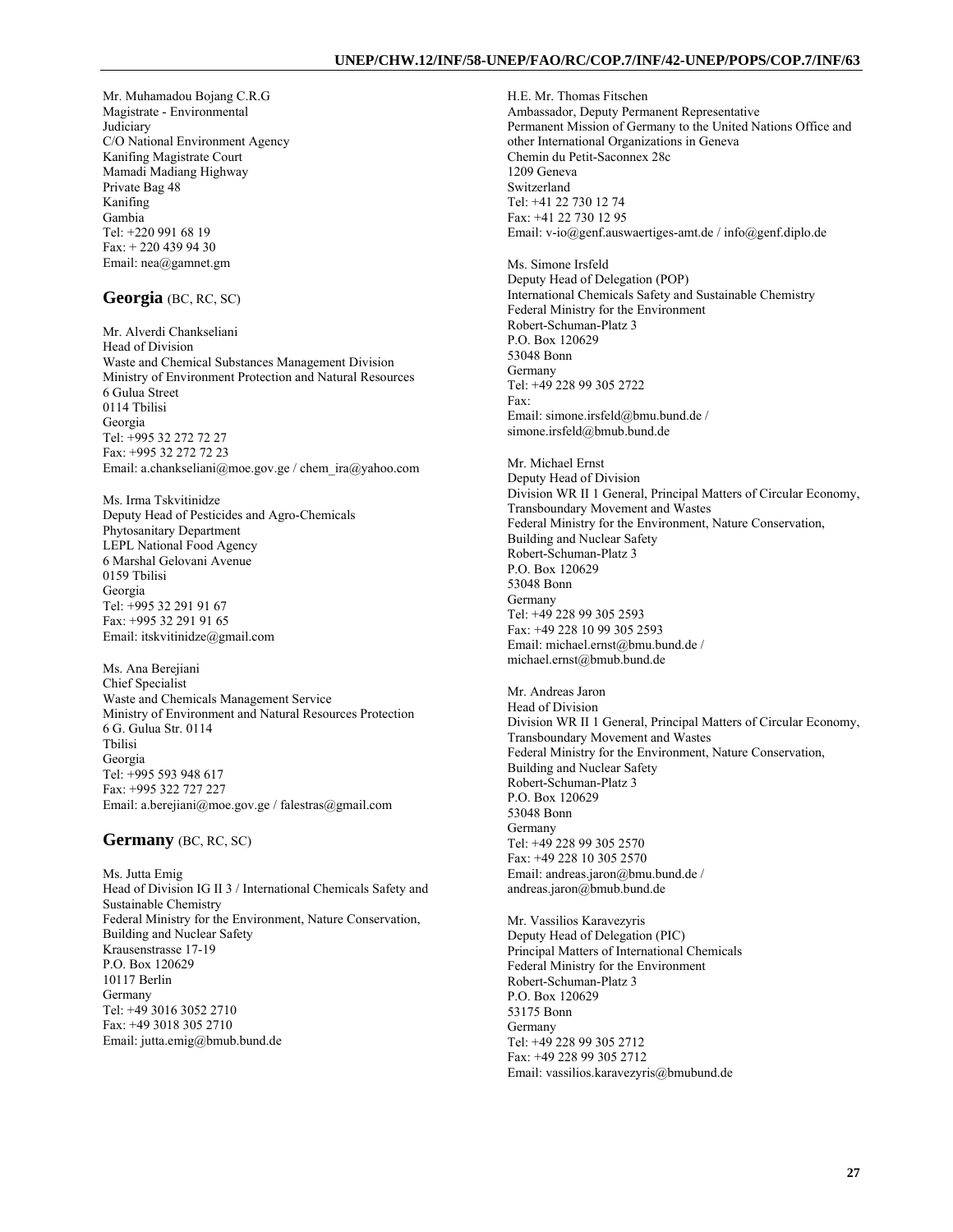Mr. Marcus Schroeder Deputy Head of Division International Affairs Federal Ministry for the Environment P.O. Box 120629 53048 Bonn Germany Tel: +49 30 99 305 2325 Fax: +49 30 99 305 2325 Email: marcus.schroeder@bmu.bund.de / marcus.schroeder@bmub.bund.de

Mr. Thomas Fohgrub Second Secretary Economic Division Permanent Mission of Germany to the United Nations Office and other International Organizations in Geneva Chemin du Petit Saconnex 28c 1209 Geneva Switzerland Tel: +41 22 730 12 66 Fax: +41 22 730 12 95 Email: wi-10-io@genf.answaertiges-amt.de / wi-10 io@genf.diplo.de

Mr. Joachim Wuttke Head of Section Section III 1.5 Municipal Waste Management, Hazardous Waste, Focal Point to the Basel Convention Federal Environment Agency Wörlitzer Platz 1 06844 Dessau-Rosslau Germany Tel: +49 340 2103 3459 Fax: Email: joachim.wuttke@uba.de

Ms. Susann Krause Deputy Head of Section Section III 1.5 Municipal Waste Management, Hazardous Waste, Focal Point to the Basel Convention Federal Environment Agency Wörlitzer Platz 1 06844 Dessau-Rosslau Germany Tel: +49 340 2103 3035 Fax: +49 340 2103 3103 Email: susann.krause@uba.de

Mr. Hans-Christian Stolzenberg Head of Section IV1.1 International Chemicals Management Federal Environment Agency Wörlitzer Platz 1 06844 Dessau-Rosslau Germany Tel: +49 340 2103 3113 Fax: +49 340 2103 3113 Email: Hans-Ch.Stolzenberg@uba.de

Ms. Caren Rauert Scientific Officer International Chemicals Management Federal Environment Agency Germany Wörlitzer Platz 1 06844 Dessau-Roßlau Germany Tel: +49 340 2103 2950 Fax: +49 340 2104 2950 Email: caren.rauert@uba.de

Ms. Johanna Rose Scientific Officer International Chemicals Management Federal Environment Agency Wörlitzer Platz 1 06844 Dessau-Rosslau Germany Tel: +49 0340 2103 2422 Fax: +49 0340 2104 2422 Email: johanna.rose@uba.de Ms. Andrea Engelhardt Administrative Officer Federal Office for Chemicals - Chemical Law Unit Federal Institute for Occupational Safety ans Health Friedrich-Henkel-Weg 1-25 44149 Dortmund Germany Tel: +49 231 9071 2514 Fax: +49 231 907 126 79 Email: chemg@baua.bund.de / engelhardt.andrea@baua.bund.de Ms. Lena Gruhn Legal Officer Federal Office for Chemicals - Chemical Law Unit Federal Institute for Occupational Safety ans Health Friedrich - Henkel - Weg 1-25 44149 Dortmund Germany Tel: +49 231 9071 2518 Fax: +49 231 907 126 79 Email: chemg@baua.bund.de Ms. Mirijam Seng Scientific Officer Department of Plant Protection Products Federal Office of Consumer Protection and Food Safety (BVL) Messeweg 11/12 38104 Braunschweig Germany Tel: +49 531 299 3614 Fax: +49 531 299 3002 Email: mirijam.seng@bvl.bund.de Ms. Anna-Christin Riedel Legal Assistant Economic Division Permanent Mission of the Federal Republic of Germany to the United Nations Office and other international organizations in Geneva 28c Chemin Petit-Saconnex 1209 Geneva Switzerland Tel: +41 22 730 1268 Fax: +41 22 730 1295 Email: wi-s1-io@genf.diplo.de

## **Ghana** (BC, RC, SC)

Mr. Fredua Agyeman Director of Environment Ministry of Environment, Science, Technology and Innovation (MESTI) Pension House Road, Ministries P.O. Box M 232 Accra, Ghana Tel: Fax: +233 302 688 912 Email: fredua\_a@yahoo.com / fredua\_agyeman@hotmail.com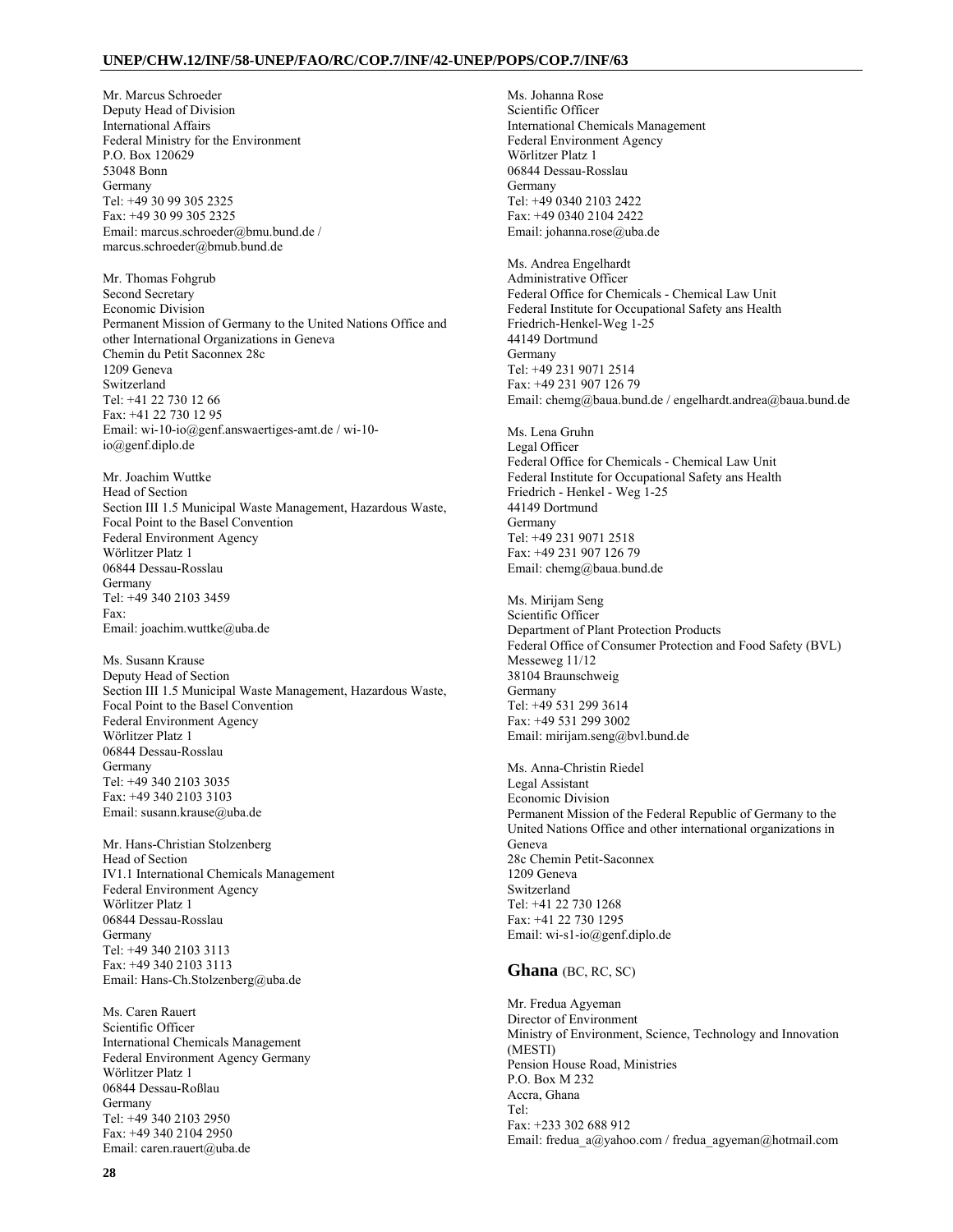Mr. Sam Adu-Kumi **Director** Chemicals Control and Management Centre Starlet 1991 Street Ministries P.O. Box 326 Accra, Ghana Tel: +233 302 664697/8 Fax: +233 302 662690 Email: sam.adu-kumi@epa.gov.gh / adukumisam@yahoo.com

Mr. Kwamena Essilfie Quaison Deputy Director Environment Directorate Ministry Of Environment, Science, Technology And Innovation Pension House Street, Ministries P. O. Box Mb 232 Accra, Ghana Tel: +233 264 755 867 Fax: +233 302 688 912 Email: kequaison@gmail.com

Mr. Joseph Cantamanto Edmund Deputy Director Chemicals Control and Management Centre Environmental Protection Agency Starlet 91 Street P.O. Box MB 326 Accra Ghana Tel: +233 302 664 697 Fax: Email: joseph.edmund@epa.gov.gh

Mr. Larsey Mensah **Director** Legal Department Environmental Protection Agency 91 Starlets Road P.O. Box MB 326 Accra Ghana Tel: +233 277 424 254 Fax: +233 302 662 690 Email: larseym@yahoo.com / larsey.mensah@gmail.com

#### **Greece** (BC, RC, SC)

H.E. Mr. Alexandros Alexandris Ambassador, Permanent Representative Permanent Mission of Greece to the United Nations Office at Geneva and other international organizations in Switzerland Rue du Léman 4 1201 Geneva Switzerland Tel: +41 22 909 89 40 Fax: +41 22 732 21 50 Email: missionofgreece@bluewin.ch

Ms. Rhea Tsitsani Counsellor Permanent Mission of Greece to the United Nations Office at Geneva and other International Organizations in Switzerland Rue du Léman 4 1201 Geneva Switzerland Tel: +41 22 909 89 44 Fax: +41 22 732 21 50 Email: rhea\_tsitsani@mfa.gr

## **Guatemala** (BC, RC, SC)

Ms. Angela Chavez Bietti Minister Counsellor Permanent Mission of Guatemala to the United Nations Office in Geneva 21 Chemin de Sous-bois 1202 Geneva Switzerland Tel: +41 (22) 7330850 Fax: Email: achavez@minex.gob.gt

Mr. José Rodrigo Vielmann De León Viceministro de Relaciones Exteriores Despacho Viceministerial Ministerio de Relaciones Exteriores 2a. Avenida 4-17 zona 10 01010 Ciudad de Guatemala Guatemala Tel: +502 24100020 Fax: +502 24100011 Email: vielmann@minex.gob.gt

Mr. Carlos José Escobedo Menéndez Minister Counsellor Permanent Mission of Guatemala to the United Nations Office and other international organizations in Geneva Avenue de France 23 1202 Geneva Switzerland Tel: +41 22 7330850 Fax: +41 22 7331429 Email: cescobedo@minex.gob.gt

Ms. Ana Regina Toledo Ordóñez Tercer Secretario Misión Permanente de Guatemala ante la Oficina de las Naciones Unidas e Instituciones Especializadas en Ginebra 23 avenue de France 1202 Geneva Switzerland Tel: +41 22 733 0850 Fax: Email: atoledo@minex.gob.gt

Mr. Luis Armando Menendez Godoy Jefe Departamento de Registro de Insumos Agrícolas / Dirección de Sanidad Vegetal Ministerio de Agricultura, Ganadería y Alimentación 7ma. Ave. 12-90 zona 13 Edificio de Viceministerio de Sanidad Agropecuaria y Regulaciones 010143 Guatemala Guatemala Tel: +502 2413 7410 Fax: +502 2413 7387 Email: luismenendez.maga@gmail.com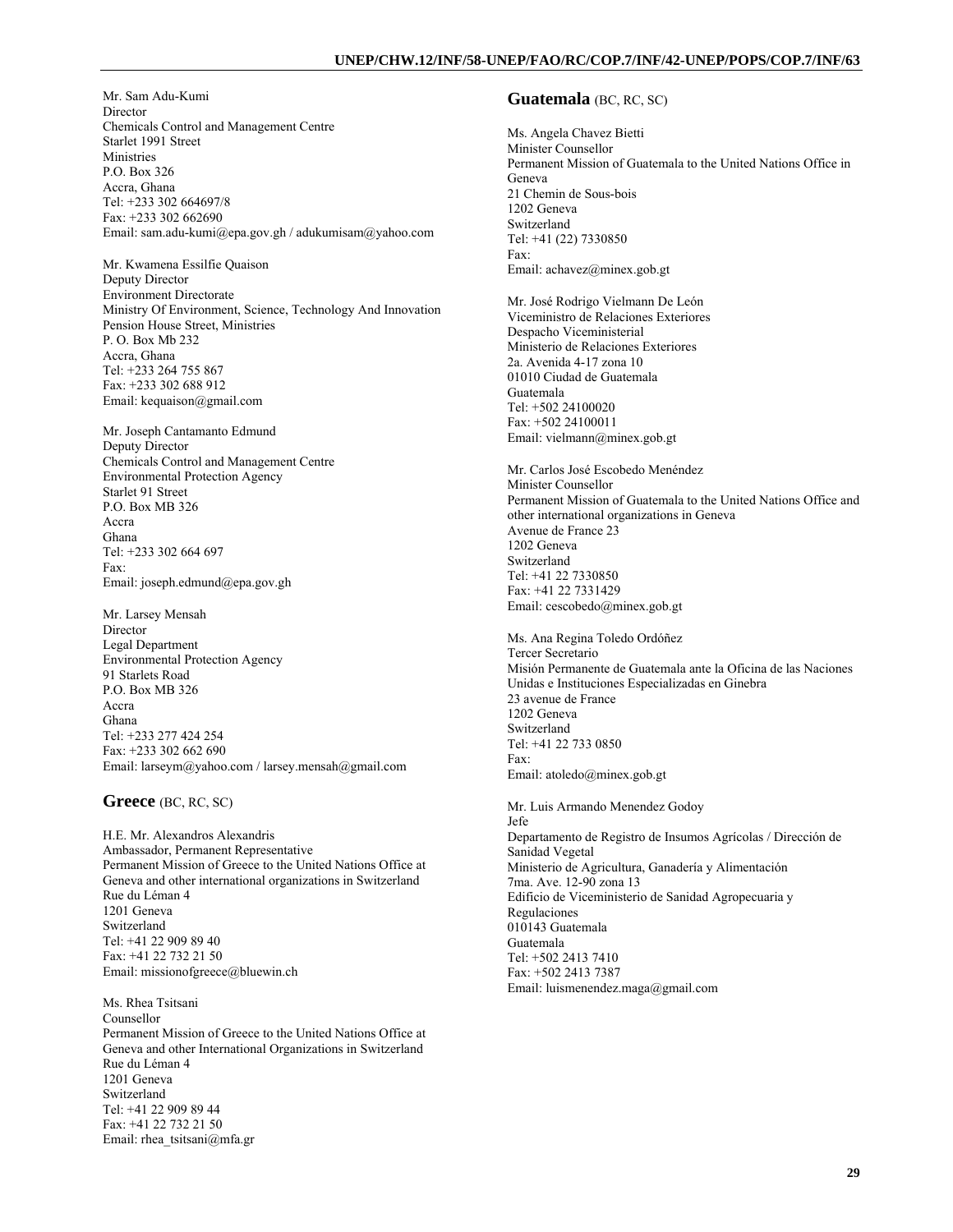Mr. Fausto Cano Tello Coordinador SAICM Departamento de Productos Químicos Ministerio de Ambiente y Recursos Naturales Edificio MARN 20 Calle 28-58 Zona 10 010010 Guatemala City Guatemala Tel: +502 2423 0500 x 2508 Fax: +502 242 305 00 Email: faustocano@gmail.com

Ms. Ana Dolores Consuelo Arévalo Morales Coordinador Estocolmo Unidad de Químicos y Desechos Peligrosos Ministerio de Ambiente y Recursos Naturales Edificio MARN 20 Calle 28-58 Zona 10 010010 Guatemala City Guatemala Tel: +502 2423 0500 x 1043 Fax: +502 2423 0500 x 1045 Email: adarevalo@marn.gob.gt / convenios@marn.gob.gt

Ms. Ingrid Michelle Villatoro Valladares Asesora, Convenio de Basilea Unidad de Coordinación para el Manejo Ambientalmente Racional de Productos Químicos y Desechos Peligrosos Ministerio de Ambiente y Recursos Naturales 20 Calle 28-58 Zona 10 Cuidad de Guatemala Guatemala Tel: +502 2423 0500 x 2635 Fax: +502 2423 0500 x 1045 Email: ivillatoro@marn.gob.gt / michivillatoro@gmail.com

**Guinea** (BC, RC, SC)

Ms. Aminata Kourouma-Mikala Consellor Department of Economical and Commercial Affairs Permanent Mission of the Republic of Guinea to the United Nations Office and other international organizations in Geneva Rue du Valais 7-9 1202 Geneva Switzerland Tel: +41 22 731 65 55 Fax: +41 22 731 65 54 Email: neneamikourouma@gmail.com

Mr. Bangaly Dioumessy Chef de Division / Point Focal de la Convention de Rotterdam Division Contrôle des Produits Chimiques Ministère de l'Agriculture, de l'Elevage, de l'Environnement, des Eaux et Forêts B.P. 761 Conakry Guinea Tel: +224 68 44 02 55 Fax: +224 60 46 84 56 Email: diomesi@yahoo.fr

Ms. Halimatou Tandéta Diallo Coordinatrice du Projet POP Direction Nationale de l'Environnement Ministère de l'Environnement, des Eaux et Forêts B.P. 761 Conakry Guinea Tel: +224 622 39 49 80 Fax: Email: hamatyd@yahoo.fr / hamatydial@gmail.com

Mr. Mory Sanoh Point focal de la Convention de Bâle Direction Nationale de l'Environnement Ministère de l'Environnement et du Développement Durable B.P. 3118 Conakry Guinea Tel: +224 631 42 37 62 Fax: +224 45 15 89 Email: sanofabinka@yahoo.fr / ozone-gui@mirinet.net.gn

## **Guinea-Bissau** (BC, RC, SC)

Mr. Evaristo Vieira Directeur des Ressources Humaine et Point Focal des Affaiires Environnementaux Secrétariat Général Ministère des Affaires Etrangères, Coopération Internationale des Communautés Avenida Combatentes Da Liberdade Da Patria B.P : 190 844 Bissau Guinea-Bissau Tel: +245 528 38 65 Fax: Email: evaristo.viera@gmail.com

Mr. Laurentino Rufino Da Cunha Direction Générale de l'Environnment, Secrétariat d'Etat à l'Environnement Palacio de Governo Avenida Combatentes Da Liberdade Da Patria B.P. 399 Bissau Guinea-Bissau Tel: +245 664 64 26 Fax: +245 322 45 00 Email: laurentinorufino@gmail.com / larcunha@hotmail.com

Mr. Pedro Correia Ingénieur Agronome Direção dos Servicos da Proteccao Vegetal Direção Geral de Agricultura Cx.Postal n° 844 Bissau Guinea-Bissau Tel: +245 664 68 30 Fax: Email: pedrocorreialandim@yahoo.com.br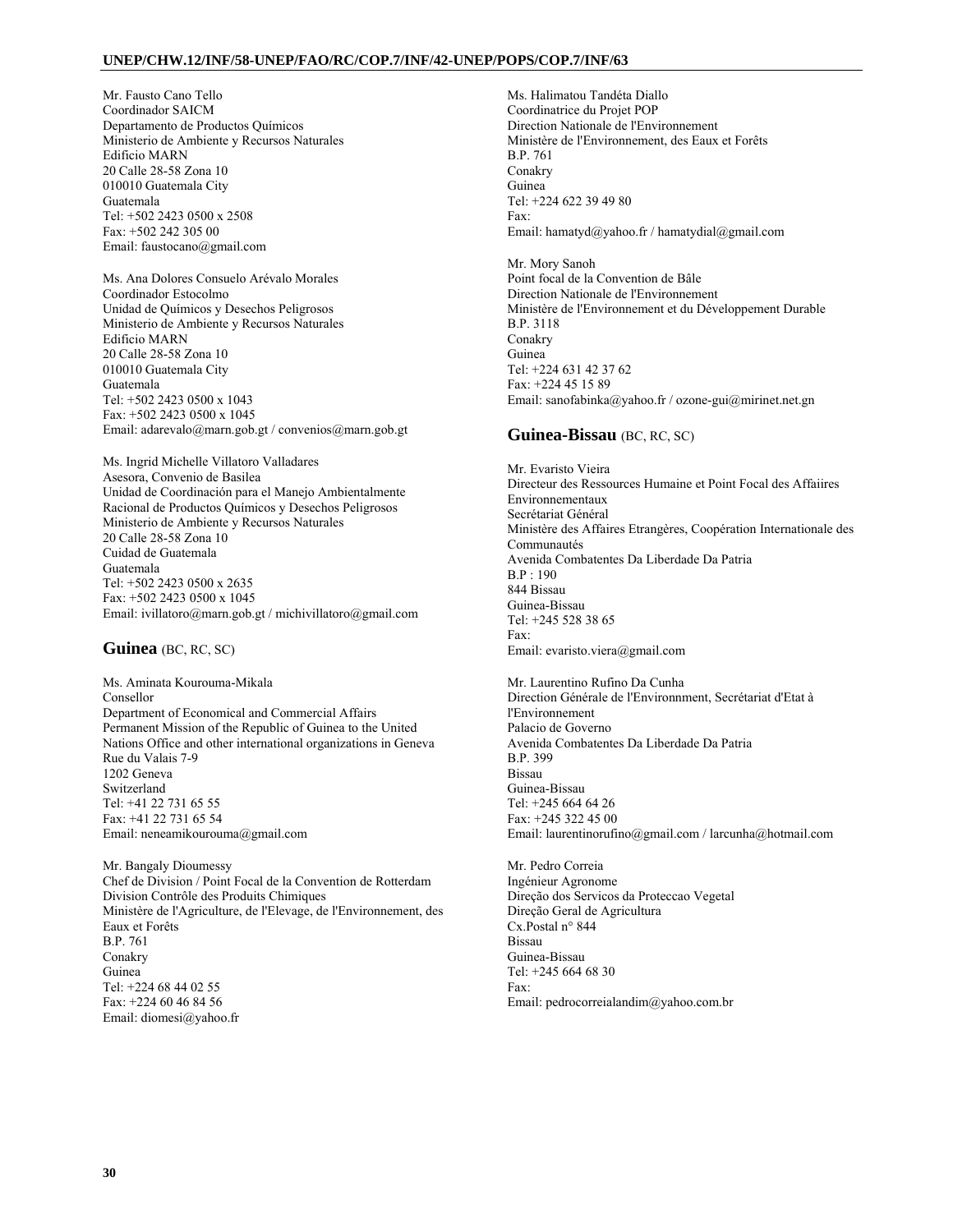## **Guyana** (BC, RC, SC)

Ms. Trecia David Registrar, Pesticides and Toxic Chemicals Pesticides and Toxic Chemicals Control Board Ministry of Agriculture NAREI Compound Mon Repos East Coast Demerara Guyana Tel: +592 220 88 80 Fax: +592 220 89 33 Email: ptccb@guyana.net.gy / trecia\_david@yahoo.com

Mr. Dietmar Chichester Inspector Ministry of Agriculture Pesticides and Toxic Chemicals Control Board Narei Compound, Mon Repos East Coast Demerara Guyana Tel: +592 220 7887 Fax: +592 220 8933 Email: dietmarchichesterccbw490@gmail.com

### **Honduras** (BC, RC, SC)

H.E. Mr. Giampaolo Carmelo Rizzo Alvarado Ambassador, Deputy Permament Representative, Chargé d'affaires a. i. Permanent Mission of the Republic of Honduras to the United Nations Office and other international organizations in Geneva Avenue de France 23 1202 Geneva Switzerland Tel: +41 22 710 07 60 Fax: +41 22 710 07 66 Email: mission@hondurasginebra.ch

Mr. Marco Tulio Cálix Coordinacion Convenio de Basilea en Honduras, Departamento Vigilancia Ambiental Centro de Estudios y Control de Contaminantes (CESCCO) Secretaría de Energia, Recursos Naturales, Ambiente y Minas Barrio Morazan, Calle Juana Lainez, Frente Central de Bomberos Tegucigalpa Honduras Tel: +504 2231 1006 Fax: +504 2239 0954 Email: cescco.serna@gmail.com / matcalix@gmail.com

Ms. Ana Gabriela Ramírez Salgado Coordinadora, Departamento para la Gestión de Sustancias Químicas Centro de Estudios y Control de Contaminantes (CESCCO) Secretaría de Energica, Recursos Naturales, Ambiente y Minas Barrio Morazán, frente al Cuartel General de Bomberos Tegucigalpa Honduras Tel: +504 2239 4148 Fax: Email: agabrielaramirez@gmail.com

Ms. Emerita Avila Reyes Técnico de Registro y Fiscalización de plaguicidas Departamento de Control y uso de Plaguicidas (DCUP) Secretaría de Agricultura y Ganadería (SAG) Bulevar Miraflores, Ave. La FAO Col. Loma Linda Sur Tegucigalpa Honduras Tel: +504 11101 2232 62 Fax: +504 11101 2235 842 Email: eavila@senasa-sag.gob.hn / emeritaavila2005@yahoo.es

Ms. Maria José Mejía Henríquez Tercer Secretario Mision Permanente de Honduras 23 Avenue de France 1202 Geneva Switzerland Tel: +41 22 710 0760 Fax: +41 22 710 0766 Email: gilliam.gomez@hondurasginebra.ch

## **Hungary** (BC, RC, SC)

Ms. Teodora Kristof **Expert** Department of Environmental Development Ministry of Agriculture Kossuth Tér 11 1055 Budapest Hungary Tel: +36 1 795 51 29 Fax: +36 1 795 00 37 Email: fata.teodora.kristof@fm.gov.hu

Ms. Krisztina Klára Biró Head of Unit Department of Health Policy Ministry Of Human Capacities, State Secretariat For Health Arany János u. 6-8 1051 Budapest Hungary Tel: +36 1 795 1086 Fax: +36 1 795 0176 Email: krisztina.biro@nefmi.gov.hu / krisztina.biro@emmi.gov.hu

Ms. Katalin Papp Counsellor Department of Environmental Development/ Environmental Technologies Unit Ministry of Agriculture Kossuth Ter 11 1055 Budapest Hungary Tel: +36 1 795 2480 Fax: +36 1 705 0037 Email: katalin.papp@vm.gov.hu / katalin.papp@fm.gov.hu

Ms. Diana Kiss Counsellor Department of Environmental Conservation Ministry of Agriculture Kossuth tér 11. 1055 Budapest Hungary Tel: +36 1 896 1001 Fax: +36 1 795 0057 Email: diana.kiss@fm.gov.hu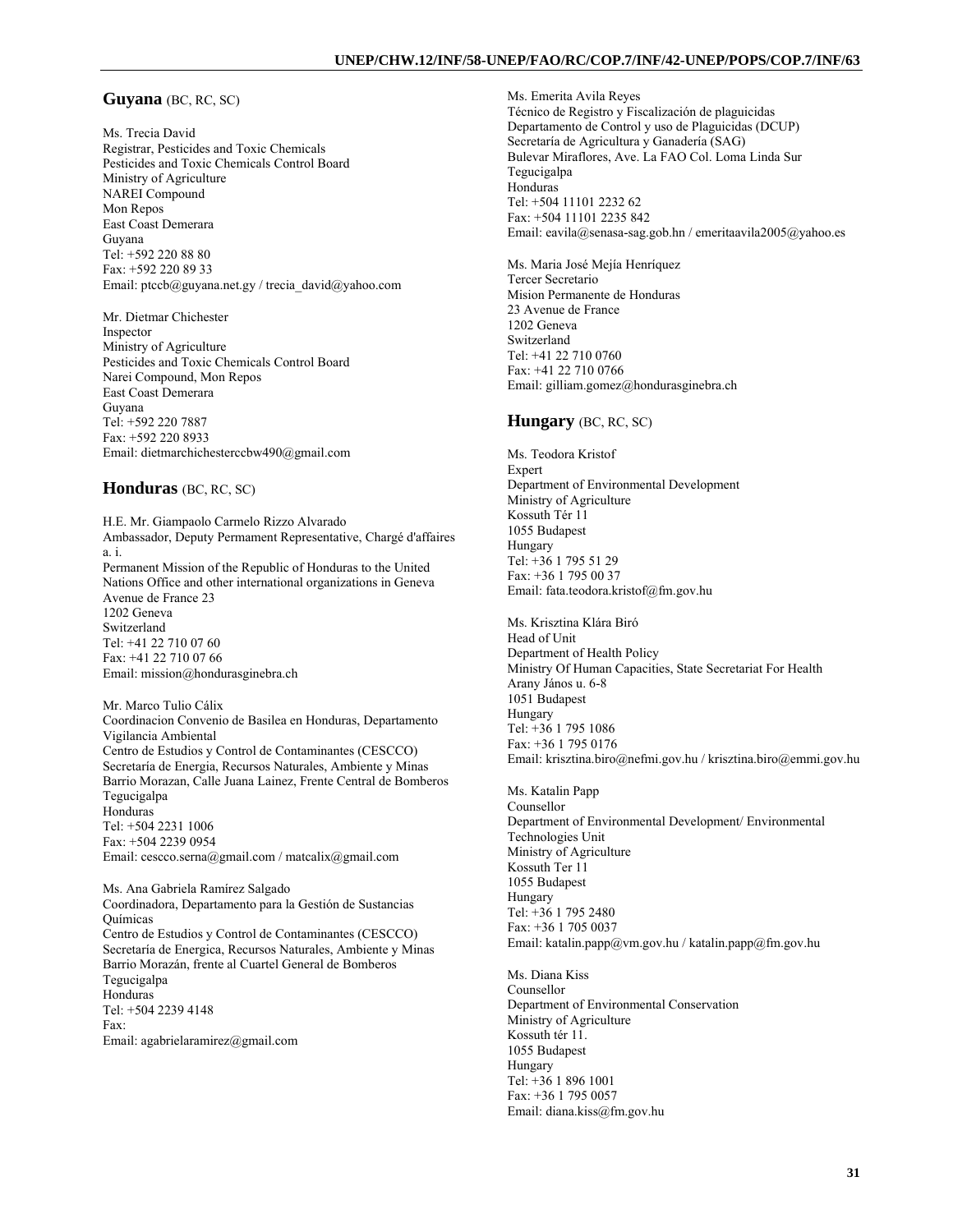Mr. Tamas Kovacs Staff member Department of Competent National Authorities (CLP-PIC-REACH) National Institute of Chemical Safety Nagyvaradter 2 1096 Budapest, Hungary Tel: +36 1 476 1134 Fax: +36 1 215 2732 Email: kovacs.tamas@okbi.antsz.hu

### **Iceland** (BC, SC)

Ms. Sigurbjörg Saemundsdóttir Ministry for the Environment and Natural Resources Skuggasund 1 150 Reykjavik Iceland Tel: +354 545 8600 Fax: +354 562 4566 Email: sigurbjorg.saemundsdottir@uar.is

### **India** (BC, RC, SC)

Mr. Shashi Shekhar Special Secretary HSM Division Ministry of Environment, Forest and Climate Change Room No. 505, Pritvi Wing, Indira Paryavaran Bhawan Jor Bagh Road 110003 New Delhi India Tel: +91 11 246 952 66 Fax: +91 11 246 952 76 Email: shashi.shekhar@nic.in

Mr. Bishwanath Sinha Joint Secretary Hazardous Substances Management Division Ministry of Environment, Forests and Climate Change Room no 353, Agni Wing; Level- III Indira Paryavaran Bhawan, Jorbagh Road, Aliganj 110 003 New Delhi India Tel: +91 11 2469 5274 Fax: +91 11 2469 5277 Email: bsinha92@gmail.com

Mr. Utpal Kumar Singh Joint Secretary Ministry of Agriculture and Cooperation Room 127,Krishi Bhawan Rajendra Prasad Marg 110001 New Delhi India Tel: +911 123 070 306 Fax: +911 123 070 916 Email: jspp-agri@nic.in

Mr. A.J.V. Prasad Joint Secretary (Chemicals) Department of Chemicals and Petrochemicals Ministry of Chemicals and Fertilizers Room No. 341-C, 'A' Wing, Shastri Bhawan 110001 New Delhi India Tel: +91 11 2338 3428 Fax: +91 11 2307 3682 Email: ajv.prasad@nic.in

Mr. Anil Kumar Rai Counsellor Humanitarian Affairs Permanent Mission of India to the United Nations Office and other international organizations in Geneva Rue du Valais 9 (6th Floor) 1202 Geneva Switzerland Tel: +41 22 731 85 39 Fax: +41 22 906 86 96 Email: mission.india@ties.itu.int / ha.genevapmi@mea.gov.in

Mr. Narayan Singh Dharmshaktu Additional Director General Directorate General Of Health Services Ministry of Health and Family Welfare Room No. 245-A, Nirman Bhawan 110011 New Delhi India Tel: +91 11 230 621 93 Fax: +91 11 230 630 30 Email: nsdharmshaktu@yahoo.com

Mr. Ram Niwas Jindal **Director** Hazardous Substances Management Division Ministry of Environment, Forests and Climate Change 206 Level 2 Indira Paryavaran Bhavan Jor Bagh Road 110 003 New Delhi India Tel: +91 11 2469 5325 Fax: +91 11 246 953 87 Email: rnjindal@yahoo.com / ram.jindal@nic.in

Mr. W. Bharat Singh Joint Director Hazardous Substanvces Management Division Ministry of Environment, Forest and Climate Change Level-2, Jal Wing Indira Paryavaran Bhawan, Jor Bagh New Delhi India Tel: +91 1124 6953 38 Fax: +91 1124 6953 38 Email: w.bharat@nic.in

Ms. Shruti Rai Bhardwaj Joint Director / Scientist ' D' Hazardous Substances Management Division Ministry of Environment, Forests and Climate Change Room No. J-212m Jal Wing, Level II Indira Paryavaran Bhawanm Jorbagh Road, Aliganj 110 003 New Delhi India Tel: +91 11 246 953 33 Fax: +91 11 246 953 33 Email: shruti.rai@nic.in

Mr. Anand Kumar Additional Director / Scientist 'E' Hazardous Waste Management Division Central Pollution Control Board Parivesh Bhavan, Central Pollution Control Board,East Arjun Nagar 110032 Delhi, India Tel: +911 143 102 467 Fax: +911 122 307 643 Email: anand.cpcb@nic.in / anandk965@gmail.com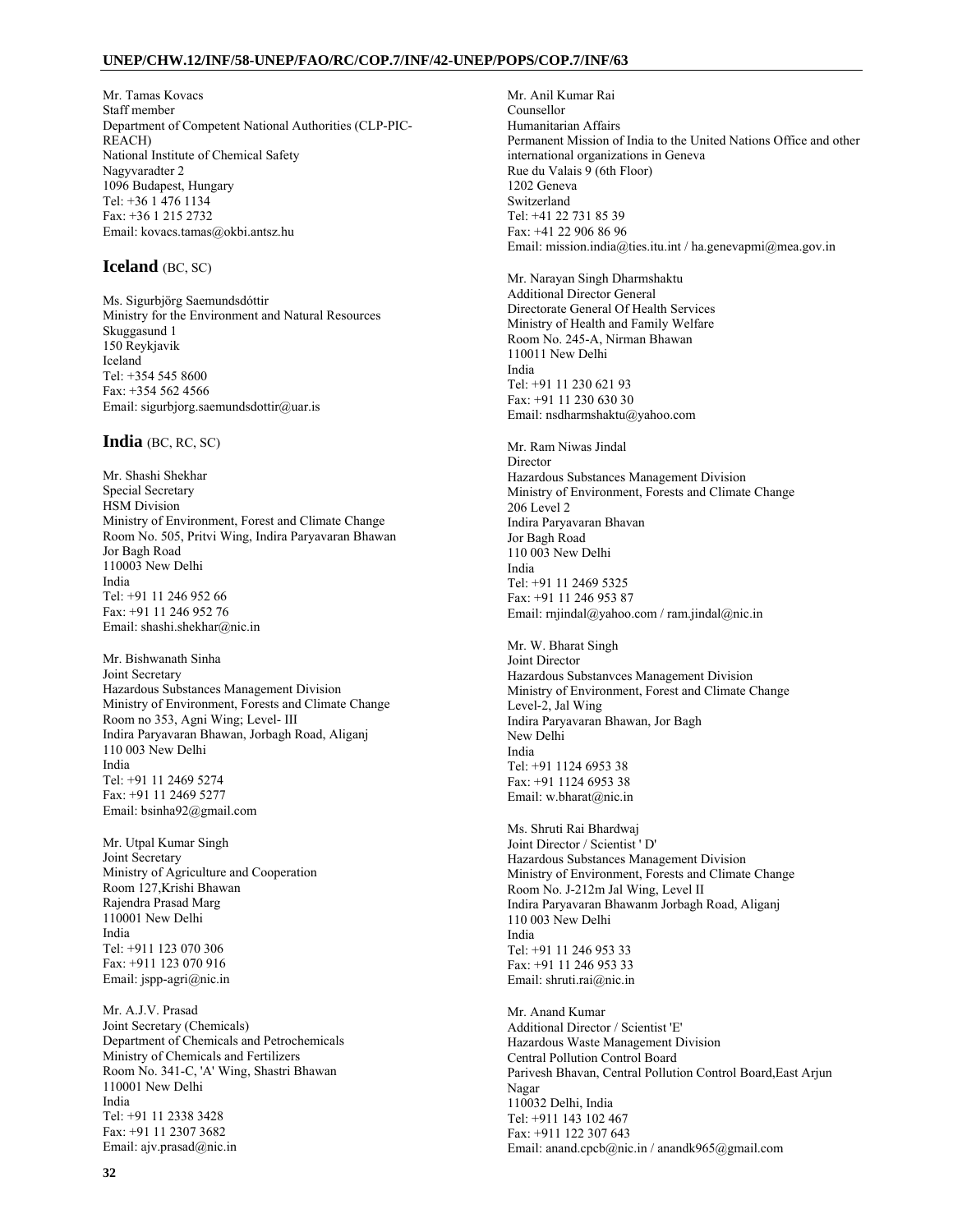Mr. Tirthankar Basu Manager of Product Development Chemicals & Petrochemicals; Ministry of Chemicals & Fertilizers Hindustan Insecticides Limited Core-6, Scope Complex 7, Lodi Road 110 003 New Delhi India Tel: +91 11 243 642 34 Fax: +91 11 243 621 16 Email: dr.tbasu@gmail.com

### **Indonesia** (BC, RC, SC)

Mr. Tubagus Kemal Perbangsa Second Secretary Economic and Multilateral Affairs Embassy of the Republic of Indonesia in Nairobi Menengai Road No.7, Upper Hill P.O. Box 48868 00100 Kenya Tel: +254 20 2714196 / 97 Ext. 110 Fax: +254 20 271 34 75 Email: tbkemalperbangsa@kemlu.go.id

Mr. Yoshi Iskandar Minister Counsellor for Multilateral Affairs Embassy of the Republic of Indonesia - Nairobi No.7 - Menengai Road, Upper Hill P.O. Box 48868 00100 Nairobi Kenya Tel: +254 20 2714196 Fax: +254 20 2713475 Email: yugoslav70@yahoo.com

Ms. Upik Sitti Aslia Kamil Deputy Director for Notification and Recommendation on Waste Transboundary Movement Unit of Verification for Hazardous Waste Management Ministry of Environment C Building, 2nd Floor JI. DI Panjaitan, Kebon Nanas 13410 Jakarta Indonesia Tel: +62 21 8591 1114 Fax: +62 21 8591 1114 Email: usaslia@yahoo.com

Mr. Rasio Ridho Sani Executive Secretary Ministry of the Environment and Forestry C. Building 2nd Floor, JL. DI Panjaitan Kav. 24 Kebon Nanas 13410 Jakarta Indonesia Tel: +62 21 8590 5637 Fax: +62 21 8590 5637 Email: deputiplb3@menlh.go.id / rasiosani@yahoo.com Ms. Yun Insiani Assistant Deputy for Hazardous and Toxic Substances Management Ministry of Environment and Forestry JI. DI. Panjaitan, Kebon Nanas JAT 13000 P.O. Box 7777 13410 Jakarta Indonesia Tel: +62 21 8517148 Fax: +62 21 8517147 Email: yun\_insiani@yahoo.com Mr. Fery Huston Ministry of Environment JL. DI. Panjaitan Kav 24 Kebon Nanas 13410 Jakarta Indonesia Tel: +62 21 859 056 39 Fax: +62 21 859 056 78 Email: Ms. Carolina Tinangon Deputy Director Directorate of Economic, Development, and Environmental Affairs Ministry of Foreign Affairs Ex.BP7 building 6th Floor Jl. Taman Pejambon No.6 10110 Jakarta Indonesia Tel: +62 21 384 86 26 x 5542 Fax: +62 21 385 73 15 Email: c.tinangon@kemlu.go.id / ctinangon@gmail.com Mr. Edward Pakpahan Head of division on Hazardous Substances - Registration & Notification Assistant Deputy Minister for Hazardous Substance Management Deputy Minister for Hazardous Substances, Hazardous Wastes & Solid Wastes Management Building C., 2nd Floor JL. D.I, Panjaitan Kav. 24 13410 Jakarta Indonesia Tel: +628 193 218 75 79 Fax: +622 185 906 679 Email: enixpak@yahoo.com Mr. Thamrin Thamsir Kartodikromo Chemical Engineer / Deputy Director for Basic Inorganic Chemical Industry Directorate General of the Manufacturing Industry Base Ministry of Industry

JL. Gatot Subroto Kav. 52-53, 1oth Floor Jakarta 12950 Indonesia Tel: +62 21 5253214 Fax: +62 21 5253214 Email: thamrin\_thamsir@yahoo.com / Thamrin@kemenperin.go.id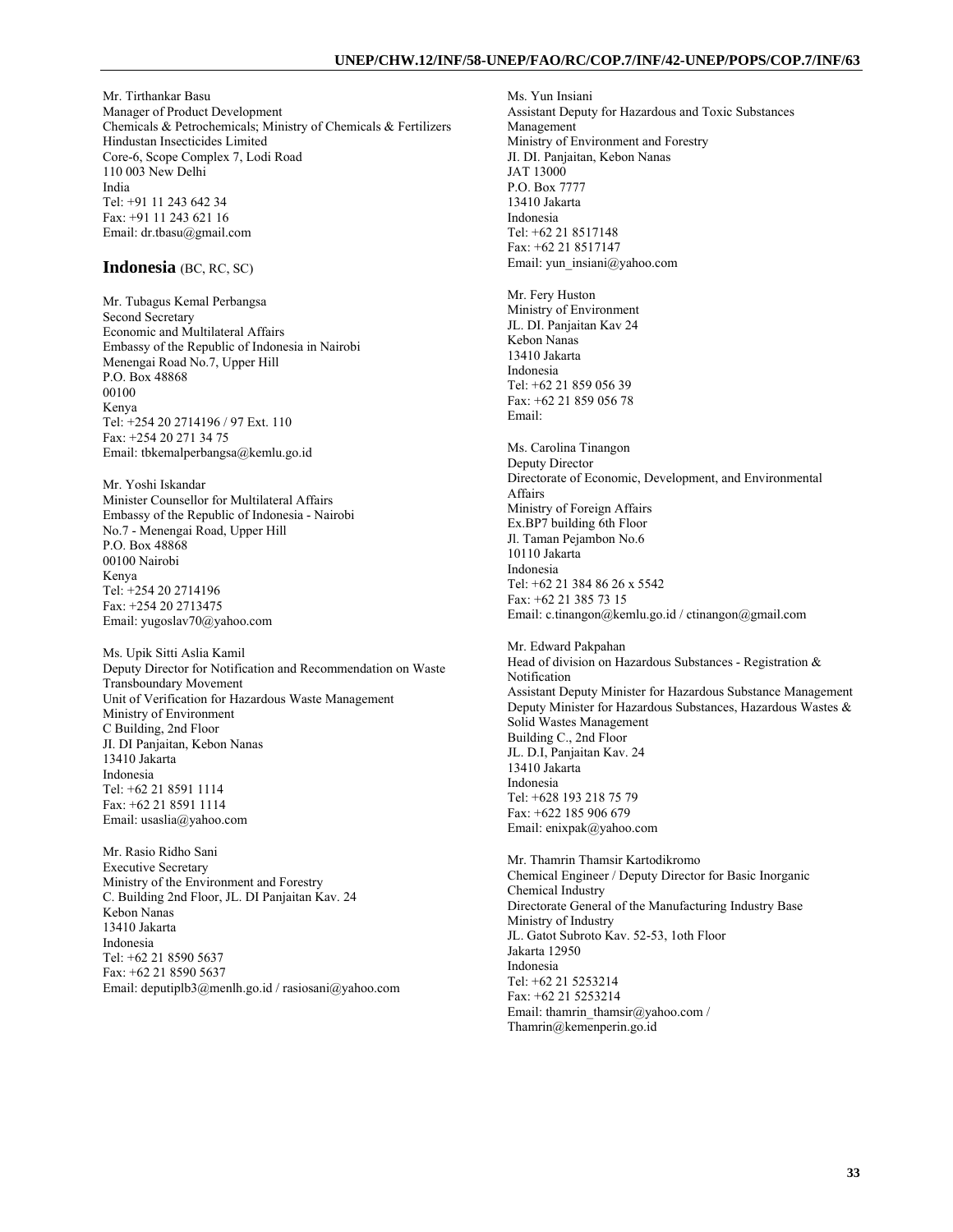Mr. Adi Winarso First Secretary Permanent Mission of the Republic of Indonesia to the United Nations Office and other international organizations in Geneva Rue de Saint-Jean 16 1203 Geneva Switzerland Tel: +41 22 338 33 50 Fax: +41 22 345 57 33 Email: adi.winarso@mission-indonesia.org

Mr. Satryo Brotodiningrat Second Secretary Economic Function I Permanent mission of Indonesia in Geneva Rue de Saint-Jean 16 1203 Geneva Switzerland Tel: +41 22 338 33 50 Fax: +41 22 345 5733 Email: satryo.bramono@mission-indonesia.org

Ms. Amelia Rachmatunisa Head of subdivision for Waste Transboundary Movement Verification for Hazardous Waste Management State Ministry of Environment JL. DI. Panjaitan Kav 24 13410 Jakarta Indonesia Tel: +62 21 85 91111 4 Fax: +62 21 85 91111 4 Email: arachmatunisa@gmail.com / rachmatunisa@yahoo.com

Ms. Yunik Kuncaraning Purwandari Head of Sub-Division for Evalution of Hazardous Substances Management Department for Hazardous Substances Management Ministry of Environment and Forestry Jl. D.I. Pandjaitan Kav 24. Building C Kebon Nanas 13410 Jakarta Indonesia Tel: +62 21 859 05637 Fax: +62 21 859 05637 Email: yunikkuncar@yahoo.com / yunikkuncar@gmail.com

Mr. Iwan Nefawan Directorate of Environmental Health Ministry of Health Jalan Percetakan Negara No. 29 Jakarta Indonesia Tel: +62 21 4245778 Fax: +62 21 4245778 Email: iwan\_nefawan@yahoo.com

Ms. Elvie Indayani Third Secretary Permanent Mission of the Republic of Indonesia to the United Nations Office and other international organizations in Geneva Rue de Saint-Jean 16 1203 Geneva Switzerland Tel: Fax: Email: elvie.indayani@mission-indonesia.org

Mr. Muhammad Luthfi Susanto Head, Division for Environmental Legislation and Permits Bureau of Legislation and Public Relationship Ministry of Environment and Forestry JL. Pandjaitan Kav.24 Jakarta (East) Indonesia Tel: +62 8179909453 Fax: Email:

## **Iran (Islamic Republic of)** (BC, RC, SC)

H.E. Mr. Hadi Farajvand Secretary of National Authority for Chemical Conventions Ministry of Foreign Affairs Building 8/2, United Nations Street Ferdousi Avenue, Imam Khomeini Square Tehran Iran (Islamic Republic of) Tel: +98 21 6115 4336 Fax: +98 21 6674 0094 Email: hfarajvand@yahoo.com

Mr. Saeed Motasaddi Zarandi Deputy Head for Human Environment Division of the Human Environment Department of the Environment Paradisan Eco-Park, East-West Resalat Highway Pardison Natural Park Research Centre Tehran Iran (Islamic Republic of) Tel: +98 21 88233087 Fax: +98 21 88233088 Email: s.motasaddi@doe.ir

Mr. Jafar Barmaki First Counsellor Permanent Mission in Geneva Ministry of Foreign Affairs 28 chemin Petit-Saconnex 1209 Geneva, Switzerland Tel: +22 22 100 Fax: +227 330 203 Email: jbarmaki@yahoo.com

Mr. Abbas Torabi Expert of National Authority for Chemical Conventions National Authority for Chemical Conventions Ministry of Foreign Affairs Imam Khomeini Sq. UN Ave. Ministry of Foreign Affairs, Building N°8/2 1136914811 Tehran Iran (Islamic Republic of) Tel: +98 21 6115 4359 Fax: +98 21 6674 0094 Email: a.torabi@mfa.gov.ir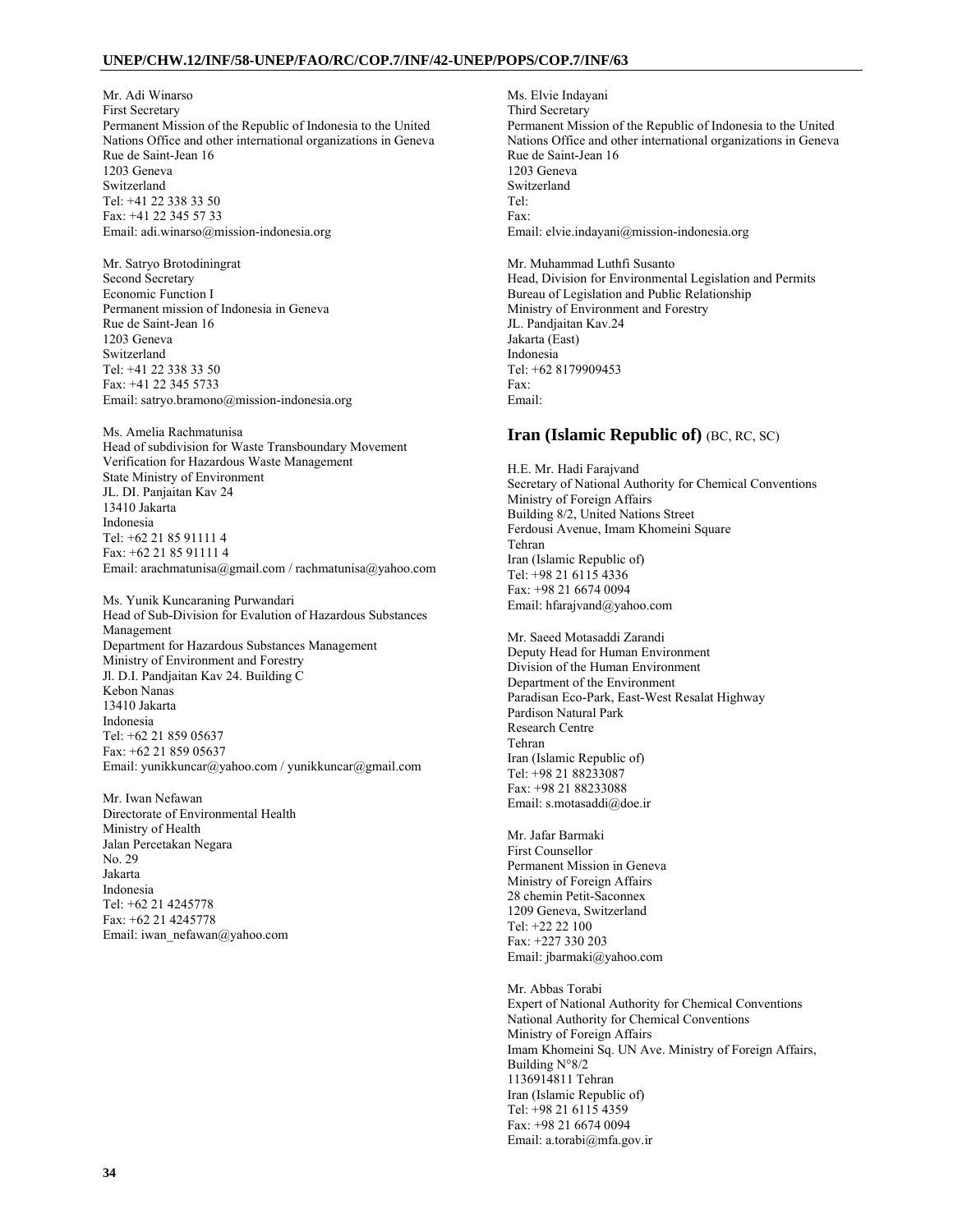Mr. Hassan Rahimi Majd Personnel of the National Authority for Chemical Conventions National Autority for Chemical Conventions Ministry of Foreign Affairs Building No. 8 United Nation Ave Imam Khomeini Squard Tehran Iran (Islamic Republic of) Tel: +98 21 6115 4431 Fax: +98 21 6674 0094 Email: indiamajd@yahoo.com

Mr. Seyed Jamaleddin Shahtaheri Professor Department of Occupational Health Engineering Tehran University of Medical Sciences Department of Occupational Health, School of Public Health Tehran University of Medical Sciences P.O.Box 14155 6446 Tehran Iran (Islamic Republic of) Tel: +98 21 889 513 90 Fax: +98 21 889 547 81 Email: shahtaheri@sina.tums.ac.ir / shahtaheri@tums.ac.ir

Ms. Zahra Jabbari Barjasteh Deputy Director General of Water and Soil Office Human Environment Department of the Environment Pardisan Eco-Park, Hakim Highway Between Noory and Yadegar Exp. Way 14155-7383 Tehran Iran (Islamic Republic of) Tel: +98 21 4278 1625 Fax: +98 21 8823 3237 Email: zbjabbari@doe.ir / zb.jabbari@gmail.com

Ms. Sanaz Jafarzadeh Administrator of the Environment Section of Tavanir Company Environment Section of Tavanir Company Ministry of Energy Yasemi St. Kordestan Highway Tehran Iran (Islamic Republic of) Tel: +98 21 2793 5269 Fax: +92 21 8864 4975 Email: sanaz.jafarzadeh@yahoo.com

## **Iraq** (BC)

Mr. Imad Alboradhi Legal Consultant Administrative Deputy Office Ministry of Environment Al-Karadah Al-Arasat Street 17 Baghdad Iraq Tel: +964 790 193 3367 Fax: Email: imad.jasim68@yahoo.com Ms. Taghreed Al-Nuaimi Senior Chief Chemist, Focal Point to Basel Convention Assessment and Monitoring Service Department Ministry of Environment Al-Magrib Street Baghdad Iraq Tel: +964 790 272 7426 Fax: Email: alnuaimi\_reed@yahoo.com / t\_chem\_env@hotmail.com Mr. Talal Hussein Hasan Hasan Chemist, Focal Point to Rotterdam Convention Department Of Chemical Management And Contaminated Sites Assessment Ministry of Environment Al-Waziraa, Magrab Street 10062 Baghdad Iraq Tel: +964 790 165 0260 Fax: Email: talal\_hk@yahoo.com / yousif80yousif@yahoo.com Mr. Amir Abdul-Kareem Nasser Chemist Department Of Chemical Management And Contaminated Sites Assessment Ministry of Environment Al-Dora, St.23 Baghdad Iraq Tel: +96 417 177 828 Fax: Email: amer\_iq@yahoo.com Mr. Muhsen Abdulamir Tabaan Tabaan Deputy manager Auditing Audit Section Ministry of Environment Al-Karada 10062 Baghdad Iraq Tel: Fax: Email: moen\_iraq@yahoo.com Mr. Quasim Mahmood Bahram Legal Consultant Ministry of Environment Al-Wazerea, Street 7 Baghdad Iraq Tel: +964 790 193 3371 Fax: Email: quasim\_q40@yahoo.com **Ireland** (BC, RC, SC) Ms. Nuala Bannon Principal Adviser Environment Division Department of Environment, Community and Local Government Custom House Dublin

Ireland Tel: +353 1 888 2758 Fax: Email: nuala.bannon@environ.ie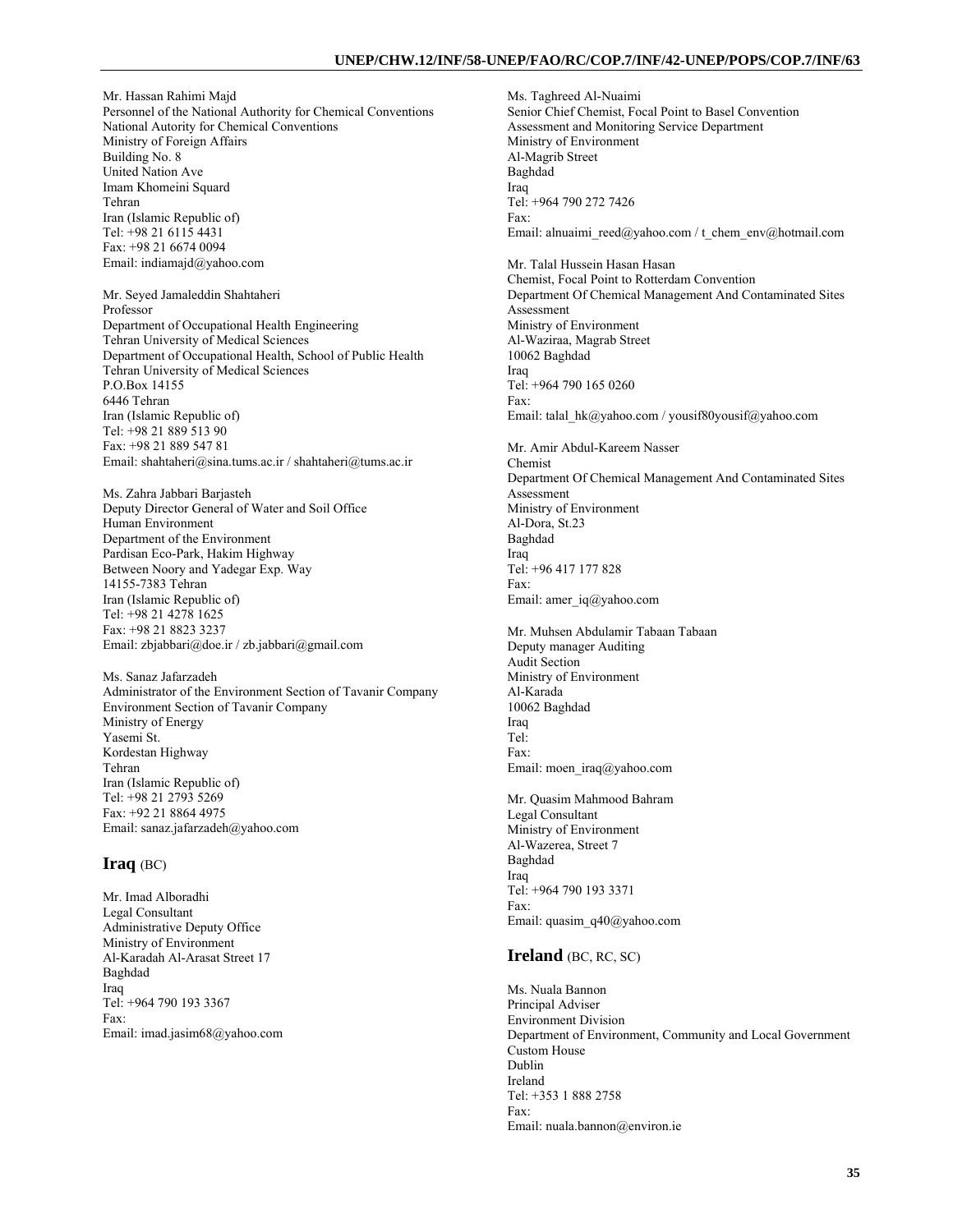Mr. Darren Byrne Technical and Scientific Adviser Environment Division Department of Environment, Community and Local Government Custom House 1 Dublin Ireland Tel: +353 1 888 2435 Fax: +353 1 888 2994 Email: darren.byrne@environ.ie

Ms. Maria Martin Senior Manager Chemicals, Emissions Trading and Producer Responsibility Environmental Protection Agency McCumiskey House, Richview, Clonskeagh Road Dublin Ireland Tel: +353 1 268 0165 Fax: +353 1 268 0199 Email: m.martin@epa.ie

## **Israel** (BC, RC)

Ms. Romy Even Danan Head Chemicals Registration Divison Ministry of Environmental Protection Kanfei Nesharim Street, 5 Givat Shaul Jerusalem Israel Tel: +972 265 53 766 Fax: Email: romy@environment.gov.il / romy.ed@gmail.com

Ms. Raya Blitman Hazardous Waste Supervisor Hazardous Substances Division Ministry of Environmental Protection Kanfei Nesharim Street, 5 Givat Shaul Jerusalem Israel Tel: +972 265 53 844 Fax: Email: rayab@sviva.gov.il / hazwaste2@environment.gov.il

Ms. Tania Berg-Rafaeli Counsellor Permanent Mission of Israel to the United Nations Office and other international organizations in Geneva Avenue de la Paix 1-3 1202 Geneva Switzerland Tel: +41 22 716 005 12 Fax: +41 22 716 05 55 Email: ambassador-sec@geneva.mfa.gov.il

## **Italy** (BC, RC)

Mr. Carlo Zaghi Head of Unit Directorate General for Environmental Assessments and Authorizations - Chemicals Unit Ministry for the Environment, Land and Sea Via Cristoforo Colombo, 44 00147 Rome Italy Tel: +39 6 5722 5000 Fax: Email: zaghi.carlo@minambiente.it / minamb.ars@mclink.it

Mr. Pietro Pistolese Senior Chemical Officer DG Health Prevention Ministero della Salute Viale Giorgio Ribotta, 5 00144 Rome Italy Tel: +39 (06) 59943439 Fax: +39 06 59 94 3554 Email: p.pistolese@sanita.it

Ms. Raffaella Cresti Scientific Officer National Centre for Chemicals Istituto Superiore di Sanità Viale regina Elena 299 00161 Rome Italy Tel: +39 064 990 3192 Fax: Email: raffaella.cresti@iss.it

Mr. Leonello Attias Researcher Centro Nazionale Sostanze Chimiche Istituto Superiore di Sanita Via Regina Elena, 299 00161 Rome Italy Tel: +39 06 4990 2061 Fax: +39 06 4990 2286 Email: leonello.attias@iss.it

Ms. Maria Antonietta Orru National Centre For Chemicals Istituto Superiore Di Sanita Italy Tel: +390 649 902 801 Fax: Email: mariaantonietta.orru@iss.it

Ms. Silvia Giardina Adviser Hazardous Substances Unit ISPRA Via V. Brancati 48 00144 Rome Italy Tel: +39 06 5007 2590 Fax: +39 06 5007 2941 Email: silvia.giardina@isprambiente.it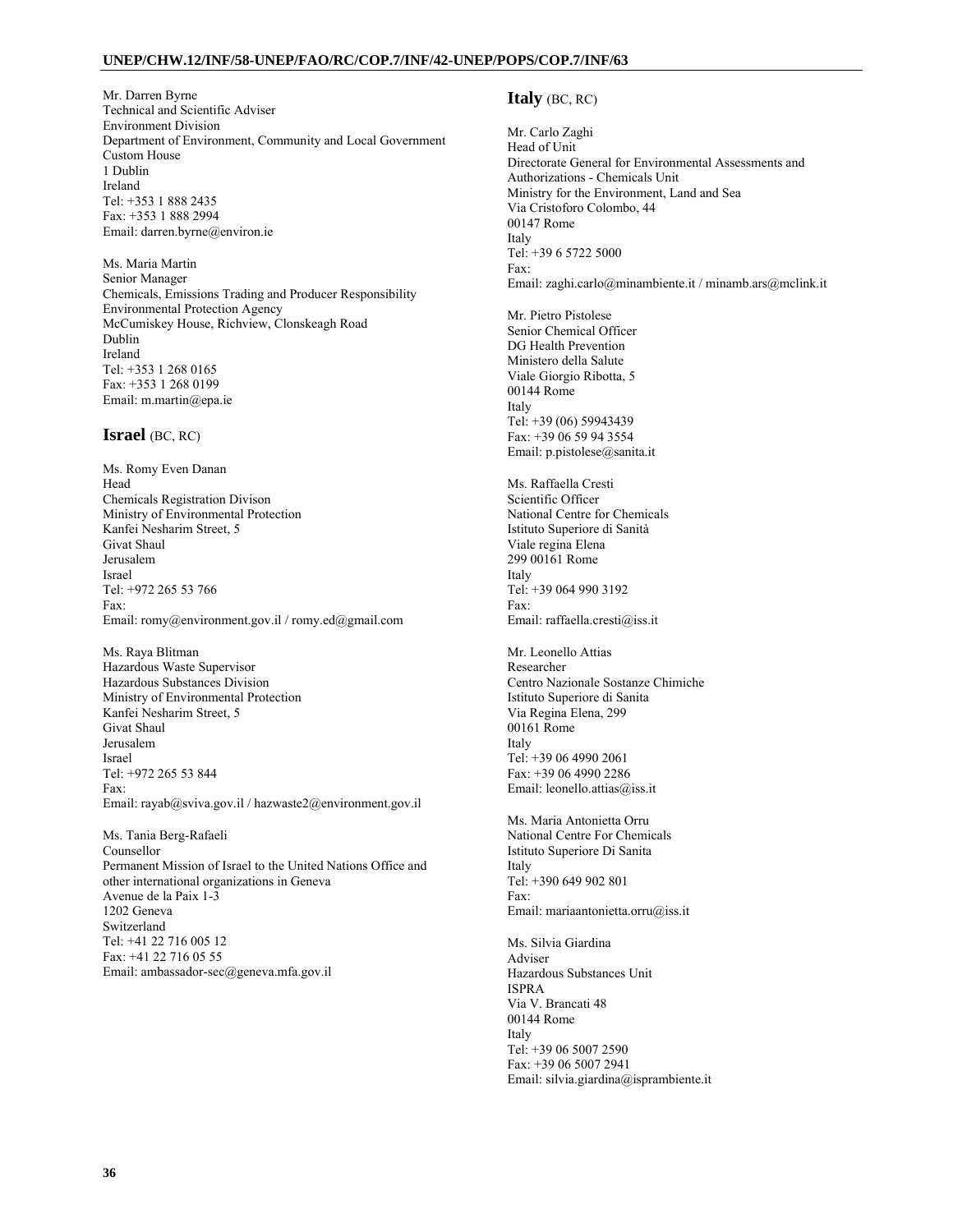Ms. Luigia Scimonelli Reasercher Health Prevention Ministero della Salute e Istituto Superiore della Sanita Via Giorgio Ribotta, 5 00144 Rome Italy Tel: +39 6 5994 3326 Fax: Email: reach2@sanita.it

### **Jamaica** (BC, RC, SC)

Ms. Gillian Guthrie Senior Director Environmental and Risk Management Division Ministry of Water, Land, Environment and Climate Change 16A Half Way Tree Road 5 Kingston Jamaica Tel: +1 876 633 7500 Fax: +1 876 920 7267 Email: emdmohe@yahoo.com / gillian.guthrie@mwlecc.gov.jm

Ms. Andrea Jones Bennett Director of Projects and Enforcement Department of Environment and Risk Management Ministry of Water, Land, Environment and Climate Change 16a Half Way Tree Road Kingston Jamaica Tel: +1 876 633 7500 Fax: +1 876 920 7267 Email: andrea.jones@mwlecc.gov.jm / andreajb\_emd@yahoo.com

Mr. Michael Frank Ramsay Registrar Pesticides Control Authority Ministry of Health 50 Halfway Tree Road Kingston 5, Jamaica Tel: +1 876 633 7769 Fax: +1 876 631 6069 Email: ramsay@caribpesticides.net / pca@cwjamaica.com

**Japan** (BC, RC, SC)

Mr. Joji Miyamori Senior Deputy Director Global Environment Division Ministry of Foreign Affairs Kasumigaseki 2-2-1, Chiyoda-ku 100 8919 Tokyo Japan Tel: +81 3 5501 8245 Fax: +81 3 5501 8244 Email: joji.miyamori@mofa.go.jp

Mr. Satoshi Watanabe Section Chief Office of Waste Disposal Management Ministry of Environment Kasumigaseki, Chiyoda-ku, 100 8975 Tokyo Japan Tel: +81 3 5501 3157 Fax: +81 3 3593 8264 Email: satoshi\_watanabe@env.go.jp

Mr. Masato Ohkawa First Secretary Permanent Mission of Japan to the United Nations Office and other international organizations in Geneva 3 chemin des Fins 1218 Grand Saconnex Switzerland Tel: +41 22 717 3111 Fax: +41 22 788 3811 Email: masato.ohkawa@mofa.go.jp

Ms. Reiko Iitsuka Researcher/Advisor The Permanent Mission of Japan to the United Nations and Other International Organizations in Geneva 3 chemin des Fins 1218 Grand Saconnex Switzerland Tel: +41 22 717 3111 Fax: +41 22 788 3811 Email: reiko.iitsuka@mofa.go.jp

Ms. Chihiro Takehana Official Global Environment Division Ministry of Foreign Affairs Kasumigaseki 2-2-1, Chiyoda-ku 100 8919 Tokyo Japan Tel: +81 3 5501 8245 Fax: +81 3 5501 8244 Email: chihiro.takehana@mofa.go.jp

Ms. Mayuka Ishida Global Environment Division / International Cooperation Bureau Ministry of Foreign Affairs 2-2-1 Kasumigaseki, Chiyoda-ku 100 8919 Tokyo Japan Tel: +81 3 5501 8245 Fax: +81 3 5501 8244 Email: mayuka.ishida@mofa.go.jp

Mr. Harumitsu Suzuki Administrator for Transboundary movement of Hazardous wastes and other Disposal Environmental Protection Guidance Office, Industrial Science and Technology Policy and Environment Bureau Ministry of Economy, Trade and Industry 1-3-1 Kasumigaseki, Chiyoda-Ku 100 8901 Tokyo Japan Tel: +81 335 014 665 Fax: +81 335 806 329 Email: suzuki-harumitsu@meti.go.jp

Ms. Ritsuko Araki Deputy Director Environmental Protection Guidance Office, Industrial Science and Technology Policy and Environment Bureau Ministry of Economy, Trade and Industry 1-3-1 Kasumigaseki, Chiyoda-Ku 100 8901 Tokyo Japan Tel: +81 3 3501 4665 Fax: +81 3 3580 6329 Email: sanuki-ritsuko@meti.go.jp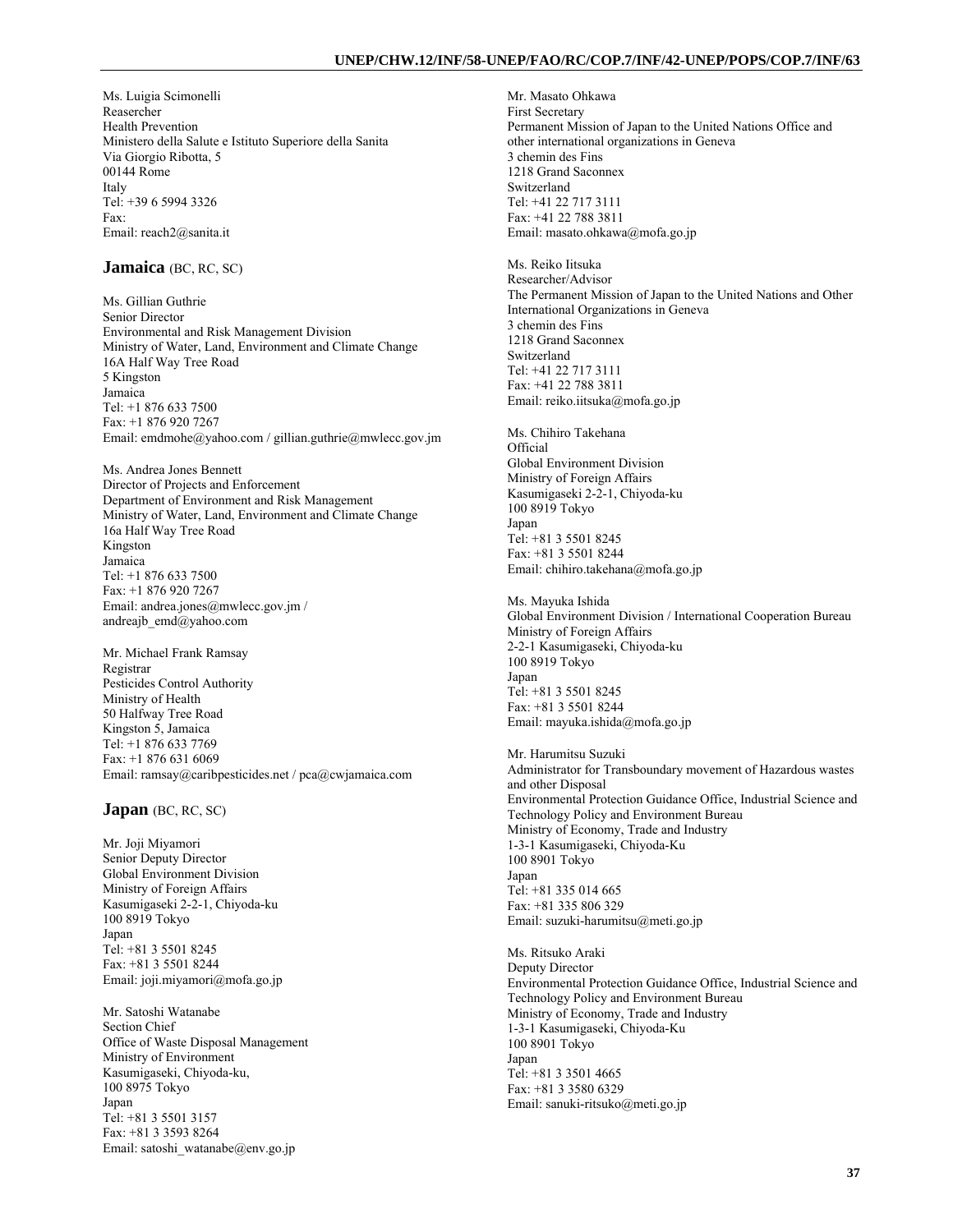Mr. Shuji Tamura Director for Chemical Management Policy (International Affairs) Chemical Management Policy Division, Manufacturing Industries Bureau Ministry of Economy, Trade and Industry 1-3-1 Kasumigaseki, Chiyoda-ku 100 8901 Tokyo Japan Tel: +81 3 3501 0080 Fax: +81 3 3580 6347 Email: tamura-shuji@meti.go.jp

Ms. Terumi Munekane Assistant Director Chemical Management Policy Division, Manufacturing Industries Bureau Ministry of Economy, Trade and Industry 1-3-1 Kasumigaseki Chiyoda-ku 100 8901 Tokyo Japan Tel: +81 3 3501 0080 Fax: +81 3 3580 6347 Email: munekane-terumi@meti.go.jp

Mr. Mitsugu Saito Deputy Director Environmental Health and Safety Division Ministry of the Environment 1-2-2 Kasumigaseki, Chiyoda-ku 100 8975 Tokyo Japan Tel: +81 3 5521 8260 Fax: +81 3 3580 3596 Email: mitsugu\_saito@env.go.jp

Ms. Saki Hikosaka Section Chief Chemicals Evaluation Office, Environmental Health Department Ministry of the Environment 1-2-2 Kasumigaseki, Chiyoda-ku 100 8975 Tokyo Japan Tel: +81 35 521 8253 Fax: +81 35 813 370 Email: saki\_hikosaka@env.go.jp

Ms. Sachiko Tsukahara Deputy Director Office of Waste Disposal Management Ministry of the Environment 1-2-2 Kasumigaseki, Chiyoda-ku 100 8975 Tokyo Japan Tel: +81 355 013 157 Fax: +81 335 938 264 Email: sachiko\_tsukahara@env.go.jp

Mr. Mineo Takatsuki Guest Professor Institute for Nanoscience and Nanotechnology Waseda University 4-16-46, Sekimachikita Nerima-ku 177 0051 Tokyo Japan Tel: +81 3 5934 2085 Fax: +81 3 5934 2085 Email: takatsuki-mineo@outlook.com

Mr. Takahiro Aoyama Researcher Social & Environment Design Unit Japan Nus Co., Ltd Nishi-Shinjuku Kimuraya Building 5F 7-5-25 Nishi-Shinjuku, Shinjuku-ku 160 0023 Tokyo Japan Tel: +81 359 256 822 Fax: +81 359 256 745 Email: aoyama-t@janus.co.jp Ms. Kaoru Oka General Manager Environmental Policy Group EX Research Institute Ltd. 6th Floor, Mejiro Nakano Bldg. 2-17-22 Takada, Toshima-ku 171 0033 Tokyo Japan Tel: +81 359 567 503 Fax: +81 359 567 523 Email: oka@exri.co.jp Mr. Michikazu Kojima Senior Research Fellow Inter-Disciplinary Studies Center / Institute of Developing Economies Japan External Trade Organization (IDE-JETRO) Wakaba 3-2-2, Mihama-ku, Chiba-shi 261 8545 Chiba Japan Tel: +81 4 3299 9565 Fax: +81 4 3299 9763 Email: michikazu\_kojima@ide.go.jp Ms. Naoko Moritani Deputy Director Office of Waste Disposal Management Ministry of the Environment 1-2-2 Kasumigaseki Chiyoda-ku 100 8975 Tokyo Japan Tel: +81 3 5501 3157 Fax: +81 3 3593 8264 Email: naoko\_moritani@env.go.jp Mr. Osamu Sakamoto Assistant Manager Environmental Policy Group EX Research Institute Ltd. 2-17-22 Takada, Toshima-ku 171 0033 Tokyo Japan Tel: +81 3 5956 7503 Fax: +81 3 5956 7523 Email: sakamoto@exri.co.jp Ms. Mari Kowaka Consultant Environmental Policy Group EX Research Institut Ltd. 2-17-22 Takada Toshima-ku 171 0033 Tokyo Japan Tel: +81 3 5956 7503 Fax: +81 3 5956 7523 Email: kowaka@exri.co.jp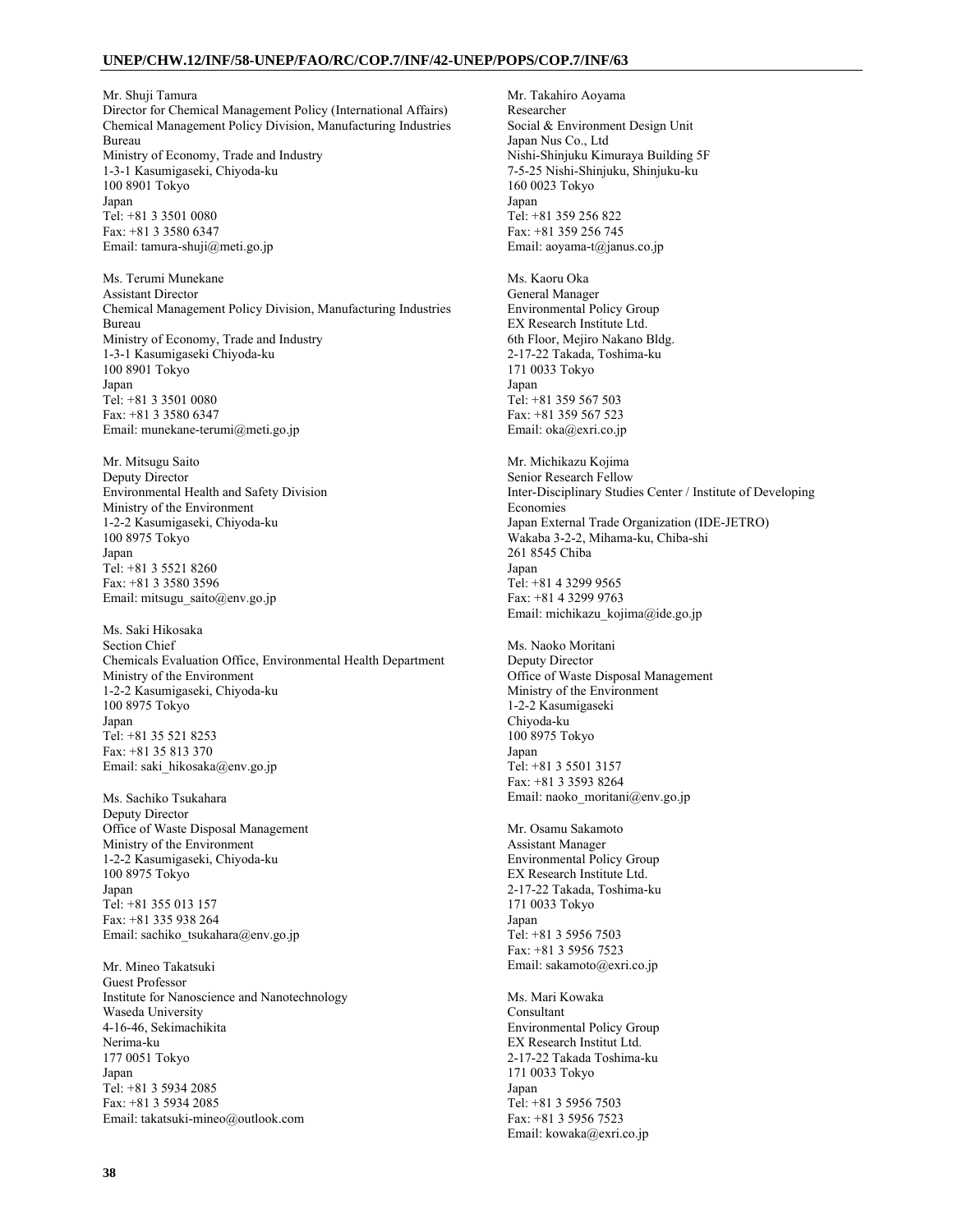Mr. Tsuruta Jun Professor of International Law and Commander Coast Guard Academy Wakaba 5-1, Kure city 737 8512 Hiroshima Japan Tel: +81 823 21 4961 Fax: +81 823 20 0087 Email: j-tsurut@kd5.so-net.ne.jp

Ms. Asami Miyazaki Lecturer Faculty of Economics Kumamoto Gakuen University OE 2-5-1 862 8680 Kumamoto Japan Tel: +81 96 364 5161 Fax: +81 96 363 1289 Email: a-miyazaki@kumagaku.ac.jp

Ms. Mayumi Tamiya Expert Environmental Facility Department TOWA Technology Corporation 3-11 Hirosekita-machi Naka-ku 730 0803 Hiroshima Japan Tel: +81 82 297 8700 Fax: +81 82 292 8163 Email: mayumi\_tamiya@casane-tsumugu.jp

Mr. Yo Osada Deputy Director Technical Department Japan Industrial Waste Management Foundation 2-6-1 Kajicho, Chiyoda-ku 101 0044 Tokyo Japan Tel: +81 3 3526 0155 Fax: +81 3 3526 0156 Email: osada-y@sanpainet.or.jp

Mr. Yukio Noma Guest Researcher Center for Material Cycles and Waste Management Research National Institute for Environmental Studies 4-21-55-2424, Chihaya, Higashi-ku 813 0044 Fukuoka Japan Tel: +81 92 776 5283 Fax: +81 92 776 5283 Email: yukionoma@jcom.zaq.ne.jp

Ms. Rieko Moriwaki **Expert** Environmental Facility Department Towa Technology Corporation 3-11 Hirosekita-Machi Naka-Ku 730 0803 Hiroshima Japan Tel: +81 82 297 8700 Fax: +81 82 292 8163 Email: moriwaki@technology.co.jp

### **Jordan** (BC, RC, SC)

Mr. Ahmad Al-Qatarneh Secretary General Ministry of Environment King Faisal Bin Abdel Azez Street 83 P.O. Box 1408 11941 Amman Jordan Tel: +962 6 552 1941 Fax: +962 6 552 5315 Email: aqatarneh@moenv.gov.jo / aqatarneh@yahoo.com

Mr. Mohammed Oglah Hussein Khashashneh Director Hazardous Substances and Waste Management Directorate Ministry of Environment King Faisal bin Abdel Aziz Street 83 P.O. Box 1408 11941 Amman Jordan Tel: +962 6 556 0113 x 140 Fax: +962 6 552 1943 Email: mkhashashneh@yahoo.com / mkhashashneh@moenv.gov.jo

Mr. Salah Al-Hyari Director Environmental Health Directorate Ministry of Health P.O. Box 86 Amman Jordan Tel: +962 6 565 0626 Fax: +962 6 666147 Email: cic@moh.gov.jo / env@moh.gov.jo

Ms. Fida'a Ali Rawabdeh Director Department of Plant Protection & Phytosanitary Directorate Ministry of Agriculture Queen Rania Street P.O. Box 2099 11181 Amman Jordan Tel: +962 6 5686151 Fax: +962 6 5686310 Email: f\_rawabdeh@yahoo.com

Mr. Ghadeer El-Fayez Adviser Permanent Mission of Jordan to the United Nations Office and other International Organizations in Geneva Rue de Vermont 37-39 1202 Geneva Switzerland Tel: +41 22 748 20 00 Fax: +41 22 748 20 01 Email: gelfayez@jordanmission.ch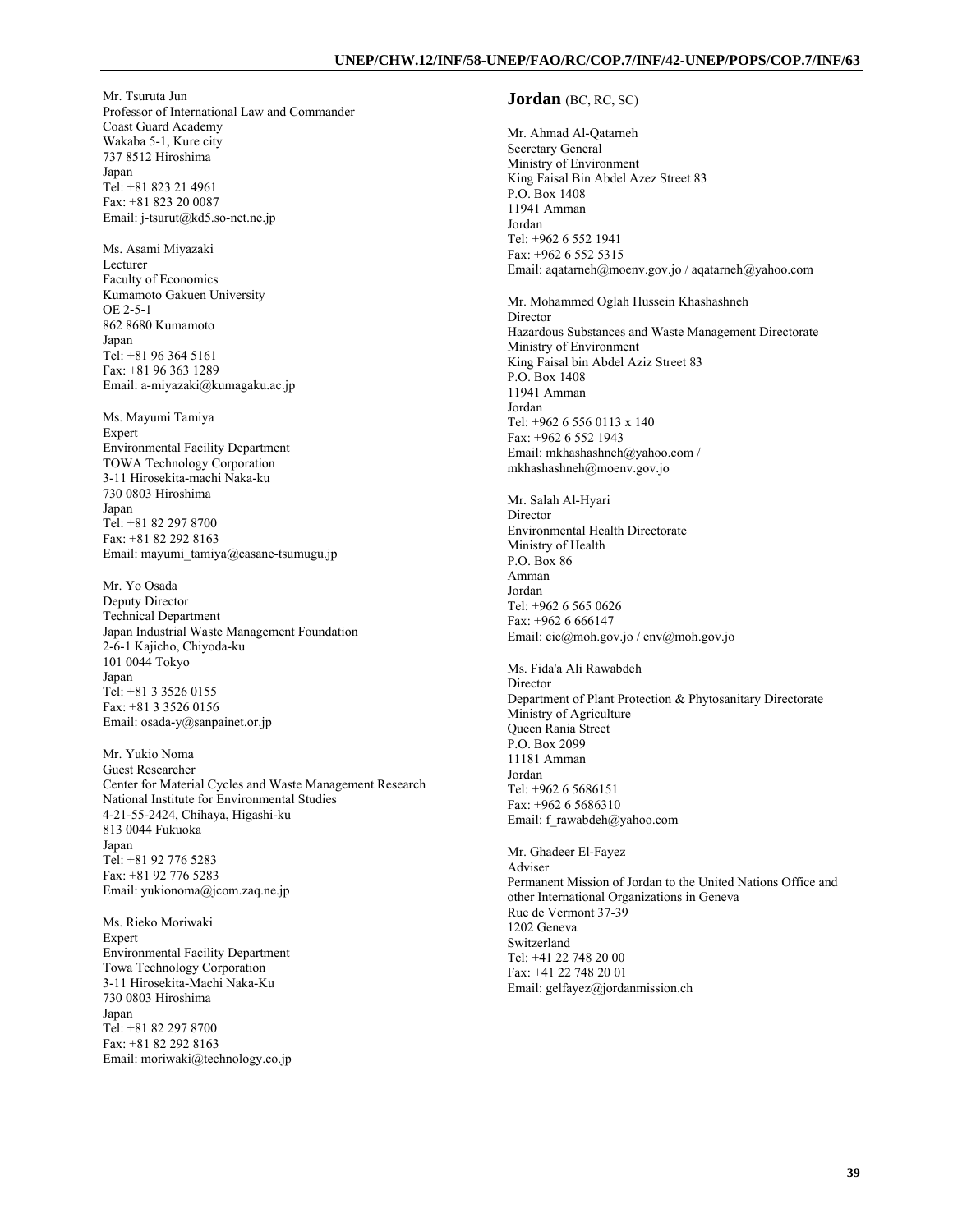Ms. Rima Mustafa Chemical Engineer Hazardous Substances Department Ministry of Environment Um Uthaina, King Faisal Bin Abdel Azez Street 83 P.O. Box 1408 11941 Amman Jordan Tel: +962 655 601 13 Fax: +962 655 219 43 Email: reema325i@yahoo.com

Mr. Nezar Hddad PCBs Project Manager Irbed Directorate Ministry of Environment King Talal Street P.O.Box 4025 Irbed Jordan Tel: +962 272 626 49 Fax: +962 272 626 49 Email: nezar74haddad@yahoo.com

# **Kazakhstan** (BC, RC, SC)

Ms. Assel Kassenova Head of division Waste management department Ministry of Energy Kabanbay Batyra Str, 19 010000 Astana Kazakhstan Tel: +7 777 957 2386 Fax: +7 7172 740 837 Email: as.kassenova@energo.gov.kz

Mr. Shakhmardan Agitayev Head Expert Waste Management Department Ministry of Energy Kabanbay Batyra Str, 19 010000 Astana Kazakhstan Tel: + 771 72 740 815 Fax: +771 72 740 837 Email: s.agitaev@energo.gov.kz

Ms. Amina Beibitova Expert of PCB Management Waste Department Ministry of Energy Orynbor Str. 8 010000 Astana Kazakhstan Tel: +7 7172 74 08 15 Fax: +7 7172 74 08 37 Email: son1deb@mail.ru

## **Kenya** (BC, RC, SC)

H.E. Mr. Martin Kimani Mbugua Ambassador Permanent Mission of the Republic of Kenya to the United Nations Office in Nairobi P.O. Box 413 95 00100 Nairobi Kenya Tel: +254 20 807 9149 Fax: +254 20 216 3372 Email: kihumbafn@yahoo.com / psoffice@environment.go.ke

Mr. Andrew Kihurani Ambassador and Deputy Permanent Representative Permanent Mission of the Republic of Kenya to the United Nations Office and other international organizations in Geneva 1 - 3 avenue de la Paix 1202 Geneva Switzerland Tel: +41 22 966 4050 Fax: Email: am\_kihurani@yahoo.co.uk

Mr. Richard Lesiyampe Principal Secretary Ministry of Environment and Natural Resources P.O. Box 30126 Nairobi Kenya Tel: +254 273 0808 Fax: Email: psoffice@environment.go.ke

Mr. Richard John Mwendandu Director Multilateral Environmental Agreement Ministry of Environment and Natural Resources P.O. Box 30126 00100 Nairobi Kenya Tel: +254 227 308 08 Fax: +254 20 273 4722 Email: rj\_mwendandu@yahoo.com / directormeas@environment.gov.ke

Mr. George Orina Minister Counsellor Political Mission to UNEP Urafiki Lane, Off Hmru Road P.O. Box 41395 00100 Nairobi Kenya Tel: +254 208 079 149 Fax: Email: george.orina@kmunon.go.ke

Ms. Lulu Hayanga State Counsel, International Law Division Treaties and Agreements Office of Attorney General and Department of Justice C/O Room 209 P.O. Box 40112 00100 Nairobi Kenya Tel: +254 722 68 442 Fax: Email: tenshilaw07@gmail.com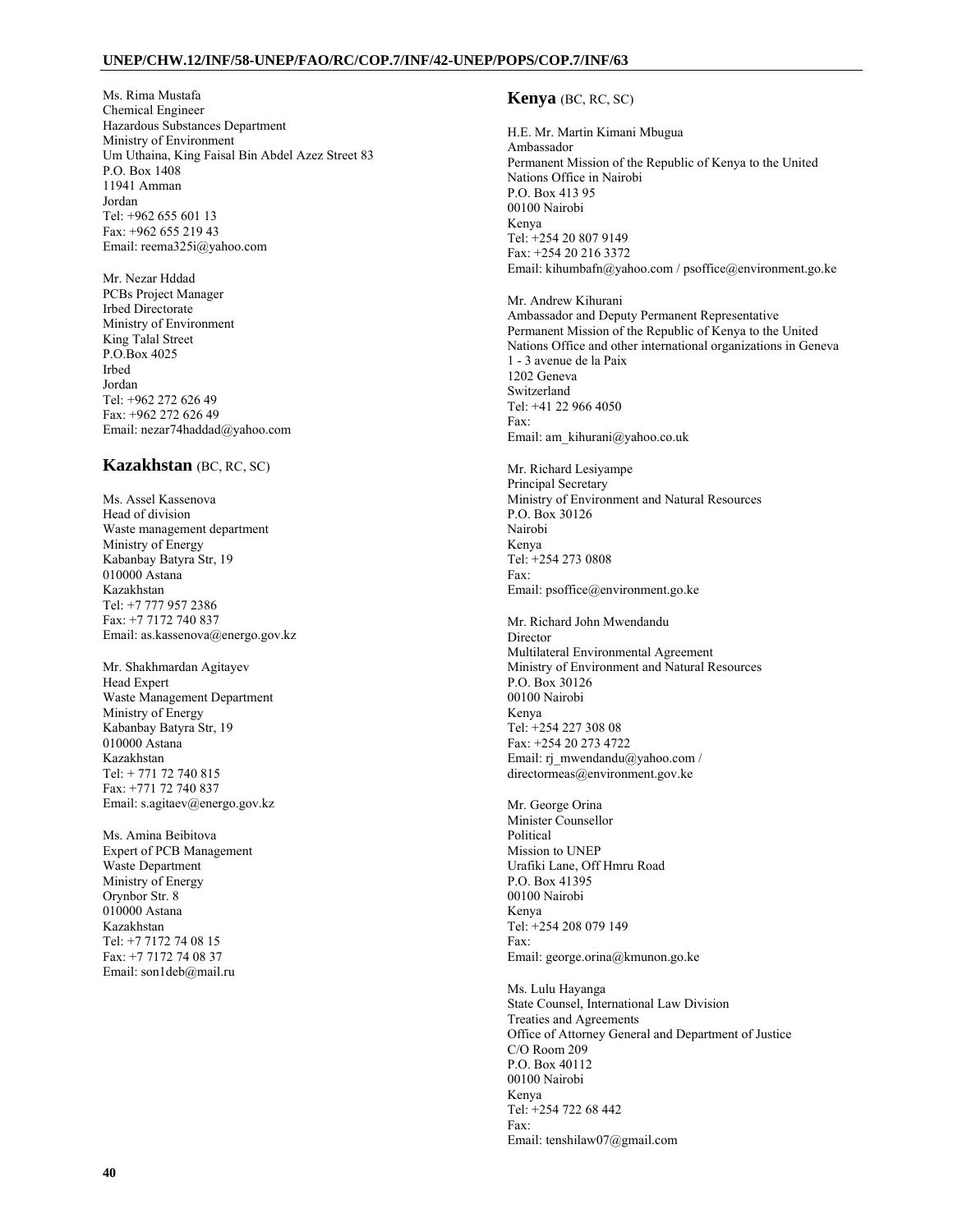Mr. Francis Kihumba Njuguna Coordinator, Chemicals and Wastes Directorate Multilateral Environmental Agreements Ministry of Environment, Water and Natural Resources P.O. Box 30126 00200 Nairobi Kenya Tel: +254 722 431 110 Fax: Email: kihumba.mugure@gmail.com / kihumbafn@yahoo.com Ms. Persila Akinyi Okuna Carle Standards Officer Standards Development and Trade Chemical Department Bureau of Standards Popo Road Off Mumbara Road P.O. Box 54974 00200 Nairobi Kenya Tel: +254 020 694 8000 Fax: +254 020 609 660 Email: okunap@kebs.org Ms. Pauline Ngari Assistant Chief Public Health Officer Environmental Health Ministry of Health Afya House P.O. Box 30016 00100 Nairobi Kenya Tel: +254 020 2717 077 Fax: Email: pngari9@gmail.com Ms. Farida Were Senior Research Scientist Environment Management Kenya Industrial Research and Development Popo Road P.O. Box 30650 00100 Nairobi Kenya Tel: +254 20 600 3842 Fax: +254 20 66 7023 Email: faridanes@yahoo.com Ms. Mercy Kimani Project Officer Multilateral Environment Agreements Ministry of Environment, Water and Natural Resources 30126 Nairobi Kenya Tel: Fax: Email: wambuimercy08@gmail.com. Mr. Peter Simon Opiyo Ombajo Chief Executive/Secretary Pest Control Products Board Loresho, Off Waiyaki Way P.O. Box 13794 00800 Nairobi Kenya

Tel: +254 020 8021846/7/8 Fax: +254 20 4449072

Email: md@pcpb.or.ke / info@pcpb.or.ke

Ms. Harriet Nduma Deputy Director United Nations and Multilateral Affairs Directorate Ministry of Foreign Affairs and International Trade P.O. Box 30551 00100 Nairobi Kenya Tel: +254 20 31 8888 Fax: +254 20 224 0066 Email: kmunep@swiftkenya.com / hnduma@mfa.go.ke Mr. Tobias Otieno Ogweno Second Secretary UN and Multilateral Affairs Directorate Ministry of Foreign Affairs & International Trade P.O. Box 30551 00100 Nairobi Kenya Tel: +254 722 202 923 Fax: Email: tobogweno@yahoo.com Mr. Vivian Talash Second Secretary Environmental and Humanitarian Affairs Permanent Mission of the Republic of Kenya to the United Nations and Other Organizations of Geneva 1-3 avenue de la Paix 1202 Geneva Switzerland Tel: +41 22 906 40 50 Fax: Email: vntimama@gmail.com Ms. Lilian Chebet Kerio Research Officer Ministry of Agriculture Kenya Agriculture Livestock Research Orgalnization P.O. Box 820 Kericho Kenya Tel: +254 52 20598 Fax: +254 52 20575 Email: chebetkerio@yahoo.co.uk Ms. Immaculate Naliaka Simiyu Senior Compliance and enforcement Officer Waste Management Section - Department of Compliance National Environment Management Authority Popo Road P.O. Box 67839 00200 Nairobi Kenya Tel: +254 020 218 3718 Fax: +254 20 600 8997 Email: isimiyu@nema.go.ke / immah30@gmail.com Mr. Cyrus Mageria Assistant Director for MEAs Directorate of Environment Ministry of Environment and Mineral Resources P.O. Box 30126 00100 Nairobi Kenya Tel: +254 (20) 2730808 Fax: Email: cyrus.mageria@yahoo.com / cmageria@environment.go.ke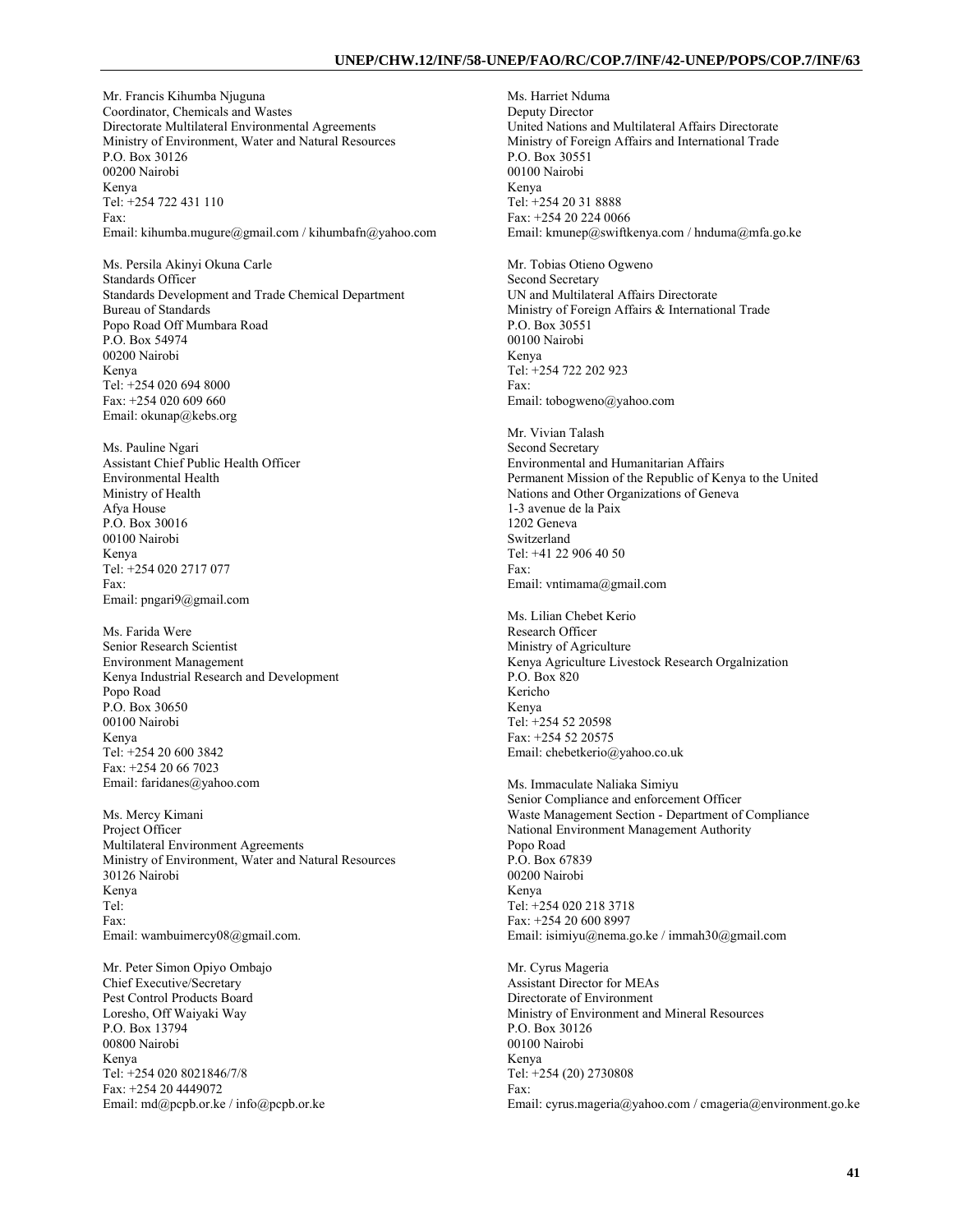Mr. Elijah Ruttoh Chebet Assistant Director Research Research and Awareness Anti-Counterfeit Agency Kenyatta Avenue P.O. Box 47771 00100 Nairobi Kenya Tel: +254 2022 80000 Fax: Email: eruttoh@aca.go.ke

Mr. Gamaliel Omondi Odhiambo Deputy Chief Public Health Officer Public Health Ministry of Health P.O. Box 30016 00100 Nairobi Kenya Tel: +254 020 271 7077 Fax: Email: ogam.omondi008@gmail.com

# **Kiribati** (BC, SC)

Mr. Teema Biko Waste Management Officer Environment and Conservation Divison Ministry of Environment, Lands and Agriculture Development P.O. Box 234 Bikenibeu, Tarawa Kiribati Tel: +686 28 000 Fax: +686 28334 Email: teemab@environment.gov.ki / information@environment.gov.ki

# **Kuwait** (BC, RC, SC)

Ms. Suha Karam Engineer Department of Waste Management Kuwait Environment Public Authority Kuwait Tel: +965 99767511 Fax: Email:

Mr. Abdullah A. Al-Homoud Al-Sabah Chairman of the Board / Director General Environment Public Authority P.O. Box 24395 13104 Safat Kuwait Tel: +965 22208300 Ext.5511 Fax: +965 22208369 Email: dg@epa.org.kw

Mr. Mohammad M. Alenezi Deputy Director General for Technical Affairs Environment Public Authority P.O. Box 24395 13104 Safat Kuwait Tel: +965 222 08508 Fax: +965 222 08369 Email: menezi@epa.org.kw

Mr. Raed Al-Husaini International Affairs Manager Environment Public Authority (EPA) Kuwait Tel: +965 99854201 Fax: Email: alhusainiraed@gmail.com

Mr. Abdullah Abdulaziz Al-Shebeeb Manager, Director General Office Environment Public Authority (EPA) P.O. Box 24395 13104 Safat Kuwait Tel: +965 22208511 Ext.5511 Fax: +965 22208369 Email: mdg@epa.org.kw

Ms. Suad Ahmed Taqi Head of Waste Management Section of the Industrial Environmental Department Environment Public Authority P.O. Box 24395 13104 Safat Kuwait Tel: +965 222 08342 Fax: +965 222 08369 Email: s.taqi@epa.org.kw

Ms. Lamya Al-Juraifani Head of Chemical Section Environment Public Authority (EPA) Shuwaikh Industrial Area (2), 29 P.O. Box 24395 13104 Safat Kuwait Tel: +965 222 08341 Fax: +965 222 0839 Email: l.aljraifani@epa.org.kw

# **Kyrgyzstan** (BC, RC, SC)

Mr. Baigabyl Tolongutov Director The Centre of State Environmental Regualation and Ecological Security State Agency on Environment and Forestry 142 Garky Street 720005 Bishkek Kyrgyzstan Tel: +996 312 471 470 Fax: +996 312 900 696 Email: btolongutov@gmail.com

Ms. Zhamalkan Kadoeva Chief Specialist Department of State Ecological Inspection State Agency on Environmental Protection and Forestry 228 Toktogul str. 720001 Bishkek Kyrgyzstan Tel: +996 312 353 095 Fax: +996 312 353 102 Email: envforest@elcat.kg / kjamal@bk.ru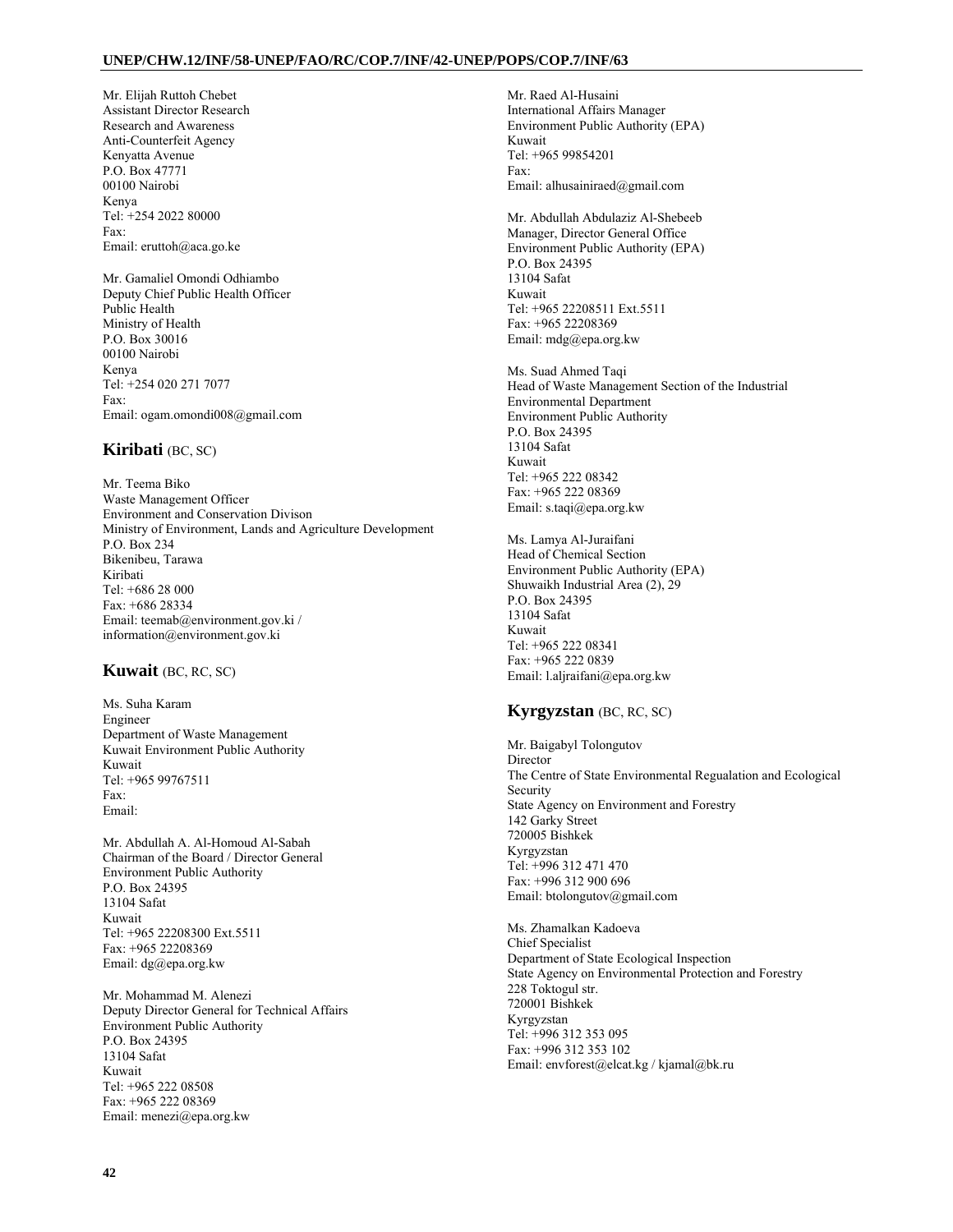Ms. Nazira Abdylasova Chief Specialist Department of the State Ecological Expertise State Agency on Environment Protection and Forestry 228 Gorky Street 720001 Bishkek Kyrgyzstan Tel: +996 312 900814 Fax: +996 312 353102 Email: envforest@elcat.kg / nazira200877@mail.ru

Mr. Narynbek Myrsaliev Expert of the Climate Change Center State Agency on Environment Protection and Forestry 142 Gorky Street 720005 Bishkek Kyrgyzstan Tel: +996 312 548 852 Fax: +996 312 548 853 Email: ecoconv@ozonecenter.kg / narynbek\_m@mail.ru

Ms. Baglanl Salykmambetova Head Department international cooperation State Agency on Environment and Forestry under the Government of the Kyrgyz Republicl 288, Toktogul street 720001 Bishkek Kyrgyzstan Tel: +996 312 353 095 Fax: +996 312 353102 Email: min-eco@elcat.kg

# **Lao People's Democratic Republic** (BC, RC, SC)

Mr. Phonethip Phetsomphou Director Lao National Mekong Committee Secretariat Ministry of Natural Resources and Environment-MoNRE Khunbulom Road P.O. Box 7864 Vientiane Lao People's Democratic Republic Tel: +856 21 263 490 Fax: +856 21 260 984 Email: phonethipp@hotmail.com

# **Latvia** (BC, RC, SC)

H.E. Mr. Raimonds Jansons Ambassador Extraordinary and Plenipotentiary, Permanent Representative Permanent Mission of the Republic of Latvia to the United Nations Office and other international organizations in Geneva Rue de Lausanne 137 1211 Geneva Switzerland Tel: +41 22 738 51 11 Fax: +41 22 738 51 71 Email: mission.un-gen@mfa.gov.lv

Ms. Zaneta Mikosa Deputy State Secretary for Latvian Presidency of the Council of the EU Management Ministry of Environmental Protection and Regional Development Peldu Street 26/28 1494 Riga Latvia Tel: +371 660 165 79 Fax: +371 294 810 01 Email: zaneta.mikosa@varam.gov.lv

Ms. Silvija Nora Kalnins Senior Expert Department of Environmental Protection Ministry of Environmental Protection and Regional Development Peldu Iela 25 LV-1494 Riga Latvia Tel: +371 6 702 6450 Fax: +371 6 782 0442 Email: silvija.kalnins@varam.gov.lv

Ms. Rudīte Vesere **Director** Environmental Protection Department Ministry of Environmental Protection and Regional Development 25 Peldu Street 1494 Riga Latvia Tel: +371 670 264 64 Fax: +371 678 204 42 Email: rudite.vesere@varam.gov.lv

Ms. Daina Ozola Head of Division Environment Protection Department Ministry of Environmental Protection and Regional Development Pelduiela 25 1494 Riga Latvia Tel: +371 6 702 6516 Fax: +371 6 782 0442 Email: daina.ozola@varam.gov.lv

Ms. Ilze Donina Senior Desk Officer Environmental Protection Department Ministry of Environmental Protection and Regional Development 25, Peldu Street 1494 Riga Latvia Tel: +371 6 702 6515 Fax: +371 6 782 0442 Email: ilze.donina@varam.gov.lv

Ms. Guna Smerlina Senior official Department of environmental protection Ministry of Environmental protection and Regional development Peldu street 25 1494 Riga Latvia Tel: +371 670 265 78 Fax: +371 678 204 42 Email: guna.smerlina@varam.gov.lv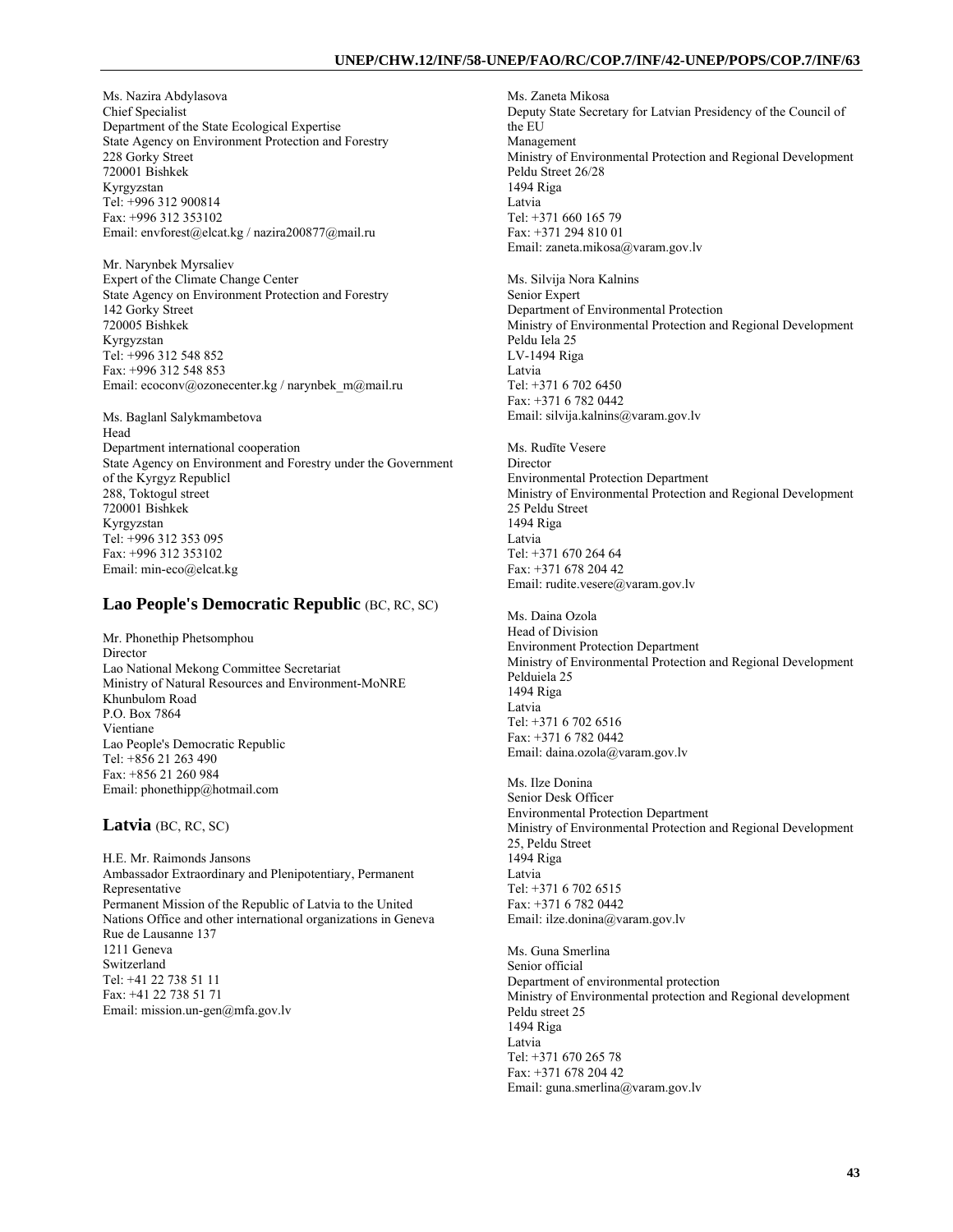Ms. Judite Dipane Senior expert Environmental Protection Department Ministry of Environmental Protection and Regional Development of the Republic of Latvia Peldu Street 25 1494 Riga Latvia Tel: +371 67 026 415 Fax: +371 67 820 442 Email: judite.dipane@varam.gov.lv

Ms. Kristine Purina Senior official Department of Environmental protection Ministry of Environmental protection and Regional development Peldu Street 25 1494 Riga Latvia Tel: +3 716 702 6513 Fax: +3 716 782 0442 Email: kristine.purina@varam.gov.lv

Ms. Dagnija Jirgensone Senior Officer Environmental Protection Department Ministry of the Environment Peldu Street 25 1494 Riga Latvia Tel: +371 67 026 514 Fax: +371 67 820 442 Email: dagnija.jirgensone@vidm.gov.lv / dagnija.jirgensone@varam.gov.lv

Ms. Ruta Rimsa Senior Official Water Resources Division/Environmental Protection Department Ministry of Environmental Protection and Regional Development Peldu Street 25 1494 Riga Latvia Tel: +371 6 702 6903 Fax: +371 6 782 0442 Email: ruta.rimsa@varam.gov.lv

Ms. Iveta Teibe Senior Consultant Environmental Protection Department, Water Resources Unit Ministry Of Environmental Protection And Regional Development Peldu Street 25 1494 Riga Latvia Tel: +371 670 265 74 Fax: +371 678 204 42 Email: iveta.teibe@varam.gov.lv

Ms. Baiba Zasa Senior Expert Department of Environmental Protection Ministry of Environmental Protection and Regional Development Peldu Street 25 1494 1494 Riga Latvia Tel: +371 67 026910 Fax: +371 67 820442 Email: baiba.zasa@varam.gov.lv

Ms. Tatjana Alekse Senior Official Department of Environmental Protection Ministry of Environmental Protection and Regional Development Peldu Street 25 1494 Riga Latvia Tel: +371 670 264 79 Fax: +371 678 204 42 Email: tatjana.alekse@varam.gov.lv

Ms. Dace Ozola Senior Official Department of Environmental Protection Ministry of Environmental Protection and Regional Development Peldu Street 25 1494 Riga Latvia Tel: +371 670 265 18 Fax: + 371 678 204 42 Email: dace.ozola@varam.gov.lv

Ms. Madara Buša Senior Official Department of Environmental Protection Ministry of Environmental Protection and Regional Development Peldu Street 25 1494 Riga Latvia Tel: +371 670 265 69 Fax: +371 678 204 42 Email: madara.busa@varam.gov.lv

Ms. Erika Lagzdina Senior expert Environmental protection department Ministry of Environmental Protection and Regional development Peldu Street 25 1494 Riga Latvia Tel: +371 670 264 20 Fax: Email: erika.lagzdina@varam.gov.lv

Ms. Madara Šinke Senior official Environmental Protection Department Ministry of Environmental Protection and Regional Development Peldu Street 25 1494 Riga Latvia Tel: +371 670 264 90 Fax: +371 678 204 42 Email: madara.sinke@varam.gov.lv

Ms. Lilija Dukalska Head of Division Licensing Division State Environmental Service Rupniecinas Street 23 1045 Riga Latvia Tel: +371 670 842 38 Fax: +371 670 842 12 Email: lilija.dukalska@vvd.gov.lv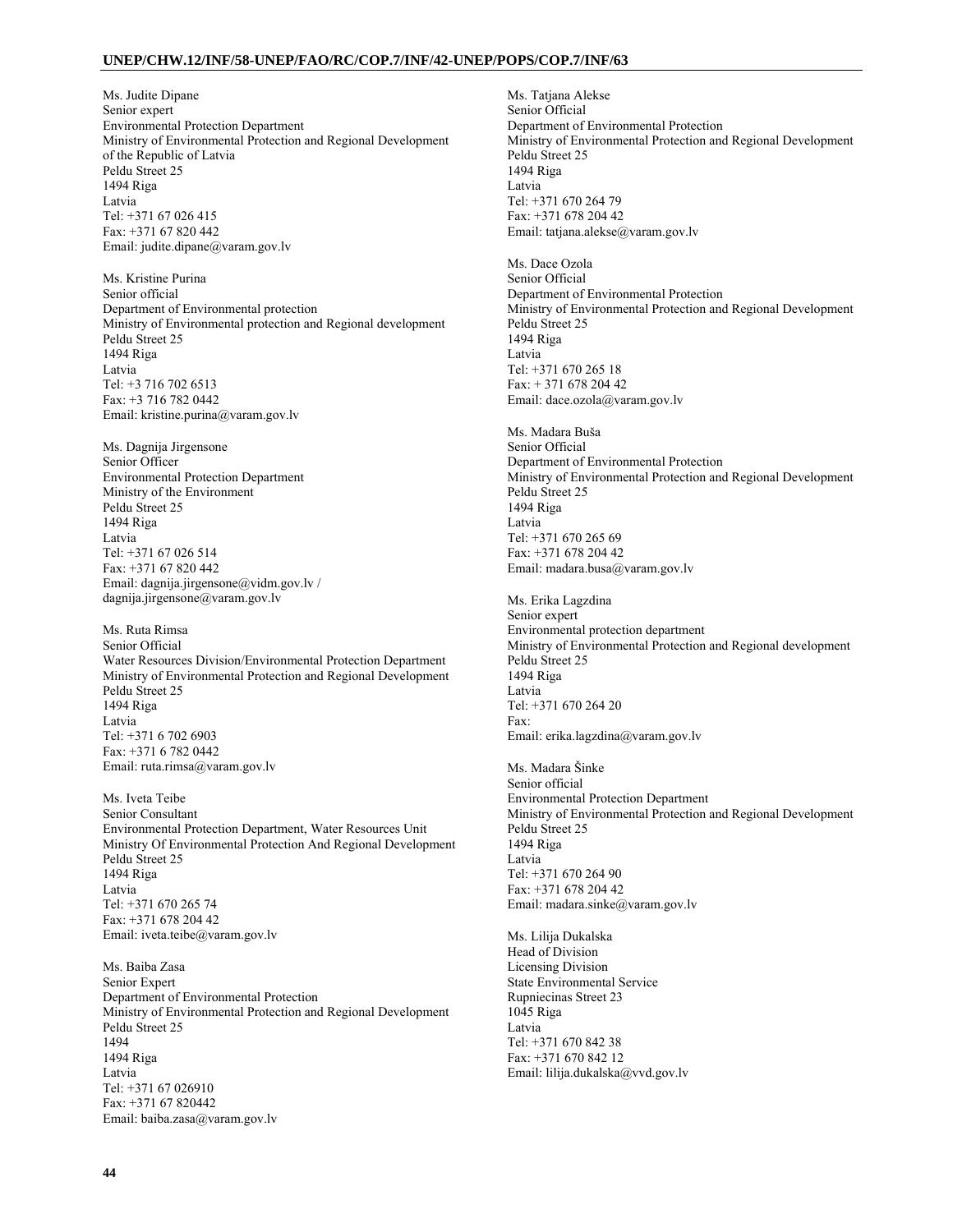Ms. Elīna Lazdekalne Chemist Dangerous chemicals and waste department Latvian Environment, Geology and Meteorology Centre Maskavas Street 165 1019 Riga Latvia Tel: +371 670 320 27 Fax: +371 263 934 17 Email: elina.lazdekalne@lvgmc.lv

Mr. Intars Cakars Expert Chemicals and Hazardous Waste Division Environment, Geology and Meteorology Centre Jelgavas street 63-306 1004 Riga Latvia Tel: +371 670 320 34 Fax: Email: intars.cakars@lvgmc.lv

Mr. Normunds Kadikis Chief specialist - Environmental Health Analyst Division of Public Health Health Inspectorate 7 Street Klijānu 1012 Riga **Latvia** Tel: +3 716 781 9695 Fax: +3 716 781 9672 Email: normunds.kadikis@vi.gov.lv

Mr. Peteris Podvinskis First Secretary Permanent Mission of the Republic of Latvia to the United Nations Office and other international organizations in Geneva Rue de Lausanne 137 1211 Geneva Switzerland Tel: +41 22 739 23 55 Fax: +41 22 738 51 71 Email: peteris.podvinskis@mfa.gov.lv

Ms. Ieva Dzalbe Project Coordinator Coordination department Ministry of Environmental protection and regional development Peldu Street 25 1494 Riga Latvia Tel: Fax: +371 256 406 08 Email: Ieva.dzalbe@varam.gov.lv

Mr. Edgars Kuzmans Project Coordinator Coordination department Ministry of Environmental protection and regional development Peldu Street 25 1494 Riga Latvia Tel: +371 278 180 65 Fax: Email: edgars.kuzmans@varam.gov.lv

# **Lesotho** (BC, RC, SC)

Mr. Motsamai Stanley Damane Director for Environment Departement of Environment Ministry of Tourism, Environment and Culture 6th Floor New Post Office Building King Way Road P.O. Box 10993 100 Maseru Lesotho Tel: +266 22 31 17 67 Fax: +266 22 31 11 39 Email: stanleydamane@hotmail.com

Mr. Thabo Vincent Kobeli Tšasanyane Senior Environment Officer / Basel Convention Focal Point Department of Pollution Control Ministry of Tourism, Environment and Culture 6th Floor Post Office Building Kingsway Road P.O. Box 10993 100 Maseru Lesotho Tel: +266 57 886 950 Fax: +266 22 311 139 Email: tsasanyanetk@hotmail.com

Ms. Moleboheng Petlane Environment Officer Department of Environment Ministry of Tourism, Environment and Culture 7th Floor Post Office Building Kings way Road P.O. Box 10993 100 Maseru Lesotho Tel: +266 22 31 17 67 Fax: +266 22 31 11 39 Email: marleymjp@gmail.com

## **Liberia** (BC, RC, SC)

Mr. Stephen Y. Neufville Acting Executive Director / Deputy Minister of Internal Affairs Executive Environmental Protection Agency 4th Street, Sinkor P.O.Box 4024 Monrovia Liberia Tel: +231 886 703 465 Fax: Email: yaba56n@gmail.com

Mr. Henry O. Williams Coordinator MEAs Department Environmental Protection Agency 4th Street, Sinkor P.O. Box 4024 Monrovia Liberia Tel: +231 886 587 734 Fax: Email: necolib\_pop@yahoo.com / williamshenry@in.com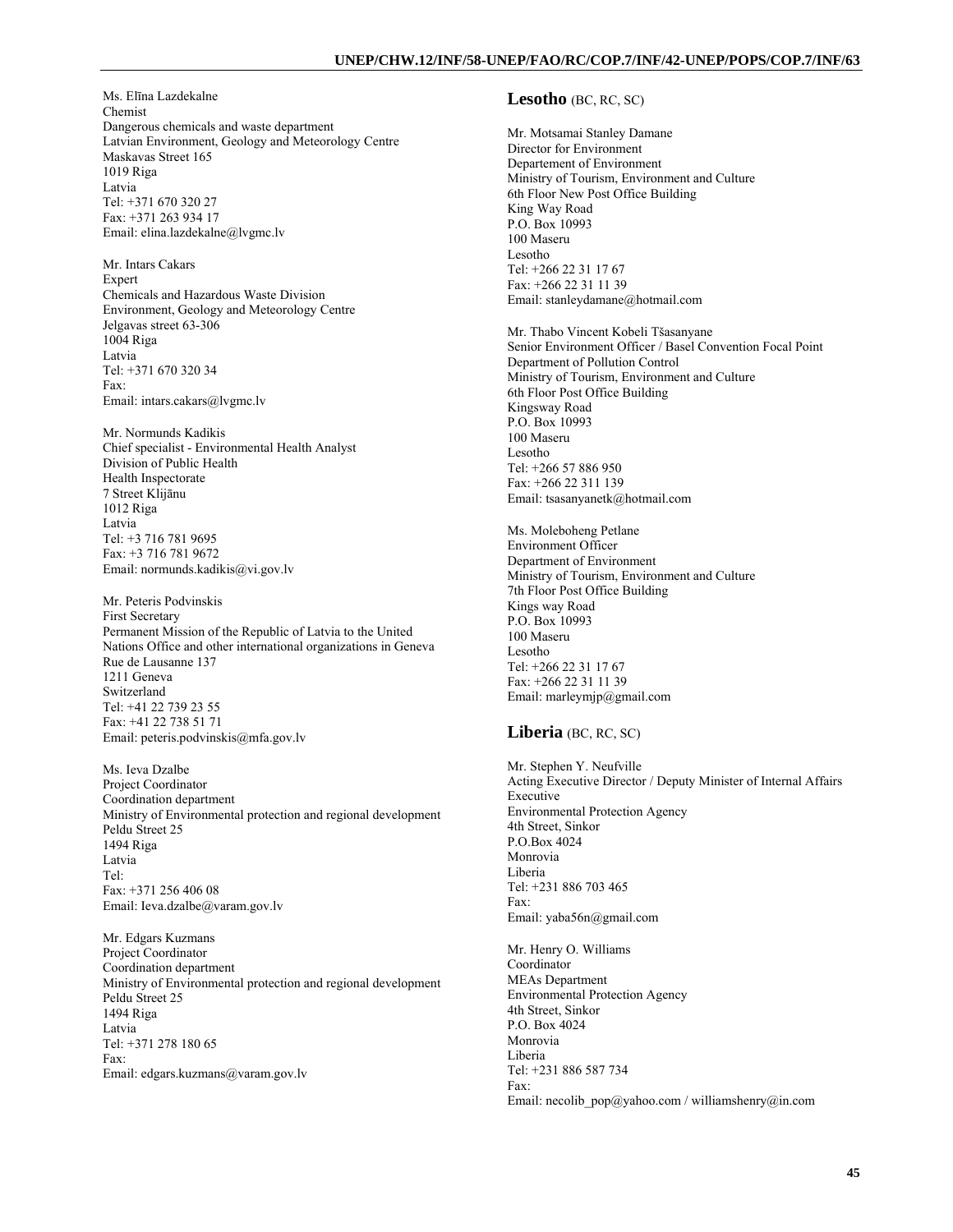Mr. Dehwehn Omarley Yeabah Director Division of Environmental and Occupational Health Ministry of Health and Social Welfare Oldest Congo Town P.O.Box 9009 1000 Monrovia Liberia Tel: +231 666 99 06 Fax: Email: doyeabah@yahoo.com

# **Lithuania** (BC, RC, SC)

Ms. Marija Teriosina Head of Chemical Substances Division Pollution Prevention Department Ministry of Environment A. Jaksto Street 4/9 01105 Vilnius Lithuania Tel: +370 5 2663501 Fax: +370 5 2663502 Email: m.teriosina@am.lt

Ms. Justina Grigaraviciene Chief Desk Officer Waste prevention and Management Strategy division/Waste department Ministry of Environment A. Jaksto Street 4/9 01105 Vilnius Lithuania Tel: +370 706 6 35 37 Fax: +370 706 6 36 63 Email: j.grigaraviciene@am.lt / justina.grigaraviciene@gmail.com

Ms. Aurelija Bajoraitiene Chief Desk Officer Chemicals Management Division Ministry of Environment A. Jaksto Street 4/9 01105 Vilnius Lithuania Tel: +370 5 2663502 Fax: +370 5 2663502 Email: a.bajoraitiene@am.lt

# **Luxembourg** (BC, RC, SC)

Mr. Claude Franck Conseiller de Direction, Premier classe Département de l'Environnement Ministère du Développement Durable et des Infrastructures 4, Place de l'Europe 2918 Luxembourg Tel: +35 2 247 868 14 Fax: +35 2 247 868 35 Email: claude.franck@mev.etat.lu

Mr. Paul Rasqué Attaché Département de l'Environnement Ministère du Développement Durable et des Infrastructures 4, Place de l'Europe 1449 Luxembourg Tel: +352 24786818 Fax: +352 23786835 Email: paul.rasque@mev.etat.lu

Ms. Julie Schmit Attachée Mission Permanente du Luxembourg 13, Chemin De La Rochette 1202 Geneva Switzerland Tel: +41 22 919 19 29 Fax: +41 22 919 19 20 Email: julie.schmit@mae.etat.lu

# **Madagascar** (BC, RC, SC)

Mr. Arsonina Bera Direction de la Gestion des Pollutions Ministère de l'Environnement et des Forêts B.P. 571 Tananarive Madagascar Tel: +261 33 33 210 46 Fax: +261 20 22 304 88 Email: dgp@mef.gov.mg / beraarsonina@yahoo.com

Mr. Jean-Claude Salama Point Focal National de la Convention de Bâle / Chef de Service de la Valorisation et de Gestion des Déchets Direction Générale de l'Environnement / Bureau National de la Convention de Bâle Ministère de l'Environnement et des Forêts Rue Farafaty 101 B.P. 571 Ampandrianomby Antananarivo Madagascar Tel: +261 34 05 620 39 Fax: +261 20 22 304 88 Email: sjc.claude@yahoo.fr

Ms. Haritiana Rakotoarisetra Collaborateur au sein de la Direction Générale de l'Environnement Ministère de l'Environnement et des Forêts Farafaty, Ampandrinomby B.P. 571 101 Antananarivo Madagascar Tel: +261 34 55 319 40 Fax: Email: rharitianah@yahoo.fr

Mr. Mady Chababy Attaché Permanent Mission of the Republic of Madagascar to the United Nations Office and specialized institutions in Geneva 6 Route de Loëx 1213 Onex Switzerland Tel: +41 22 740 16 50 Fax: +41 22 740 16 16 Email: ambamadsuisse@bluewin.ch / madybosy1@yahoo.com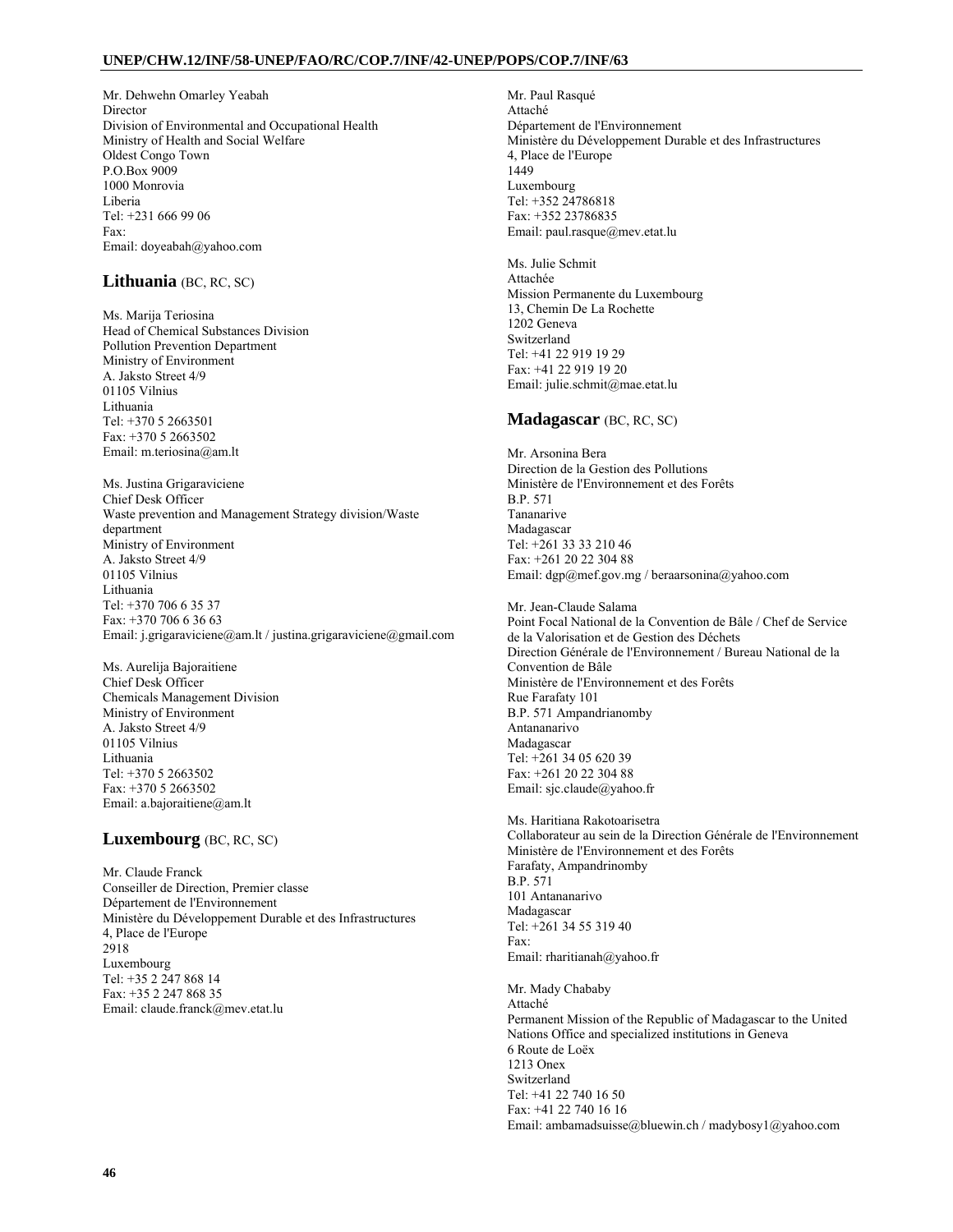### **Malawi** (BC, RC, SC)

Ms. Tawonga Grace Mbale Deputy Director Environmental Impact Assessment and Pollution Control Management Section Ministry of Natural Resources, Energy and Mining Lingadzi House, Robert Mugabe Crescent, City Centre Private Bag 394 Lilongwe Malawi Tel: +265 1 771 111 Fax: +265 1 773 379 Email: tawongambale@eadmw.org / tawongam@yahoo.com

Ms. Victoria Kachimera Chief Environmental Officer (Legal) Environmental Affairs Department Ministry of Natural Resources, Energy and Mining Lingadzi House - Robert Mugabe Crescent, City Centre Private Bag 394 Lilongwe 3 Malawi Tel: +265 1 771 111 Fax: +265 1 773 379 Email: kachimera\_7@yahoo.com

Ms. Caroline Theka Environmental Officer Legal Department Ministry of Natural Resources, Energy and Mining Private Bag 394 Lilongwe 3 Malawi Tel: +265 1 771 111 Fax: +265 1 773 379 Email: caroltheka@yahoo.com

#### **Malaysia** (BC, RC)

Mr. Che Kodir Baharum Principal Assistant Secretary Conservation and Environment Management Division Ministry of Natural Resources and Environment No. 25 Persiaran Perdana, Presint 4 62574 Putrajaya Malaysia Tel: +60 8886 1126 Fax: +60 8888 4473 Email: chekodir@nre.gov.my

Ms. Nor Hazni Binti Mat Sari Director Hazardous Substances Division / Department of Environment Ministry of Natural Resources and Environment Level 1-4, Podium 2-3, Wisma Sumber Asli No. 25, Persiaran Perdana, Precinct 4 62574 Putrajaya Malaysia Tel: +603 8871 2117 Fax: +603 8888 6120 Email: nhz@doe.gov.my

Ms. Zuraini Ahmad Tajudin Principal Assistant Director Hazardous Substances Division / Department of Environment Ministry of Natural Resources and Environment Level 1-4, Podium 2&3, Wisma Sumber Asli, Precint 4 62574 Putrajaya Malaysia Tel: +60 3 8871 2134 Fax: +60 3 8888 6120 Email: zat@doe.gov.my

Mr. Mohd Khairi Mohd Hanafiah Assistant Director Sectorial Policy Division Ministry of International Trade and Industry Level 3, Block 10, Government Offices Complex Jalan Tuanku Abdul Halim 12950 Jakarta Indonesia Tel: +603 620 00 327 Fax: +603 620 104 37 Email: khairi1312@gmail.com / khairi1312@miti.gov.my

Ms. Mazlyne Mat Akat Assistant Director Industrial Hygiene Section Department of Occupational Safety and Healh Penang 4th Floor, Kompleks Sempilai Jaya, Jalan Sempilai 13700 Seberang Jaya Malaysia Tel: +604 3991 144 Fax: +604 390 88 44 Email: mazlyne@mohr.gov.my / mazlyne@gmail.com

### **Maldives** (BC, RC, SC)

Ms. Fazeela Ahmed Shaheem Legal Officer Ministry of Environment and Energy Green Building, Handhuvaree HIngun, Maafannu 20392 Male Maldives Tel: + 960 3018 370 Fax: +960 3018 301 Email: fazeela.shaheem@environment.gov.mv

Mr. Mauman Abdul Rasheed Project Officer Environment Department Ministry of Environement and Energy Green Building, Handhuvaree Hingun Maafannu 20392 Male Maldives Tel: +960 301 8369 Fax: +960 301 8301 Email: mauman.abdulrasheed@environment.gov.mv

Ms. Aminatha Nizar Engineer Waste Management and Pollution control Section / Solid Waste Management Unit Environmental Protection Agency Handhuvaree Hingun 20392 Male, Maldives Tel: +960 333 5949 Fax: +960 333 5953 Email: aminath.nizar@epa.gov.mv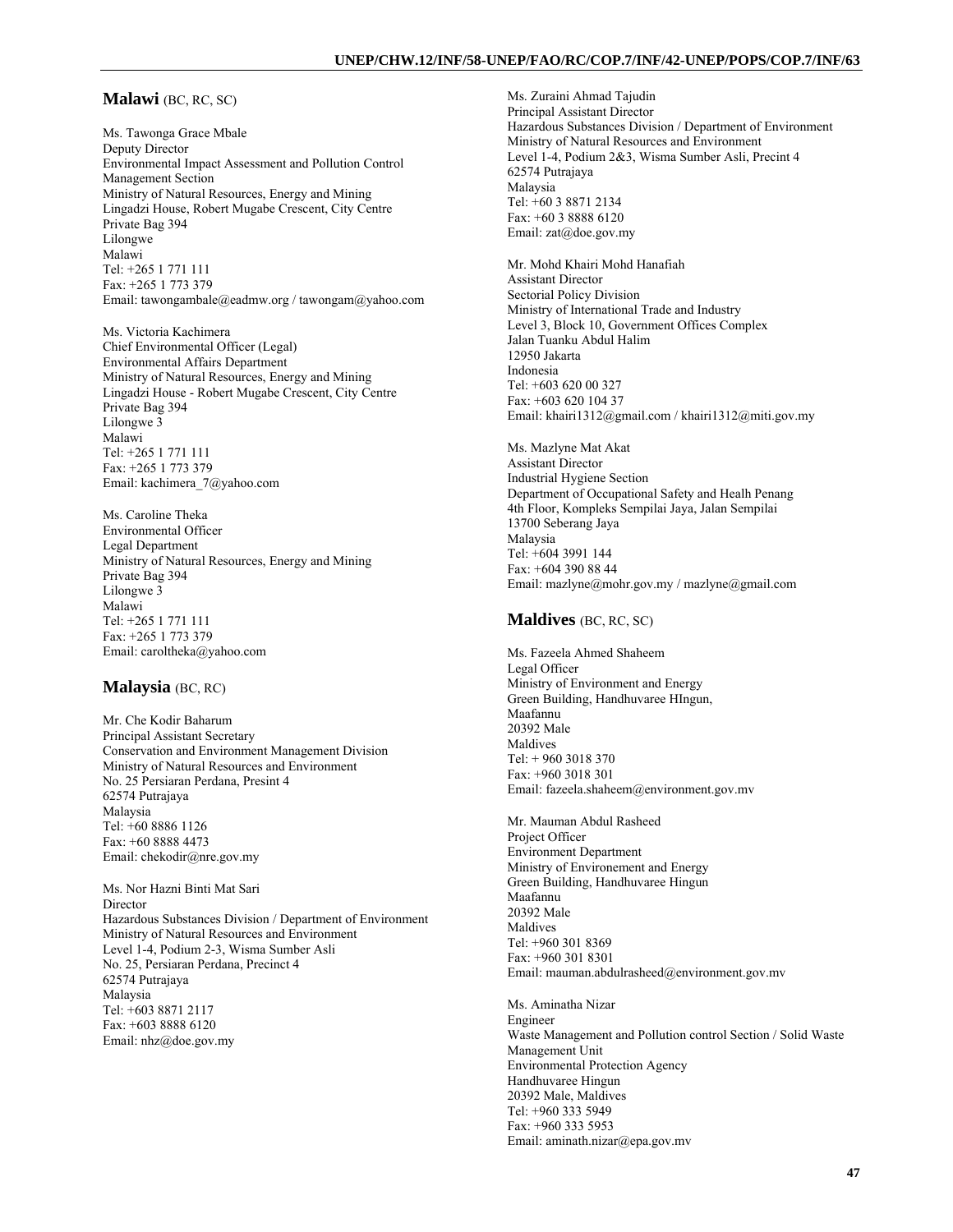# **Mali** (BC, RC, SC)

Mr. Sidi Mohamed Youba Sidibe Counseiller Permanent Mission of Mali to the United Nations Office and other International Organizations in Geneva International Centre Cointrin (ICC), Route de Pré-Bois 20, Bloc G (1st Floor) 1215 Geneva Switzerland Tel: +41 22 710 09 60 Fax: +41 22 710 09 69 Email: sidibeyouba2@gmail.com / mission.mali@bluewin.ch

Mr. Kanisson Coulibaly Premier Conseiller Ambassade/Mission permanente de la République du Mali auprès de l'Organisation des Nations Unies à Genève Immeuble ICC 20, route du Prés-Bois CP – 1814 1215 Geneva Switzerland Tel: +41 22 710 09 60 Fax: +41 22 710 0969 Email: mission.mali@bluewin.ch

Mr. Abdoulaye Traore Direction Nationale de l'Assainissement et du Contrôle des Pollutions des Nuissances, Chef de Division Division Contrôle des Pollutions et des Nuisances Ministère de l'Environnement et de l'Assainissement B.P. 3114 Bamako Mali Tel: +223 20 29 24 10 Fax: +223 20 29 50 90 Email: aotraore@yahoo.fr

Mr. Balla Sissoko Point Focal et Point de Contact Officiel de la Convention de Stockholm Direction Nationale de l'Assainissement et du Contrôle des Pollutions et des Nuisances (DNACPN) Ministère de l'Environnement et de l'Assainissement Dravéla Bolobana Porte 191, Rue 415 B.P. 3114 Bamako Mali Tel: +223 20 29 24 10 Fax: +223 20 29 50 90 Email: balsissoko@yahoo.fr / dnacpn@afribonemali.net

# **Malta** (BC)

Mr. Kevin Mercieca Unit Manager Unit D - Waste, Air, Radiation and Noise Environment and Planning Authority Hexagon House, Spencer Hill Marsa Malta Tel: +356 2290 7200 Fax: +356 2290 2281 Email: kevin.mercieca@mepa.org.mt

# **Marshall Islands** (BC, RC, SC)

Mr. Warwick Harris Deputy Director Land Degradation and Biological Diversity Office of Environmental Planning and Policy Coordination P.O.Box 975 96960 MH Majuro Atoll Marshall Islands Tel: +692 625 7944 Fax: +692 625 7918 Email: warwick47@gmail.com

Mr. Laurence Edwards Assistant Attorney General / Legal Liaison Officer for RMIEPA Ministry of Justice Office of the Attorney General P.O. Box 890 96960 Majuro Marshall Islands Tel: +692 625 3244 / 8245 Fax: +692 625 5218 Email: laurence.edwards.ii@gmail.com

Ms. Morina Mook Division Chief Waste and Pollutants Division Environmental Protection Authority P.O. Box 1322 96960 Majuro Marshall Islands Tel: +692 625 3035 / 5203 Fax: +692 625 5202 Email: mookey15@gmail.com

# **Mauritania** (BC, RC, SC)

Mr. Sidi Ould Aloueimine Directeur Direction des Pollutions et des Urgences Environnementales Ministry of Environment, Sustainable Development, Disaster and Beach Management Rue 21-185 No. 834 B.P. 170 Nouakchott Mauritania Tel: +222 22230556 Fax: +222 45243138 Email: aloueimine01@yahoo.fr / environnement@environnement.gov.mr

Mr. Mohamed Abdellahi Tah Conseiller du Ministre de l'Agriculture Ministère de l'Agriculture Ministère de l'Agriculture Rue Independence B.P. 180 Nouakchott Mauritania Tel: +222 22 35 10 42 Fax: +222 45 25 78 79 Email: ouldmaouloudm@yahoo.fr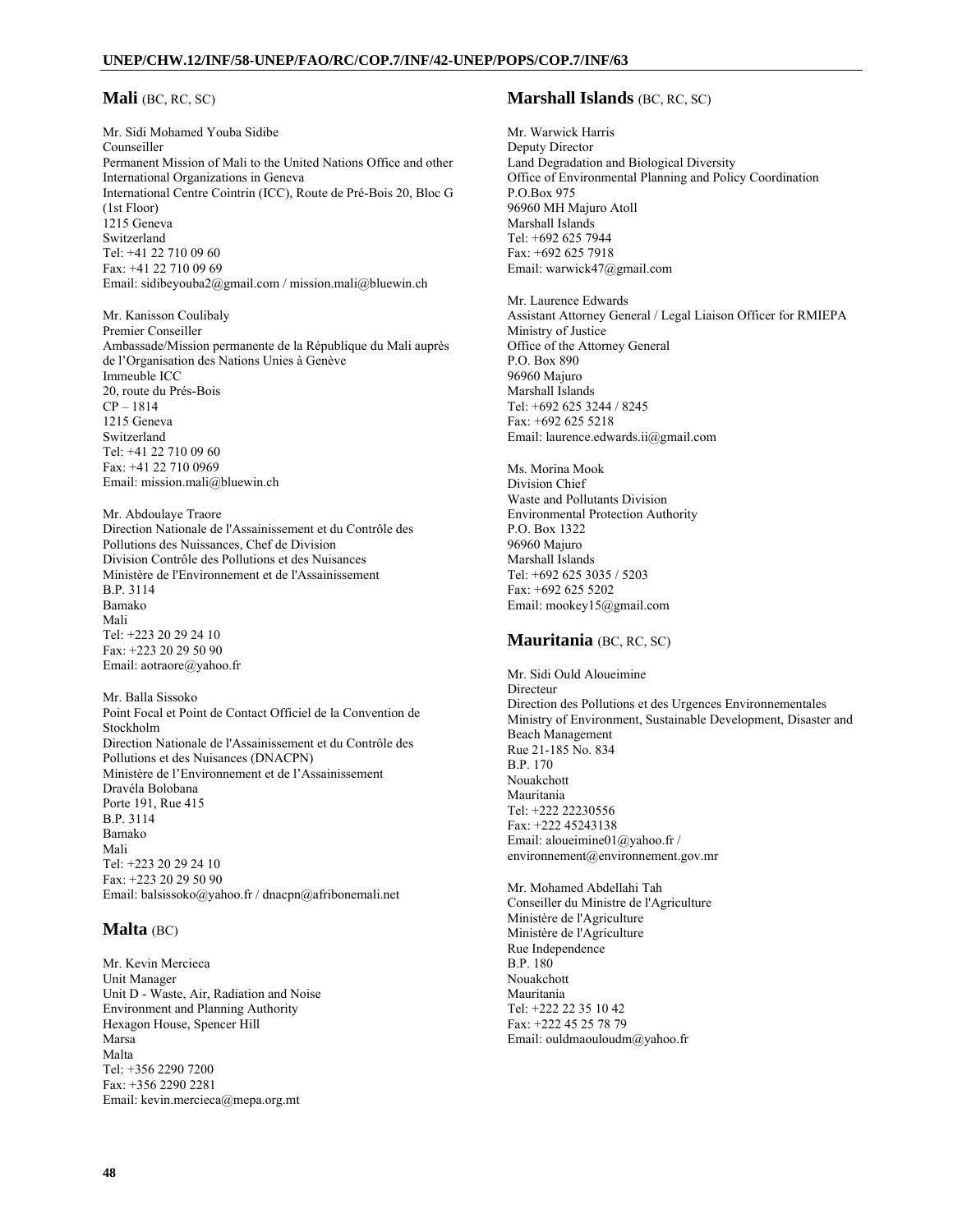### **Mauritius** (BC, RC, SC)

Ms. Sin Lan Ng Yun Wing Director Department of Environment Ministry of Environment, Sustainable Development, Disaster and Beach Management Ken Lee Tower St. Georges Street Port Louis Mauritius Tel: +230 212 6080 Fax: +230 212 6671 Email: dirdoe@mail.gov.mu / rseenauth@mail.gov.mu

Mr. Ishwarduth Boodhoo Head Occupational Health Unit Ministry of Health and Quality of Life Atchia Building Suffren Street Port Louis Mauritius Tel: +230 2112847 Fax: +230 2119928 Email: iboodhoo@govmu.org

Mr. Prakash Kowlesser Director Solid Waste Management Division Ministry of Local Government and Outer Islands Emmanuel Anquetil Building, 10th Floor Port Louis Mauritius Tel: +230 201 2741 Fax: +230 213 0654 Email: pkowlesser@hotmail.com

Mr. Anandrao Hurree Deputy Permanent Representative Permanent Mission of the Republic of Mauritius to the United Nations Office and other international organizations in Geneva Rue de Vermont 37-39 P.O. Box 144 Geneva Switzerland Tel: Fax: Email: mission.mauritius@ties.itu.int

Mr. Dilshaad Uteem First Secretary Permanent Mission of Mauritius to the United Nations Office and other International Organizations in Geneva Rue de Vermont 37-39 1211 Geneva Switzerland Tel: +41 22 734 85 50 Fax: +41 22 734 86 30 Email: dilshaadu@yahoo.co.uk

# **Mexico** (BC, RC, SC)

Ms. Cristina Hernández Minister / Deputy Permanent Representative to the WTO Permanent Mission of Mexico to the WTO Chemin Louis-Dunant 15 (5th Floor) 1202 Geneva Switzerland Tel: +41 22 748 0755 Fax: +41 22 7480749 Email: chernandez@mexico-wto.org

Mr. Carlos Gabriel Enriquez Montes Ministro Representante en la Misión de México ante la Unión Europea Servicio de Administración Tributaria Avenue Franklin Roosevelt 94 1050 Brussels Belgium Tel: +32 47 90 44 781 Fax: +32 26 41 58 01 Email: cenriquez@embamex.eu

Mr. Felipe Pietrini Sanchez First Secretary Permanent Mission of Mexico to the World Trade Organization 15 Chemin Louis - Dunant - 5th Floor 1202 Geneva Switzerland Tel: +41 22 748 0739 Fax: +41 22 748 0749 Email: fpietrini@mexico-wto.org

Mr. Raúl Vargas Permanent Mission of Mexico to the United Nations Office and other international organizations in Geneva Chemin Louis-Dunant 15 (5th Floor) P.O. Box 433 1202 Geneva Switzerland Tel: +41 22 748 07 07 Fax: Email: rvargas@sre.gob.mx

### **Montenegro** (BC, RC, SC)

Mr. Dragan Asanovic Assistant Director Sector for Permits Environmental Protection Agency IV Proleterske 19 81000 Podgorica Montenegro Tel: +382 20 446 500 Fax: +382 20 618 261 Email: dragan.asanovic@epa.org.me / gogoasanovic@yahoo.com

### **Morocco** (BC, RC, SC)

Mr. Khalid Atlassi Conseiller Mission Permanente du Maroc 18A Chemin François Lehman Geneva Switzerland Tel: +41 22 02 27 91 8181 Fax: Email: khalidatlassi@yahoo.fr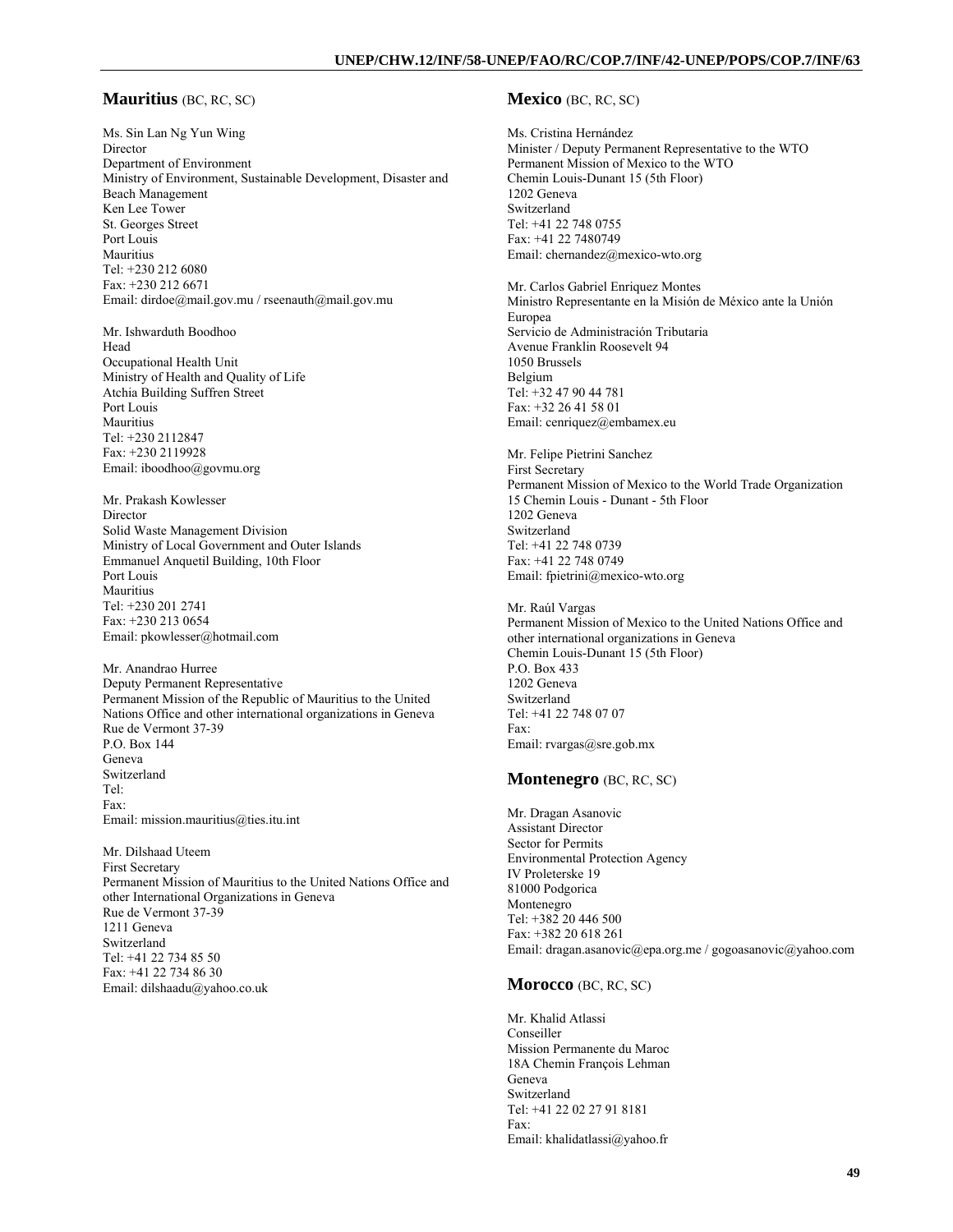Mr. Addi Said Chef du Service Eau et Environnement Direction du Budget Ministère de l'Économie et des Finances Rabat-Chellah Morocco Tel: +212 537 677332 Fax: +212 537677362 Email: addi@db.finances.gov.ma

Mr. Mustafa Terhzaz Chef de Division Ministère délégué chargé de l'Environnement 9, Avenue Al Araar, sevteur 16 Hay Ryad Rabat Morocco Tel: +212 537 57 05 91 Fax: +212 537 57 66 45 Email: terhzaz\_env@yahoo.fr

Mr. Mohamed Boujida Attaché Militaire, Naval et de l'Air près de l'Ambassade Botschaft von Marokko Niederwall Street 39 10117 Berlin Germany Tel: +49 3020 4519 99 Fax: +49 3020 4519 90 Email: 63boujida@gmail.com

Mr. Faical Souissi Ministre plénipotentiaire Permanent Mission of the Kingdom of Morocco to the United Nations Office and other international organizations in Geneva Chemin François-Lehmann 18A 1218 Grand-Saconnex Switzerland Tel: +41 22 791 81 81 Fax: +41 22 791 81 80 Email:

Ms. Naoual Zoubair Chef de Service Direction de la Surveillance et de la Prévention des Risques Ministère Délégué Chargé de l'Environnement 9 Avenue Al Aarar Secteur 16, Hay Riad Rabat Morocco Tel: +212 5 375 706 01 Fax: +212 5 3757 Email: n\_zoubair@yahoo.fr

Ms. Amal Lemsioui Administrateur Ministère délégué chargé de l'Environnement Ministère délégué chargé de l'Environnement 9, Avenue Al Araar Secteur 16, Hay Ryad Rabat Morocco Tel: +212 5 37 57 66 46 Fax: +212 5 37 57 66 45 Email: lemsiouiamal@gmail.com / lemsioui@environnement.gov.ma

## **Mozambique** (BC, RC, SC)

Mr. Samson Cuamba Designated National Authority (DNA) of Rotterdam Convention - Environmentalist National Agency for Environmental Quality Control Ministry of Land, Environment and Rural Development Avenida de Acordos de Lusaka 2115 P.O. Box 2020 Maputo Mozambique Tel: +258 82 333 8805 / +258 24312096 Fax: +258 21 496108 Email: samsoncuamba@yahoo.com.br

Ms. Rosalina Naife Head Department of Environmental Audit Ministry for Coordination of Environmental Affairs 2115, Acordos de Lusaka Avenue P.O. Box 2020 Maputo Mozambique Tel: +258 82 449 7030 Fax: +258 21 46 62 45 Email: rnaife@gmail.com

### **Myanmar** (BC, SC)

Mr. Hla Maung Thein Joint Secretary / Director National Commission for Environmental Affairs Ministry of Forestry Building No. 28 Nay Pyi Taw Myanmar Tel: +95 67 405381 Fax: +95 67 405391 Email: env.myan@mptmail.net.mm / dg.ecd@moecaf.gov.mm

Ms. Kyi Kyi Myint Director Pollution Control Division Environmental Conservation Department Ministry of Environmental Conservation and Forestry Building No. 53 Nay Pyi Taw Myanmar Tel: +95 57 43 13 20 Fax: +95 67 43 13 22 Email: env.myan@mptmail.net.mm / dg.ecd@moecaf.gov.mm

## **Namibia** (BC, RC, SC)

Mr. Frederick Mupoti Sikabongo Deputy Environmental Commissioner Department of Environmental Affairs Ministry of Environment and Tourism Private Bag 13306 Windhoek Namibia Tel: +264 81 293 0537 Fax: +264 61 240339 Email: freddy\_sikabongo@yahoo.co.uk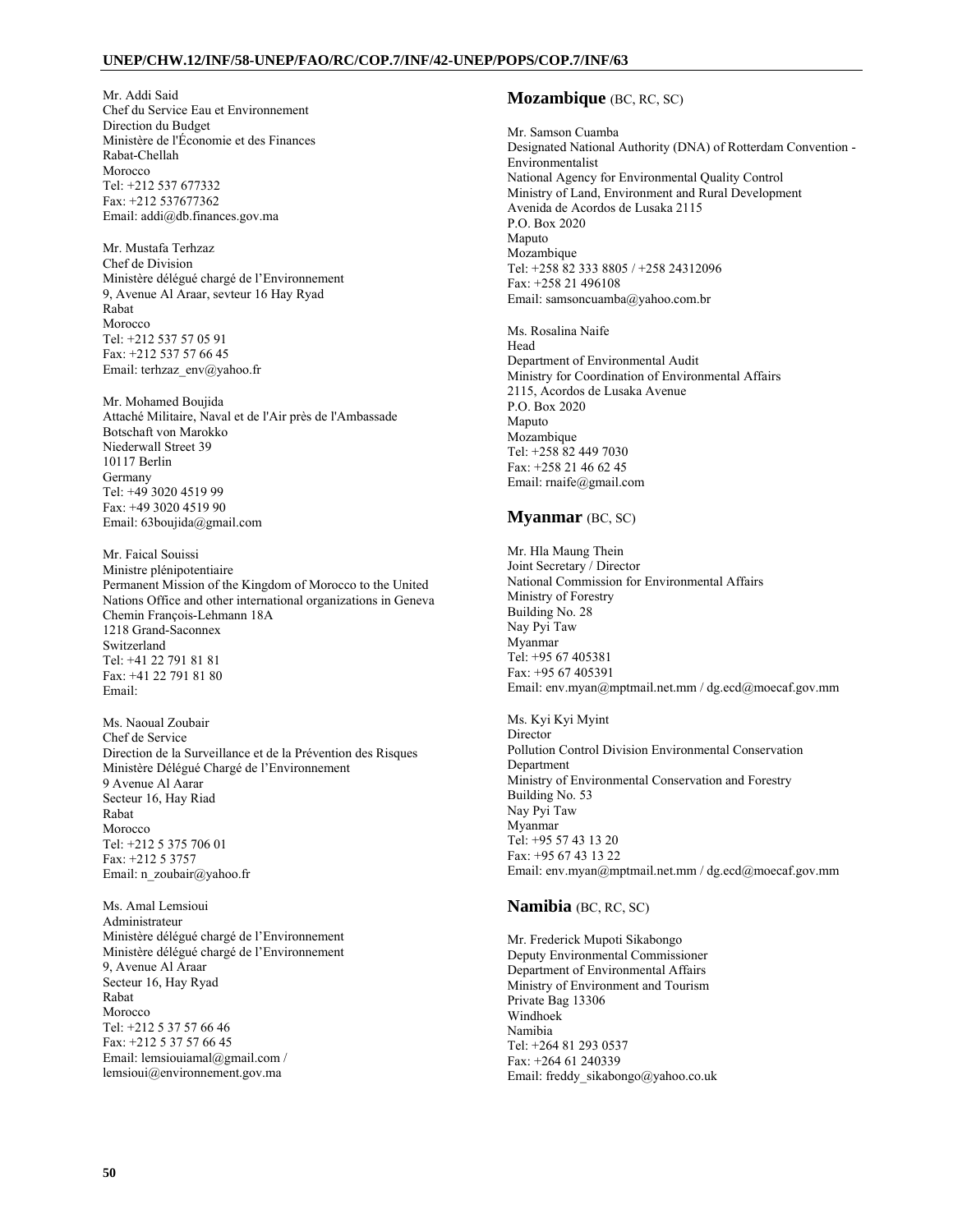Mr. Damian Wamumona Nchindo Chief Conservation Scientist Environmental Affairs Ministry of Environment and Tourism Private Bag 13306 Windhoek Namibia Tel: +61 284 2717 Fax: +264 61 240 339 Email: dnchindo@met.na

Mr. Simon Hangula Hangula Conservation Scientist Environmental Affairs Ministry of Environment and Tourism Private Bag 13306 Windhoek Namibia Tel: Fax: Email: sshangula@met.na

Ms. Paulina Pashukeni Shilunga Agriculture Extension Officer Extension and Engineering Services Ministry of Agriculture, Water and Forestry Luther Street Private Bag 13184 Windhoek Namibia Tel: +264 61 208 74 63 Fax: +264 61 208 77 86 Email: shiyelekenip@mawf.gov.na

## **Nepal** (BC, RC, SC)

Mr. Mahendra Man Gurung Joint Secretary Environment Management Division Ministry of Science, Technology and Environment Singha Durbar Kathmandu Nepal Tel: +977 1 4211737 Fax: +977 1 4211954 Email: mgurung@moste.gov.np / shmmg@yahoo.com

Mr. Uday Chandra Thakur Joint Secretary Food Security and Environment Division Ministry of Agricultural Development Singh Durbar Kathmandu Nepal Tel: +977 1 421 1940 Fax: +977 1 421 1935 Email: thakur.udaychandra@gmail.com

Mr. Suresh Adhikari Counsellor, Deputy Permanent Representative Permanent Mission of the Federal Democratic Republic of Nepal to the United Nations Office and other international organizations in Geneva Rue de la Servette 81 1202 Geneva Switzerland Tel: +41 22 733 26 00 Fax: +41 22 733 27 22 Email: mission.nepal@bluewin.ch / sureshadh@gmail.com

Ms. Ranjita Dahal Second Secretary Permanent Mission of the Federal Democratic Republic of Nepal to the United Nations Office and other international organizations in Geneva Rue de la Servette 81 1202 Geneva Switzerland Tel: +41 22 733 26 21 Fax: +41 22 733 27 22 Email: ranju\_thebest@yahoo.com

#### **Netherlands** (BC, RC, SC)

Mr. Reginald Hernaus Lead Negotiator Chemicals and Wastes Department for International Affairs Ministry of Infrastructure and the Environment Plesmanweg 1-6 2597 The Hague Netherlands Tel: +31 70 456 64 85 Fax: Email: reggie.hernaus@minienm.nl / postbus.chemwaste@minienm.nl

Ms. Janine Van Aalst Senior Legal Adviser Ministry of Transport and the Environment, International Affairs Plesmanweg 1-6 P.O. Box 20901 2597 The Hague Netherlands Tel: +31 6 214 55 59 Fax: +31 70 339 13 06 Email: janine.van.aalst@minienm.nl

Mr. Cornelis Luttikhuizen Senior Policy Advisor, Chemicals Department for International Affairs Ministry of Infrastructure and Environment Plesmanweg 1-6 2597 The Hague Netherlands Tel: +31 70 456 6883 Fax: Email: cees.luttikhuizen@minienm.nl

Ms. Leonarda Christina Van Leeuwen Environmental Risk Assessor Centre for Safety of Substances and Products National Institute for Public Health and the Environment (RIVM) P.O. Box 1 3720 BA Bilthoven Netherlands Tel: +31 30 274 2531 Fax: +31 30 274 4401 Email: lonneke.van.leeuwen@rivm.nl

Mr. Martien Janssen Senior Scientist Centre for Safety of Substances and Products National Institute of Public Health and the Environment P.O. Box 1 3720 Bilthoven Netherlands Tel: +31 30 274 22 76 Fax: +31 30 374 44 01 Email: martien.janssen@rivm.nl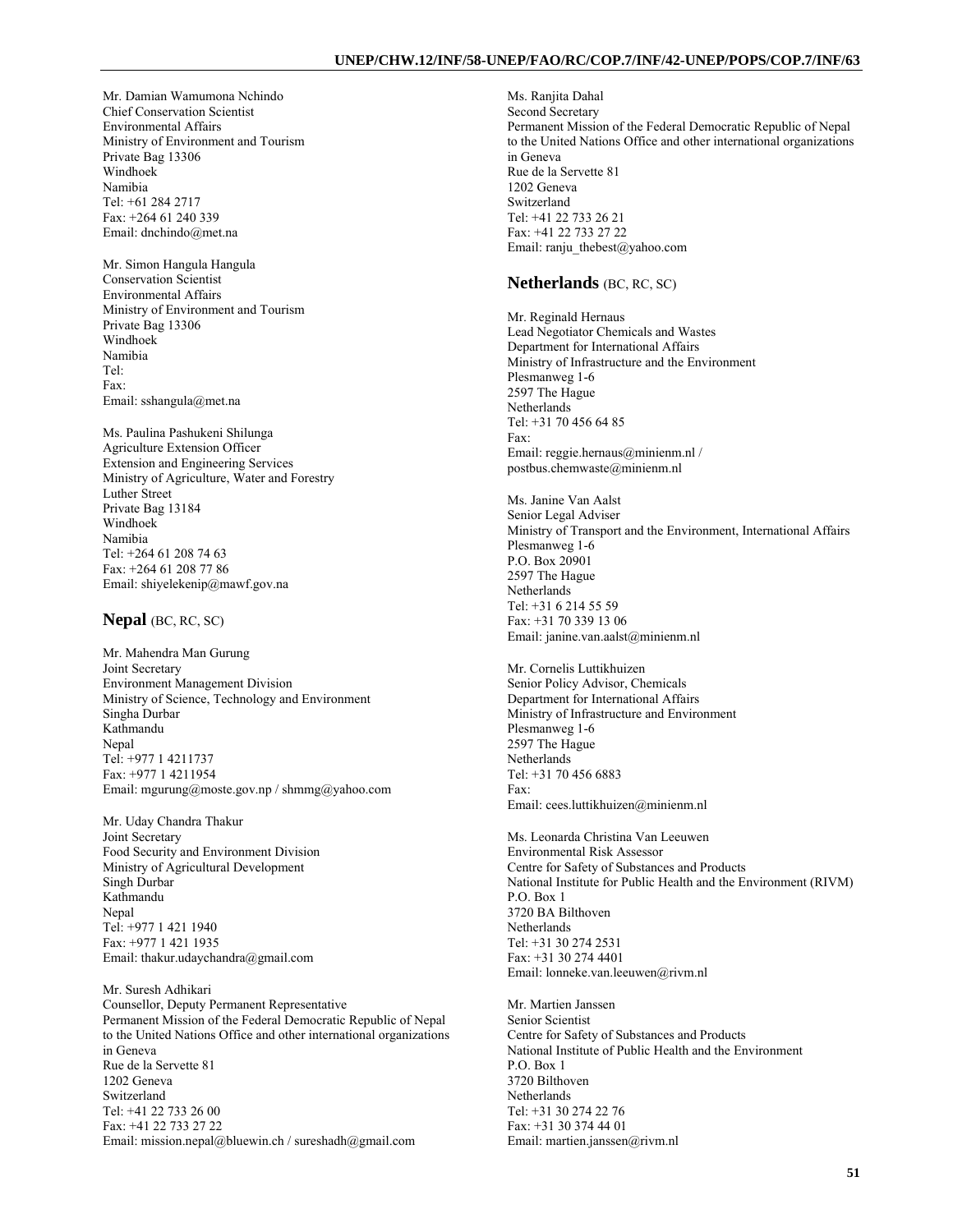Mr. Peter Frijns Directorate for Sustainability Ministry of Infrastructure and the Environment P.O. Box 20901 2500 EX The Hague **Netherlands** Tel: +31 652 740 270 Fax: Email: peter.frijns@minienm.nl

Mr. Hans Meijer Coordinator chemicals Ministry of Infrastructure and Environment Plesmanweg 1-6 P.O. Box 20951 2597 JG The Hague Netherlands Tel: +31 70 456 61 75 Fax: Email: hans.meijer@minienm.nl / postbus.chemwaste@minienm.nl

## **New Zealand** (BC, RC, SC)

Mr. Glenn Wigley Director Environemental Systems Ministry for the Environment 23 Kate Sheppard Place P.O. Box 10362 6143 Wellington New Zealand Tel: +64 4 439 7515 Fax: +64 4 439 7700 Email: basel@mfe.govt.nz

Ms. Fionna Cumming Senior Policy Analyst International Climate and Environment Department Ministry for the Environment 23 Kate Sheppard Place P.O. Box 10362 6143 Wellington New Zealand Tel: +64 4 439 7450 Fax: +64 4 439 7700 Email: fionna.cumming@mfe.govt.nz / basel@mfe.govt.nz

Mr. Owen Cox Senior Policy Analyst Policy and Legal Environmental Protection Authority 215 Lambton Quay Private Bag 63002 6140 Wellington New Zealand Tel: +64 4 916 2426 Fax: +64 4 914 0433 Email: owen.cox@epa.govt.nz

Ms. Meredith Davis Policy Advisor International Climate & Environment Policy Permanent Mission of New Zealand to the United Nations Office and other international organizations in Geneva Chemin des Fins 2 1218 Grand-Saconnex Switzerland Tel: +41 22 929 0350 Fax: +41 22 929 0374 Email: meredith.davis@mfat.govt.nz

### **Nicaragua** (BC, RC, SC)

Mr. Nestor Cruz Toruno Représentant permanent suppléant Permanent Mission of Nicaragua to the United Nations Office and other international organizations in Geneva Rue de Vermont 37-39 1202 Geneva Switzerland Tel: +41 22 740 51 60 Fax: +41 22 734 65 85 Email: mission.nicaragua@cancilleria.gob.ni

Ms. Jenny Arana First Secretary Permanent Mission of Nicaragua to the United Nations Office and other International Organizations in Geneva Rue de Vermont 37-39 1202 Geneva Switzerland Tel: +41 22 740 51 60 Fax: +41 22 734 65 85 Email: jenny.arana@ties.itu.int / mission.nicaragua@ties.itu.int

Ms. Mariele Paganini Trainee Permanent Mission of Nicaragua to the United Nations Office and other international organizations in Geneva Rue de Vermont 37-39 1202 Geneva Switzerland Tel: +41 22 740 51 60 Fax: +41 22 734 65 85 Email: mission.nicaragua@cancilleria.gob.ni

Ms. Yelba de Los Angeles López González Directora de Seguridad Química Comisión Nacional de Registro y Control de Sustancias Toxicas Avenida Bolívar, Costado Sur Asamblea Nacional Edificio de la Secretaría de la Presidencia 2378 Managua Nicaragua Tel: +505 8991 2008 Fax: Email: ylopez@marena.gob.ni

Mr. Rodolfo Antonio Moreira Boedecker Evaluador de Eco toxicología Comisión Nacional de Registro y Control de Sustancias Tóxicas Avenida Bolívar, Costado Sur Asamblea Nacional, Edificio de la Secretaría de la Presidencia 2378 Managua Nicaragua Tel: +505 8725 6444 Fax: Email: rmoreira@sepres.gob.ni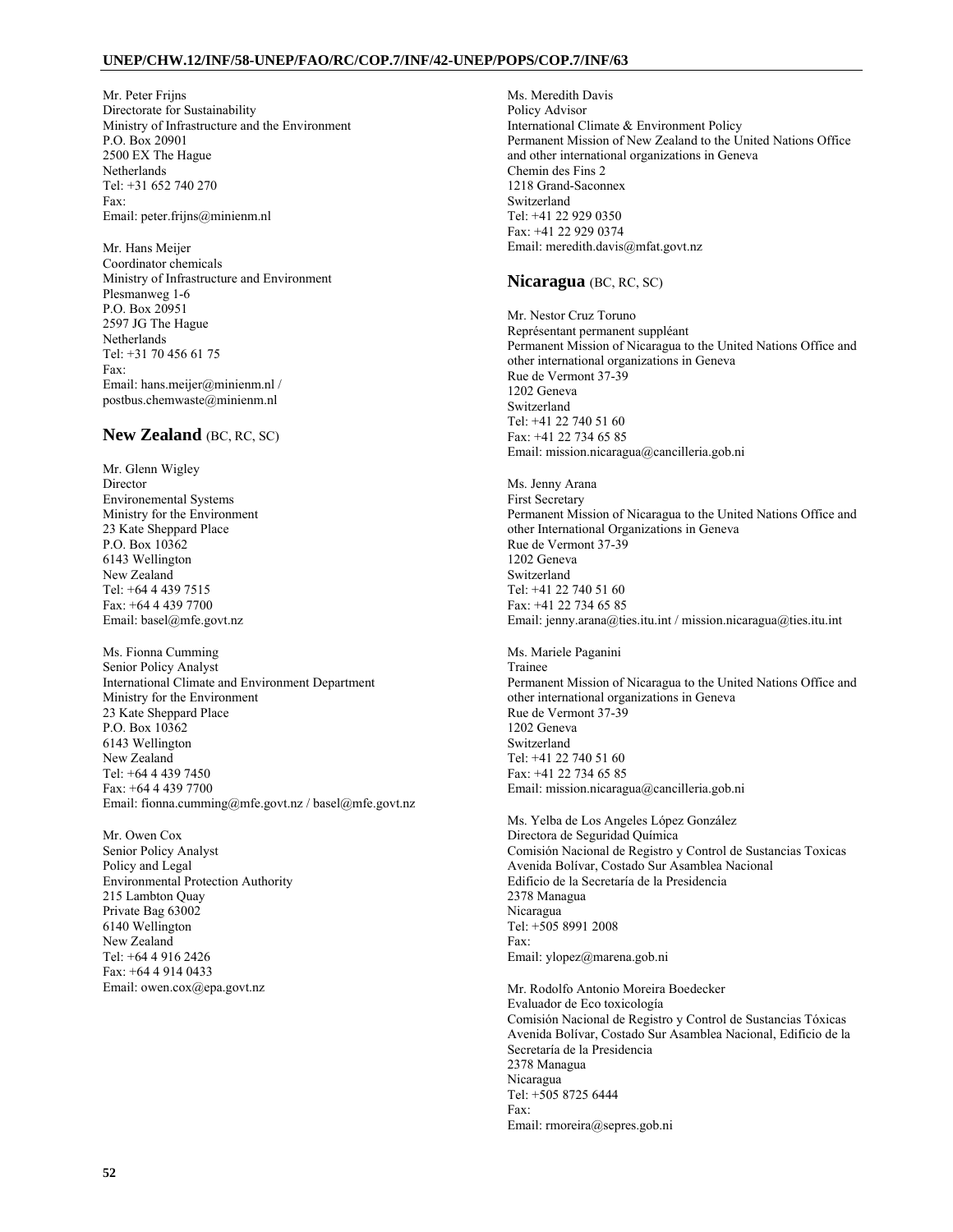Ms. Laura Corsetti Intern Permanent Mission of Nicaragua to the United Nations Office and other international organizations in Geneva Rue de Vermont 37-39 1202 Geneva Switzerland Tel: +41 22 740 51 60 Fax: +41 22 734 65 85 Email:

# **Niger** (BC, RC, SC)

Mr. Sani Mahazou Directeur Général Direction Générale de l'Environnement et du Développement Durable Ministère de l'Environnement, de la Salubrité Urbaine et du Développement Durable B.P. 578 Niamey Niger Tel: +227 207 383 04 Fax: +227 207 327 84 Email: mahazous@yahoo.com / smahazou@intnet.ne

Mr. Ali Seydou Moussa Directeur de l'Environnement et de la Prévention des Risques Direction Générale de l'Environnement et du Développement Durable Ministère de l'Environnement, de la Salubrité Urbaine et du Développement Durable B.P. 578 Niamey Niger Tel: +227 906 227 08 Fax: Email: seydouali@yahoo.fr / smahazou@intnet.n.e

Ms. Alimatou Abdou Douki Directrice de la Réglementation Phytosanitaire et du Suivi Environnemental Direction Générale de la Protection des Végétaux Ministère de l'Agriculture B.P. 323 B.P. 323 Niamey Niger Tel: +227 969 795 01 Fax: +227 207 320 08 Email: douki\_a@yahoo.fr / dpv@intnet.ne

### **Nigeria** (BC, RC, SC)

Mr. A.N. Alonwu Senior Counsellor Permanent Mission of the Federal Republic of Nigeria to the United Nations Office and other international organizations in Geneva Chemin du Petit-Saconnex 28A P.O. Box 2571 1209 Geneva Switzerland Tel: +41 22 730 14 14 Fax: +41 22 734 10 53 Email: info@nigerian-mission.ch

Mr. Lawrence Chidi Anukam Director General National Environmental Standards and Regulations Enforcement Agency (NESREA) Federal Ministry of Environment 4 Oro-Ago Street, Garki PM Box 641 234 Abuja Nigeria Tel: +234 803 7865491 Fax: Email: lanukam@nesrea.org / lanukam@yahoo.com

Mr. Adefemi John Adegbite Deputy Director Basel Convention Branch, Chemicals Management Division, Department of Pollution Control and Environmental Health Federal Ministry of Environment Plot 14, Aguiyi Ironsi Street, Maitama District Abuja Nigeria Tel: +234 802 311 00 24 Fax: Email: johnadefemiadegbite@yahoo.com

Mr. John Istifanus Akut Desk Officer Basel, Rotterdam and Stockholm Conventions Ministry of Foreign Affairs No 17 Massenya Street Wuse Zone 6 Abuja Nigeria Tel: +2348 03459 5820 Fax: Email: akutjohn@yahoo.com

Mr. Abdul-Ganiyu Yunuss Desk Officer (Stockholm Convention) Stockholm Convention Branch, Chemicals Management Division, Pollution Control and Environmental Health Department Federal Ministry of Environment 14, Aguiyi Ironsi Way, Maitama 900271 Maitama Nigeria Tel: +234 803 322 22 04 Fax: Email: agyunuss@yahoo.co.uk

Mr. Olawale Akande Desk Officer (Rotterdam Convention) Rotterdam Convention Branch, Chemicals Management Division, Department of Pollution Control & Environmental Health Federal Ministry of Environment 14 Aguiyi Ironsi Street Abuja Nigeria Tel: Fax: Email: a\_olawale\_2000@yahoo.com

Ms. Miranda Abbot Amacheree Director (Inspection and Enforcement) National Environmental Standards & Regulations Enforcement Agency (NESREA) No. 4 Oro-Ago Street Off Mohammed Buhari Way, Garki Abuja Nigeria Tel: Fax: Email: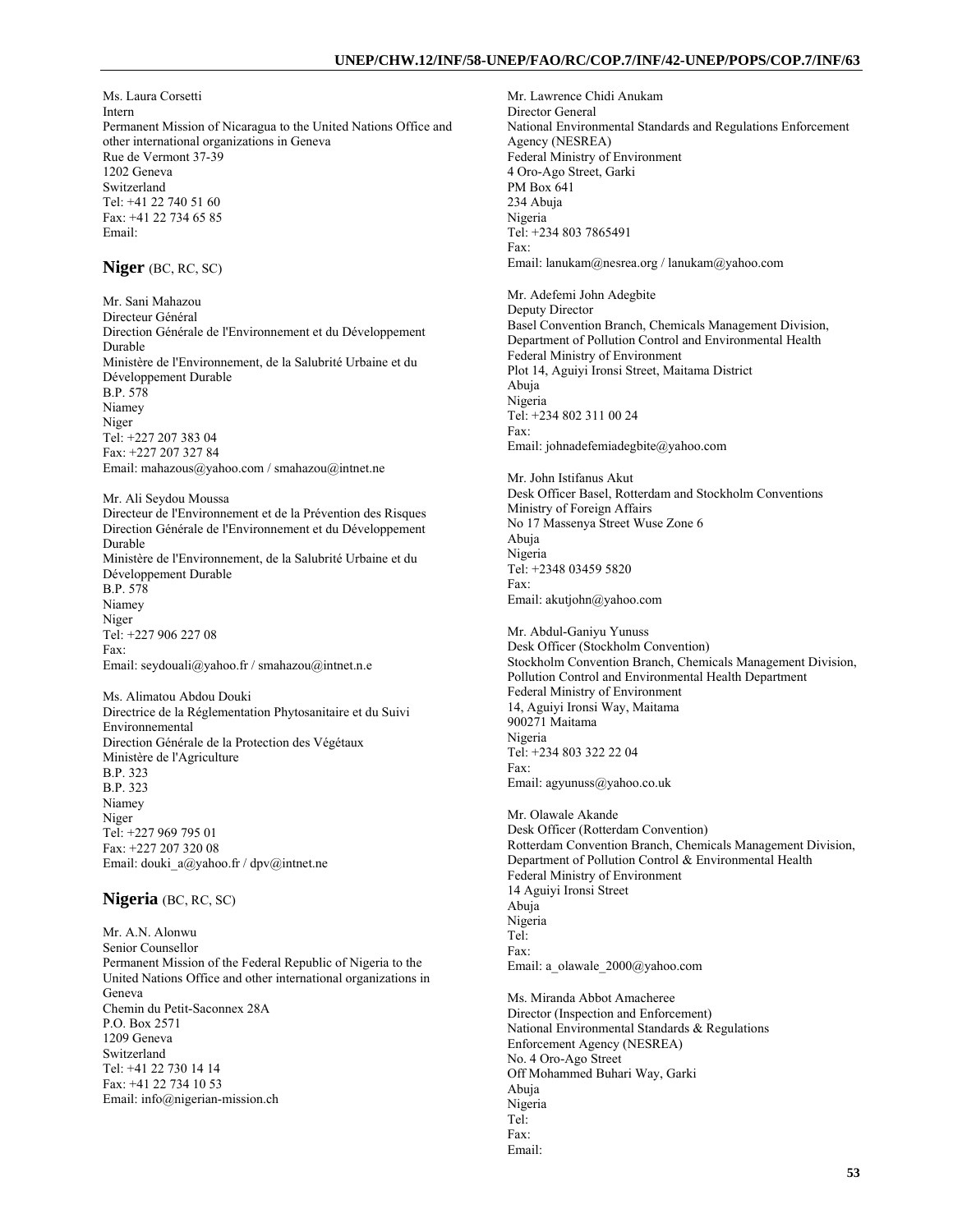### **Norway** (BC, RC, SC)

Ms. Eli Marie Åsen Senior Adviser Department for Marine Management and Pollution Control Ministry of Climate and Environment P.O. Box 8013 Dep. 0030 Oslo Norway Tel: +47 22246022 Fax: +47 22249560 Email: ema@kld.dep.no / elimarieaa@gmail.com

Mr. Sverre Thomas Jahre Advisor Department for Marine Management and Pollution Control Ministry of Climate and Environment Hav-og forurensningsavdelingen P.O.Box 8013 0030 Oslo Norway Tel: +47 22 24 60 52 Fax: Email: stj@md.dep.no / Sverre-Thomas.Jahre@md.dep.no

Ms. Helge Flø Kvamsås Higher Executive Officer Department for Marine Management and Pollution Control Ministry of Climate and Environment P.O. Box 8013 DEP 0030 Oslo Norway Tel: +47 22 24 58 99 Fax: +47 22 24 95 63 Email: hfk@kld.dep.no

Mr. Atle Bernt Fretheim Adviser to the Ministry Ministry of Climate and Environment P.O. Box 8013 DEP 0030 Oslo Norway Tel: +47 66 84 84 08 Fax: +47 22 24 95 63 Email: ar-freth@online.no / atle.fretheim@md.dep.no

Ms. Christina Charlotte Tolfsen Chief Engineer Section for Biocides and Global Chemical Conventions Norwegian Environment Agency Grensesvingen 7 P.O. Box 6257 0661 Oslo Norway Tel: +47 22 57 37 38 Fax: +47 73 58 05 01 Email: christina.charlotte.tolfsen@miljodir.no / pic@miljodir.no

Ms. Silje Fagernes Johannessen Senior Advisor Section for Biocides and Global Chemical Conventions Norwegian Environment Agency P.O.Box 5672 7485 Trondheim Norway Tel: +47 454 70 743 Fax: Email: silje.johannessen@miljodir.no

Ms. Trine Celius Senior Advisor Norwegian Environment Agency Grensesvingen 7 0661 Oslo Norway Tel: +47 735 80500 Fax: +47 735 80501 Email: trine.celius@miljodir.no / pic@miljodir.no

Mr. Ole Thomas Thommesen Senior adviser Section for Waste management Norwegian Environment Agency Sluppen P.O. Box 5672 7485 Trondheim Norway Tel: +47 93213286 Fax: Email: ott@klif.no / ole.thomas.thommesen@klif.no

Ms. Christel Moræus Olsen Senior adviser Section for Biocides and Global Chemical Conventions Norwegian Environment Agency Sluppen P.O. Box 5672 7485 Trondheim Norway Tel: +474 528 3459 Fax: +479 805 7994 Email: christel.moraeus.olsen@miljodir.no

Ms. Marit Randall Senior Executive Officer National Registration Section Norwegian Food Safety Authority Felles Postmottak, Postboks 383 2381 Brumunddal Norway Tel: +47 64 94 4363 Fax: +47 64 94 4410 Email: Marit.Randall@mattilsynet.no

#### **Oman** (BC, RC, SC)

Mr. Ibrahim Bin Ahmed Al Ajmi Director General of Environmental Affairs Ministry of Environment and Climate Affairs P.O.Box 323 P.C 100 Oman Tel: +968 244 048 11 / 812 Fax: +968 246 924 62 Email: sajad95@hotmail.com

Mr. Said Bin Ali Al-Zadjali Chemistry Expert Ministry of Environment and Climate Affairs P.O. Box 323 P.C 100 Muscat Oman Tel: +968 244 047 65 Fax: +968 2 469 3894 Email: said.zadjali.3@gmail.com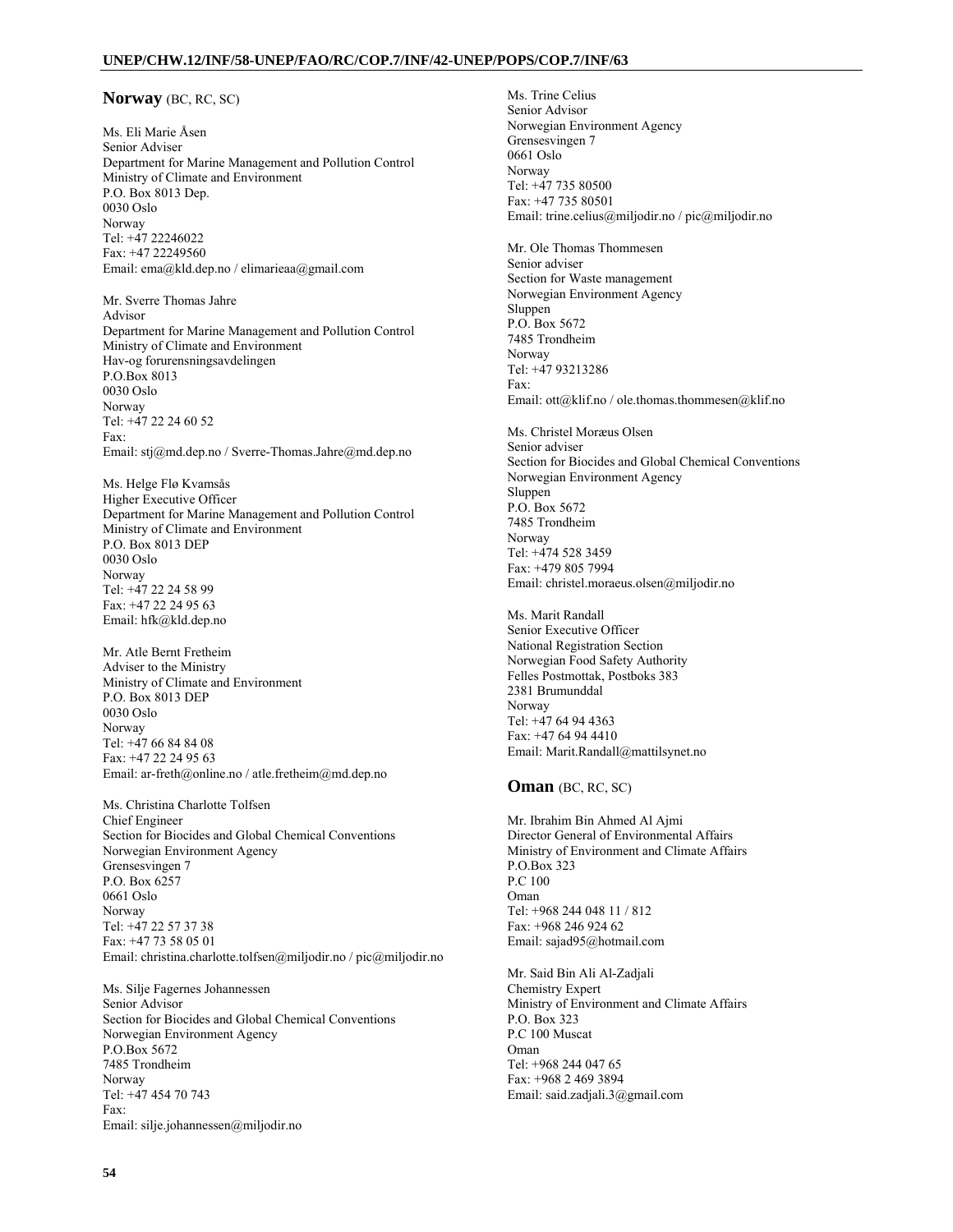Mr. Ahmed Bin Harib Al-Bulushi Director Environmental Inspection and Control Department Ministry of Environment and Climate Affairs P.O. Box 323 P.C 100 Muscat Oman Tel: +968 2 440 4792 Fax: +968 2 440 4899 Email: quriyat1352@yahoo.com

Mr. Mohsin Bin Mohammed Al Kharusi Environmental Planner Environmental Inspection and Control Department Ministry of Environment and Climate Affairs P.O.Box 313 P.C 100 Oman Tel: +968 249 513 19 Fax: +968 2 440 4899 Email: alawabi7@gmail.com

### **Pakistan** (BC, RC, SC)

Mr. Iftikhar-ul-Hassan Shah Gilani Joint Secretary (International Cooperation) Climate Change Division Cabinet Secretariat Third Floor, LG & RD Complex Sector G-5/2 Islamabad Pakistan Tel: +92 51 924 55 23 Fax: +92 51 924 55 24 Email: iftigilani@yahoo.com

Ms. Humaira Mufti Deputy Secretary M/O Climate Change 3rd Floor, LGERD Complex  $G - 5/2$ Islamabad Pakistan Tel: +92 51 924 5554 Fax: +92 51 924 5882 Email: humairaziamufti@gmail.com

Mr. Zaigham Abbas Deputy Director (Chemical) International Cooperation Wing Ministry of Climate Change LG & RD Complex, 4th Floor, Room 410 Sector G-5/2, Local Government Building 44000 Islamabad Pakistan Tel: +92 51 924 5536 Fax: +92 51 924 5524 Email: mzaigham75@yahoo.com

Mr. Irfan Mahmood Bokhari Second Secretary Permanent Mission of Pakistan to the United Nations Office and other International Organizations in Geneva Rue de Moillebeau 56 1211 Geneva Switzerland Tel: +41 22 749 19 30 Fax: +41 22 734 80 85 Email: mission.pakistan@ties.itu.int

### **Palau** (BC, SC)

Ms. Roxanne Yusim Blesam Executive Officer Environmental Quality Protection Board P.O. Box 8086 96940 Koror Palau Tel: +680 488 3600 Fax: +680 488 2963 Email: eqpb@palaunet.com / florox99@yahoo.com

## **Panama** (BC, RC, SC)

Mr. Jorge Félix Corrales Hidalgo Counsellor Permanent Mission of Panama to the United Nations Office and other Organizations in Geneva Rue de Lausanne 72 1202 Geneva Switzerland Tel: +41 22 715 04 57 Fax: +41 22 738 03 63 Email: corrales\_jorgef@hotmail.com

Ms. Mariela Maylin Barrera Técnica Sustancias y Desechos Peligrosos Saneamiento Ambiental Ministerio de Salud Calle Paseo Gorgas 06812 Panama City Panama Tel: +507 512 9131 Fax: Email: maylinbarrera\_16@hotmail.com

### **Paraguay** (BC, RC, SC)

Mr. Francisco R. Mereles M. Presidente Servicio Nacional de Calidad y Sanidad Vegetal y de Semillas (SENAVE) Asunción Paraguay Tel: +595 21 441491 Fax: Email:

Ms. Alba Luz Maria Domínguez Arbués Lic. en Químicas Dirección de Agroquímicos Servicio Nacional de Calidad y Sanidad Vegetal y de Semillas (SENAVE) Asunción Paraguay Tel: +595 21 496 491 Fax: +595 21 496 174 Email: alba.dominguez@senave.gov.py

Mr. Jorge Brizuela Counsellor Permanent Mission of Paraguay 28A chemin du Petit Saconnex 1209 Geneva Switzerland Tel: +41 22 332 44 00 Fax: +41 22 740 32 90 Email: jbrizuela@missionparaguay.ch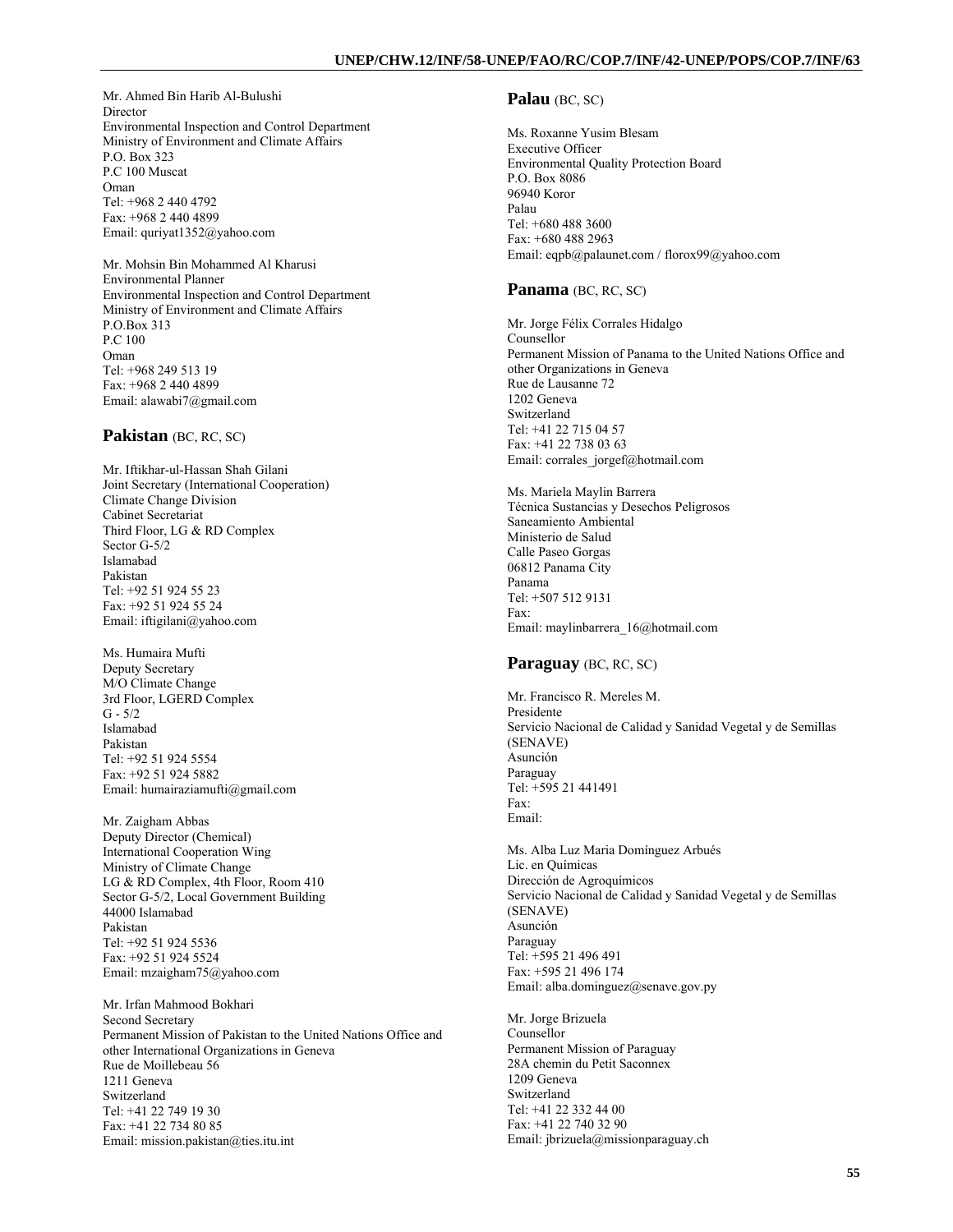Ms. Gilda Juana Maria Torres Ferreira Directora De Calidad Ambiental – Pto. Focal Conv. Estocolmo Secretaría Del Ambiente Madame Linch 3500, Campo Grande Asuncion Paraguay Tel: +595 21 615 806/7 Fax: +595 21 615 806 Email: gmtorres@live.com

Ms. Gloria Beatriz León Araujo Punto Focal Técnico Direccion General de Control Secretaría del Ambiente (SEAM) Madame Lynch 3500 Asunción Paraguay Tel: +595 21 61 58 07 Fax: + 595 21 61 58 06 Email: gloriabeatrizleon@yahoo.es

Ms. Silvia Susana Weyer De Suss Ingeniera Agronóma Jefa / Dpt Evaluación y Mitigación de Riesgo Dirección de Agroquimicos / SENAUE Herrera c/ Yegros Edif. Interexpress Asuncion Paraguay Tel: +595 21 496 491 Fax: Email: silviaweyer@hotmail.com / silviaweyer@senaue.gov.py

**Peru** (BC, RC, SC)

Ms. Mónica Patricia Saavedra Chumbe Directora General Direccíon General de Salud Ambiental Ministero de Salud Calle Las Amapolas 350, URB. San Eugenio **Lince** Peru Tel: +51 1 442 0143 Fax: +51 1 422 6404 Email: msaavedra@minsa.gob.pe / digesa@digesa.minsa.gob.pe

Mr. Josue Alfonso Carrasco Valiente Director General Insumos Agropecuarios e Inocuidad Agroaclimentaria Servicio Nacional de Sanidad Agraria - Senesa Av. la Molina 1915 Lima Peru Tel: +51 1 313 33 23 Fax: +51 1 350 1486 Email: jcarrasco@senesa.gob.pe

Ms. Ana Teresa Lecaros Terry Permanent Mission of Peru to the United Nations Office and other international organizations in Geneva Avenue Louis Casaï 71 P.O. Box 48 1216 Cointrin Switzerland Tel: Fax: Email: misionperu@onuperu.org

Mr. Manuel Mundaca Peñaranda Segundo Secretario Permanent Mission of Peru to the United Nations Office and other international organizations in Geneva Avenue Louis Casaï 71  $P \cap \operatorname{Rov}$  48 1216 Cointrin Switzerland Tel: Fax: Email: misionperu@onuperu.org

# **Philippines** (BC, RC, SC)

Mr. Renato Tantoco Cruz Chief Environment Quality Division Environmental Management Bureau Department of Environment and Natural Resources (DENR) DENR Compound Visayas Avenue Diliman, Quezon City Manila Philippines Tel: +632 928 8863 Fax: +632 928 8863 Email: cruz.renato.t@gmail.com

Mr. Geri-Geronimo Romero Sañez Section Chief Hazardous Waste Management Section Environmental Management Bureau DENR Compound Visayas Avenue Diliman, Quezon City Manila Philippines Tel: +63 2 928 1212 Fax: Email: geri\_sanez@yahoo.com.ph

Ms. Marivil V. Valles Attaché Permanent Mission of the Philippines to the United Nations and other International Organizations in Geneva Avenue Blanc 47 1202 Geneva Switzerland Tel: +41 22 716 19 30 Fax: Email: mission.philippines@ties.itu.int

Mr. Arnel Talisayon First Secretary Permanent Mission of the Repulic of the Philippines to the United Nations and the Other Organizations in Geneva 47 Avenue Blanc 1202 Geneva Switzerland Tel: +41 22 716 19 30 Fax: +41 22 716 19 32 Email: agtalisayon@gmail.com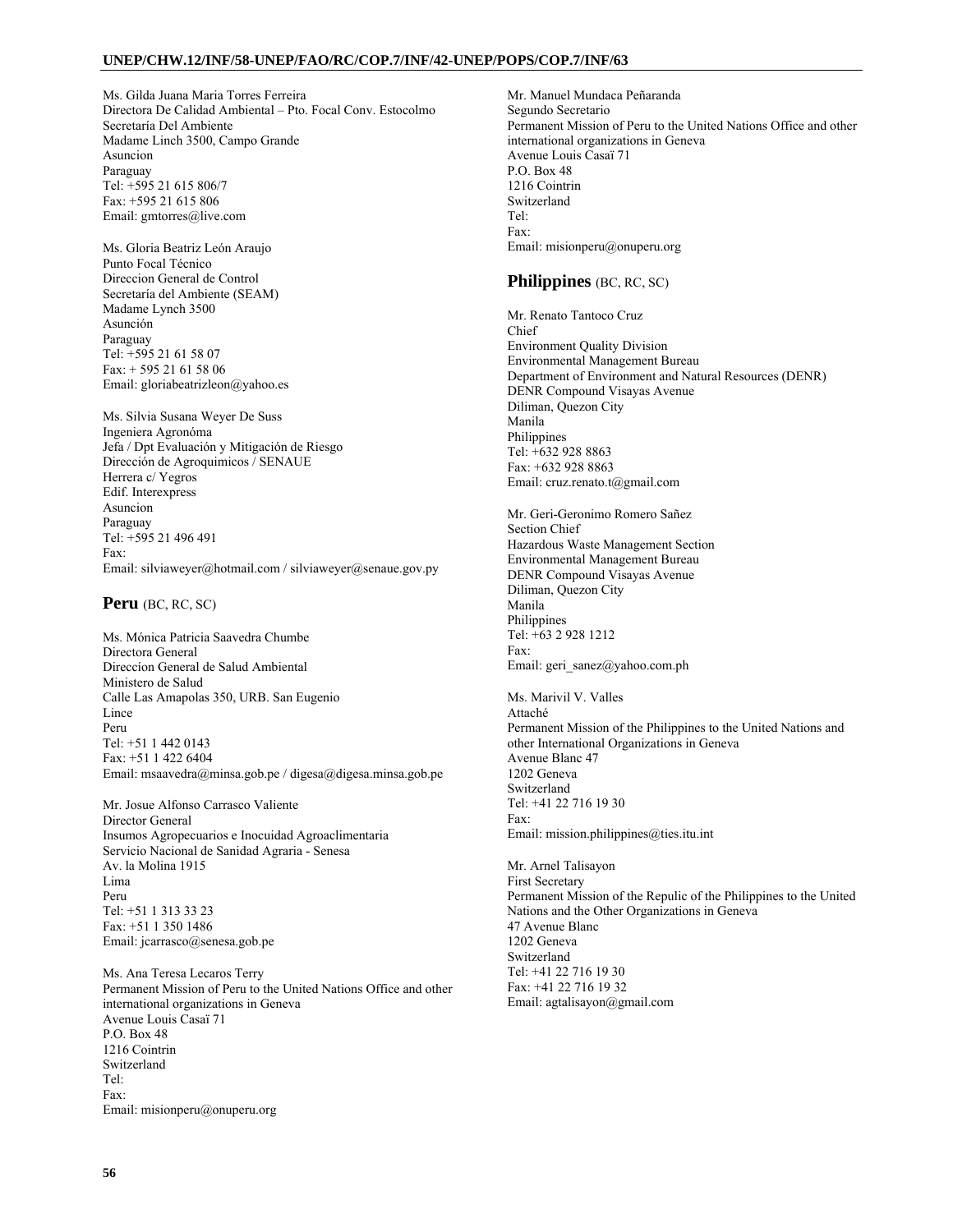### **Poland** (BC, RC, SC)

Ms. Magda Gosk Deputy Director Department of Market Control Chief Inspectorate of Environmental Protection Wawelska 52/54 Street 00 922 Warsaw Poland Tel: +48 22 579 2220 Fax: +48 22 579 2302 Email: m.gosk@gios.gov.pl

Mr. Andrzej Jagusiewicz External Expert Head of the 12th Conference of the Parties to the Basel Convention UL Wawelska 52/54 00-922 Warsaw Poland Tel: +48 22 57 92 260 Fax: +48 22 57 92 302 Email: a.jagusiewicz@gios.gov.pl / m.gosk@gios.gov.pl

Mr. Przemyslaw Kurowicki Senior Specialist Unit of Transboundary Shipment of Waste Chief Inspectorate of Environmental Protection Wawelska 52/54 Street 00 922 Warsaw Poland Tel: +48 22 579 2540 Fax: +48 22 579 2302 Email: p.kurowicki@gios.gov.pl

Mr. Marek Porycki Chief Specialist Department of Market Control, Unit of Transboundary Shipment of Waste Inspectorate of Environmental Protection Wawelska 52/54 Street 00 922 Warsaw Poland Tel: +48 22 579 2249 Fax: +48 22 579 2302 Email: m.porycki@gios.gov.pl

Ms. Malgorzata Ochorok-Jedynak Expert Unit of International Cooperation Chief Inspectorate of Environmental Protection Wawelska 52/54 Street 00 922 Warsaw Poland Tel: +48 22 57 92 542 Fax: +48 22 57 92 302 Email: m.ochorok@gios.gov.pl

Mr. Michal Andrijewski Director Department for Risk Assessment Bureau for Chemical Substances UL 30/34 Dowborczyków 91019 Łódź Poland Tel: +48 42 2538 400 Fax: +48 42 253 8444 Email: michal.andrijewski@chemikalia.gov.pl / mandrijewski@chemikalia.gov.pl

Ms. Anna Graczyk Head of Division for International Instruments Department for Risk Assesment Bureau for Chemical Substances UL Dowborczykow 30/34 90019 Lodz Poland Tel: +48 42 2538 413 Fax: +48 42 253 8444 Email: biuro@chemikalia.gov.pl / anna.graczyk@chemikalia.gov.pl Ms. Magdalena Frydrych Chief Specialist Department of Risk Assessment Bureau for Chemical Substances UL Dowborczyków 30/34 91019 Łódź Poland Tel: +48 42 253 8413 Fax: +48 42 253 8444 Email: mfrydrych@chemikalia.gov.pl Ms. Kinga Mroziewicz Senior Specialist Department for Risk Assessment Bureau for Chemical Substances 30/34 Dowborczyków Street 90019 Łódz Poland Tel: +48 42 2538 413 Fax: +48 42 2538 444 Email: kmroziewicz@chemikalia.gov.pl Ms. Magdalena Pyjor Expert Deparment of Innovation and Industry Ministry of Economy

Ministerstwo Gospodarki Plac Trzech Krzyży 3/5 00507 Warszawa Poland Tel: +48 22 693 5856 Fax: +48 22 693 4084 Email: magdalena.pyjor@mg.gov.pl

# **Portugal** (BC, RC, SC)

Ms. Ana Teixeira Senior Adviser Department of Wastes Agência Portuguesa do Ambiente Rua da Murgueira, 9/9A 2611 865 Amadora Portugal Tel: +351 21 472 14 59 Fax: Email: ana.teixeira@apambiente.pt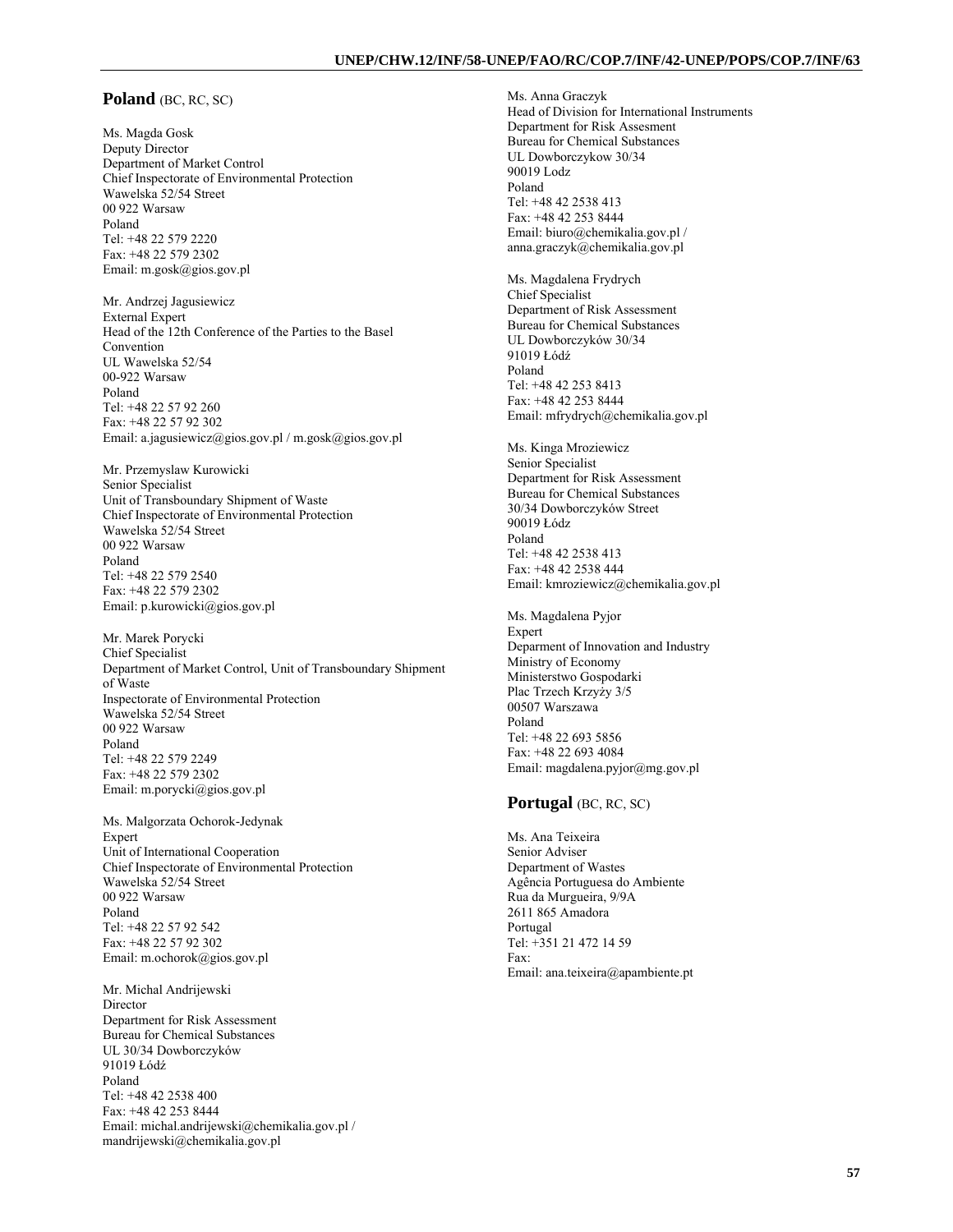## **Qatar** (BC, RC, SC)

Mr. Almuhannad Al-Hammadi Second Secretary Permanent Mission of the State of Qatar to the United Nations in Geneva 27 - 29 avenue du Bouchet 1209 Geneva Switzerland Tel: +41 22 929 8950 Fax: +41 22 791 0485 Email: geneva@mofa.gov.qa

Mr. Abdulla Al-Hardane Chemical expert Ministry of Environment P.O. Box 7634 Doha Qatar Tel: +974 4420 7777 Fax: +974 4420 7000 Email: amibrahem@moe.gov.qa

Ms. Sheikha Al-Nuaimi Physicist Expert Ministry of Environment P.O. Box 7634 Doha Qatar Tel: +974 4420 7777 Fax: +974 4420 7000 Email: responsibility@moe.gov.qa / geneva@mofa.gov.qa

Ms. Rowdah Al-Mohamedi Third Chemical Engineer Ministry of Environment P.O. Box 7634 Doha **O**atar Tel: +974 4420 7777 Fax: +974 4420 7000 Email: responsibility@moe.gov.qa / geneva@mofa.gov.qa

Ms. Sameera Al-dosari Chemical researcher Department of Radiation and Chemical Protection Ministry of Environment P.O.BOX:7634 Doha **O**atar Tel: +974 4420 7777 Fax: +974 4420 700 Email: responsibility@moe.gov.qa / geneva@mofa.gov.qa

# **Republic of Korea** (BC, RC, SC)

Ms. Yu-ran Kim Deputy Director Resource Recirculation Policy Division, Resource Recirculation Bureau Ministry of Environment Building #6, Government Complex-Sejong 11 Doum 6-ro, 339-012 Sejong Special Self-Governing City Republic of Korea Tel: +82 44 201 7353 Fax: +82 44 201 7351 Email: yurang0919@korea.kr

Mr. Kyunghee Choi Director General Environmental Health Research Department / National Institute of Environmental Research Ministry of Environment Environmental Research Complex Hwangyeong-ro 42, Seo-gu 404-708 Incheon Republic of Korea Tel: +82 32 560 7100 Fax: +82 32 568 2035 Email: nierchoi@korea.kr / nierchoi@gmail.com Ms. Eunsu Shim Deputy Director Ministry of Environment Environmental Research Complex 184 Nangi-Ro, Seo-gu 404-708 Incheon Republic of Korea Tel: Fax: +82 32 568 2035 Email: Dr. Sun Kyoung Shin Director Resource Recirculation Research Division National Institute of Environemental Research Environmental Complex Kyungseo-dong, Seo-gu 404-708 Incheon Republic of Korea Tel: +82 32 560 7503 Fax: +82 32 560 7414 Email: shinsun1004@korea.kr Mr. Dong-Gun Hwang Researcher National Institute of Environemental Research Environmental Research Complex Hwangyeong-ro 42, Seo-gu 404-708 Incheon Republic of Korea Tel: +82 32 560 7663 Fax: Email: lunalian@korea.kr Ms. In Young Chung Senior Environemental Researcher National Institute of Environemental Research Environmental Complex Hwangyeong-ro 42, Seo-gu 404-708 Incheon Republic of Korea Tel: +82 32 560 7199 Fax: +82 32 568 2039 Email: ciycandy@korea.kr Ms. Pyeong-Soon Kim Editor Risk Assessment Division / Department of Environmental Health Research National Institute of Environmental Research Seoul Republic of Korea Tel: +82 32 560 7167 Fax: Email: iprecious84@gmail.com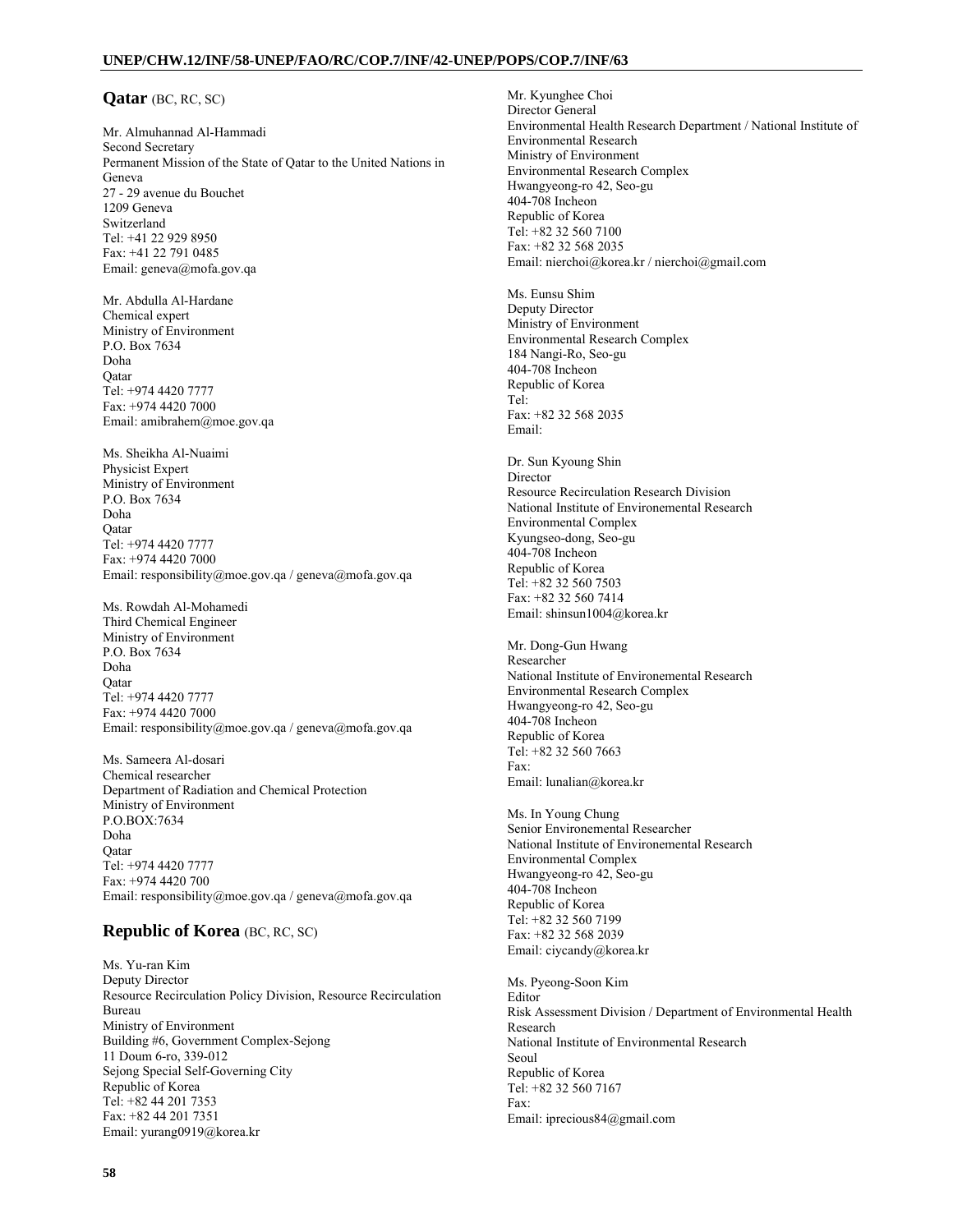Mr. Se-Hoon Jang Manager Korea Environment Corporation Environmental Research Complex Hwangyeong-ro 42, Seo-gu 404-708 Incheon Republic of Korea Tel: +823 2590 4944 Fax: Email:

Mr. Youngjoo Lim Assistant Manager Rural Development Administration Republic of Korea Tel: Fax: Email:

Ms. Kyung-Phil Shin Department of Institutional Management Korea Environment Corporation Environmental Research , 42 Hwangyeong-ro, Seo-gu 404-708 Incheon Republic of Korea Tel: +82 32 590 4186 Fax: +82 32 590 4219 Email: furydean@keco.or.kr

Mr. Ho Joong Kim Assistant Manager Korea Environment Corporation Environmental Research Complex Hwangyeong-ro 42, Seo-gu 404 170 Incheon Republic of Korea Tel: +82 32 590 4836 Fax: +82 32 590 4879 Email: tintin@keco.or.kr

Mr. Youngsung Kim Assistant Manager Korea Environment Corporation Republic of Korea Tel: +82 32 590 4853 Fax: Email: kisoid@keco.or.kr

Ms. Miyoun Lee Assistant Manager Ministry of Environment Environmental Research Complex 184 Nangi-Ro, Seo-gu 404-708 Incheon Republic of Korea Tel: Fax: Email:

Mr. Jung-Kwan Seo Senior Environmental Researcher National Institute of Environmental Research Ministry of Environment Environmental Research Complex Kyungseo-dong, Seo-gu 404-708 Incheon, Republic of Korea Tel: +82 32 560 7179 Fax: +82 32 568 2037 Email: jkseo2001@korea.kr / seojungkwan@hanmail.net

### **Republic of Moldova** (BC, RC, SC)

Ms. Virginia Galatonov Head of Division Waste Management and Chemicals Division / Pollution Prevention and Waste Management Department Ministry of Environment 9 Cosmonautilor Str., MD 2005 Chisinau Republic of Moldova Tel: +373 600 860 10 Fax: +373 22 226 858 Email: rosca@mediu.gov.md / virginia09@rambler.ru

Ms. Liudmila Marduhaeva Main Advisory Officer Division of Pollution Prevention and Waste Management Ministry of Environment 9 Cosmonautilor Street 2005 Chisinau Republic of Moldova Tel: +373 22 20 45 26 Fax: +373 22 22 68 58 Email: liudmila@moldovapops.md / l.marduhaeva@mail.md

Ms. Tatiana Tugui Office Manager Environmental Prevention Pollution Office Ministry of Environment 9 Cosmonautilor Street 2005 Chisinau Republic of Moldova Tel: +373 22 222 542 Fax: +373 22 222 542 Email: tuguitatiana@ymail.com / tatiana.tugui@eppo.md

# **Romania** (BC, RC, SC)

Ms. Maria Olteanu Counselor/Senior Scientific Adviser Directorate of Waste and Dangerous Substances Ministry of Environment and Climate Change Boulevard Libertatii N°12 Disctrict 5 040129 Bucarest Romania Tel: +40 21 408 9582 Fax: +40 21 316 05 68 Email: maria.olteanu@mmediu.ro

Ms. Mihaela Claudia Paun Counsellor Pollution Control and Impact Assessment Directorate Ministry of Environment and Climate Change Libertii Boulevard 12, Sector 5 040129 Bucarest Romania Tel: +40 21 316 04 21 Fax: +40 21 316 04 21 Email: mihaela.ciobanu@mmediu.ro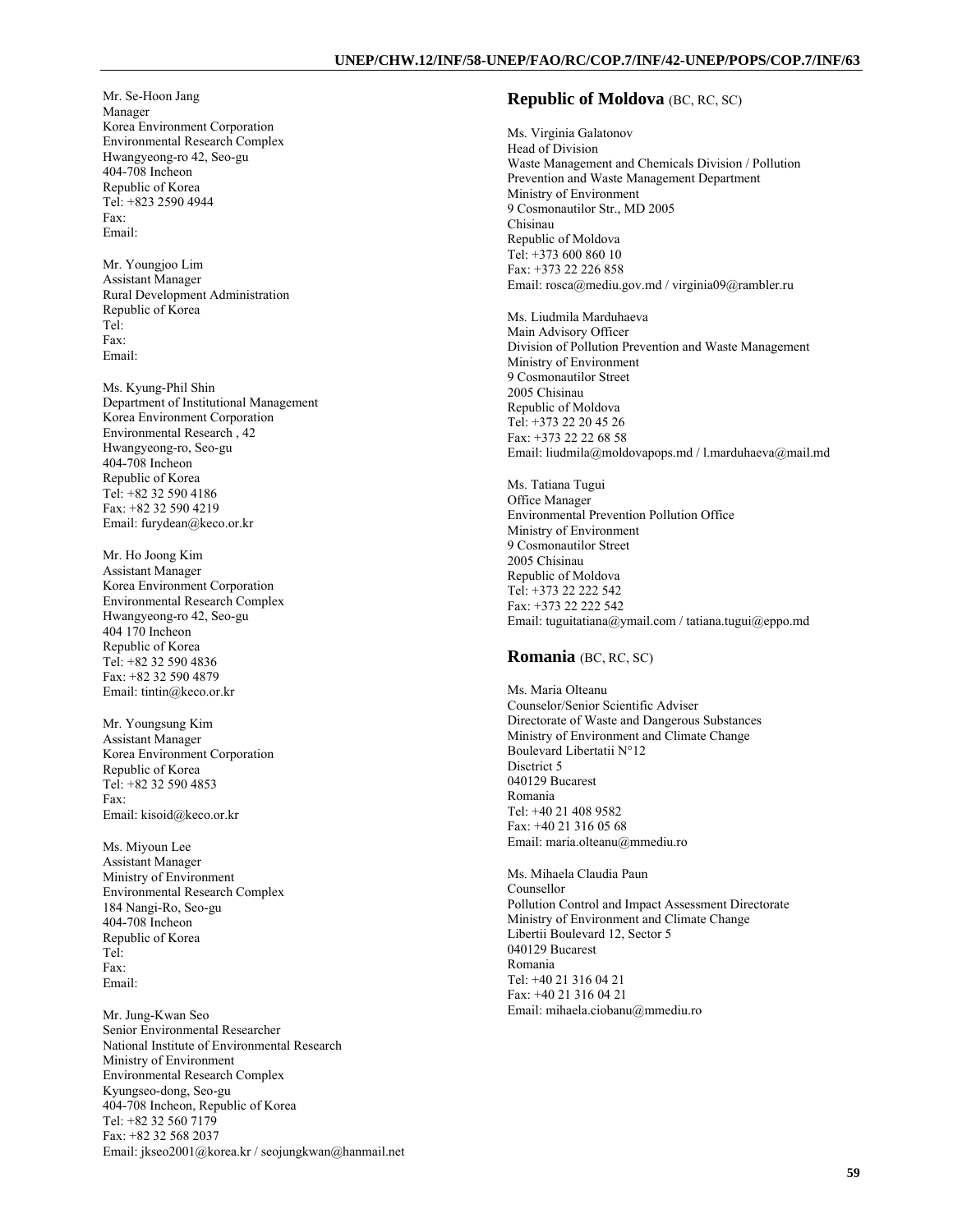Ms. Gabriela Vasiliu-Isac Conseiller principal Direction Générale Déchets, Sites Contaminés et des Substances Dangereuses Ministère de l'Environnement, des Eaux et Forêts 12 Libertatii Boulevard 040129 Bucarest Romania Tel: +40 21 316 04 21 Fax: +40 21 316 02 98 Email: gabriela.isac@mmediu.ro / isaacgabriella@gmail.com

Mr. Vicentiu Dinu Inspecteur Aéronautique - Coordinateur National pour le Transport Aérien des Marchandises Dangereuses Direction Réglementation Autorité Aéraunautique Civile de Roumanie SOS Bucaresti - Ploiesti No. 38 - 40, Sect 1 Bucharest Romania Tel: +40 21 208 15 11 Fax: +40 21 208 1572 Email: vicentiu.dinu@caa.ro

Mr. Florin Tudorie Minister Counsellor Permanent Mission of Romania to the United Nations Office at Geneva 37 - 39 rue e Vermont 1202 Geneva Switzerland Tel: +41 22 752 10 90 Fax: +41 22 752 29 76 Email: mission.romania@romaniaunog.org / florin.tudorie@romaniaunog.org

Mr. Dan Marcel Barbut Director Romania Railway Authority 393 sect. 1, Calea Orivitei Bucarest Romania Tel: +4021 307 7907 Fax: +402 113 077 987 Email: danbarbut@afer.ro.

# **Russian Federation** (BC, RC, SC)

Mr. Vladimir Lenev Deputy Permanent Representative of the Russian Federation Permanent Mission of the Russian Federation to International Organizations in Nairobi Lenana Road 30049 00100 Nairobi Kenya Tel: +7 499 244 4696 Fax: +254-20-272-87-00 Email: vladimirlenev@mail.ru

Ms. Natalia Kostenko Deputy Director Department of Health Protection and Sanitary-epidemiological Human Well-being Ministry of Health Rakhmanovskiy, 3 127994 Moscow Russian Federation Tel: +7 49 56272 404 x 2403 Fax: +7 49 56 066 181 Email: kostenkona@rosminzdrav.ru

Mr. Nikolay Nefediev Deputy Director Department of State Policy for Environmental Protection Ministry of Natural Resources and Environment Bolshaya Gruzinskaya, 4/6 123995 Moscow Russian Federation Tel: +7 4 992 548 777 Fax: +7 4 992 544 269 Email: nef@mnr.gov.ru / spn@mnr.gov.ru

Ms. Elena Talanova Head of Division Department for International Cooperation and Public Relations Ministry of Health Rakhmanovskiy, 3 Moscow Russian Federation Tel: +7 49 562 725 44 Fax: +7 49 562 849 56 Email: talanovaev@rosminzdrav.ru

Mr. Andrey Guskov Deputy Chief Department Chief of Sanitary Inspection Federal Service for Surveillance on Consumer Rights Protection and Human Well-being Bld. 18, Vadkovskiy str. 127994 Moscow Russian Federation Tel: +7 499 973 15 56 Fax: Email: guskov\_as@gsen.ru / guskova@rambler.ru

Mr. Vladimir Maksimov Head of Unit for Ecology and Natural Resources Use Department for Tariffs Regulation, Infrastructural reforms and Energy Efficiency Ministry of Economic Development of the Russian Federation 1, 3, Tverskaya-Yamskaya Street 125093 Moscow Russian Federation Tel: +749 565 088 11 Fax: +749 565 082 26 Email: maksimovva@economy.gov.ru

Mr. Alexander Perelygin Head of Division Industrial Supervision Department Rostechnadyor 4, Building 1, A.Lukyanova Str. 105066 Moscow Russian Federation Tel: +749 541 160 45 Fax: +749 541 160 52 Email: a.perelygin@gosnadzor.ru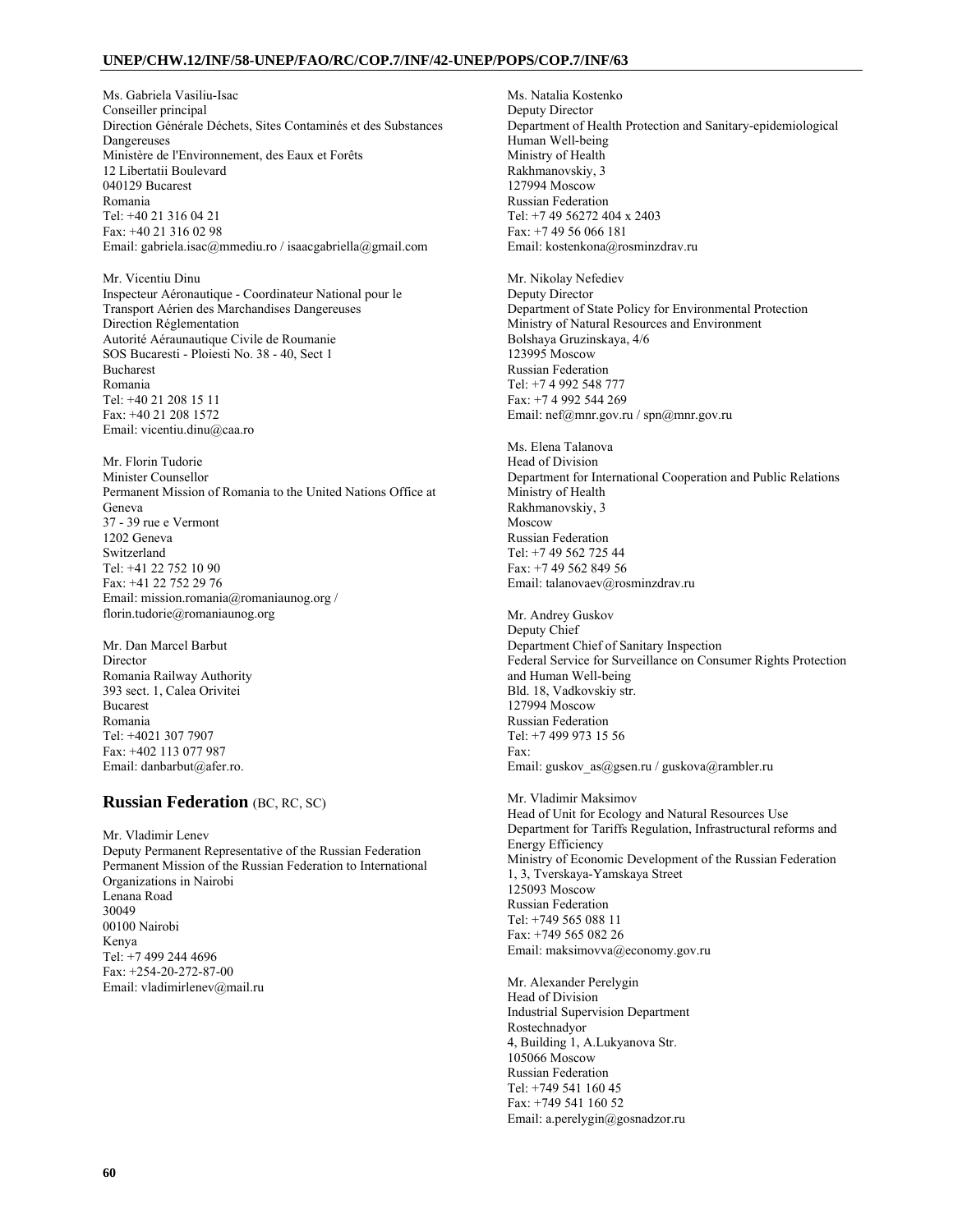Mr. Grigoriy Ustinov Senior Counsellor, Head of Section Economic and Scientific Cooperation Permanent Mission of the Russian Federation to the United Nations Office and other international organizations in Geneva Avenue de la Paix 15 1211 Geneva Switzerland Tel: +41 22 733 18 70 Fax: +41 22 734 40 44 Email: mission.russian@vtxnet.ch / goustinov@gmail.com

Mr. Pavel Shirokov Deputy Head of International Conventions Division Department of International Cooperation Ministry of Natural Resources and Environment Bolshaya Gruzinskaya, 4/6 123995 Moscow Russian Federation Tel: +7 49 9254 86 01 Fax: +7 49 9254 82 83 Email: spn@mnr.gov.ru

Ms. Olga Mukhina Consultant Department of science and international cooperation Federal Service for Surveillance on Consumer Rights and Human Well-being 18, Vadkovsky lane 117105 Moscow Russian Federation Tel: +7 499 978 24 06 Fax: Email: muhina\_oy@gsen.ru

Ms. Khalidya Khamidulina Director Russian Register of Potentially Hazardous Chemical and Biological Substances Federal service for Surveillance on Consumer Rights and Human Well-being (Rospotrebnadzor) 19A, Varshavskoye Shosse 117105 Moscow Russian Federation Tel: +7499 940 97 87 Fax: +7 499 940 9775 Email: director@rpohv.ru / secretary@rpohv.ru

Mr. Valerii Rakitskii Acting Director The Institute of Hygiene, Pesticides Toxicology and Chemical Safety FBES "FSCH Named after F.F.Erisman" of the Rospotrebnadzor Semashko Street., 2 Mytishchi 141014 Moscow Russian Federation Tel: +749 558 61 144 Fax: +749 558 292 94 Email: pesticidl@rambler.ru

Mr. Anton Platonov Adviser Legal Department rostechnadzor 4, Building 1, A.Lukyanova Street 105066 Moscow Russian Federation Tel: +749 541 160 45 Fax: +749 541 160 52 Email: a.platonov@gosnadzor.ru

Mr. Ilia Demidov Second Secretary Economic, Scientific and Environment Cooperation Permanent Mission of the Russian Federation to the United Nations Office and Other International Organizations at Geneva 15, Avenue de la Paix 1202 Geneva Switzerland Tel: +41 22 733 18 70 Fax: +41 22 734 40 44 Email: idemidow@mail.ru

Mr. Evgeny Kovalevskiy Doctor Industrial aerosols Research Institute of Occupational Health Rakhmanovski, 3 Moscow Russian Federation Tel: +7 985 222 10 73 Fax: +7 495 366 05 83 Email: kovevgeny2008@yandex.ru

Mr. Victor Mukhin Head of the Laboratory JSC "ESPE" Neorganika JSC "¨Corporation" Roshimzaschita 19 Morshanskoye highway 392680 Tambov Russian Federation Tel: +7 496 575 50 06 Fax: +7 496 575 01 27 Email: neorg.el@mail.ru

#### **Saint Kitts and Nevis** (BC, RC, SC)

Ms. Jeanelle Kelly Quarantine Officer Secretary & Registrar, Pesticides & Toxic Chemicals Control Board / Focal Point, Rotterdam Convention Department of Agriculture - St. Kitts La Guerite P.O. Box 39 Basseterre Saint Kitts and Nevis Tel: +1 869 465 2335 Ext. 247 Fax: +1 869 465 2928 Email: quarantinedoastk@hotmail.com

Mr. Marcus Natta Science and Research Manager Saint Kitts and Nevis Bureau of Standards La Guerite P. O. BOX 186 Basseterre Saint Kitts and Nevis Tel: +869 465 5279 Fax: +869 465 3852 Email: marcuslnatta@gmail.com / natta\_316@hotmail.com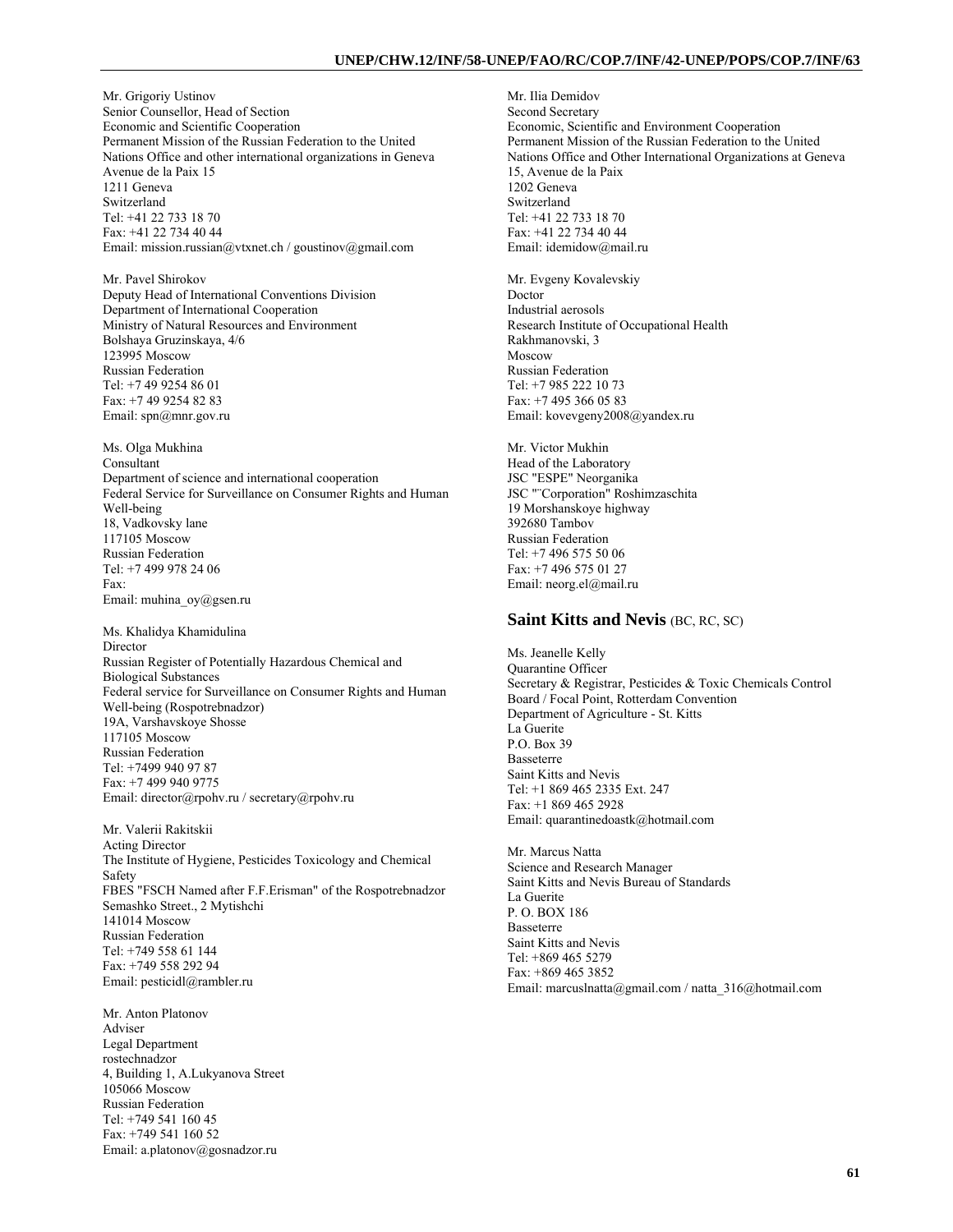## **Saint Lucia** (BC, SC)

Ms. Yasmin Jude Sustainable Development and Environment Officer Ministry of Sustainable Development, Energy, Science and Technology 1st Floor, Caribbean Cinema complex, Upper Floor, Choc Estate Castries Saint Lucia Tel: +1 758 451 8746 Fax: +1 758 450 1904 Email: yjude@sde.gov.lc / yasmin.jude@gmail.com

## **Samoa** (BC, RC, SC)

Ms. Fuatino Matatumua-Leota Assistant Chief Executive Officer Division of Environment and Conservation Ministry of Natural Resources and Environment Private Bag MNRE Apia Samoa Tel: +685 672 00 Fax: +685 23 176 Email: fuatino.leota@mnre.gov.ws / fuatinol@gmail.com

# **Sao Tome and Principe** *(BC, RC, SC)*

Mr. Arlindo de Ceita Carvalho Directeur Général de l'Environnement Direction Générale de l'Environnement Avenida Kwame Nkrumah P.O. Box 1023 Sao Tome Sao Tome and Principe Tel: +239 990 4018 Fax: +239 222 7156 Email: arceitacarv@yahoo.com.br

Ms. Suliza Signo Bom Jesus Quaresma Chef Département d'assainissement et qualité de l'environnement Direção de Conservação, Saneamento e Qualidade de Ambiente Avenida 12 de Julio P.O. Box 1023 S. Tome Sao Tome and Principe Tel: +239 222 4667 Fax: +239 222 7156 Email: suligno@gmail.com / suligno@hotmail.com

Ms. Antónia Dos Santos Neto Chef du Département du laboratoire d'Agrochimie du Centre d'Investigation Agronomique et Technologique (CIAT-STP) Direction Scientifique du CIAT-STP Centre d'Investigation Agronomique et Technologique B.P. 375 Madalena-Potó Sao Tome and Principe Tel: +239 222 4667 Fax: +239 222 5157 Email: netantonia@yahoo.com.br

# **Senegal** (BC, RC, SC)

Mr. Aboubacar Sadikh Barry Ministre-Conseiller Mission Permanente du Sénégal auprès de l'Office des Nations Unies à Genève Chemin de Joinville 26 1216 Geneva Switzerland Tel: Fax: Email: mission.senegal@ties.itu.int

Mr. Diamane Diome Chef Division Director Organizations Internationales Ministère des Affaires étrangères Senegal Tel: Fax: Email: diomediamane@hotmail.com

Mr. Abdoulaye Bathily Premier Conseiller Mission Permanente de la République du Sénégal auprès de l'Office des Nations Unies à Genève et des Institutions Spécialisées en Suisse Chemin de Joinville 26 1216 Geneva Switzerland Tel: +41 22 918 02 30 Fax: +41 22 740 07 11 Email: mission.senegal@ties.itu.int

Ms. Aïta Sarr Seck Direction de l'Environnement et des Etablissements Classés Ministère de l'Environnement et des Etablissements Classés Parc Forestier et Zoologique de Hann Route des Pères Maristes Dakar Senegal Tel: +221 77 511 47 49 Fax: +221 33 822 62 12 Email: aitasec@yahoo.fr

Ms. Fagamou Sy Diop Ministere de l'Environnement et du Développement Durable Parc Forestier et Zoologique de Hann route des Pères Maristes Dakar Senegal Tel: +221 77 554 78 39 Fax: +221 33 822 62 12 Email: mamesydiop@yahoo.fr

Mr. Moussa Waly Direction de l'Environnement et des Etablissements Classés Ministere de l'Environnement et du Développement Durable Parc Forestier et Zoologique de Hann Route des Pères Maristes Dakar Senegal Tel: +773624878 Fax: +221 33 822 6212 Email: mouwaly@yahoo.fr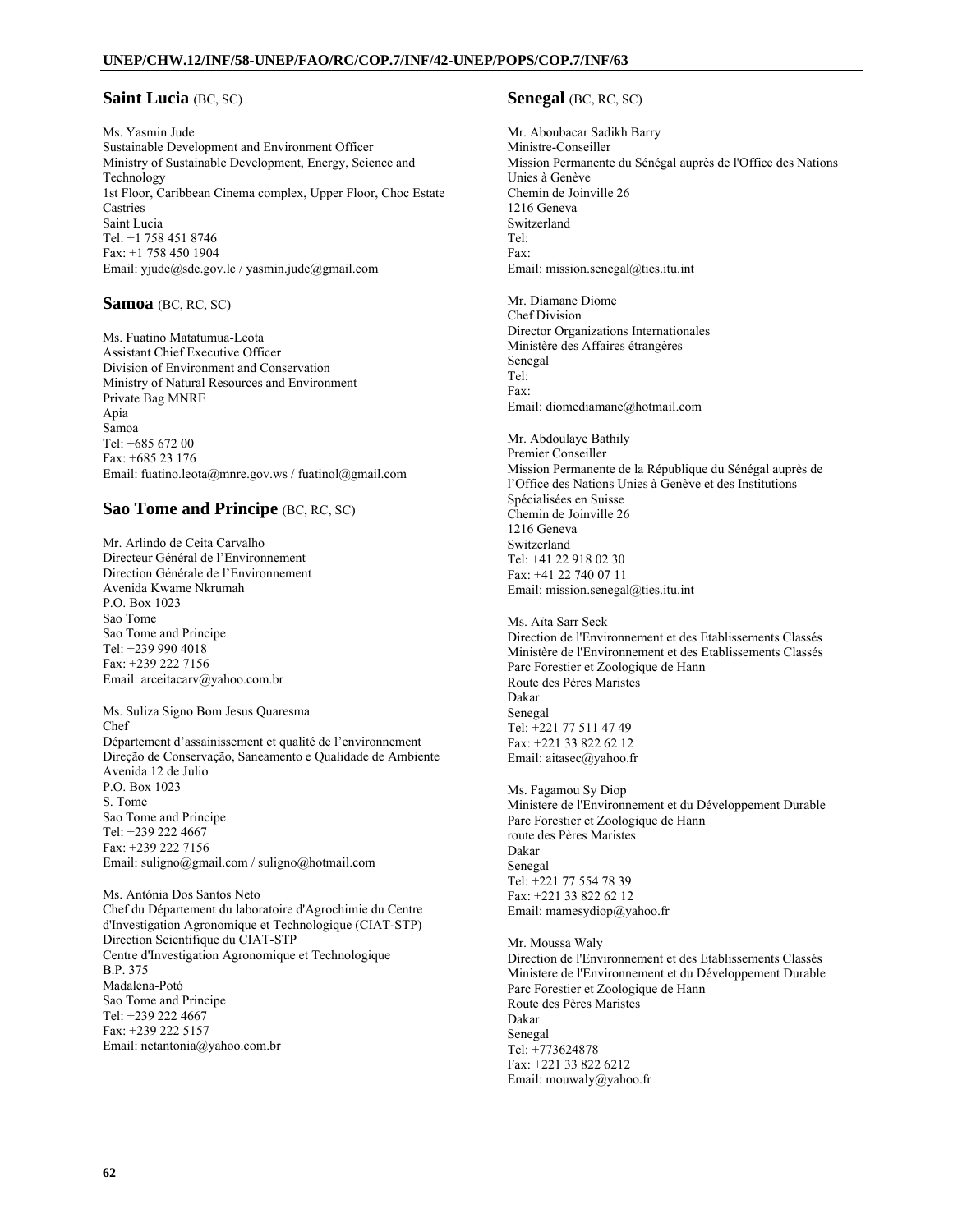# **Serbia** (BC, RC, SC)

Ms. Gordana Petkovic Senior Legal Advisor / Head of Division on International Cooperation Department for EU Integration and International Cooperation Ministry of Agriculture and Environmental Protection 1, Omladinskih Brigada Street Novi Beograd 11070 Belgrade Serbia Tel: +381 11 2691 672 Fax: +381 11 2601 034 Email: gordana.petkovic@eko.minpolj.gov.rs / biser1956@yahoo.com

Ms. Suzana Andrejevic Stefanovic Ministry of Agriculture and Environmental Protection 22-26 Nemanjina 11000 Belgrade Serbia Tel: +381 11 7155 204 Fax: +381 11 2860 204 Email: suzana.a.stefanovic@eko.minpolj.gov.rs

Mr. Ivan Djurickovic Adviser Division for Chemicals Risk Management Ministry of Agriculture and Environmental Protection Nermanjina Street, No. 22-26 11000 Belgrade Serbia Tel: +381 11 7155 229 Fax: +381 11 2860 204 Email: Ivan.Djurickovic@eko.minpolj.gov.rs

# **Seychelles** (BC, SC)

Mr. Flavien Philomel Joubert Director General, Wildlife, Enforcement and Permit Division Environment Department Ministry of Environment, Energy and Climate Change Botanical Gardens, Mont Fleuri P.O. Box 445 Mahe Seychelles Tel: +248 670 500 Fax: +248 610 648 Email: f.joubert@env.gov.sc

Ms. Sharon Gerry Senior Legal Officer Ministry of Environment, Energy and Climate Change Botanical Gardens Mont Fleuri Mahe Seychelles Tel: +248 467 0474 Fax: +248 461 0648 Email: sgerry@env.gov.sc

#### **Sierra Leone** (SC)

Ms. Haddijatou Jallow Executive Chairperson Environment Protection Agency 21 Old Railway Line, Brokfields Brookfields, Freetown Sierra Leone Tel: +232 76 677 235 Fax: Email: jatouforna@gmail.com Mr. Duwai Sellu Lungay **Director** 

International & Legal Division Ministry of Foreign Affairs and International Cooperation Oau Drive, Tower Hill Freetown Sierra Leone Tel: +232 76 606 441 Fax: Email: dslungay@gmail.com / mfaicsl@yahoo.com

Mr. Alie Dukuray Jalloh Head Chemical Control Department Environment Protection Agency 3rd Floor, West Wing, Youyi Building Brookfields, Freetown Sierra Leone Tel: +232 766 96170 Fax: +232 76603184 Email: adk762002@yahoo.com

### **Singapore** (BC, RC, SC)

Mr. Junyuan Tan Deputy Director Environmental Policy Division Ministry Of The Environment And Water Resources 40 Scotts Road, #24-00 Environment Building 228231 Singapore Tel: +65 6731 9930 Fax: +65 6731 9456 Email: christopher\_tan@mewr.gov.sg

Ms. Chye Peng Ang Senior Assistant Director Environmental Policy Division Ministry of the Environment and Water Resources 40 Scotts Road, #24-00 Environment Building 228231 Singapore Singapore Tel: +65 673 191 90 Fax: +65 6731 9456 Email: ang\_chye\_peng@mewr.gov.sg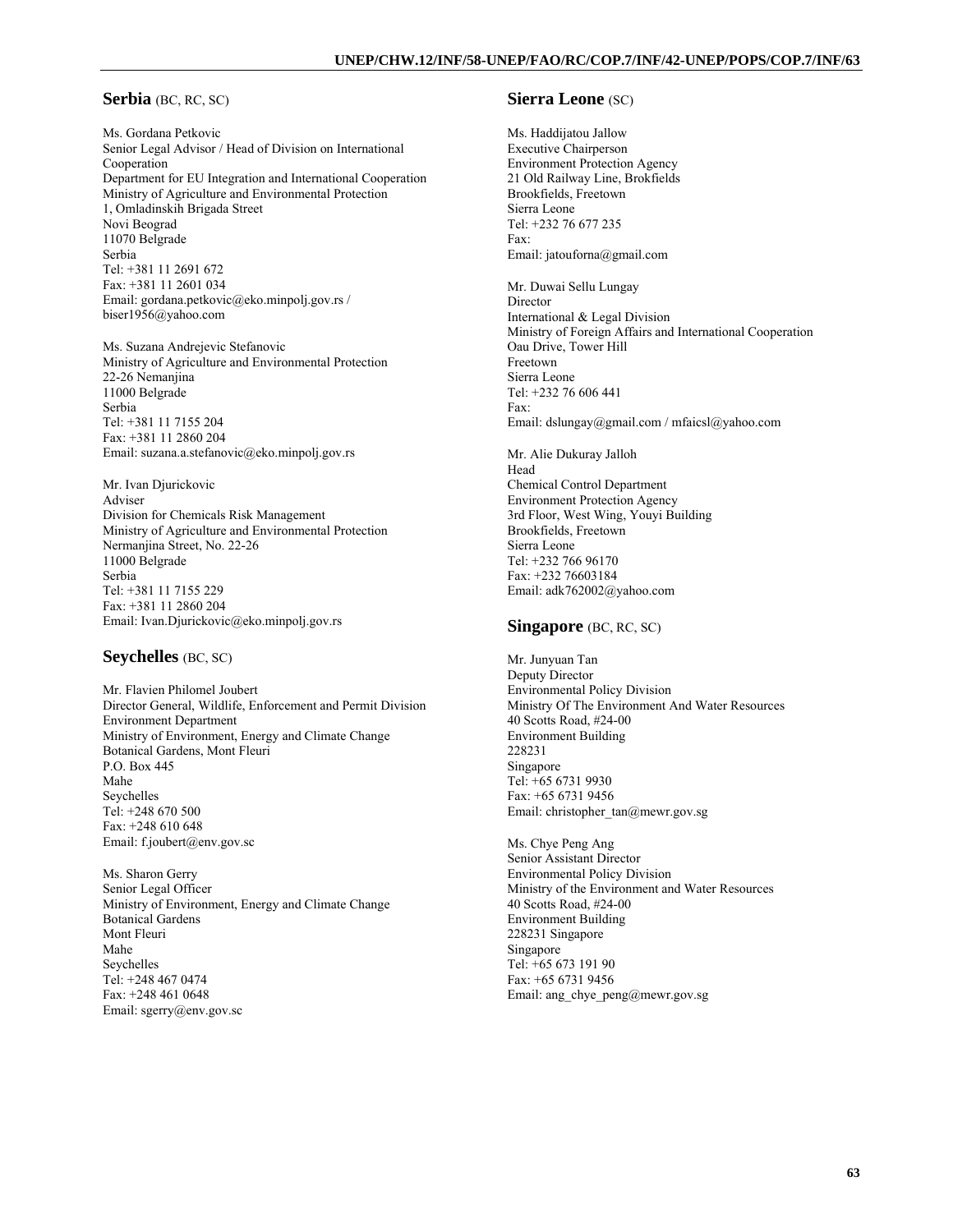Mr. Alexander Lim Senior Assistant Director International Relations Department National Environment Agency 40 Scotts Road Environment Building #19-00 228231 Singapore Tel: +65 673 195 69 Fax: +65 673 199 22 Email: alexander\_lim@nea.gov.sg

Ms. Stefanie Koh Scientific Officer Pollution Control Department National Environment Agency 40 Scotts Road Environment Building #12-00 228231 Singapore Singapore Tel:  $+65,670,861,40$ Fax: +65 683 622 94 Email: stefanie\_koh@nea.gov.sg

Mr. Yong Seng Quek Engineer Chemical Control Section/Pollution Control Department National Environment Agency 40 Scotts Road #12-00 Environment Building 228231 Singapore Singapore Tel: +65-6708 6135 Fax: +65 6836 2294 Email: quek\_yong\_seng@nea.gov.sg

## **Slovakia** (BC, RC, SC)

Ms. Olga Trcková State Adviser Waste Management Department Ministry of Environment of the Slovak Republic Námestie L'. Štúra 1 81535 Bratislava Slovakia Tel: +421 2 59 56 11 11 Fax: Email: olga.trckova@enviro.gov.sk

Mr. Ján Plavčan Second Secretary Permanent Mission of Slovakia to the United Nations Office and other International Organizations in Geneva Ancienne Route 9 1218 Grand-Saconnex Switzerland Tel: +41 22 747 7402 Fax: +41 22 747 74 34 Email: jan.plavcan@mzv.sk

Ms. Eleonóra Suplatová Director Waste Management Department Ministry of Environment Námestie Ludovita Stura 1 812 35 Bratislava, Slovakia Tel: +421 2 59 56 11 11 Fax: +421 2 60 20 16 78 Email: eleonora.suplatova@enviro.gov.sk Mr. Marián Strýcek State advisor Waste Management Department Ministry of the Environment Námestie Ľ. Štúra1 812 35 Bratislava Slovakia Tel: +42 1259 562 273 Fax: +42 1260 202 511 Email: marian.strycek@enviro.gov.sk

Ms. Daniela Certikova National Focal Point to the Stockholm Convention Department of Waste Management Ministry of Environment Námestie Ľ. Štúra 1 812 35 Bratislava Slovakia Tel: +421 2 59 56 11 11 Fax: +421 2 59 56 25 11 Email: daniela.certikova@enviro.gov.sk

Mr. Lubomir Duracka State Advisor Department of Waste Management Ministry of Environment Námestie Ľ. Štúra 1 812 35 Bratislava Slovakia Tel: +421 2 59 56 11 11 Fax: +421 2 6020 1678 Email: lubomir.duracka@enviro.gov.sk

Ms. Silvia Horváthová **Director** Department of Trade Measures Ministry of Economy Mierová 19 827 15 Bratislava Slovakia Tel: +421 2 4854 2175 Fax: +421 2 4342 3915 Email: Silvia.Horvathova@mhsr.sk / silvia.horvathova@economy.gov.sk

Ms. Jana Talábová Head of Branch Department of Trade Measures Ministry of Economy Mierová 19 827 15 Bratislava Slovakia Tel: +421 2 4854 2164 Fax: +421 2 4342 3924 Email: jana.talabova@economy.gov.sk / talabova@economy.gov.sk

Ms. Dana Lapešová Director Basel Convention Regional Centre for Training and Technology Transfer for Central Europe (BCRC-Slovak Republic) Slovak Environmental Agency Karloveská 2 P.O. Box 132 84000 Bratislava Slovak Republic Tel: +421 2 6020 1639 Fax: +421 2 6428 2683 Email: dana.lapesova@sazp.sk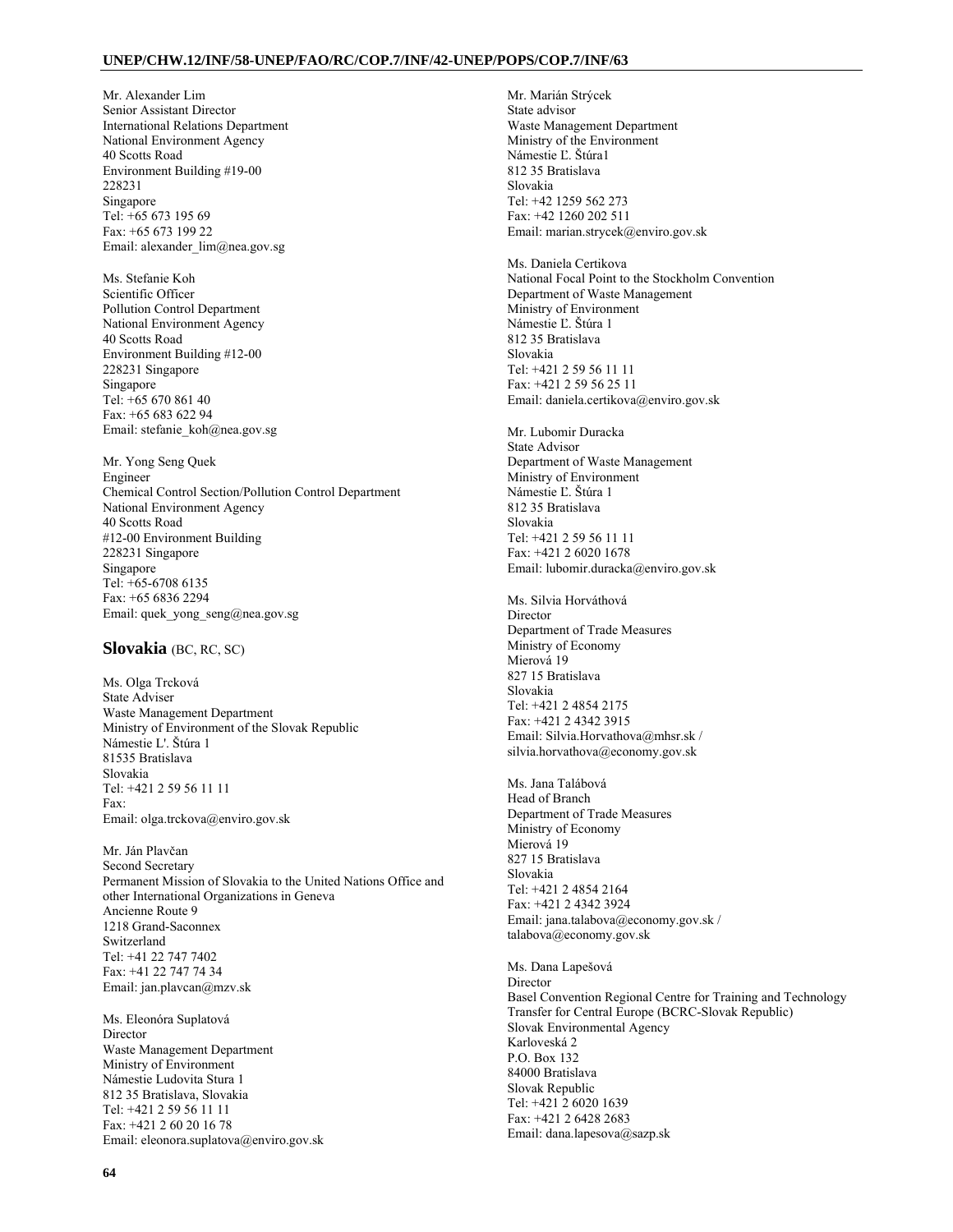#### **South Africa** (BC, RC, SC)

Ms. Mpe Nthabiseng Malefane Director, Environment, Science and Technology Multilateral Affairs International Relations and Cooperation Or Tambo Building 460 Soutpansberg Road Rietondale Pretoria South Africa Tel: +27 12 351 09 65 Fax: +27 12 329 15 36 Email: malefanen@dirco.gov.za

Ms. Noluzuko Gwayi Policy Analyst : Chemicals and Waste Cooperation Chemicals and Waste Management Branch Department of Environmental Affairs (DEA) P.B. X447 0001 Pretoria South Africa Tel: +27 12 399 9854 Fax: +27 12 320 0346 Email: ngwayi@environment.gov.za

Ms. Sharon Mogomotsi Director Hazardous Waste Management Department of Environmental Affairs Environment House, cnr Steve Biko & Soutpansberg Road Private Bag X447 0001 Pretoria South Africa Tel: +271 2399 9767 Fax: Email: smogomotsi@environment.gov.za

Ms. Salome Margaret Molefe Director Hazardous Chemicals Management Departement of Environmental Affairs Environment House, 473 Steve Biko Road, Arcadia Private Bag X447 001 Pretoria South Africa Tel: +27 12 399 9845 Fax: +27 12 3999844 Email: smolefe@environment.gov.za

Mr. Patrick Dovanand Moonasar Director of Malaria and other Vector Born Diseases Department of Health Private Bag x828 0001 Pretoria South Africa Tel: +27 12 395 8097 Fax: +27 82 578 3107 Email: moonad@health.gov.za

Ms. Nosisi Potelwa Counsellor Economic Development Unit Permanent Mission of South Africa to the United Nations Office at Geneva and other international organizations in Geneva Rue du Rhône 65 1204 Geneva Switzerland Tel: +41 22 849 54 54 Fax: +41 22 735 73 64 Email: potelwan@dorco.gov.za / mission.south-africa@ties.itu.int

Ms. Elise Marie Haber Deputy Director Multilateral Branch Department of International Relations and Cooperation Private Bag X 152 0001 Pretoria South Africa Tel: +27 12 3511478 Fax: +27 12 3291536 Email: habere@dirco.gov.za

Mr. Molaudi Gordon Khauoe Policy Analist: International Chemicals and Waste Cooperation International Chemicals and Waste Cooperation Department of Environmental Affairs Environment House 473, Steve Biko Street Private Bag X447 0001 Pretoria South Africa Tel: +27 12 399 9851 Fax: +27 86 608 5914 Email: gkhauoe@environment.gov.za

Mr. Dela Zama Mtembu Departement of Environmental Affairs Environment House, 473 Steve Biko Road, Arcadia Private Bag X447 0001 Pretoria South Africa Tel: +27 12 399 8822 Fax: Email: zmtembu@environment.gov.za

Mr. Gary Smith Director: Environment, Science and Technology Department of Foreign Affairs Pretoria South Africa Tel: Fax: Email:

Ms. Xolile Jila Hazardous Chemicals Management Department of Environmental Affairs and Tourism Department of Environmental Affairs and Tourism Private Bag X447 0001 Pretoria South Africa Tel: +271 2 399 9849 Fax: +2712 359 3618 Email: xjila@environment.gov.za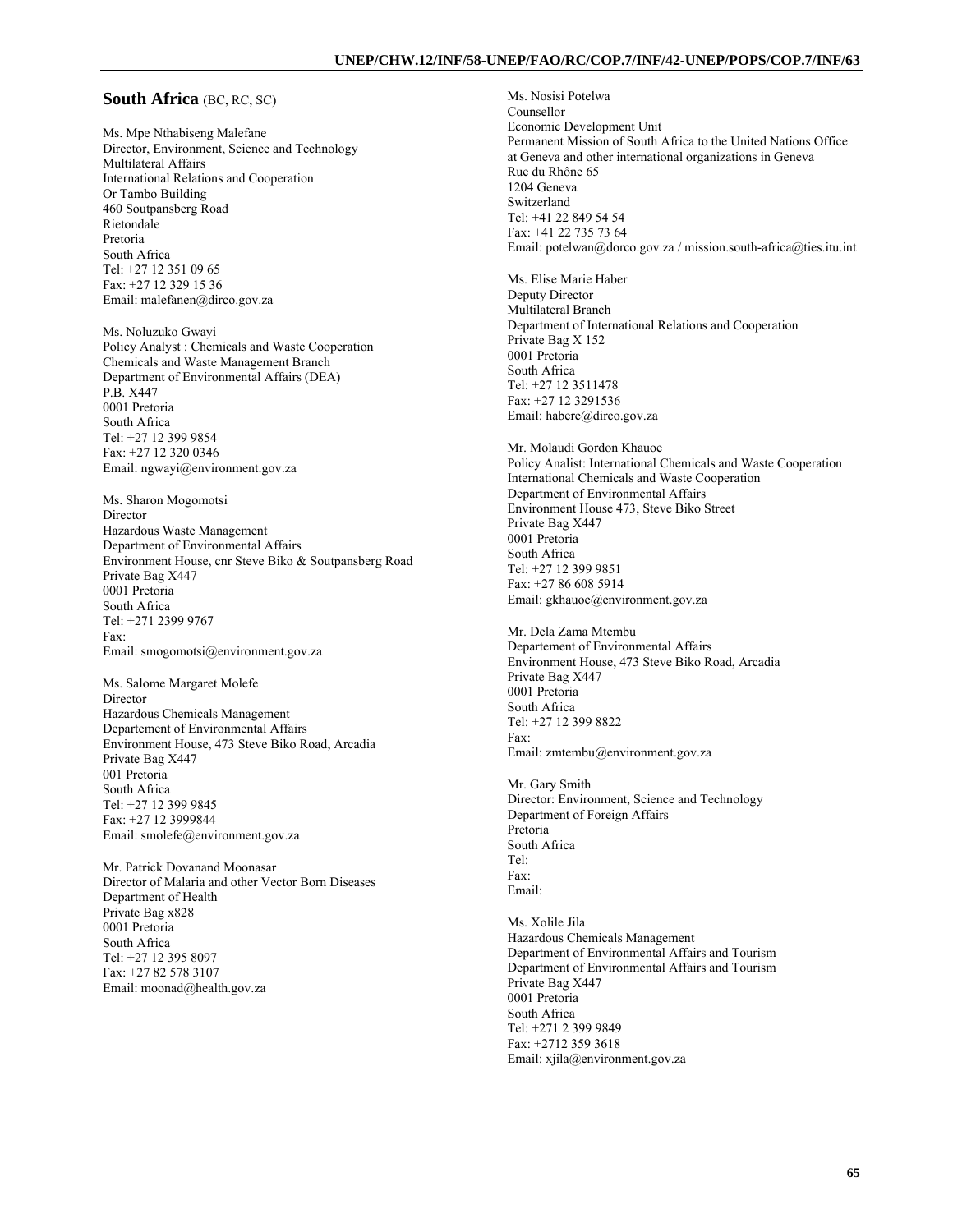## **Spain** (BC, RC, SC)

Ms. Ana Rodriguez Roldán Jefe de Área de Productos Químicos Subdirección General de Calidad del Aire y Medio Ambiente Industrial Dirección General de Calidad y Evaluación Ambiental y Medio Natural Ministerio de Agricultura, Alimentación y Medio Ambiente Plaza de San Juan de la Cruz S/N 28071 Madrid Spain Tel: +34 91 453 5401 Fax: Email: arodriguezr@magrama.es / buzonexporimporpqp@magrama.es

Mr. Santiago Dávila Sena Consejero Técnico Subdirección General De Residuos Ministerio De Agricultura, Alimentación Y Medio Ambiente Plaza de San Juan de la Cruz S/N 28071 Madrid Spain Tel: +34 668 889 883 Fax: Email: bzn-basel@magrama.es / sdavila@magrama.es

Mr. Oscar González Sánchez Jefe de Servicio de Coordinación Institucional Subdirección General de Calidad del Aire y Medio Ambiente Industrial / Dirección General de Calidad y Evaluación Ambiental Ministerio de Agriculture, Alimentación y Medio Ambiente Plaza San Juan De La Cruz S/N 28071 Madrid Spain Tel: +34 91 453 53 55 Fax: Email: ogonzalez@magrama.es

Mr. Francisco Javier Perez-Ilzarbe Serrano Jefe De Servicio Subdirección General De Calidad Del Aire Y Medio Ambiente Industrial Ministerio De Agricultura, Alimentación Y Medio Ambiente Plaza San Juan De La Cruz S/N 28071 Madrid Spain Tel: +34 915 975 936 Fax: Email: fjperez@magrama.es

Mr. Ramón Guardans Scientific adviser on POPs Air quality and industrial environment Ministerio de Agricultura, Alimentación y Medio Ambiente Alvarez de Castro 12 28010 Madrid Spain Tel: +34 63 913 77 61 Fax: Email: ramon.guardans@soundplots.com

## **Sri Lanka** (BC, RC, SC)

Mr. Koralage Ajith Ilex Damasus Silva Director Air Resource Management and International Relations Ministry of Environment and Renewable Energy No. 82, Sampathpaaya Rajamalwatta Road Battaramulla Sri Lanka Tel: +94 11 288 8248 Fax: +94 11 441 0236 Email: koralage2001@yahoo.com / eeconga@yahoo.com

Mr. Gettuwangedara Ajith Weerasundara Director (Waste Management) Waste Management Unit Central Environmental Authority No. 106 Denzel Kobekaduwa Mawatha Battaramulla Sri Lanka Tel: +941 128 823 35 Fax: +94 112 88 23 35 Email: weerasundara@cea.lk

Mr. Gamage Anura Wijesekara Registrar of Pesticides Office of the Registrar of Pesticides Getambe P.O. Box 49 20400 Peradeniya Sri Lanka Tel: +94 81 238 8135 Fax: +94 81 238 8135 Email: pest@slt.lk / awijesekara@yahoo.com

## **State of Palestine (BC)**

Mr. Ryad Awaja Attaché Permanent Observer Mission of the State of Palestine to the United Nations Office and other international organizations in Geneva Route de Vernier 96 1219 Châtelaine Switzerland Tel: +41 22 796 76 60 Fax: +41 22 796 78 60 Email: palestine.un@bluewin.ch

Mr. Yaser K.A. Abu Shanab Director of Public Health Department Environment Protection Environment Quality Authority (EQA) Al Bireh P.O. Box 3841 Al Sharafa State of Palestine Tel: +970 224 034 95 Fax: +970 224 034 94 Email: yaser\_shanab@hotmail.com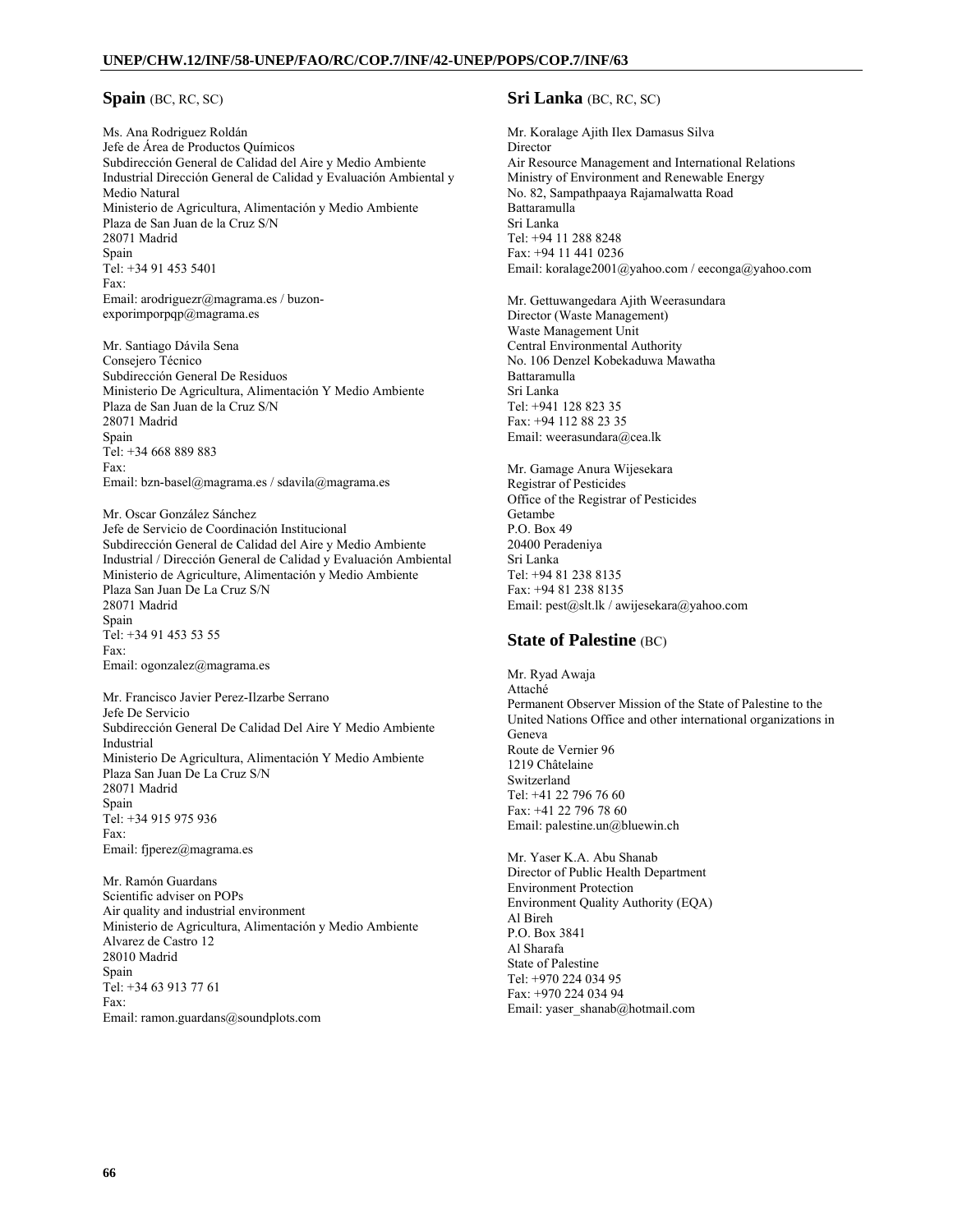## **Sudan** (BC, RC, SC)

Mr. Azhari Omer Abdelbagi Professor, Undersecretary Ministry of Higher Education and Scientific Research Baladia Avenue P.O. Box 2081 Khartoum Sudan Tel: +249 912 139 933 Fax: +249 183 781 267 Email: azharibagi@yahoo.com

Mr. Khidir Gibril Musa Edres Director General Plant Protection Directorate Ministry of Agriculture and Irrigation P.O. Box 14 Khartoum North Sudan Tel: +249 185 337 482 Fax: +249 185 337 462 Email: khidirgme@outlook.com / khidirgme@gmail.com

Mr. Haidar Elsafi Mohamed Ali Shapo Secretary General Higher Council for Environment and Natural Resources Gamaa Street P.O. Box 11488 Khartoum Sudan Tel: Fax: Email: hcenr2005@yahoo.com

Mr. Ali Mahmoud National Coordinator Higher Council for Environment and Natural Resources Gamaa Street P.O. Box 10488 Khartoum Sudan Tel: +248 183 784 279 Fax: +249 183 787 617 Email: aliknfa@hotmail.com

### **Suriname** (BC, RC, SC)

Ms. Alie E. Van Sauers-Muller Head Pesticide Unit Directorate Research Ministry of Agriculture, Animal Husbandry and Fisheries Letitia Vriesdelaan 810 Paramaribo Suriname Tel: +597 425 632 Fax: Email: aliesmuller@yahoo.com

Mr. Benildo Degé Van Ewijk Department of Pesticide Ministry of Agriculture, Livestock and Fisheries Kwartet Street #6, Menkendam Paramaribo Suriname Tel: +597 425 632 Fax: Email: benildo.ewijk@hotmail.com

#### **Swaziland** (BC, RC, SC)

Mr. Vusumuzi Fortune Simelane Environmental Inspector Environmental Assessment and Compliance Swaziland Environment Authority Karl Grant Street Former MTN Office Park P.O. Box 2602 100 Mbabane Swaziland Tel: +268 2404 6960 Fax: +268 2404 1718 Email: vfsimelane@sea.org.sz

Ms. Bianca Hlob'sile Bianca Dlamini Environmental Inspector and Rotterdam Focal Point Swaziland Environment Authority Karl Grant Street P.O. Box 2602 Mbabane Swaziland Tel: +268 2404 6960 Fax: +268 2404 1719 Email: bhdlamini@sea.org.sz

Mr. Mduduzi Nicks Dlamini Environmental Engineer Environmental Assessment and Compliance Swaziland Environment Authority Karl Grant Street Former MTN Office Park P.O. Box 2602 100 Mbabane Swaziland Tel: +268 2404 6960 / 7893 Fax: +268 2404 1719 Email: mdudlamini@sea.org.sz / mdunicks@gmail.com

# **Sweden** (BC, RC, SC)

Mr. Jan Olsson Ambassador Ministry of the Environment and Energy 103 33 Stockholm Sweden Tel: +46 8 405 10 63 Fax: Email: jan.olsson@gov.se

Ms. Johanna Lissinger Peitz Division for climate Ministry of Environment and Energy Tegelbacken 2 103 33 Stockholm Sweden Tel: +46 8 405 5561 Fax: +46 7 349 2022 Email: johanna.lissinger.peitz@gov.se

Ms. Sofia Tingstorp Division for chemicals Ministry of the Environment and Energy 103 33 Stockholm Sweden Tel: +46 8 405 21 97 Fax: Email: sofia.tingstorp@gov.se / sofia.tingstorp@environment.ministry.se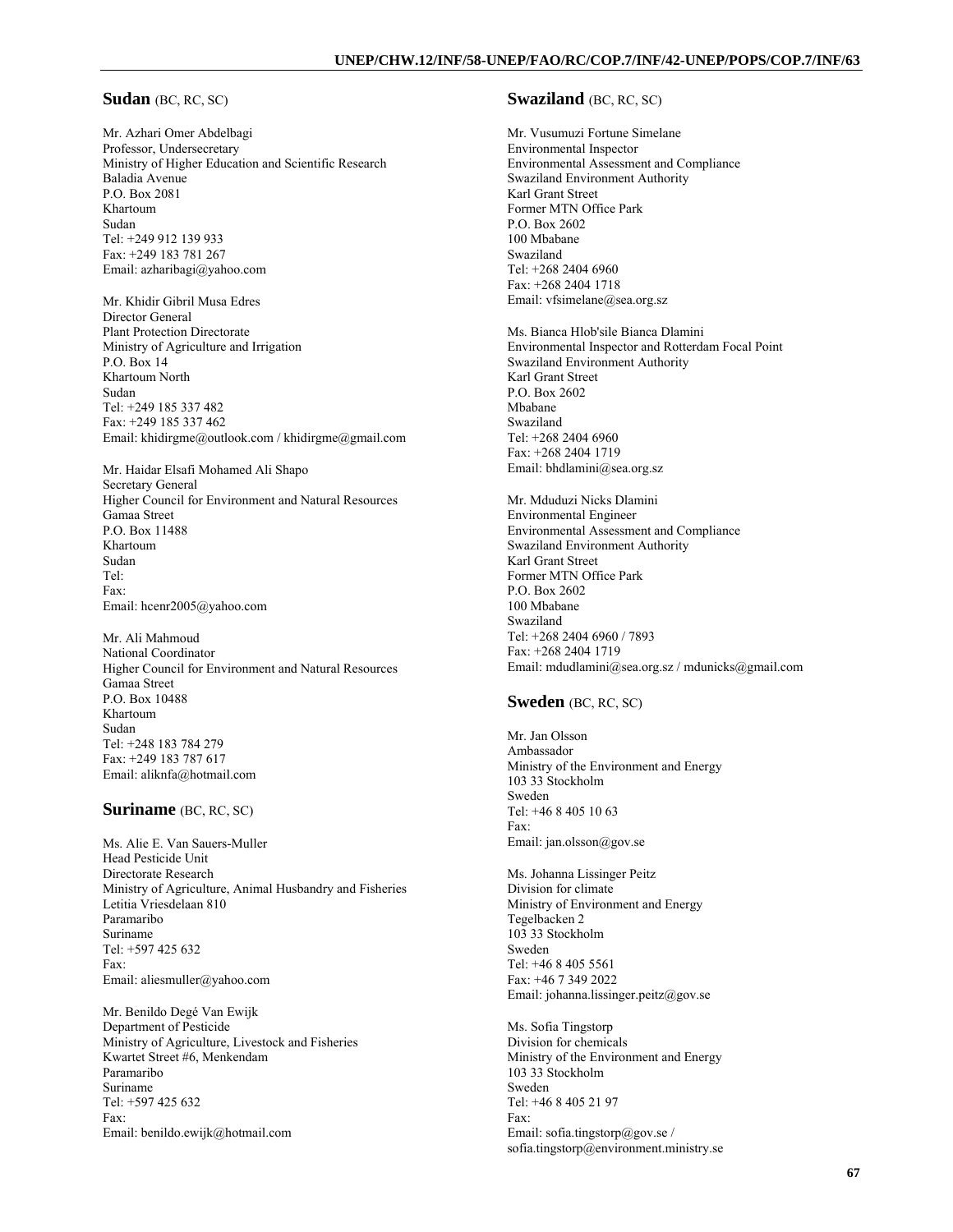Mr. Loïc Viatte Division for Chemicals Ministry for the Environment and Energy Tegelbacken 103 33 Stockholm Sweden Tel: +46 8 405 4513 Fax: +46 8 613 3072 Email: loic.viatte@gov.se

Ms. Rasa Ptasekaite Desk Officer Division of Chemicals Ministry of the Environment and Energy Malmtorgsgatan 3 103 33 Stockholm Sweden Tel: +46 8 405 20 87 Fax: Email: rasa.ptasekaite@gov.se

Mr. Johan Pettersson Legal adviser Division for Legal Services Ministry of the Environment and Energy Tegelbacken 2 103 33 Stockholm Sweden Tel: +46 8 405 58 41 Fax: Email: johan.pettersson@gov.se / johan.pettersson@environment.ministry.se

Ms. Maria Ujfalusi Senior Advisor EU and Multilateral Environmental Agreements Unit Environmental Protection Agency Valhallavägen 195 106 48 Stockholm Sweden Tel: +46 10 698 1140 Fax: +46 76 115 19 08 Email: maria.ujfalusi@swedishepa.se / maria.ujfalusi@naturvardsverket.se

Mr. Larsolov Olsson Technical Officer Unit for EU and Environmental Agreements Environmental Protection Agency 106 48 Stockholm Sweden Tel: +46 8 698 1249 / +46 761 151807 Fax: Email: larsolov.olsson@naturvardsverket.se

Mr. Helge Ziolkowski Senior Adviser Policy Implementation Department / Environmental Enforcement Section Environmetal Protection Agency Naturvårdsverket, Forskarensväg 5 831 40 Östersund Sweden Tel: +46 10 698 13 74 Fax: +46 10 698 14 77 Email: helge.ziolkowski@naturvardsverket.se / inutavfall@naturvardsverket.se

Ms. Britta Hedlund Senior Administrative Officer Department for Analysis and Reserach Environmental Protection Agency Valhallavägen 195 106 48 Stockholm Sweden Tel: +46 10 698 1208 Fax: +46 10 698 16 02 Email: britta.hedlund@swedishepa.se / britta.hedlund@naturvardsverket.se

Ms. Maria Delvin Senior Advisor International Unit Swedish Chemicals Agency P.O. Box 2 172 13 Sundbyberg Sweden Tel: +46 8 5194 1270 Fax: +46 8 735 7698 Email: maria.delvin@kemi.se

Ms. Stina Andersson Senior Adviser International Unit Chemicals Agency Esplanaden 3A P.O. Box 2 172 13 Sundbyberg Sweden Tel: +46 8 519 41 298 Fax: +46 8 735 76 98 Email: stina.andersson@kemi.se

## **Switzerland** (BC, RC, SC)

H.E. Mr. Bruno M. C. Oberle State Secretary, Director Federal Office for the Environment Papiermuhlestr. 172 3003 Bern Switzerland Tel: +41 31 322 24 94 Fax: +41 31 322 79 48 Email: bruno.oberle@bafu.admin.ch / heidi.vonallmen@bafu.admin.ch

Mr. Luca Arnold Head of Global Affairs Section International Affairs Division Federal Office for the Environment 3003 Bern Switzerland Tel: +41 31 323 45 61 Fax: +41 31 323 03 49 Email: luca.arnold@bafu.admin.ch

Ms. Gabriela Eigenmann Senior Policy Advisor International Affairs Division, Global Affairs Section Federal Office for the Environment (FOEN) 3003 Bern Switzerland Tel: +41 31 322 93 03 Fax: +41 31 323 03 49 Email: gabi.eigenmann@bafu.admin.ch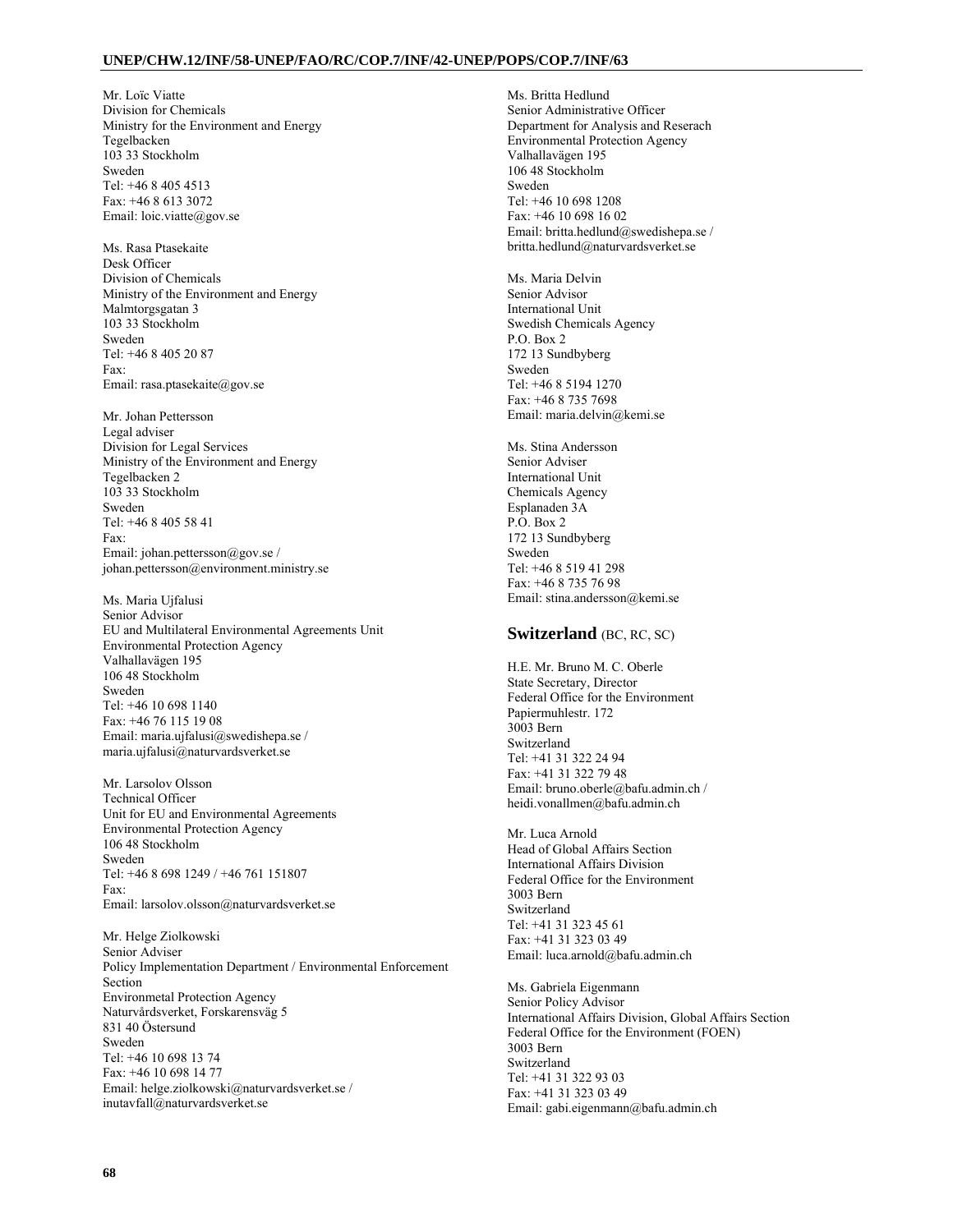Mr. Marco Claudio Buletti Head of Section Waste and Resources Division Federal Office for the Environment (FOEN) 3003 Bern Switzerland Tel: +41 58 46 208 37 Fax: +41 31 323 03 69 Email: marco.buletti@bafu.admin.ch

Mr. Josef Tremp Head of Industrial Chemicals Section Federal Department of the Environment, Transport, Energy and Communication (DETEC), Air Pollution Control and Chemicals Division Federal Office for the Environment (FOEN) 3003 Bern Switzerland Tel: +41 58 464 46 18 Fax: +41 58 464 01 37 Email: josef.tremp@bafu.admin.ch

Ms. Isabel Baudin Scientific Officer Waste Recovery and Treatment Section Federal Office for the Environment 3003 Bern Switzerland Tel: +41 31 324 70 95 Fax: +41 31 323 03 69 Email: isabelle.baudin@bafu.admin.ch

Mr. Mark Govoni Legal Adviser Legal Division Federal Office for the Environment 3063 Bern Switzerland Tel: +41 58 463 78 08 Fax: +41 31 324 15 69 Email: mark.govoni@bafu.admin.ch

Ms. Sarah Maillefer Scientific Officer Industrial Chemicals Section / Air Pollution Control and Chemicals Division Federal Office for the Environment Worblentalstr. 68 3003 Bern Switzerland Tel: +41 31 322 83 44 Fax: +41 31 324 01 37 Email: sarah.maillefer@bafu.admin.ch

Ms. Riccarda Caprez Advisor Sectoral Foreign Policies Division, Directorate of Political Affairs Federal Department of Foreign Affairs 3003 Bern Switzerland Tel: +41 584644609 Fax: +41 58 464 10 70 Email: riccarda.caprez@eda.admin.ch

Mr. Salman Bal Consellor Department of Foreign Affairs Permanent Mission of Switzerland to the United Nations Offices in Geneva Rue de Varembé 9-11 1211 Geneva Switzerland Tel: +41 22 749 24 49 Fax: Email: salman.bal@eda.admin.ch

Mr. Cornelis Wielenga Expert International Affairs Division Federal Office for the Environment 3003 Bern Switzerland Tel: +32 2 385 3508 Fax: +32 2 385 3509 Email: wielenga@ffact.nl

Mr. Christoph Reusser Trainee Federal Office for the Environment 3003 Bern Switzerland Tel: +41 58 462 14 57 Fax: +41 58 463 03 49 Email: christoph.rc.reusser@bafu.admin.ch

## **Syrian Arab Republic** *(BC, RC, SC)*

Ms. Roula Abazeed Basel Convention Focal Point Chemical Safety Directorate Ministry of State for Environment Affairs Yousef Azmeh Seq P.O. Box 3773 Damascus Syrian Arab Republic Tel: +963 112 317 856 Fax: +963 112 317 856 Email: rulaabazeed@yahoo.com

Ms. Shagaf Nahawi Rotterdam Convention Focal Point Chemical Safety Directorate Ministry of State for Environmental Affairs Yousef Azmeh Seq P.O. Box 3773 Damascus Syrian Arab Republic Tel: +963 955284393 Fax: +963 11 2320885 Email: shagafalnahawi@yahoo.com / env-min@net.sy

#### **Thailand** (BC, RC, SC)

Ms. Sunee Piyapanpong Deputy Director General Pollution Control Department Ministry of Natural Resources and Environment 92 Soi Phahon Yothin 7, Phahon Yothin Road, Phayathai 10400 Bangkok Thailand Tel: +662 298 2150 Fax: +662 298 5379 Email: sunee.p@pcd.go.th / dbase.c@pcd.go.th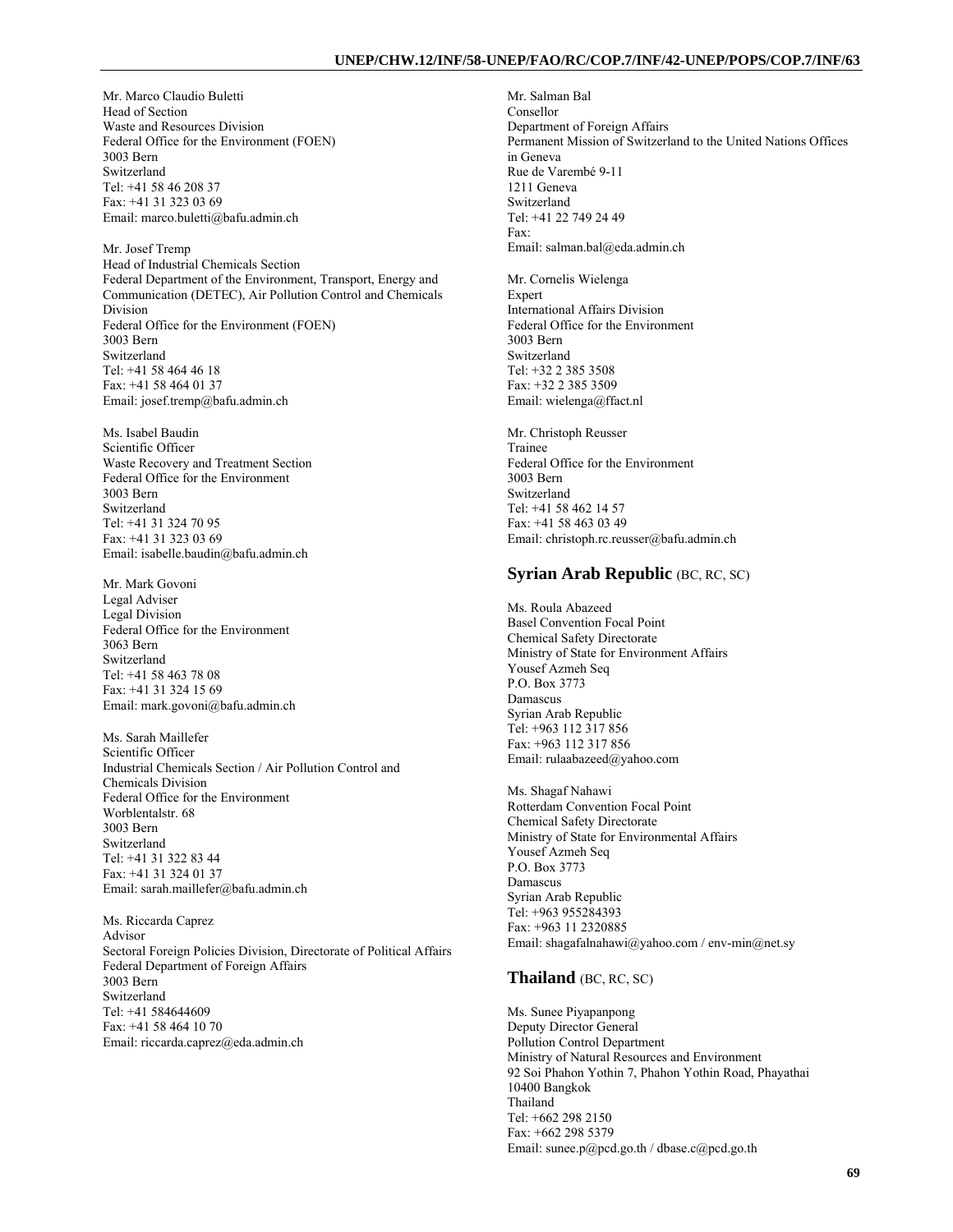Mr. Anuphan Ittharatana Director Waste and Hazardous Substances Management Bureau / Pollution Control Department Ministry of Natural Resources and Environment 92 Soi Phahon Yothin 7, Phahon Yothin Road, Sam Sen Nai Phayathai 10400 Bangkok Thailand Tel: +662 298 2392 Fax: +662 298 5393 Email: anuphan.i@pcd.go.th / anuphan.t@pcd.go.th

Mr. Prasert Tapaneeyangkul Chair Subcommittees on the Basel and Rotterdam Conventions, under the National Environment Board 92 Soi Phahon Yothin 7, Phahon Yothin Road, Sam Sen Nai Phayathai 10400 Bangkok Thailand Tel: +66 89 813 6045 Fax: +662 298 5393 Email: ptap14011@gmail.com

Ms. Palarp Sinhaseni Expert In The Subcommittee On The Rotterdam Convention, 92 Soi Phahon Yothin 7, Phahon Yothin Road, Sam Sen Nai Phayathai 10400 Bangkok Thailand Tel: +662 938 0824 Fax: +662 160 5059 Email: spalarp@chula.ac.th

Ms. Pornpimon Chareonsong Environmentalist, Senior Professional Level Waste and Hazardous Substances Management Bureau, Pollution Control Department Ministry of Natural Resources and Environment 92 Soi Phahon Yothin 7 Phahon Yothin Road, Sam Sen Nai, Phayathai 10400 Bangkok Thailand Tel: +662 298 2417 Fax: +662 298 5393 Email: pornpimon.c@pcd.go.th / dbase.c@pcd.go.th

Ms. Teeraporn Wiriwutikorn Senior Environmental Scientist Waste and Hazardous Substances Management Bureau, Pollution Control Department Ministry of Natural Resources and Environment 92, Soi Phahon Yothin Yothin 7, Phahon Yothin Road Phayathai 10400 Bangkok Thailand Tel: +662 298 2422 Fax: +662 298 5393 Email: teeraporn.w@pcd.go.th / twiriwutikorn@hotmail.com

Ms. Pattanan Tarin Environmentalist Pollution Control Department Ministry of Natural Resources and Environment 92 Phahon Yothin 7, Phayathai Road 10400 Bangkok, Thailand Tel: + 66 2298 2442 Fax: + 66 2298 2442 Email: pattanan.t@pcd.go.th

Mr. Pasu Loharjun Director General Department Of Industrial Works Ministry of Industry 75/6 Thanon Rama Vi Ratchathewi 10400 Bangkok Thailand Tel: +662 202 4100 2 Fax: +662 354 3411 Email: pasu.l@diw.mail.go.th

Mr. Jullapong Thaveesri **Director** Department of Industrial Works Industrial Waste Management Bureau 75/6 Thanon Rama Vi Ratchathewi 10400 Bangkok Thailand Tel: +662 202 4016 Fax: +662 202 4167 Email: jullapong.t@diw.mail.go.th

Ms. Amornart Leenanithikul Pharmacist, Senior Professional Level Food And Drug Administration Ministry of Public Health 88/24 Tivanond Rd., Muang Nonthaburi 11000 Nonthaburi Thailand Tel: +66 2 590 7289 Fax: +66 2 590 7287 Email: amornrat@fda.moph.go.th / amornrat\_fda@hotmail.com

Ms. Kitsiri Kaewpipat Minister Counsellor Office of Industrial Affairs Royal Thai Embassy Cottagegasse 48 1180 Vienna Austria Tel: +431 478 333 514 Fax: +431 478 2907 Email: kitsiri.kaewpipat@gmail.com / thaiind.vienna@gmail.com

Mr. Rathanand Vichaidit First Secretary Development Affairs Division, Department of International Organizations Ministry of Foreign Affairs Sri Ayudhya Road 10400 Bangkok Thailand Tel: +66 2 203 5000 x 12259 Fax: +66 2 643 5080 Email: rvichaidit.mfa@gmail.com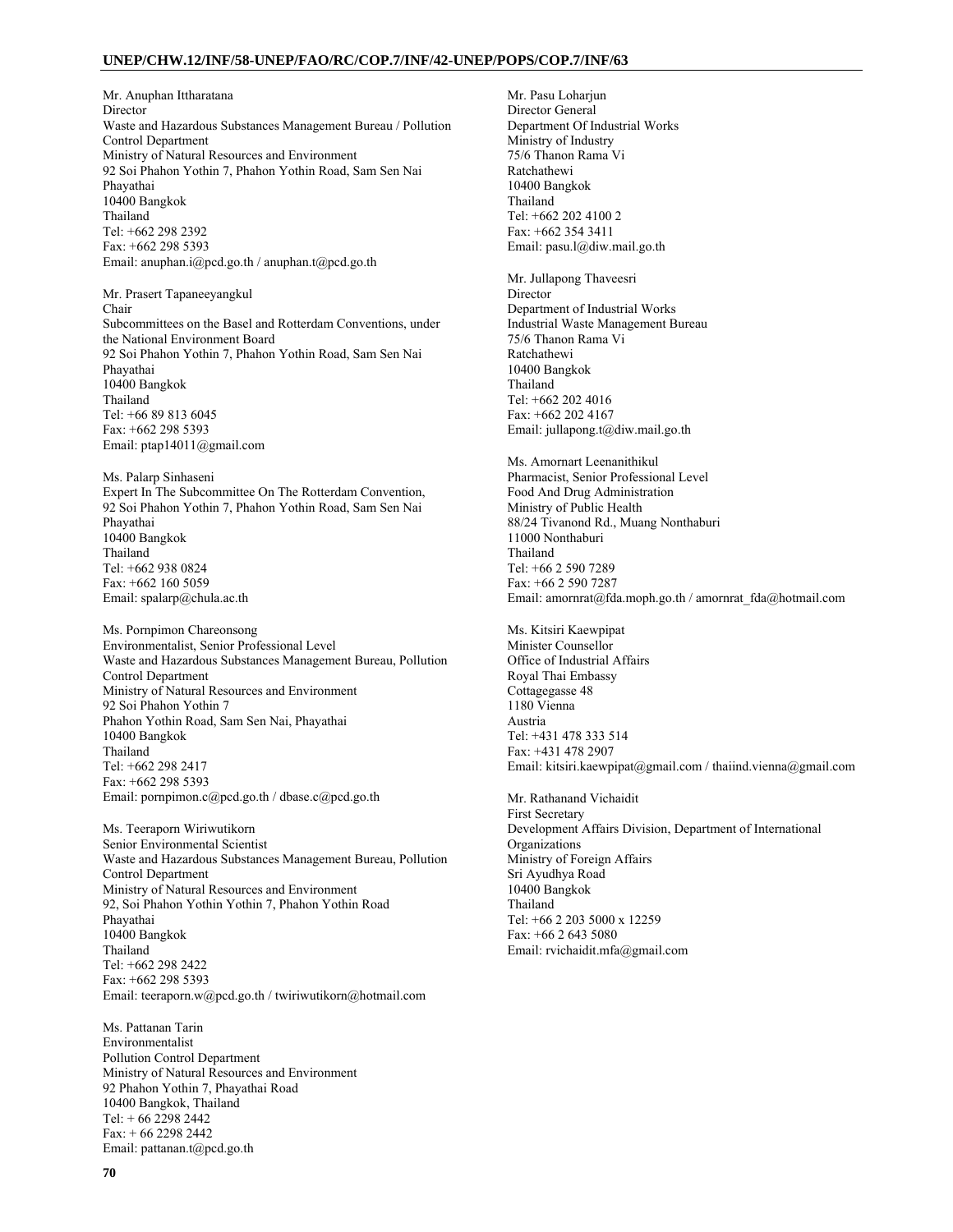### **The former Yugoslav Republic of Macedonia**  (BC, RC, SC)

Ms. Lendita Dika State Counselor Industrial Pollution and Risk Management Department Ministry of Environment and Physical Planning Bul. "Goce Delcev" 8, MRTV Building 1000 Skopje The former Yugoslav Republic of Macedonia Tel: +389 2 325 1446 Fax: +389 2 325 1220 Email: lenditadika@hotmail.com / l.dika@moepp.gov.mk

Ms. Arta Shabani Advisor for Waste Management Department for Waste Management Ministry of Environment and Physical Planing Bul "Goce Delcev" 8, MRTV Building, 10th Floor 1000 Skopje The Former Yugoslav Republic of Macedonia Tel: +389 7 644 5009 Fax: +389 2 322 0165 Email: a.shabani@moepp.gov.mk / arta\_sabani@yahoo.com

Mr. Aleksandar Mickovski Adviser POPs Unit Ministry of Environment and Physical Planning Bul. Goce Delcev No. 18 1000 Skopje The former Yugoslav Republic of Macedonia Tel: +389 2 325 1565 Fax: +389 2 311 9622 Email: a.mickovski@pops.org.mk

**Togo** (BC, RC, SC)

Mr. Balom'ma Bedaba Minister Counsellor Permanent Mission of Togo to the United Nation and other International Oragnizations in Geneva Rue de Lausanne 67-69 1202 Geneva Switzerland Tel: +41 22 566 83 00 Fax: +41 22 566 83 05 Email: info@mission-togo.ch / b.bedaba@mission-togo.ch

Mr. Thiyu K. Essobiyou Directeur de l'Environnement, Personne de Contact de la Convention de Stockholm sur les POPs Direction de l'Environnement 247 Rue des Nîmes B.P. 4825 Lomé Togo Tel: +228 222 33 21 Fax: Email: essobiyou@hotmail.com / adjolo9@yahoo.fr

Mr. Koffi Volley Biologiste Environnementaliste en service Direction de l'Environnement Ministère de l'Environnement et des Ressources Forestières 247 Rue des Nimes B.P. 4825 Lomé Togo Tel: +228 9032 4088 Fax: +228 2221 0333 Email: koffivolley@yahoo.fr / koffivolley@gmail.com

Mr. Nadjo N'Ladon Direction de l'Environnement Ministère de l'Environnement et des Ressources Forestières 247, rue des Nîmes B.P. 4825 Lomé Togo Tel: +228 222 133 21 / +228 20278745 Fax: +228 222 0333 / 222 15197 Email: nnadjonab@yahoo.fr / nadjonladon@hotmail.fr

### **Tonga** (BC, RC, SC)

Mr. Paula Pouvalu Mau Chief Executive Officer Ministry of Meteorology, Energy, Information, Disaster Management, Environement, Climate Change and Communications Vuna Road P.O.Box 917 Nuku'Alofa Tonga Tel: +676 28 173 Fax: +676 248 61 Email: paulm@mic.gov.to

Ms. Mele Mafileo Huiuha Masi Head of Waste Management and Pollution Control Division Environment Department Ministry of Meteorology, Information, Disaster Management, Environment, Climate Change and Communications Vuna Road P.O.Box 917 Nuku'Alofa Tonga Tel: +676 250 50 Fax: +676 248 61 Email: mafileo.masi@gmail.com

Mr. Viliami Manu Deputy Director Ministry of Agriculture and Forestry P.O. Box 917 Nuku'Alofa Tonga Tel: +676 23 038 Fax: +676 24 271 Email: mafsoils@kalianet.to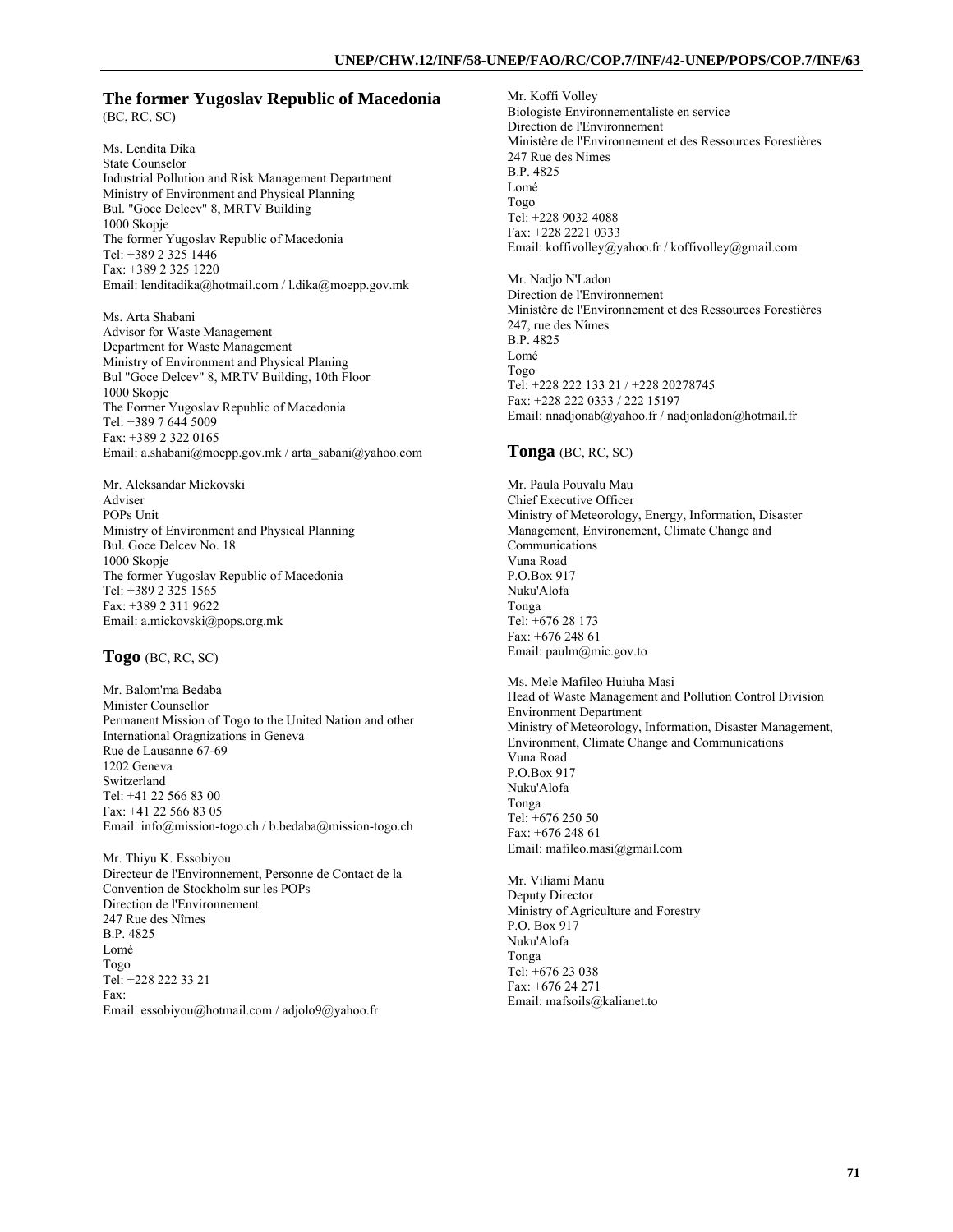## **Trinidad and Tobago** (BC, RC, SC)

Ms. Keima Gardiner Environmental Engineering Specialist Environmental Policy and Planning Division Ministry of the Environment and Water Resources Level 26, Tower D, International Waterfront Complex 1A Wrightson Road Port-of-Spain Trinidad and Tobago Tel: +1 868 225 3394 Fax: +1 868 624 2455 Email: keima.gardiner@gov.tt / keima.gardiner@mewr.gov.tt

### **Tunisia** (BC, SC)

Mr. Youssef Zidi Sous-Directeur Ministère de l'Environnement et Du Développement Durable Boulevard de la Terre, Centre Urbaine Nord 1080 Tunis Tunisia Tel: +216 70 728 644 Fax: +216 70 728 655 Email: josephzidi@yahoo.fr / dgeqv@mineat.gov.tn

Mr. Abderrazak Marzouki Deputy Director of Risk Prevention Direction Générale de l'Environnement et de la Qualité de la Vie Ministère de l'Environnement et du Développement Durable Boulevard de la Terre, Centre Urbain Nord 1080 Tunis Tunisia Tel: +216 70 728 644 Fax: +216 70 728 655 Email: dgeqv@mineat.gov.tn / marzoukiabderrazak@yahoo.fr

## **Turkey** (BC, SC)

Mr. Yahya Kesimal Head Department of Chemicals Management Ministry of Environment and Urbanization Ehlibeyt Mahallesi Ceyhun Atif Kansu Caddesi 1271 Sokak No: 13, 06520 Balgat 06520 Ankara Turkey Tel: +90 312 586 3015 Fax: +90 312 474 0318 Email: yahya.kesimal@csb.gov.tr

Ms. Ozlem Kural Counsellor Permanent Mission of Turkey to UNOG and Other International Organizations in Switzerland Chemin du Petit Saconnex 28 B C.P. 261 1211 Geneva Switzerland Tel: +41 22 918 5080 Fax: +41 22 734 0859 Email: ozlem.kural@mfa.gov.tr

Ms. Bursev Dogan Artukoglu Head Division for Priority Chemicals Management Ministry of Environment and Urbanization / DG for Environmental Management Cevre ve Sehircilik Bakanligi Ek Hizmet Binasi Ehlibeyt Mah. Ceyhun Atif Kansu Cad. 1271 Sok. No: 13 Balgat 06520 Cankaja, Ankara Turkey Tel: +90 312 586 30 50 Fax: +90 312 474 03 18 Email: bursev.artukoglu@csb.gov.tr

Mr. Aydin Topcu Counsellor Permanent Mission of Turkey to UNOG and Other International Organizations in Switzerland Chemin du Petit Saconnex 28 B C.P. 261 1211 Geneva Switzerland Tel: +41 22 918 5080 Fax: +41 22 734 0859 Email: mission.turkey@ties.itu.int

Ms. Sabriye Ayhan Branch Manager Waste Management Department / Industrial Wastes Branch Ministry of Environment and Urbanization Ehlibeyt Mahallesi 1271; Sokak No: 13 Balgat 06520 Ankara Turkey Tel: +90 312 586 3083 Fax: +90 312 474 03 35 Email: sabriye.ayhan@csb.gov.tr

Mr. Ertan Öztürk Expert General Directorate for Environmental Management Ministry of Environment and Forestry Cevre ve Sehircilik Bakanligi Ek Hizmet Binasi Ehlibeyt Mah. Ceyhun Atif Kansu Cad. 1271 Sok. No: 13 Balgat 06520 Cankaja, Ankara Turkey Tel: +90 312 586 31 92 Fax: +90 312 474 03 18 Email: ertan.ozturk@csb.gov.tr

Mr. Selcuk Ozcan First Secretary Permanent Mission of Turkey to UNOG and Other International Organizations in Switzerland Chemin du Petit Saconnex 28b 1209 Geneva Switzerland Tel: +41 22 918 50 80 Fax: +41 22 734 08 59 Email: selcuk.ozcan@mfa.gov.tr / mission.turkey@ties.itu.int

Mr. Göksel Gökce Second Secretary Permanent Misson of Turkey to UNOG and Other International Organizations in Switzerland Chemin du Petit Saconnex 28 B 1211 Geneva Switzerland Tel: +41 22 918 5080 Fax: +41 22 734 0859 Email: mission.turkey@ties.itu.int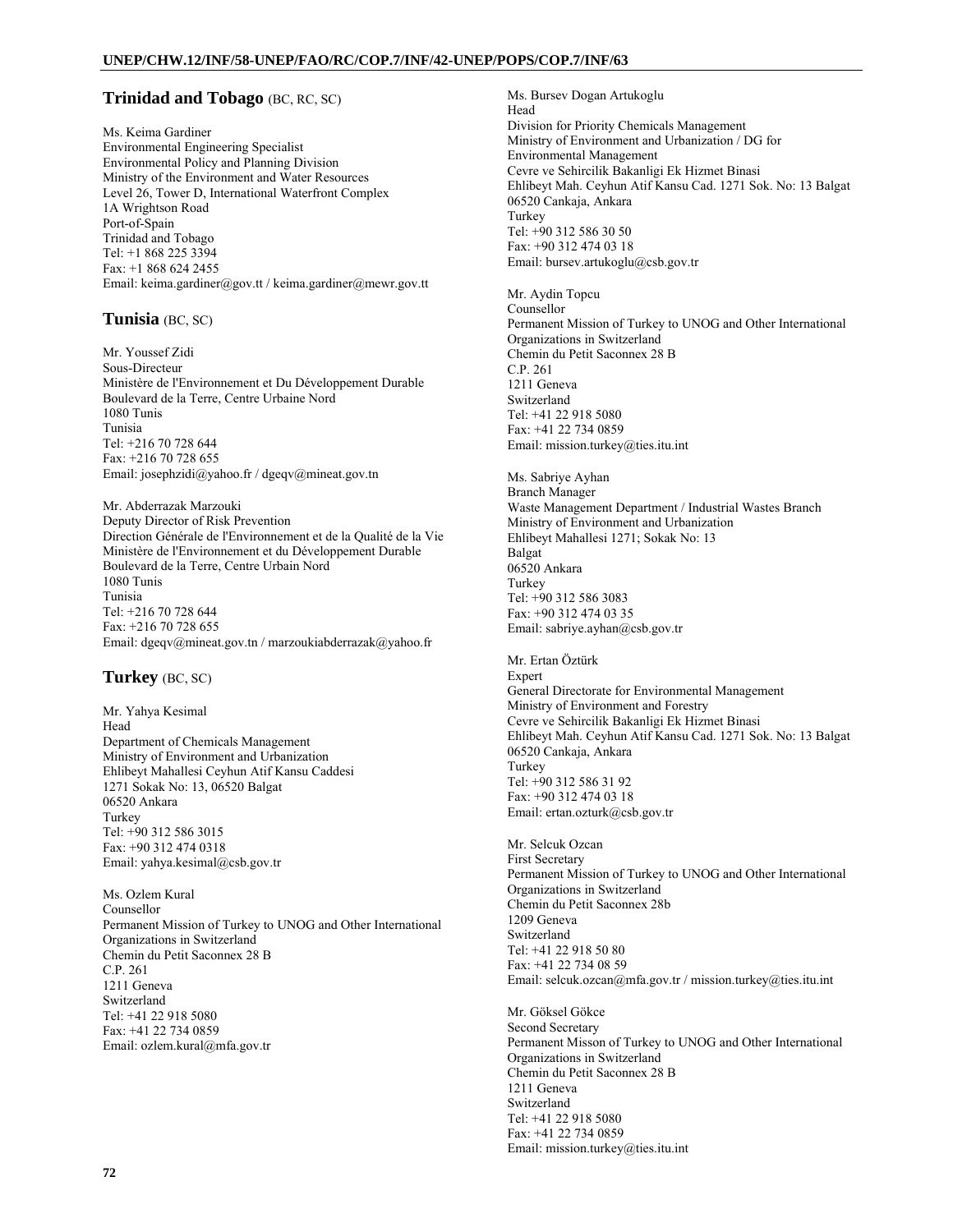#### **UNEP/CHW.12/INF/58-UNEP/FAO/RC/COP.7/INF/42-UNEP/POPS/COP.7/INF/63**

Mr. Mahmut Osmanbasoglu Expert Priority Chemicals Division/ Department of Chemicals Management Ministry of Environment and Urbanization Cevre ve Sehircilik Bakanligi Ek Hizmet Binasi Ehlibeyt Mah. Ceyhun Atif Kansu Cad. 1271 Sok. No: 13 Balgat 06520 Ankara Turkey Tel: +90 312 586 3176 Fax: +90 312 474 0318 Email: mahmut.osmanbasoglu@csb.gov.tr

Ms. Refet Sinem Atgin Expert Waste Management Department / Industrial Wastes Branch Ministry of Envionment and Urbanization Ehlibeyt Mahallesi 1271. Sokak No: 13 Balgat 06520 Ankara Turkey Tel: +90 312 586 31 03 Fax: +90 312 474 03 35 Email: rsinem.atgin@csb.gov.tr

#### **Uganda** (BC, RC, SC)

Mr. Tom Okia Okurut Executive Director National Environment Management Authority (NEMA) NEMA House, Plot 17, 19, 21 Jinja Road P. O. Box 22255 Kampala Uganda Tel: +256 414 251 064 Fax: +256 414 257 521 Email: tokurut@nemaug.org / info@nemaug.org

Mr. Byantwale Tibeijuka Stephen Assistant Commissioner Crop Protection Department Ministry of Agriculture, Animal Industry and Fisheries P.O. Box 102 Entebbe Uganda Tel: +256 414 320 801 Fax: +256 414 320 642 Email: byantwale@gmail.com

Ms. Christine Kasedde Environment Impact Assessment Officer Environmental Monitoring and Compliance Department National Environment Management Authority NEMA House, Plot 17/19/21, Jinja Road P.O. Box 22255 Kampala Uganda Tel: +256 414 251 064 / 5/8 Fax: +256 414 257 521/ 232 680 Email: ckasedde@nemaug.org / acsnekasedde@gmail.com Ms. Grace Kasirye Birikade Environment Specialist Rural Electrification Agency Plot 10 Windsor Loop, Kololo, 2nd Floor, House of Hope P.O.Box 7317 Kampala Uganda Tel: +256 774181912 Fax: +256 414 34 60 13 Email: gbirikadde@rea.or.ug

Mr. Agaba Friday Food Safety Coordinator Food Safety Department National Drug Authority Plot 46-48 Lumumba Avenue P.O. Box 23096 Kampala Uganda Tel: +256 414 255 665 Fax: +256 414 255 758 Email: agabafriday@hotmail.com / agaba\_friday@yahoo.co.uk

Ms. Enid Turyahikayo Environmental Audits and Monitoring Officer and Focal Point of the Basel Convention Department Of Environmental Monitoring And Compliance National Environment Management Authority NEMA House, Plot 17/19/21 Jinja Road P.O.Box 22255 Kampala Uganda Tel: +256 414 251 064 / 5 / 8 Fax: +256-414-257521/232680 Email: enidt@nemaug.org / enidt2002@yahoo.com

### **United Arab Emirates** (BC, RC, SC)

Ms. Safeyya Saif Rashed Salim Alnaqbi Chemist Wastes Department Ministry of Environment and Water Al Wizher 2, 23b P.O.Box 1509 Dubai United Arab Emirates Tel: +917 4 2148 345 Fax: +917 4 265 5822 Email: ssalnaqbi@moew.gov.ae

Ms. Kawthar Rashed Hareb Mohammed Al Shamsi Chemical Engineer Chemical Departement Ministry of Environment and Water P.O.Box 1509 Dubai United Arab Emirates Tel: +971 142 148 527 Fax: +971 426 558 22 Email: kralshamsi@moew.gov.ae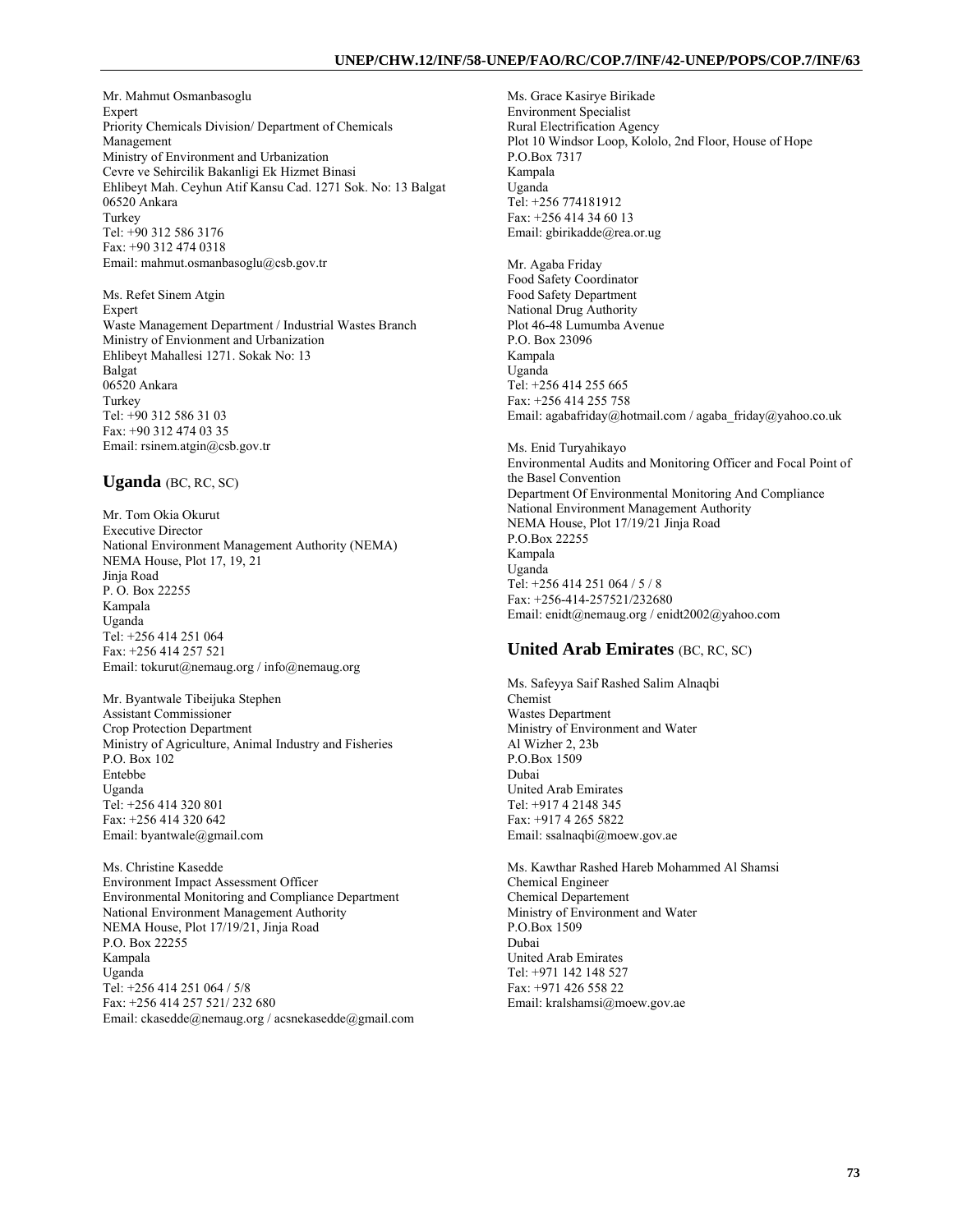### **United Kingdom of Great Britain and Northern Ireland** (BC, RC, SC)

Mr. Simon Parker Legal Advisor International European and Knowledge Management Department for Environment, Food and Rural Affairs Area 3A, Ergon House Horsferry Road SW1P 2AL London United Kingdom of Great Britain and Northern Ireland Tel: +44 207 238 3052 Fax: Email: simon.parker@defra.gsi.gov.uk

Ms. Jane Stratford Team Leader EU and International Waste Team Department for Environment Food and Rural Affairs Area 2B, Nobel House 17 Smith Square SW1P 3JR London United Kingdom of Great Britain and Northern Ireland Tel: +44 207 238 1594 Fax: +44 207 238 3057 Email: jane.stratford@defra.gsi.gov.uk

Mr. Stephen Cowperthwaite EU and International Waste Team Department for Environment Food and Rural Affairs (DEFRA) Area 2B, Nobel House, 17 Smith Square SW1P 3JR London United Kingdom of Great Britain and Northern Ireland Tel: +44 207 238 3179 Fax: Email: stephen.cowperthwaite@defra.gsi.gov.uk

Mr. Richard Vincent Head of Team Chemicals and Emerging Technologies Department for Environment, Food and Rural Affairs Area 3B, Nobel House, 17 Smith Square SW1P 3JR London United Kingdom of Great Britain and Northern Ireland Tel: +44 20 7238 1678 Fax: Email: richard.vincent@defra.gsi.gov.uk

Mr. Steve Morgan Chemicals Policy Advisor Department for Environment, Food and Rural Affairs 17 Smith Square, Nobel House Area 3B SW1P 3JR London United Kingdom of Great Britain and Northern Ireland Tel: +44 20 7238 1580 Fax: +44 20 7238 1602 Email: steve.morgan@defra.gsi.gov.uk

#### **United Republic of Tanzania** (BC, RC, SC)

Mr. Samwel Victor Manyele Chief Government Chemist Government Chemist Laboratory Agency Ministry of Health and Social Welfare Barack Obama Drive P.O. Box 164 Dar-Es-Salaam United Republic of Tanzania Tel: +255 22 2113 383/4 Fax: +255 22 211 3320 Email: smanyele2@gmail.com / cgc@gcla.go.tz

Ms. Magdalena John Mtenga Assistant Director Division of Environment Vice President's Office Luthuli Road Plot Number 10 P.O. Box 5380 Dar-es-Salaam United Republic of Tanzania Tel: +255 22 211 3857 Fax: +255 22 212 3856 Email: magejohn@yahoo.com

Ms. Rogathe Dunstan Kisanga Principal Chemist Pollution Control / Environment Vice-President's Office Luthuli Road Plot Number 10 P.O. Box 5380 Dar-es-Salaam United Republic of Tanzania Tel: +255 22 211 387 Fax: +255 22 211 3856 Email: rogathe2002@yahoo.com

Mr. Diomedes Pastory Kalisa Senior Agricultural Officer, DNA for Pesticides Plant Health Services/Crop Development Departement Ministry of Agriculture, Food Security and Cooperatives P.O. Box 9071 70644 Dar-es-Salaam United Republic of Tanzania Tel: +255 755 660507 Fax: +255 22 286 5642 Email: pps@kilimo.go.tz / dkmuganyi2@gmail.com

### **Uruguay** (BC, RC, SC)

H. E. Mr. Ricardo González Arenas Ambassador, Permanent Representative Permanent Mission of the Eastern Republic of Uruguay to the United Nations Office and other international organizations in Geneva Rue de Lausanne 65 (4th Floor) 1202 Geneva Switzerland Tel: +41 22 716 33 07 Fax: +41 22 731 56 50 Email: mission.uruguay@urunugi.ch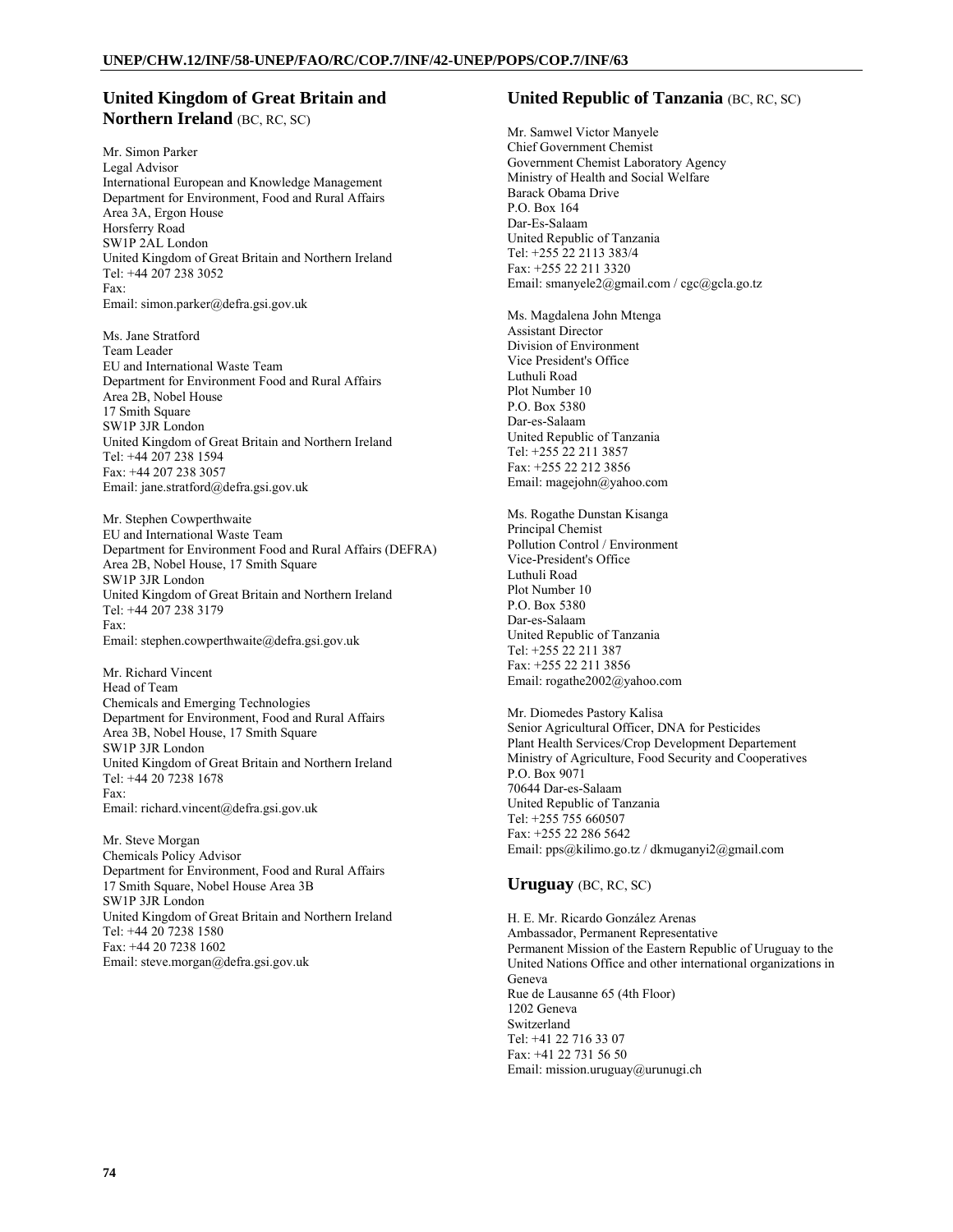Ms. Daniela Pi Cedres First Secretary, Chargé d'affaires a.i. Permanent Mission of the Eastern Republic of Uruguay to the United Nations Office and other international organizations in Geneva Rue de Lausanne 65 (4th Floor) 1202 Geneva Switzerland Tel: +41 22 716 33 07 Fax: +41 22 716 56 50 Email: mission.uruguay@urugi.ch / heidi.siegfried@urugi.ch

Ms. Carmen Cecilia Ciganda Albarello Directora División de Salud Ambiental y Ocupacional Ministerio de Salud Pública Avenue 18 de Julio 1892 11200 Montevideo Uruguay Tel: +598 2 409 8302 Fax: +598 2 409 8302 Email: cciganda@msp.gub.uy

Ms. Alejandra Torre Co-Director Basel Convention Coordinating Centre for Latin America and the Caribbean Region (BCCC-Uruguay) / Stockholm Convention Regional Centre for Capacity-Building and the Technology Transfer (SCRC Uruguay) Avda. Italia 6201 11500 Montevideo Uruguay Tel: +598 2 601 3724 x 1278 Fax: +598 2 601 8554 Email: atorre@latu.org.uy

Ms. Agustina Camilli Prado Segundo Secretario Permanent Mission of the Eastern Republic of Uruguay to the United Nations Office and other international organizations in Geneva Rue de Lausanne 65 1202 Geneva Switzerland Tel: +41 22 716 33 07 Fax: +41 22 731 56 50 Email: agustina.camilli@urunugi.ch

#### **Venezuela (Bolivarian Republic of)** (BC, RC, SC)

H.E. Mr. Jorge Valero Ambassador Extraordinary and Plenipotentiary, Permanent Representative Permanent Mission of the Bolivarian Republic of Venezuela to the United Nations Office and other international organizations in Geneva Chemin François-Lehmann 18A 1218 Grand-Saconnex Switzerland Tel: +41 22 717 09 40 Fax: +41 22 723 28 81 Email: mission.venezuela@ties.itu.int

Ms. Rebeca Sanchez Bello Embajadora, Representante Permanente Adjunta Permanent Mission of the Bolivarian Republic of Venezuela to the United Nations Office and other international organizations in Geneva Chemin François-Lehmann 18A 1218 Grand-Saconnex Switzerland Tel: +41 22 717 09 42 Fax: +41 22 723 28 81 Email: mission.venezuela@ties.itu.int Mr. Alfredo José Perez Gonzalez Director Dirección General de Calidad Ambiental Ministerio del Poder Popular para Ecosocialismo y Aguas Centro Simón Bolívar Torre Sur, Piso 18 Caracas Venezuela (Bolivarian Republic of) Tel: +59 212 408 1125 Fax: +58 212 408 1116 Email: ajperezg@minamb.gob.ve / aperez.mppa@gmail.com

Ms. Genoveva Campos Gil Segundo Secretario Oficina de Asuntos Multilaterales e Integración Ministerio del Poder Popular para Relaciones Exteriores Conde a Carmelitas, Torre M.R.E., Piso 5 1010 Caracas Venezuela (Bolivarian Republic of) Tel: +58 212 806 4364 Fax: + 58 212 806 4306 Email: genovevacamposmre@gmail.com

Ms. Anabell Arveláez Profesional III Oficina de Gestión y Cooperación Internacional Ministerio del Poder Popular para el Medio Ambiente Centro Simón Bolívar Torre Sur, Piso 18 Caracas Venezuela (Bolivarian Republic of) Tel: +58 212 408 1501 Fax: +58 212 408 1503 Email: aarvelaez@minamb.gob.ve / aarvelaez@gmail.com

Mr. Fabio D. Di Cera Paternostro Second Secretary Permanent Mission of the Bolivarian Republic of Venezuela to the United Nations Office and other international organizations in Geneva Chemin François-Lehmann 18a 1218 Grand-Saconnex Switzerland Tel: +41 22 717 09 43 Fax: +41 22 723 28 81 Email: fabio.dicera@ties.itu.int

#### **Viet Nam** (BC, RC, SC)

Mr. Hoang Duong Tung Deputy Director General Vietnam Environment Administration 10 Ton That Thuyet Street, Caugiay District Hanoi, Viet Nam Tel: +84 4 379 568 68 x 3218 Fax: +84 4 377 131 76 Email: htungvea@gmail.com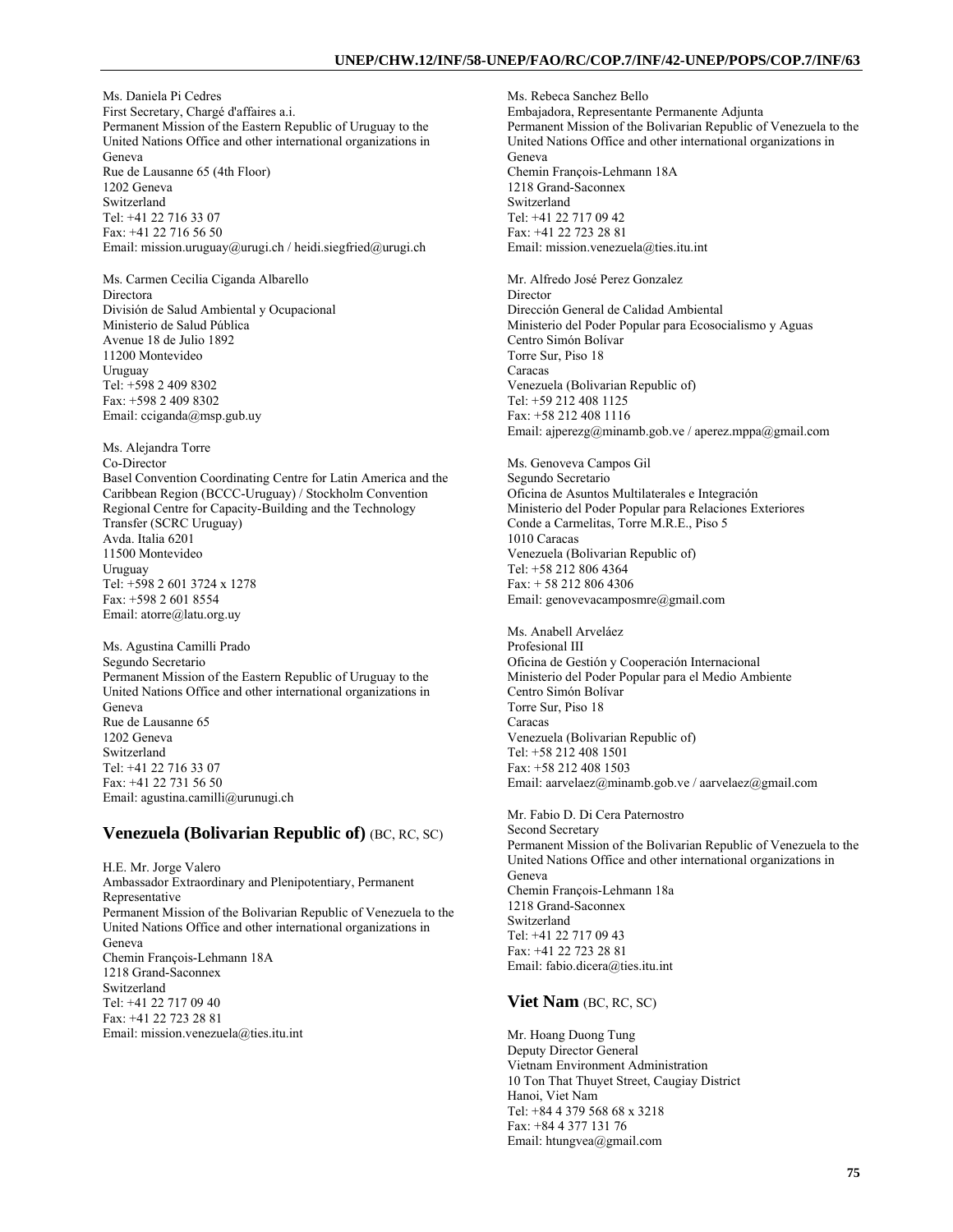#### **UNEP/CHW.12/INF/58-UNEP/FAO/RC/COP.7/INF/42-UNEP/POPS/COP.7/INF/63**

Mr. Nguyen Minh Cuong Deputy Director International Cooperation, Science and Technology Department Vietnam Environment Administration 10 Ton That Thuyet Street Caugiay District Hanoi Vietnam Tel: +844 38224422 Fax: +844 38223189 Email: nmcuong68@gmail.com

Mr. Ho Kien Trung Deputy Director Waste Management and Environment Improvement Department - Vietnam of Natural Resources and Environement Ministry of Natural Resources and Environment No. 10 Ton That Thuyet Street, Caugiay District Hanoi Vietnam Tel: +844 372 276 78 Fax: +844 372 276 78 Email: hokientrung@gmail.com

Mr. Cao Anh Dung Deputy Director Industrial Safety Techniques and Environment Agency Ministry of Industry and Trade No. 25 Ngo Quyen Street Hoankiem District Hanoi Vietnam Tel: +84 4 222 183 19 Fax: Email: dungca@moit.gov.vn

Mr. Nguyen Anh Tuan Head of Division Division of Pollution control for Chemicals, environmental incident and environmental health Pollution Control Department 10 Ton that Thuyet Street Caugiay District Hanoi Vietnam Tel: +844 372 276 78 Fax: +844 372 276 78 Email: natuan.vepa@gmail.com / natuan@vea.gov.vn

Ms. Pham Nam Hong Deputy Head Division of Hazard Waste Management, Waste Management and Environment Promotion Department Vietnam Environment Administration 10 Ton That Thuyet Street, Caugiay District Hanoi Viet Nam Tel: +84 4 379 568 98 x 3218 Fax: +84 4 377 131 76 Email: pnamhong@gmail.com

Mr. Hoang Thanh Vinh Deputy Head of Division of Environment Improvement Waste Management and Environmental Improvement Department Vietnam Environment Administration (VEA) Ministry of Natural Resources and Environment No. 10 Ton That Thuyet Street Caugiay District Hanoi Vietnam Tel: +844 372 276 78 Fax: +844 372 276 78 Email: vinhtinh@gmail.com

Ms. Dang Thuy Linh Official, Division of Pollution control for Chemicals, environmental incident and environmental health Pollution Control Department Vietnam Environment Administration 10 Ton That Thuyet Street Caugiay District Hanoi Vietnam Tel: +844 372 276 78 Fax: +844 372 276 79 Email: linhht@gmail.com

Mr. Luu Hoang Ngoc Deputy General Director Viet Nam Chemicals Agency (Vinachemia) Ministry of Industry and Trade 91 Dinh Tien Hoang Street Hanoi Viet Nam Tel: +84 4 2220 5106 Fax: +84 4 2220 5038 Email: ngoclh@moit.gov.vn

#### **Yemen** (BC, RC, SC)

Mr. Ali Abdullah Al-Dobhani General Director General Department of Chemical Safety and Hazardous wastes Environment Protection Authority (EPA) Al-Zbyri Street P.O. Box 19719 Sana'a Yemen Tel: +967 711124127 Fax: +967 1 207 327 Email: chemicalsafety.ye@gmail.com / alialdobhani@gmail.com Mr. Hussein Al-Ashwal

Third Secretary Permanent Mission of the Republic of Yemen to the United Nations Office and Other International Organizations Cemin du Jonc 19 1216 Cointrin Switzerland Tel: +41 22 799 05 20 Fax: +41 22 798 04 65 Email: husseinlashuel@yahoo.com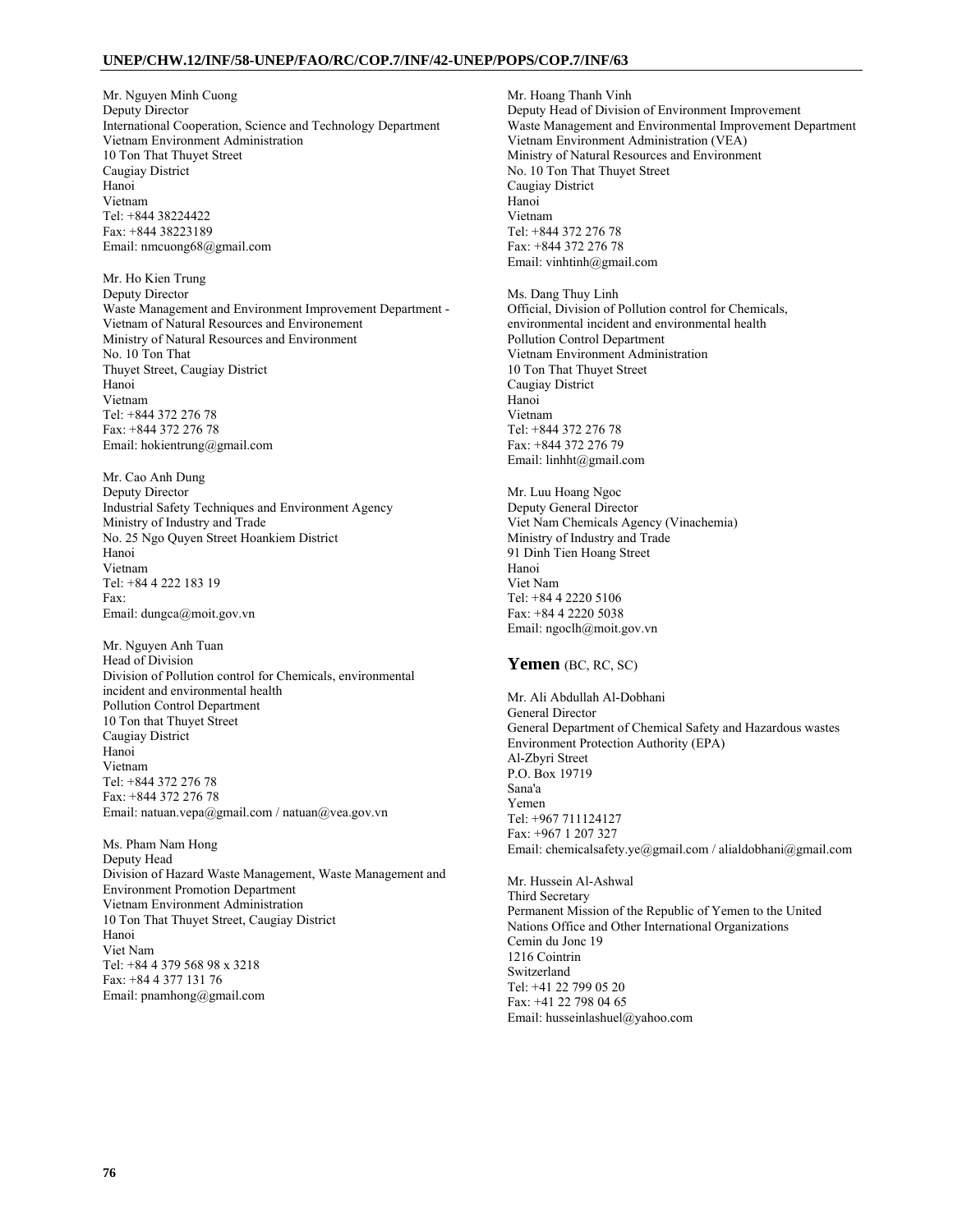#### **Zambia** (BC, RC, SC)

Mr. Samson Lungo First Secretary Permanent Mission of Zambia to the United Nations Office and other international organizations in Geneva Chemin de Champ d'Anier 17-19 1209 Geneva Switzerland Tel: +41 22 761 44 00 Fax: +41 22 761 44 04 Email: samlungo@yahoo.com

Mr. David Kapindula Principal Inspector Inspectorate Environmental Management Agency Corner Church and Suez Roads P.O. Box 35131 Lusaka Zambia Tel: +260 211 254 023 Fax: +260 211 254 164 Email: dkapindula@zema.org.zm

Mr. Christopher Kanema Senior Inspector Inspectorate Environmental Management Agency Corner Suez and Church Roads P.O.Box 35131 Lusaka Zambia Tel: +260 211 254 130 Fax: +260 211 254 164 Email: ckanema@zema.org.zm / cmkanema@gmail.com

Ms. Moono Irene Munkombwe Kanjelesa Senior Inspector Inspectorate Environmental Management Agency Corner Suez And Church Road P.O. Box 35131 Lusaka Zambia Tel: +260 211 254 130 Fax: +260 211 254 164 Email: mkanjelesa@zema.org.zm / moonomk@gmail.com

Mr. Humphrey Kasiya Mwale Prosecutor Legal Services Department Environmental Management Agency Corner Suez and Church Roads P.O. Box 35131 Lusaka Zambia Tel: +260 211 254 023 Fax: +260 211 254 164 Email: hkmwale@zema.org.zm / thahilahzee@yahoo.com

#### **Zimbabwe** (BC, RC, SC)

H.E. Mr. Taonga Mushayavanhu Ambassador, Permanent Representative Permanent Mission of the Republic of Zimbabwe to the United Nations Office and other international organizations in Geneva Chemin William Barbey 27 1292 Chambésy Switzerland Tel: +41 22 758 98 55 Fax: +41 22 758 30 44 Email: zimbabwemission@bluewin.ch Mr. Poem Mudyawabikwa Minister Counsellor (Labour Attache) Permanent Mission of the Republic of Zimbabwe to the United Nations Office and other international organizations in Geneva Chemin William Barbey 27 1292 Chambésy Switzerland Tel: Fax: Email: zimbabwemission@bluewin.ch / pfmudya@gmail.com Mr. Dhlembeu Chirandu Chief Executive Officer Shabanie Mashaya Mines Holding Private Limited Trevose House and Corporate Office Shabanie Mine Zvishavane Zimbabwe Tel: +263 712 411 038 Fax: Email: dhlembeuc@smm.co.zw / dhlembeuc4@gmail.com Mr. Cames Mguni Director Research Services Division Ministry of Agriculture, Mechanization and Irrigation Development Causeway P.O. Box CY Harare Zimbabwe Tel: +263 4 700 339 Fax: +263 4 700 339 Email: zpqs@iwayafrica.co.zw / mguni@mweb.co.zw Mr. Irvin Douglas Kunene **Director** Ministry of Environment, Water and Climate 11th Floor, Kaguvi Building Corner 4th Street and Central Avenue Private Bag 7753, Causeway Harare Zimbabwe Tel: +263 4 701 681 / 3 Fax: +263 4 791 759

Email: kunene.irvin@gmail.com / ministry@environment.gov.zw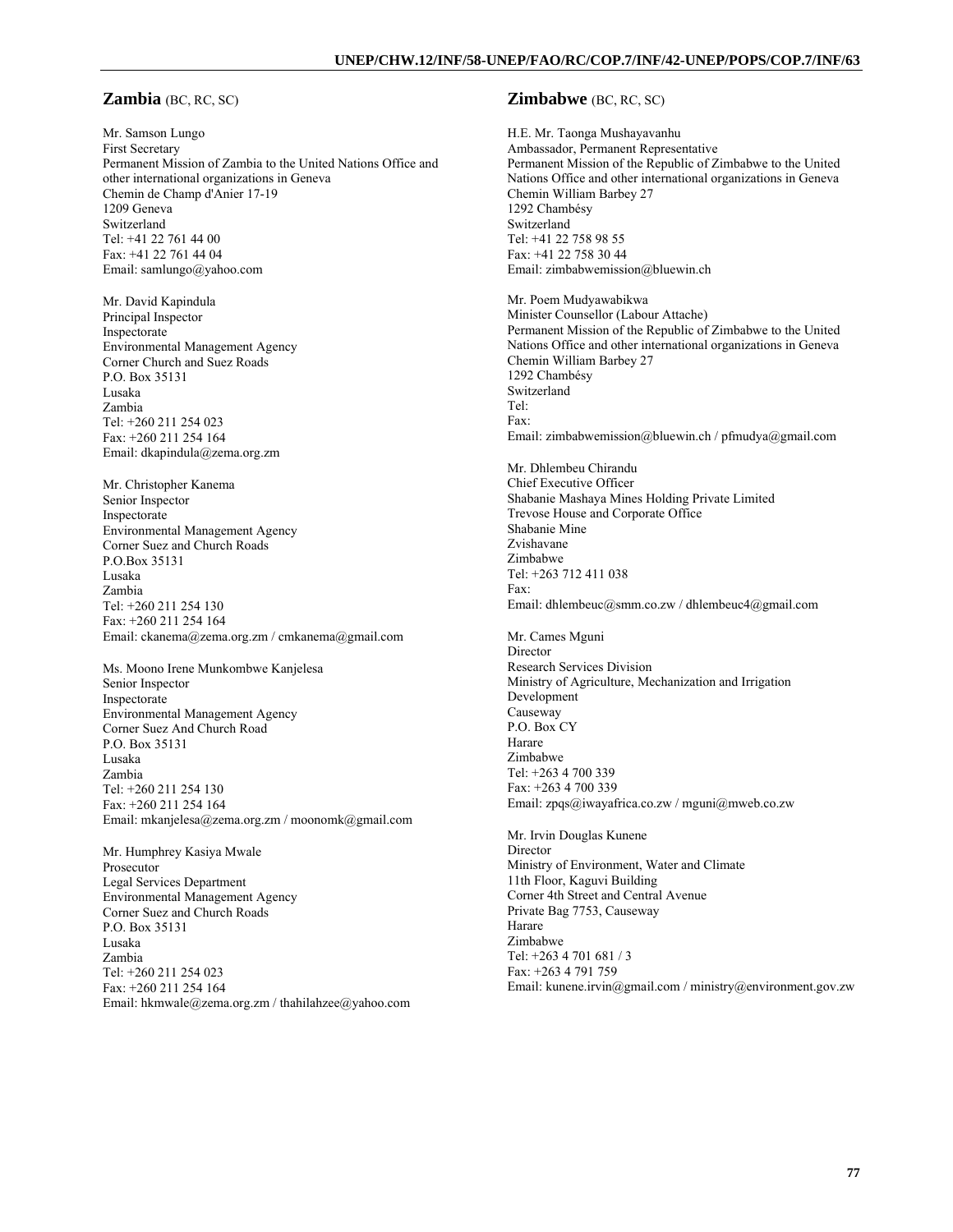#### **UNEP/CHW.12/INF/58-UNEP/FAO/RC/COP.7/INF/42-UNEP/POPS/COP.7/INF/63**

Ms. Petronella Rumbidzai Shoko Director Environmental Management Agency Makombe Building, Block 1 Corner Harare Street and Herbert Chitepo Street Harare Zimbabwe Tel: +263 712 236 835 Fax: +263 4 793 123 Email: petronellashoko@gmail.com / ep@ema.co.zw

Mr. Langton Ngorima Chief Labour Officer International Relations Division, Departement of Labour Administration Ministry of Public Service, Labour and Social Welfare Causeway Private Bag 1107 Harare Zimbabwe Tel: +263 04 740 871 19 Fax: Email: lngorima@hotmail.com

Mr. Edson Tawanda Mazarire Principal Economist International Trade Ministry of Industry and Commerce Mukwati Building (13th Floor) CNR. 5th Street / Livingstone Avenue Private Bag 7708 Causeway, Harare Zimbabwe Tel: Fax: Email:

Mr. Humphrey Mapuranga Medical Officer Occupational Safety and Health (OSH) National Social Security Authority (NSSA) CNR. Sam Nunjoma / Selous Avenue Harare Zimbabwe Tel: +263 479 90 29 Fax: +263 4 799 034 Email: dr.hmapuranga@gmail.com / mapurangah@nssa.org.zw

Mr. Caleb Musodza Managing Director Turnall Holding LTD N°5 Glasgon Road Southerton Harare Zimbabwe Tel: +263 4 754 625 31 Fax: +263 4 754 632 Email: musodzac@turnall.co.zw

Mr. Shame Chibvongodze Secretary Zimbabwe National Chrysotile Taskforce 5 Glasgow Road Southerton Harare Zimbabwe Tel: +263 4 755 474 9 Fax: +263 4 754 632 Email: chibvongodzes@turnall.co.zw / Chibvongodze@gmail.com

Mr. Pearson Chigiji Minister Counsellor Permanent Mission of the Republic of Zimbabwe to the United Nations Office and other international organizations in Geneva Chemin William Barbey 27 1292 Chambésy Switzerland Tel: +41 22 758 98 55 Fax: +41 22 758 30 44 Email: Ms. Julia Margaret Mapungwana Senior Trade Attaché Permanent Mission of Zimbabwe to the United Nations Office and other International Organizations in Geneva Chemin William Barbey 27 1292 Chambésy Switzerland Tel: +41 22 758 98 55 Fax: +41 22 758 30 44

Email: mapungwanajulia@rocketmail.com

**78**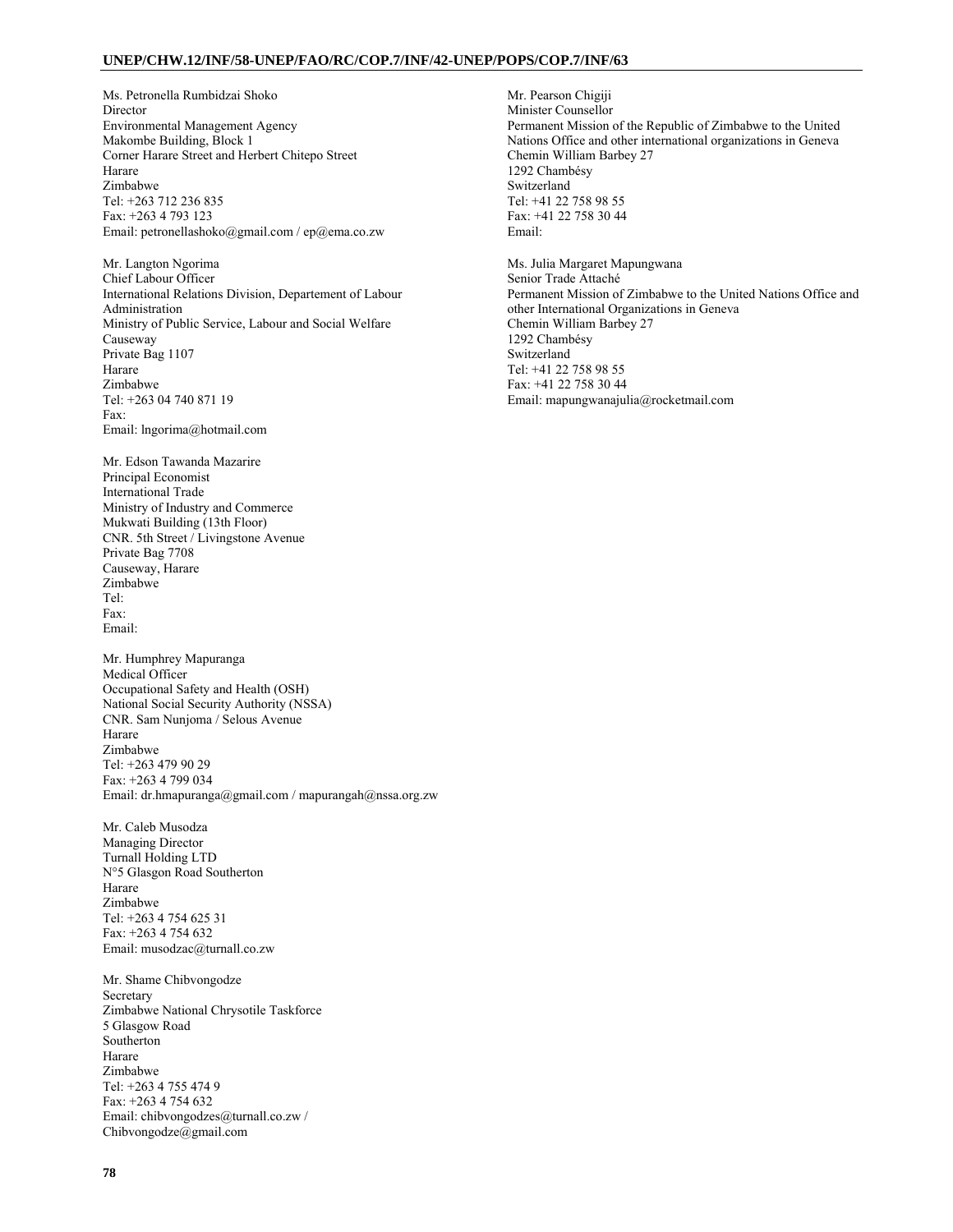# **2. Parties to at least one of the conventions that did not submit valid credentials: Basel Convention (BC), Rotterdam Convention (RC) and Stockholm Convention (SC)**

#### **Barbados** (BC, SC)

Ms. Shani Griffith-Jack First Secretary Permanent Mission of Barbados to the United Nations and Other International Organizations at Geneva 18a Chemin Francois-Lehmann 1218 Grand Saconnex Switzerland Tel: +41 22 791 8500 Fax: +41 22 791 8509 Email: sgriffith@foreign.gov.bb

#### **Eritrea** (BC, RC, SC)

Mr. Kibrom Asmerom Weldegebriel Director, National Focal Point of SC Department of Environment Ministry of Land, Water and Environnment Denden Street 175 P.O.Box 5713 Asmara Eritrea Tel: +291 1 12 0311 Fax: +291 1 126 095 Email: kibromaw@gmail.com

### **Lebanon** (BC, RC, SC)

Ms. Viviane Sassine Head of Department of Chemical Safety Service of Environmental Technology, Department of Chemical Safety Ministry of Environment Lazarieh Building - 7th floor, Block A-4 New P.O. Box 11-2727 Beirut Lebanon Tel: +961 1 97 65 55 x 408 Fax: +961 1 97 65 30 Email: v.sassine@moe.gov.lb

Ms. Sabine Barakat Environmental Specialist Environmental Technology/ Chemical Safety Ministère de l'Environnement Lazarieh Center, 7th Floor, Room 7-43 P.O.Box 11/2727 Beirut Lebanon Tel: +961 197 6555 x 437 Fax: +961 197 6530 Email: s.barakat@moe.gov.lb

### **Libya** (BC, RC, SC)

Mr. Mahmud K.S. Eltellisi Permanent Representative of Libya to FAO in Rome Permanent Representation of Libya to FAO - United Nations Agencies in Rome Via Nomentana, 13 00161 Rome Italy Tel: +39 063 260 9854 Fax: +39 063 225 438 Email: mtellisi@hotmail.com / faoprlby@gmail.com

Mr. Salem A.M. Haroun Agricultural Counsellor Permanent Representation of Libya to FAO - United Nations Agencies in Rome Via Nomentana, 13 00161 Rome Italy Tel: +39 063 260 9854 Fax: +39 063 225 438 Email: simharoun@yahoo.com / faoprlby@gmail.com

### **Mongolia** (BC, RC, SC)

Mr. Mendjargal Tulga **Officer** Environment and Natural Resources Management Department Ministry of Environment, Green Development and Tourism Government Building II, United Nations Street 5/2 15160 Ulaanbaatar Mongolia Tel: +976 51 266 726 Fax: +976 51 266 726 Email: tulgam@mne.gov.mn

### **Saudi Arabia** (BC, RC, SC)

Mr. Nasser Mshai Environmental Specialist Presidency of Meteorology and Environmental Protection P.O. Box 1358 21431 Jeddah Saudi Arabia Tel: +966 503 669 077 Fax: +966 2 651 5303 Email: nassermshai@hotmail.com

Mr. Ghazi Al-Otaibi Environmental Planning Manager Environment Department Royal Commision P.O. Box:30031 Yanbu City Saudi Arabia Tel: +9661 4393 7184 Fax: +9661 4392 6630 Email: ghazi-a@hotmail.com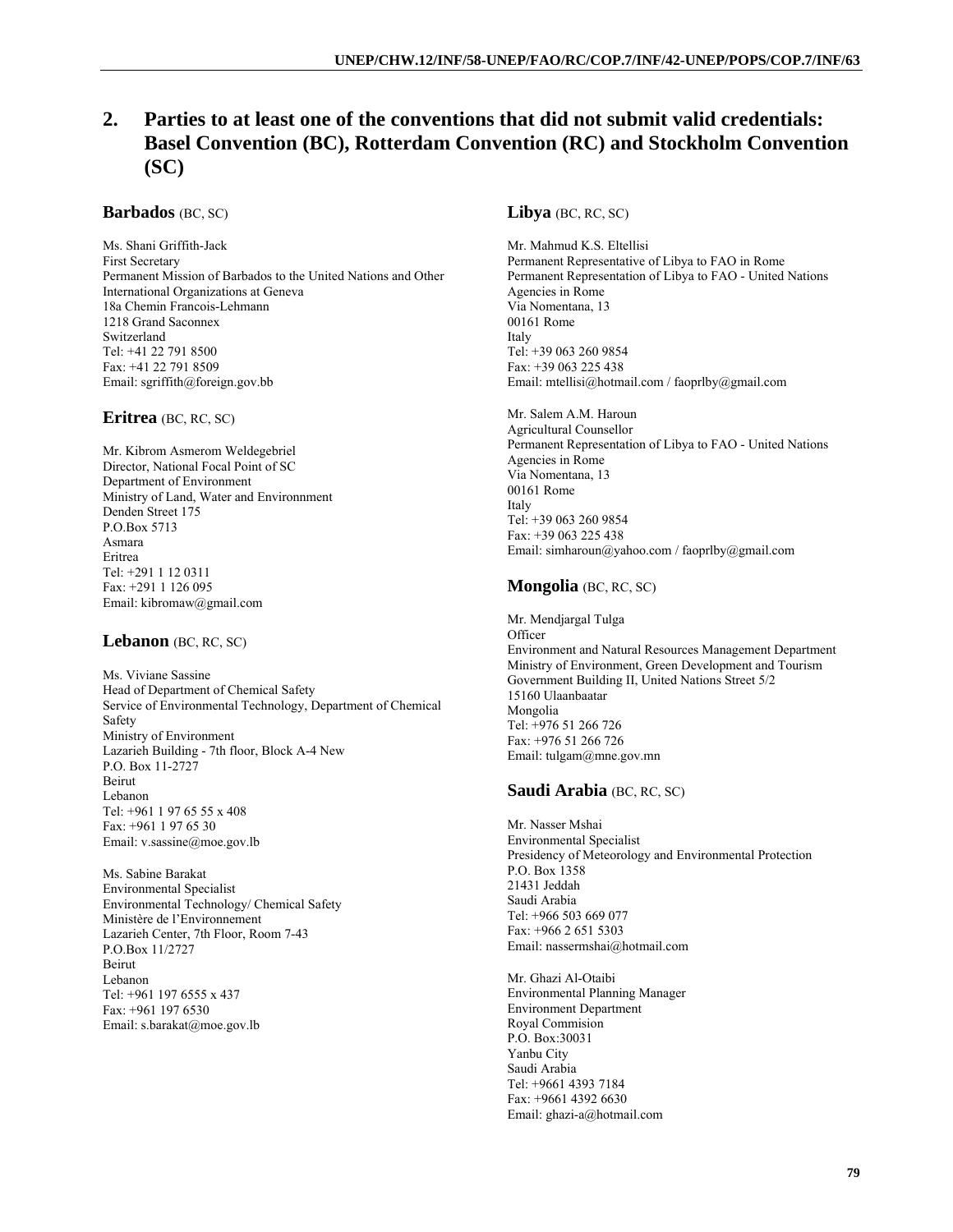#### **UNEP/CHW.12/INF/58-UNEP/FAO/RC/COP.7/INF/42-UNEP/POPS/COP.7/INF/63**

Mr. Fahad Al Saadan Director IT Department Ministry of Commerce and Industry Saudi Arabia Tel: +966 555996698 Fax: Email: faahd808@hotmail.com

Mr. Falah Fahad Al-Mazroa Director General, Genera; Directorate of Environment and Occupational Health Public Health Department Ministry of Health P.O. Box 270880 11352 Riyadh Saudi Arabia Tel: +966 505 402392 Fax: +966 14 735219 Email: f2000f11@hotmail.com

Mr. Sulaiman M. Alzaben Director General on Chemical Safety and Hazardous Wastes Presidency of Meteorology and Environment P.O. Box 1358 21431 Jeddah Saudi Arabia Tel: Fax: Email: smz2002@hotmail.com / Samaaa2002@hotmail.com

Mr. Owayed Al-Rashidi Royal Commission for Jubail & Yanbu Industrial City 10001 Jubail Saudi Arabia Tel: +966 (3) 3414560 Fax: Email: owaiyed@yahoo.com

Mr. Waleed Abdullatif Alshubaiki Consultant - Deputy Minister for Consumer Affair Ministry of Commerce and Industry P.O. Box 104074 11626 Riyadh Saudi Arabia Tel: +966 503441639 Fax: Email:

Mr. Alsaeed Maeed Director of Domestic Transport Ministry of Transport King Abdalaziz road 11178 Riyadh Saudi Arabia Tel: +966 118745159 Fax: +966 118745156 Email: malsaeed@mot.gov.sa

#### **Ukraine** (BC, RC, SC)

Mr. Olexander Kravchuk Deputy director Ministry of Health/ Scientific centre of preventive toxicology, chemical and food safety Ministry of Public Health 6, Heroiv Oborony street 03127 Kiev Ukraine Tel: +380 445 269 462 Fax: +380 445 269 462 Email: opkravchuk@ukr.net

Mr. Sergiy Liashevskyi First Secretary Permanent Mission of Ukraine to the United Nations Office and other international organizations in Geneva Rue de l'Orangerie 14 1202 Geneva Switzerland Tel: +41 22 919 8720 Fax: +41 22 734 3801 Email: pm\_un2@mfa.gov.ua

H.E. Mr. Yurii Klymenko Ambassador Extraordinary and Plenipotentiary, Permanent Representative Permanent Mission of Ukraine to the United Nations Office and other international organizations in Geneva Rue de l'Orangerie 14 1202 Geneva Switzerland Tel: +41 22 919 87 20 Fax: +41 22 734 38 01 Email: mission.ukraine@ties.itu.int / pm\_un2@mfa.gov.ua

Mr. Iurii Kundiiev Director State Institute for Occupational Health of the National Academy of Medical Sciences 75 Saksagansky Street 01033 Kiev Ukraine Tel: +38 44 284 3427 Fax: +3809 67 209 23 83 Email: yik@nanu.kiev.ua / info@uhrc.gov.ua

Ms. Kateryna Sobko-Nesteruk Third secretary Permanent Mission of Ukraine to the UN Office and other International Organizations in Geneva Rue de l'Orangerie 14 1202 Geneva Switzerland Tel: +22 41 919 8720 Fax: +22 41 734 3801 Email: pm\_un2@mfa.gov.ua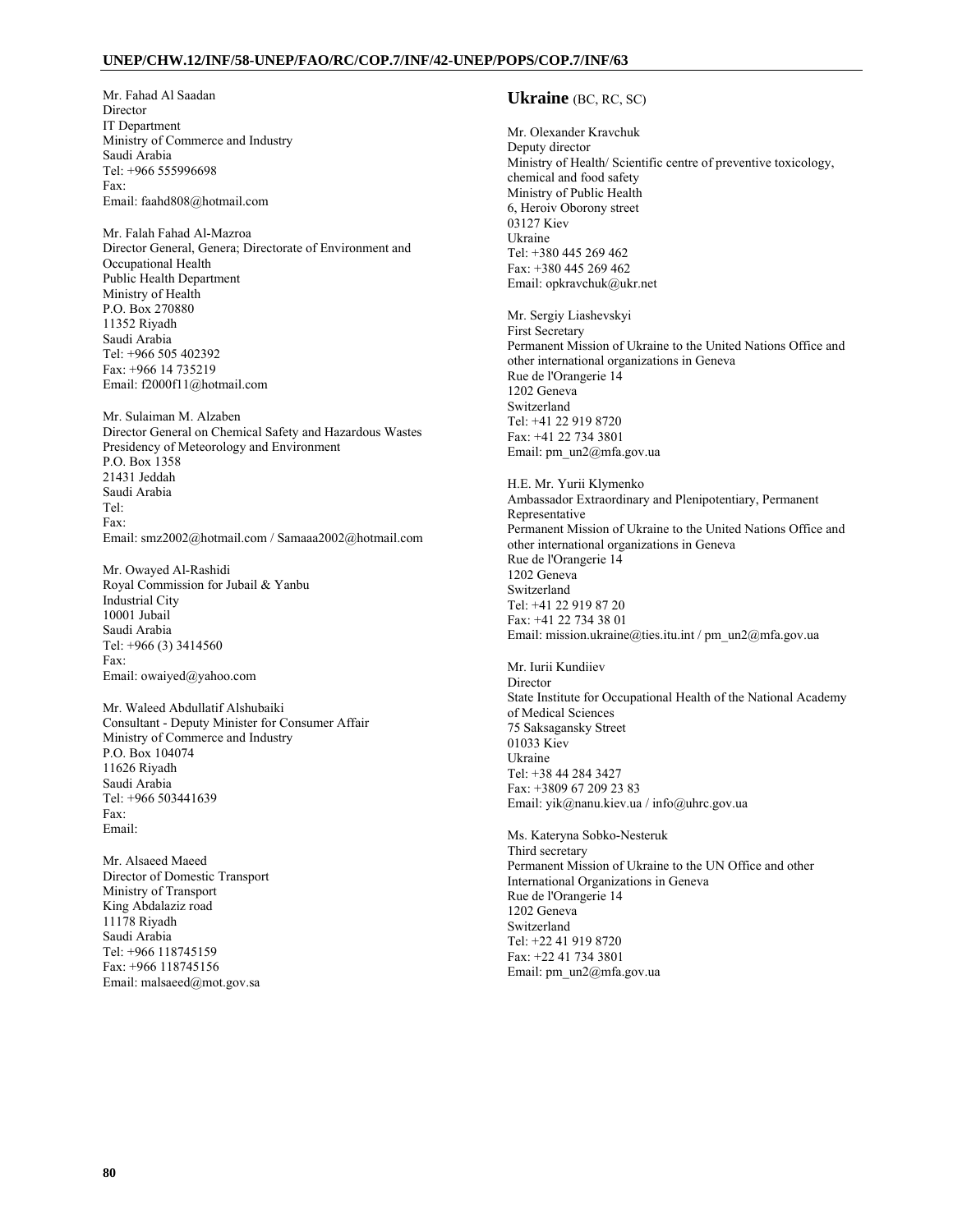## **II. OBSERVERS**

# **1. Non-Parties**

#### **Holy See**

H. E. Msgr. Silvano M. Tomasi Apostolic Nuncio, Permanent Observer Permanent Observer Mission of the Holy See to the United Nations Office and other International Organizations in Geneva Chemin du Vengeron 16 Case postale 28 1292 Chambésy Switzerland Tel: 41 22 758 98 20 Fax: +41 22 758 17 29 Email: mission.holy-see@ties.itu.int / observer@holyseemissiongeneva.org

Mr. Richard Gyhra First Secretary Permanent Observer Mission of the Holy See to the United Nations Office and other International Organizations in Geneva 16, Chemin du Vengeron 1292 Chambesy Switzerland Tel: +41 22 758 9820 Fax: +41 22 758 17 29 Email: conseiller.st-siege@ties.itu.int / hrc@holyseemissiongeneva.org

Mr. Léopold D'Hoop de Synghem Intern Permanent Observer Mission of the Holy See to the United Nations Office and other International Organizations in Geneva Chemin du Vengeron16 1292 Chambesy Switzerland Tel: +41 22 758 98 20 Fax: Email: leo.dhoop@hotmail.com

Ms. Annalisa Pellegrino Intern Permanent Observer Mission of the Holy See to the United Nations Office and other International Organizations in Geneva Chemin du Vengeron16 1292 Chambesy Switzerland Tel: +41 22 758 9820 Fax: Email: annalisa.pellegrino@hotmail.it

### **United States of America**

Ms. Katherine Weber Foreign Affairs Officer/Physical Scientist Office of Environmental Quality and Transboundary Issues Department of State 2201 C Street NW Room 2726 20520 Washington DC United States of America Tel: +1 202 647 2252 Fax: +1 202 637 5947 Email: weberkp@state.gov

Ms. Jennifer Landsidle Attorney-Adviser Office of the Legal Adviser Department of State 2201 C Street NW 20520 Washington, DC United States of America Tel: +1 202 647 3219 Fax: Email: landsidlejr@state.gov

Ms. Karissa Taylor Kovner Senior Policy Advisor Office of the Assistant Administrator U.S. Environmental Protection Agency 1200 Pennsylvania Ave NW MC 7101M 20046 Washington United States of America Tel: +1 202 564 05 64 Fax: +1 202 564 05 29 Email: kovner.karissa@epa.gov

Mr. Gregory Helms Chemist Office of Solid Waste and Emergency Response / Waste Characterization Branch Environmental Protection Agency 1200 Pennsylvania Ave. NW Mail Stop 5304P 20460 Washington United States of America Tel: +1 703 308 88 45 Fax: +1 703 308 05 14 Email: helms.greg@epa.gov

Mr. Scott Drewes Environmental Protection Specialist Office of Pesticide Programs Environmental Protection Agency 1200 Pennsylvania Ave., NW Mailcode 7506P 20460 Washington, D.C. United States of America Tel: +703 347 0107 Fax: +703 305 5884 Email: drewes.scott@epa.gov

Ms. Caroline Broun Environment/Climate, Science and Technology Officer Economic and Science Affairs Permanent Mission of United States of America in Geneva 11 route de Pregny 1292 Geneva Switzerland Tel: +41 22 745 4610 Fax: Email: brouncn@state.gov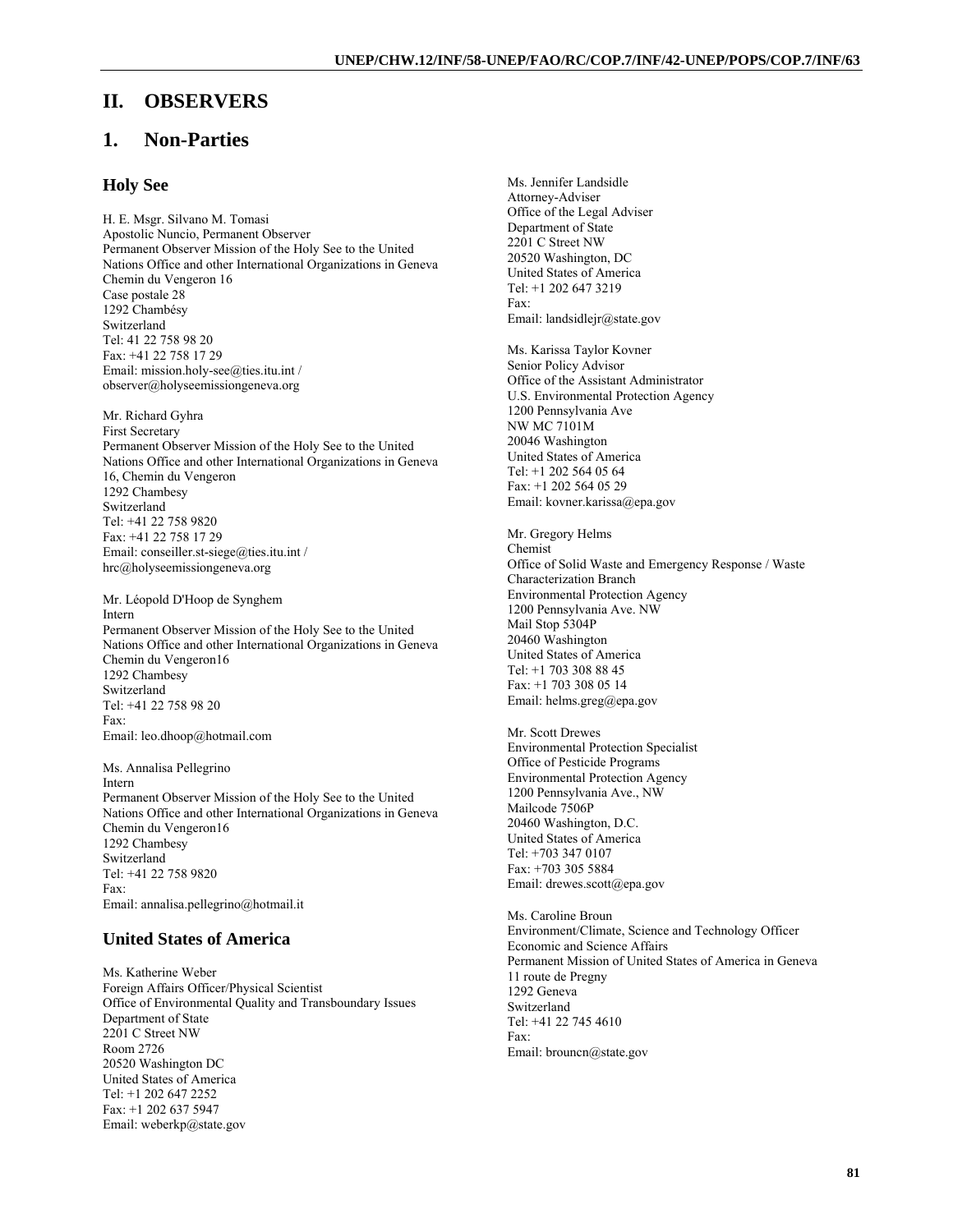Mr. Richard Picardi International and Transportation Branch Chief Office of Resource Conservation and Recovery Environmental Protection Agency (EPA) 1200 Pennsylvania Ave NW P.O.Box 5304P 20460 Washington DC United States of America Tel: +1 703 308 8879 Fax: +1 703 308 0514 Email: picardi.rick@epa.gov

Mr. Sezaneh Seymour Chief for Chemicals, Waste, and Air Pollution Office of Environmental Quality and Transboundary Issues Department of State 2201 C Street Northwest Room 2727 20520 Washington DC United States of America Tel: +1 202 647 11 23 Fax: +1 202 647 10 52 Email: seymoursm@state.gov

Ms. Kimberly Cochran Foreign Affairs Officer Office of Environmental Quality and Transboundary Issues Department of State 2201 C St, NW Room 2726 20520 Washington D.C. United States of America Tel: +1 202 647 68 67 Fax: +1 202 647 59 47 Email: cochrankm@state.gov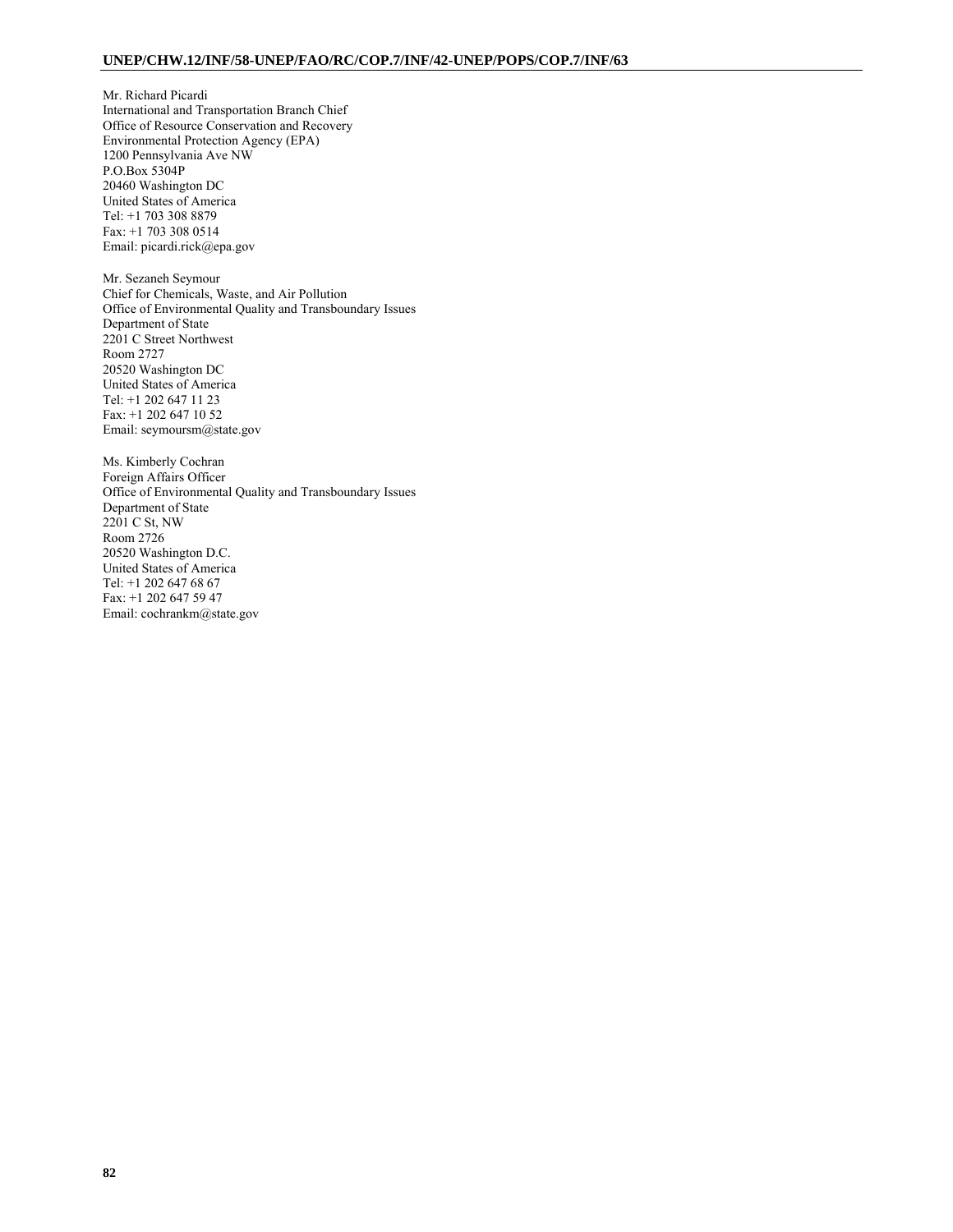## **2. United Nations bodies and specialized agencies**

### **Food and Agriculture Organization of the United Nations (FAO)** (BC, SC)

Mr. Mark Davis

Team Leader – Pest and Pesticide Management Plant Production and Protection Division (AGP) Food and Agriculture Organization (FAO) Room B-756 Viale delle Terme di Caracalla 00153 Rome Italy Tel: +39 6 5705 5192 Fax: +39 6 570 563 47 Email: mark.davis@fao.org

Ms. Jacqueline Demeranville Programme Officer Social Protection Division Food and Agriculture Organization of the United Nations Viale delle Terme di Caracalla 1 00153 Rome Italy Tel: +39 065 705 3447 Fax: Email: jacquelineann.demeranville@fao.org

Mr. Bernd Seiffert **Officer** Social Protection Division Food and Agriculture Organization of theUnited Nations (FAO) Viale delle Terme di Caracalla 1 00153 Rome Italy Tel: +39 065 70 542 22 Fax: Email: bernd.seiffert@fao.org

Mr. Richard Thompson Agricultural Officer Pesticides Risk Reduction Group (AGPMC) Food and Agriculture Organization of the United Nations Viale delle Terme di Caracalla 00153 Roma Italy Tel: +390 657 052 725 Fax: +393 485 589 109 Email: richard.thompson@fao.org

### **Global Environment Facility (GEF)**

Ms. Naoko Ishii Chief Executive Officer and Chairperson GEF Secretariat Global Environment Facility 1818 H Street, New 20433 Washington D.C. United States of America Tel: +1 202 473 3202 Fax: +1 202 522 3240 Email: nishii@thegef.org / secretariat@thegef.org

Mr. Gustavo Fonseca Program Director GEF Secretariat Global Environment Facility 1818 H Street, N.W. 20433 Washington D.C. United States of America Tel: +1 202 458 4818 Fax: +202 522 32 40 Email: gfonseca1@thegef.org

Mr. Ibrahima Sow Senior Environmental Specialist Programs Unit Global Environment Facility (GEF) 1818 H Street, NW 20433 Washington United States of America Tel: +1 202 473 2716 Fax: +1 202 522 2720 Email: isow@thegef.org

Ms. Masako Ogawa Senior Environmental Specialist Global Environment Facility 1818 H Street, NW Mail Stop P4-400 20433 Washington D.C. United States of America Tel: +1 202 458 2789 Fax: +1 202 511 2720 Email: mogawa2@thegef.org

Mr. Anil Sookdeo Senior Environmental Specialist Programmes unit Global Environment Facility (GEF) 1818 H Street, NEW 20433 Washington United States of America Tel: + 1 202 473 2716 Fax: +1 202 522 2720 Email: asookdeo@thegef.org

Ms. Lulwa Ali Senior Environmental Specialist Program Unit- Chemicals and Waste Global Environment Facility (GEF) 1818 H Street NEW Mail stop: P 4 400 20433 Washington D.C. United States of America Tel: +1 202 473 5618 Fax: +1 202 522 2720 Email: lali1@worldbank.org

Ms. Chizuru Aoki Lead Environment Specialist Climate Change Global Environment Facility 1818 H Street 20433 Washington DC United States of America Tel: +1 202 473 6068 Fax: +1 202 522 2720 Email: caoki@thegef.org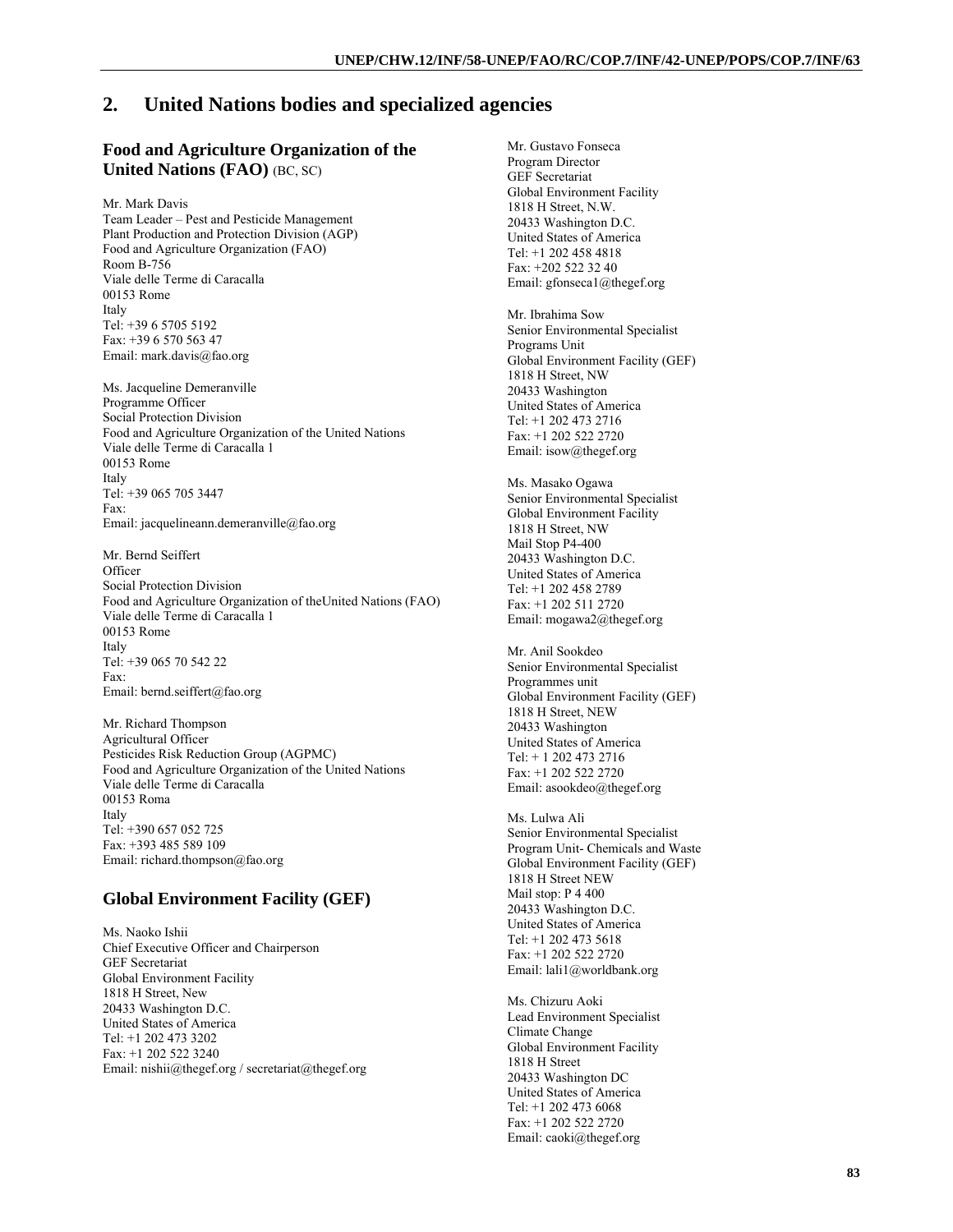#### **UNEP/CHW.12/INF/58-UNEP/FAO/RC/COP.7/INF/42-UNEP/POPS/COP.7/INF/63**

Ms. Evelyn Swain Environmental Specialist Climate and Chemicals Department Global Environment Facility (GEF) 1818 H Street, NEW 20433 Washington United States of America Tel: +1 202 473 1151 Fax: +1 202 522 2720 Email: eswain@thegef.org

Mr. Ricardo Barra Faculty of Environment Sciences / Eula Chile Centre Scientific and Technical Advisory Panner (STAP) Global Environment Facility (GEF) University of Concepción Ongolmo 444 P.O.Box 160-C Concepción, Chile Tel: +56 41 22 04002 Fax: Email: ricbarra@udec.cl

Mr. Steffen Hansen Environmental Specialist International Water Global Environment Facility 1818 H Street, N.W. 20433 Washington D.C. United States of America Tel: +1 202 458 8796 Fax: +202 522 32 40 Email: shansen@thegef.org

Ms. Christine Wellington-Moore Programme Officer, GEF Scientific and Technical Advisory Panel Scientific and Technical Advisory Panel (STAP) Global Environment Facility 900 17th Street Suite 506 20006 Washington DC United States of America Tel: +1 202 974 1303 Fax: +1 202 223 2004 Email: christine.wellington-moore@unep.org

Ms. Tigest Tirfe Programme Assistant Climate and Chemicals Department Global Environment Facility 1818 H Street, NEW 20433 Washington United States of America Tel: +1 202 473 1151 Fax: +1 202 522 2720 Email: ttirfe@thegef.org

### **International Labour Organization (ILO)**

**84** Mr. Pavan Baichoo Technical Officer, Occupational Safety Labour Administration, Labour Inspection And Occupational Safety And Health Branch (LABADMIN/OSH) International Labour Organization (ILO) 4, Route des Morillons 1211 Geneva Switzerland Tel: +41 22 799 67 22 Fax: + 41 22 799 68 78 Email: baichoo@ilo.org

Mr. Francisco Santos-O'Connor Occupational Safety and Health Specialist Labour Administration, Labour Inspection and Occupational Safety and Health International Labour Organization Route des Morillons 4 1211 Geneva Switzerland Tel: +41 22 799 8821 Fax: +41 22 799 6878 Email: santosf@ilo.org

Ms. Victoria Moyano Technical Officer, OSH Labour Administration, Labour Inspection and Occupational Safety and Health International Labour Organization Route des Morillons 4 1211 Geneva Switzerland Tel: +41 22 799 6837 Fax: Email: moyano@iloguest.org

#### **International Telecommunication Union (ITU)**

Mr. Orhan Osmani Emergency Telecommunications Officer (BDT/PKM/LSE) International Telecommunication Union Place des Nations 1211 Geneva Switzerland Tel: +41 22 730 6608 Fax: Email: orhan.osmani@itu.int

## **United Nations Centre for Human Settlements (UN-HABITAT)**

Mr. Graham Alabaster Special Advisor Urban Basic Services United Nations Human Settlements Programme (UN-Habitat) c/o WHO 22 Ave Appia 1211 Geneva 27 Switzerland Tel: +41 22 791 3555 Fax: Email: alabaster.unhabitat@unog.ch

### **United Nations Development Programme (UNDP)**

Ms. Panida Charotok Programme Assistant Montreal Protocol Unit/Chemicals / Sustainable Development Cluster / Bureau for Policy and Programme Support UN Service Building, 4th Floor Rajdamnern Nok Ave. 10200 Bangkok Thailand Tel: +66 2 304 9100 x 1461 Fax: Email: panida.charotok@undp.org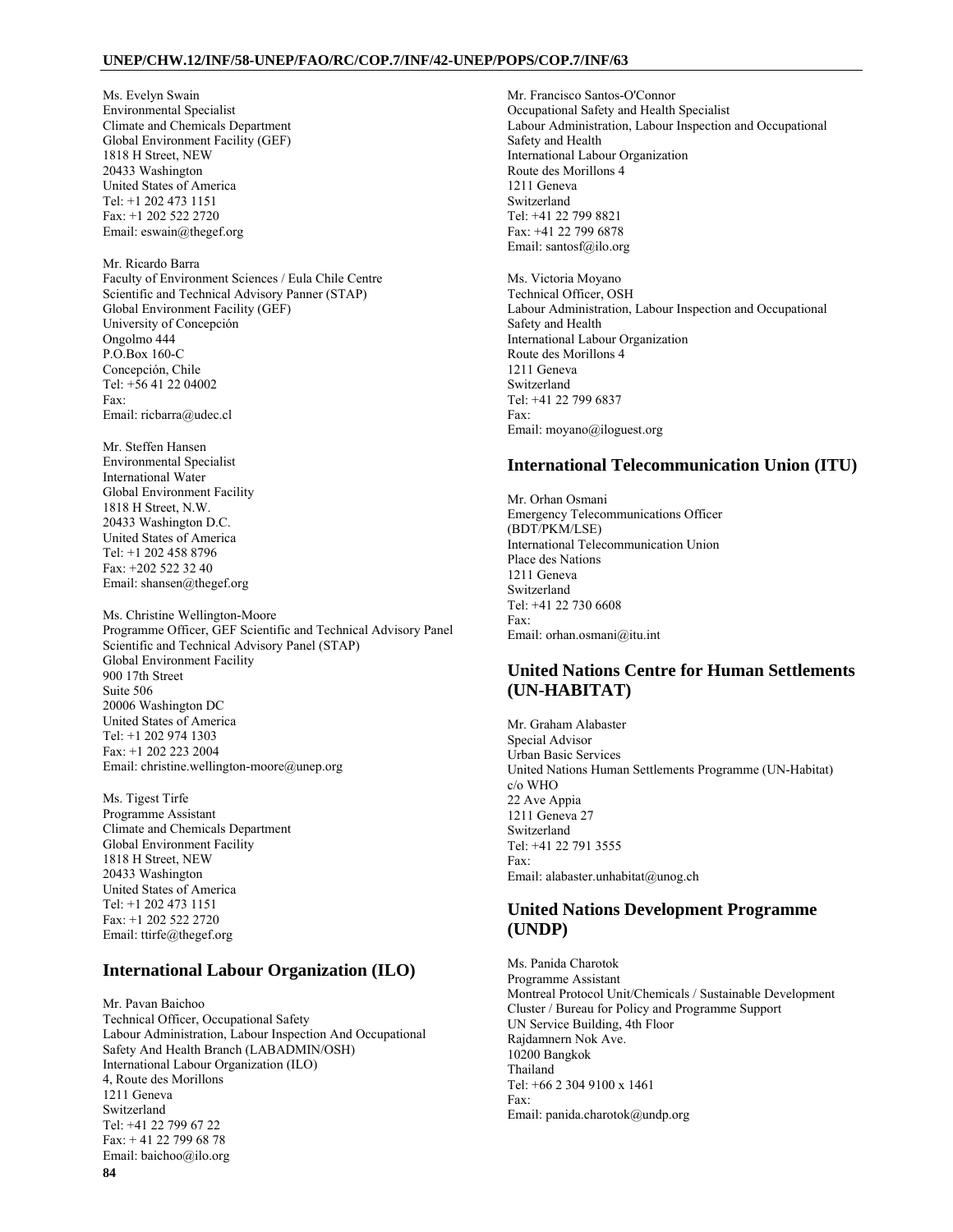Ms. Hilda Van der Veen Chemicals and Waste Management Expert Montreal Protocol and Chemicals Unit/Environment and Energy Group United Nations Development Programme (UNDP) 304 East 45th Street FF 972 10017 New York United States of America Tel: +1 9 17 428 3320 Fax: Email: vanderveen.hilda@gmail.com / hilda.vanderveen@undp.org

Mr. Ajiniyaz Reimov Programme and Research Analyst Montreal Protocol / Chemicals Unit / Sustainable Development Cluster / Bureau for Policy and Programme Support United Nations Development Programme (UNDP) 304 East 45th Street, FF 972 10017 New York United States of America Tel: +1 212 906 5853 Fax: +1 212 906 6403 Email: ajiniyaz.reimov@undp.org

Ms. Lina Al-Nsour National Project Officer Polychlorinated Biphenyls Project / Environment Portfolio United Nations Development Program (UNDP) / Ministry of Environment King Faisal bin Abdelaziz Street Um Athainah P.O. Box 1408 11941 Amman Jordan Tel: +962 655 601 13 Fax: +962 655 629 52 Email: lina.alnsour@undp.org / linah.ansour@gmail.com

Ms. Nina Gor Project Manager UNDP/GEF/ Government of the Republic of Kazakhstan Project "NIP update, integration of POPs into national planning and promoting sound healthcare waste management in Kazakhstan" UNDP in Kazakhstan 26 Bokeikhan street 010000 Astana Kazakhstan Tel: +7 7172 580 483 Fax: +7 7172 580 939 Email: nina.gor@undp.org

Mr. Guillermo Román National Project Coordinator Project: Environmentally Sound Management and Destruction of PCBs in Mexico United Nations Development Programme (UNDP) Avenida Revolución 1425, nivel 30 Col. Tlacopa, San Angel 01040 Mexico Mexico Tel: +52 55 5624 3607 Fax: Email: guillermo.roman@undp.org.mx / guillermo.roman@semarnat.gob.mx

Mr. Jorge Emmanuel Chief Technical Advisor, Global Healthcare Waste Montreal Protocol Unit/Chemicals / Sustainable Development Cluster / Bureau for Policy and Programme Support United Nations Development Programme (UNDP) 1500 Sycamore Avenue, Suite B9B 94547 Hercules United States of America Tel: +1 510 245 7434 Fax: Email: jorge.emmanuel@undp.org

Mr. Peng Wu Programme Manager Energy and Environment Team United Nations Development Programme (UNDP) No.2 Liangmahe Nanlu 100600 Beijing China Tel: +86 10 853 207 52 Fax: +86 10 853 209 00 Email: peng.wu@undp.org

Mr. Mohammad J. Alatoom Head of Environment and Climate Change Programme Environment Programme United Nations Development Programme (UNDP) - Jordan P.O. Box 941631 11194 Amman Jordan Tel: +962 777 885 786 Fax: +962 651 004 30 Email: mohammad.alatoom@undp.org

Mr. Mohamed Bayoumi Assistant Resident Representative United Nations Development Programme (UNDP) - Egypt 2 El-Higaz St. Roxy, Heliopolis Cairo Egypt Tel: Fax: Email: mohamed.bayoumi@undp.org

Ms. Thi Quynh Trang Truong Project Development Officer Sustainable Development Cluster United Nations Development Programme (UNDP) 25-29 Phan Boi Chau Hanoi Viet Nam Tel: +84 4 394 214 95 x 244 Fax: +84 4 394 222 67 Email: truong.thi.quynh.trang@undp.org

Ms. Wei Zhang Communications Specialist United Nations Development Programme (UNDP) No.2 Liangmahe Nanlu Chaoyang 100600 Beijing China Tel: +86 108 532 0715 Fax: +86 108 532 0900 Email: wei.zhang@undp.org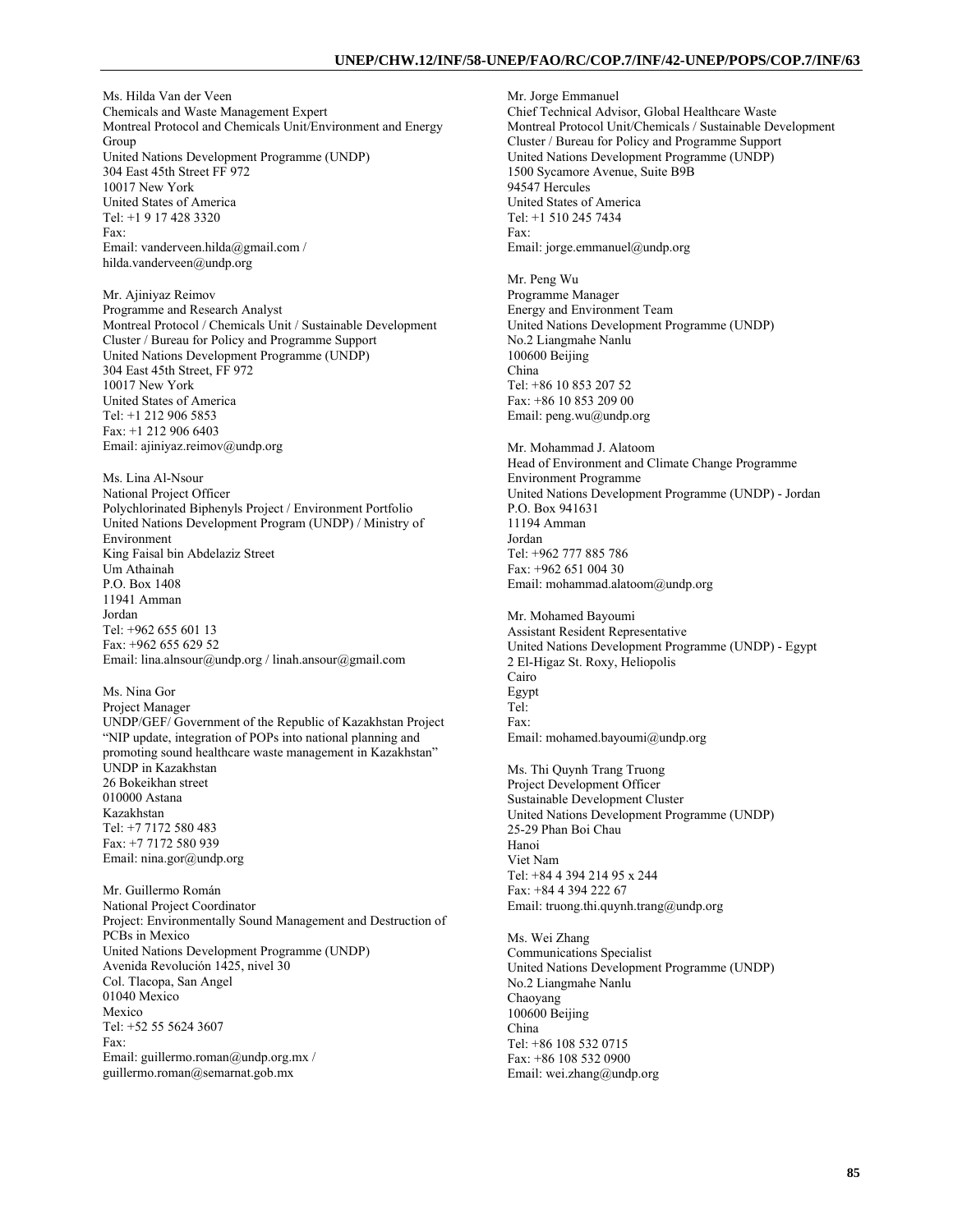#### **UNEP/CHW.12/INF/58-UNEP/FAO/RC/COP.7/INF/42-UNEP/POPS/COP.7/INF/63**

Ms. Tomoko Furusawa Programme Specialist Montreal Protocol Unit/ Chemicals / Sustainable Development Cluster / Bureau for Policy and Programme Support United Nations Development Programme (UNDP) UN Service Building, 4th Floor Rajdamnern Nok Ave. 10220 Bangkok Thailand Tel: +66 2 304 9100 x 2718 Fax: +66 2 280 2700 Email: tomoko.furusawa@undp.org

Mr. Jacques Van Engel Director Montreal Protocol Unit/ Chemicals / Sustainable Development Cluster / Bureau for Policy and Programme Support United Nations Development Programme (UNDP) 304 East 45th Street, FF 970 10017 New York United States of America Tel: +1 212 906 5782 Fax: +1 212 906 6403 Email: jacques.van.engel@undp.org

### **United Nations Economic Commission for Europe (UNECE)** (BC, RC, SC)

Ms. Albena Karadjova Secretary to the Convention on Long-range Transboundary Air Pollution Environment Division UNECE Palais des Nations 1211 Geneva Switzerland Tel: +41 22 917 2345 Fax: Email: albena.karadjova@unece.org

## **United Nations Industrial Development Organization (UNIDO)**

Mr. AmehaTegegne Dagnaw **Director** Stockholm Convention Unit United Nations Industrial Development Organization (UNIDO) Wagramerstrasse 5 1400 Vienna Austria  $Tel:$ Fax: Email: berekahun@gmail.com

Ms. Elisabeth Herbeck Junior International Expert Cleaner and Sustainable Production Unit United Nations Industrial Development Organization (UNIDO) Vienna International Centre, Wagramer Strasse 5 P.O. Box 300 1400 Vienna Austria Tel: +4312 6026 3750 Fax: +4312 6026 6855 Email: e.herbeck@unido.org

Mr. Rami Abdel Malik Project and Communications Consultant Stockholm Convention Unit United Nations Industrial Development Organization (UNIDO) Vienna International Centre, Wagramerstrasse 5 1400 Vienna Austria Tel: +43 1 6026 3786 Fax: +43 1 26026 6855 Email: r.abdel-malik@unido.org

Mr. Stephan Sicars Director Environment Branch UNIDO Wagramerstrasse 5 1400 Vienna Austria Tel: +43 1 26026 3782 Fax: Email: s.sicars@unido.org

Mr. Alfredo Cueva Industrial Development Officer Stockholm Convention Unit United Nations Industrial Development Organization (UNIDO) Vienna International Centre, Wagramerstraße 5 1400 Vienna Austria Tel: +43 1 26026 5228 Fax: +43 1 21346 6855 Email: a.cueva@unido.org

Ms. Carmela Centeno Industrial Development Officer Stockholm Convention Unit United Nations Industrial Development Organization (UNIDO) Rm D1224, Vienna International Centre P.O. Box 300 1400 Vienna Austria Tel: +43 1 260 263 385 Fax: Email: c.centeno@unido.org

Mr. Klaus Tyrkko Unit Chief Stockholm Convention Unit UNIDO Wagramerstrasse 5 1400 Vienna Austria Tel: Fax: Email: k.tyrkko@unido.org

Ms. Erlinda Galvan Industrial Development Officer Stockholm Convention Unit United Nations Industrial Development Organization (UNIDO) Wagramerstrasse 5 P.O. Box 300 1400 Vienna Austria Tel: +43 1 26026 3953 Fax: Email: e.galvan@unido.org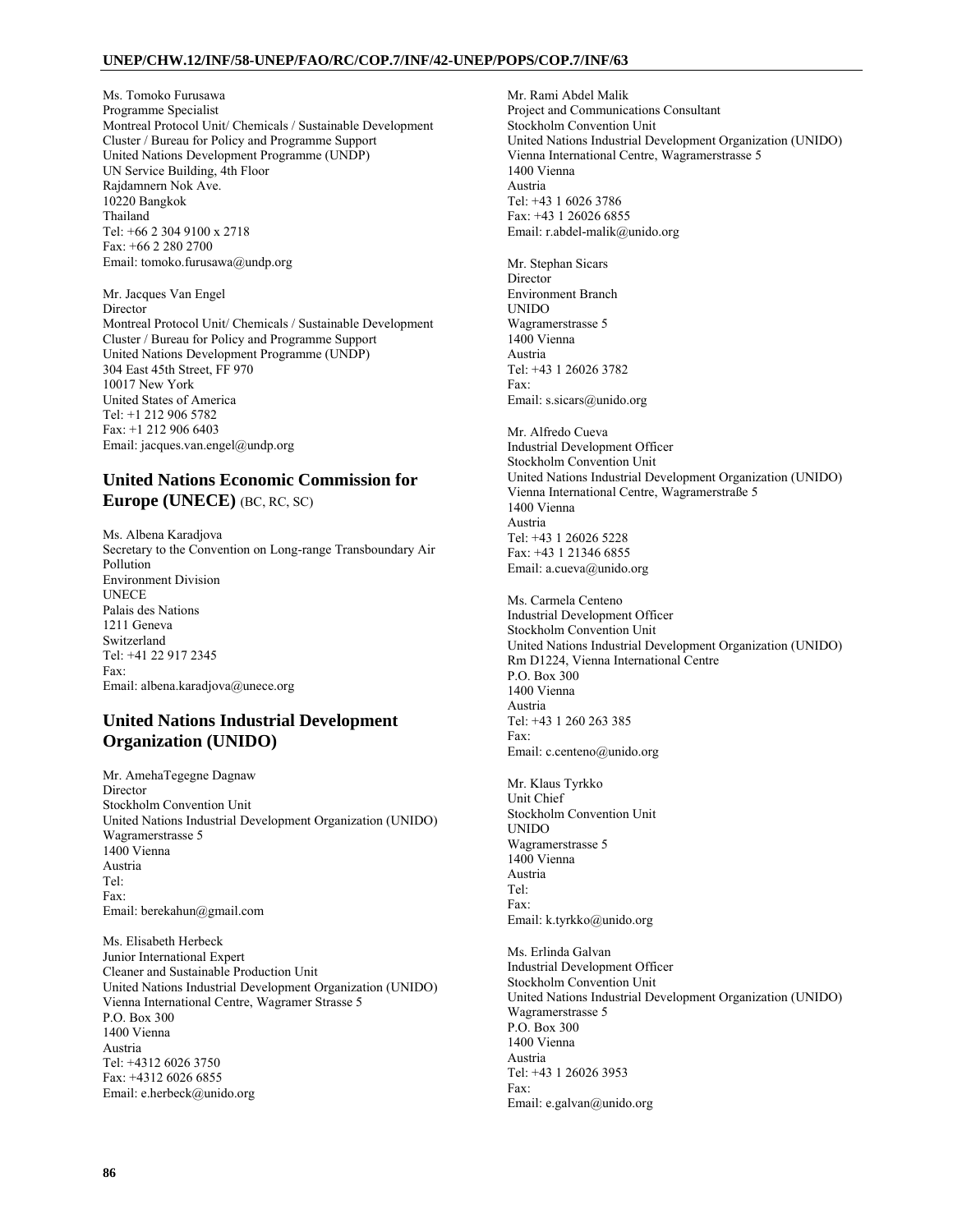### **United Nations Institute for Training and Research (UNITAR)**

Mr. Georg Karlaganis Special Advisor Chemicals and Waste Programme United Nations Institute for Training and Research (UNITAR) International Environment House 2 (MIE2) Ch. de Balexert 7-9 1219 Geneva 10 Switzerland Tel: +41 22 917 8166 Fax: +41 22 917 8047 Email: georg.karlaganis@unitar.org

Mr. Jorge Luis Ocaña Correa Manager Chemicals and Waste Programme United Nations Institute for Training and Research (UNITAR) International Environment House 2 (MIE2) Ch. de Balexert 7-9 1219 Châtelaine Switzerland Tel: +41 22 917 8166 Fax: +41 22 917 8047 Email: jorge.ocana@unitar.org

Mr. Brandon Turner Consultant Chemicals and Waste Programme United Nations Institute for Training and Research (UNITAR) International Environment House 2 (MIE2) Ch. de Balexert 7-9 1219 Geneva Switzerland Tel: +41 22 917 8047 Fax: Email: brandon.turner@unitar.org

Mr. John Haines Special Advisor Chemicals and Waste Management Programme United Nations Institute for Training and Research (UNITAR) International Environment House 2 (MIE2) 11- 13 chemin des Anémones 1219 Chatelaine Switzerland Tel: +41 22 917 8047 Fax: Email: john.haines@unitar.org

Ms. Clare Nakate Consultant Chemicals and Waste Management Programme United Nations Institute for Training and Research (UNITAR) Chemin des Anémones 11-13 1219 Châtelaine Switzerland Tel: +41 22 917 8392 Fax: Email: clare.nakate@unitar.org

### **United Nations Interregional Crime and Justice Research Institute (UNICRI)**

Ms. Vittoria Luda di Cortemiglia Programme Coordinator Emerging Crimes Unit United Nations Interregional Crime and Justice Research Institute Viale Maestri del Lavoro, 10 10127 Turin Italy Tel: +39 011 6537 163 Fax: Email: luda@unicri.it

## **United Nations Office for Project Services (UNOPS)**

Mr. Alexandr Levtchenko National Coordinator of SGP Belarus SGP GEF/UNDP United Nations Office for Project Services (UNOPS) Street, 46 - 3 220037 Minsk, Avangardnaya Belarus Tel: +375 17 299 55 05 Fax: +375 17 299 55 06 Email: alexanderl@unops.org

#### **United Nations Office of the High Commissioner on Human Rights (OHCHR)**

Mr. Baskut Tuncak Special Rapporteur on the implications for human rights of the environmentally sound management and disposal of hazardous substances and wastes United Nations Office of the High Commissioner on Human Rights (OHCHR) 1350 Connecticut Ave, NW Suite 1100 20036 Washington United States of America Tel: +1 206 669 7203 Fax: +1 202 785 8700 Email: btuncak@gmail.com / unsrtoxics@gmail.com

Ms. Soo-Young Hwang Human Rights Officer Special Procedures Branch United Nations Office of the High Commissioner on Human Rights (OHCHR) United Nations Office at Geneva 1211 Geneva Switzerland Tel: +41 22 917 9325 Fax: Email: shwang@ohchr.org

Ms. Ahreum Lee Associate Human Rights Officer Special Procedures Branch United Nations Office of the High Commissioner on Human Rights (OHCHR) United Nations Office at Geneva 1211 Geneva Switzerland Tel: +41 22 917 9391 Fax: Email: ahreum.lee@ohchr.org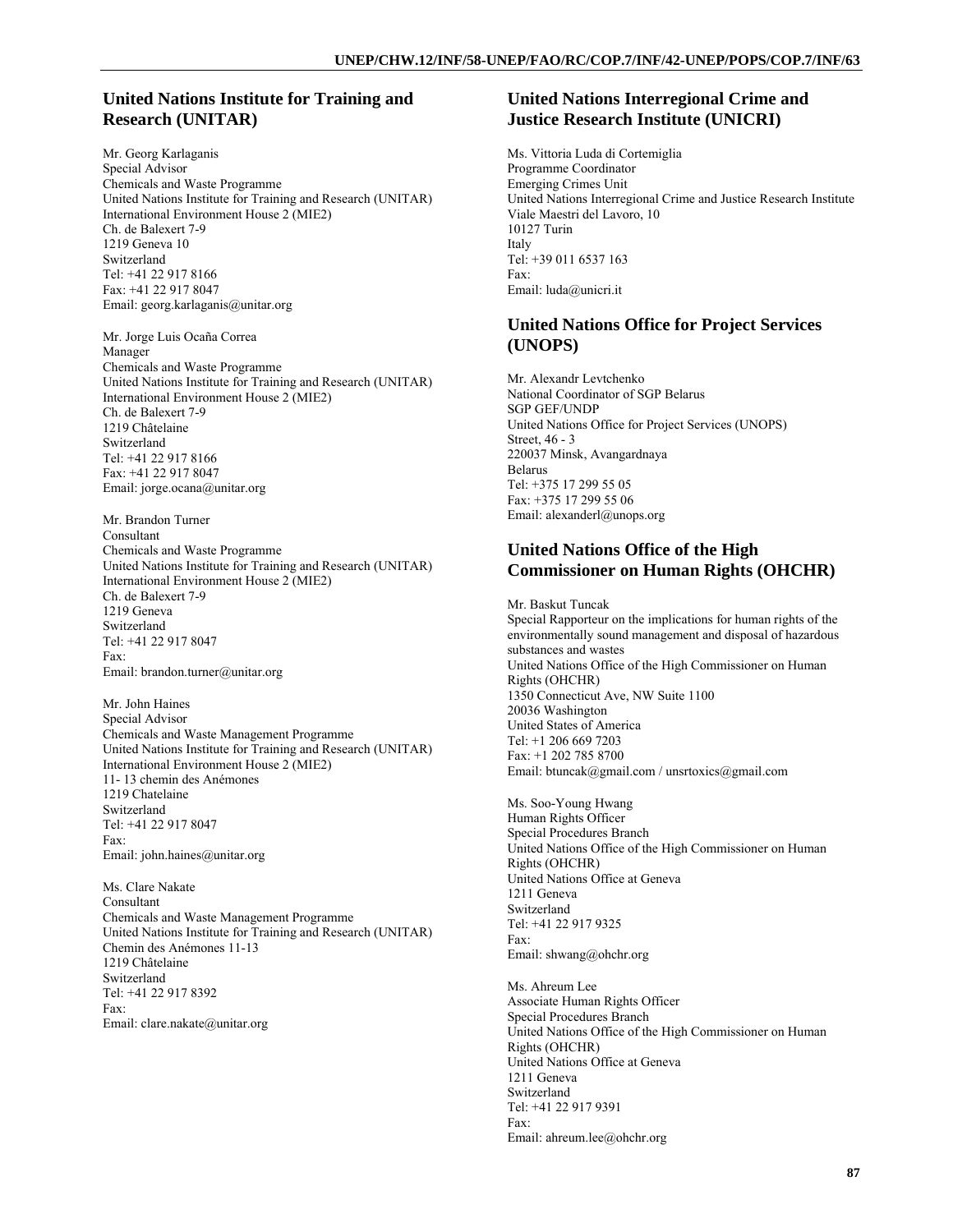#### **World Health Organization (WHO)**

Mr. Richard Brown Technical Officer Department of Public Health, Environmental and Social Determinants of Health World Health Organization (WHO) 20 Avenue Appia 1211 Geneva 27 Switzerland Tel: +41 22 791 27 55 Fax: +41 22 791 48 48 Email: brownri@who.int

Mr. Emmanuel Temu Consultant, Vector Control Unit Global Malaria Programme World Health Organization (WHO) 20 Avenue Appia 1211 Geneva Switzerland Tel: +41 22 791 3551 Fax: +41 22 791 4824 Email: temue@who.int

Ms. Joanna Tempowski Scientist Evidence and Policy on Environmental Health World Health Organization (WHO) 20 Avenue Appia 1211 Geneva Switzerland Tel: +41 22 791 3571 Fax: +41 22 791 4848 Email: tempowskij@who.int

Mr. Jongsoo Kim Scientist Department of Food Safety and Zoonoses World Health Organization (WHO) 20, Avenue Appia 1211 Geneva Switzerland Tel: +41 22 791 36 04 Fax: +41 22 791 48 07 Email: kimjo@who.int

Ms. Bernice Schaddelee Consultant Department of Public Health, Environmental and Social Determinants of Health (PHE) World Health Organization (WHO) Avenue Appia 20 1211 Geneva Switzerland Tel: +41 22 791 2755 Fax: +41 22 791 4848 Email: scholtenb@who.int

Mr. Sivakumiaran Murugasampillay Medical Officer Global Malaria Programme World Health Organization Avenue Appia 20 P.O. Box 1211 Geneva, Switzerland Tel: +41 22 791 1019 Fax: +41 22 791 4824 Email: shivam@who.int

Ms. Marie-Noel Bruné Technical Officer, Children's Environmental Health Department Of Public Health Environmental And Social Determinants Of Health World Health Organization 20 Av Appia 1211 Geneva, Switzerland Tel: +41 22 791 4549 Fax: Email: brunedrissem@who.int Ms. Dana Loomis Deputy Head Section of IARC Monographs WHO / International Agency for Research on Cancer (IARC) 150, Cours Albert Thomas 69008 Lyon France Tel: +33 4 72 73 8049 Fax: +33 4 72 73 8319 Email: loomisd@iarc.fr Ms. Maria Neira Director Department of Public Health, Environmental and Social Determinants of Health World Health Organization (WHO) 20 Avenue Appia 1211 Geneva Switzerland Tel: +41 22 791 55 26 Fax: +41 22 791 48 48 Email: neiram@who.int / ratcliffev@who.int Ms. Kersten Gutschmidt Technical Officer Department of Public Health, Environmental and Social Determinants of Health World Health Organization (WHO) Avenue Appia 20 1211 Geneva 27 Switzerland Tel: +41 22 7913731 Fax: +41 22 791 4848 Email: gutschmidt@who.int Ms. Carolyn Vickers Team Leader, Chemical Safety Department of Public Health, Environmental and Social Determinants of Health World Health Organization (WHO) Avenue Appia 20 1211 Geneva Switzerland Tel: +41 22 791 1286 Fax: +41 22 791 4848 Email: vickersc@who.int Ms. Emiko Todaka Technical officer Department of Public Health, Environmental and Social Determinants of Heatlh World Health Organization 20 Avenue Appia 1211 Genera Switzerland Tel: +41 22 791 36 05 Fax: Email: todakae@who.int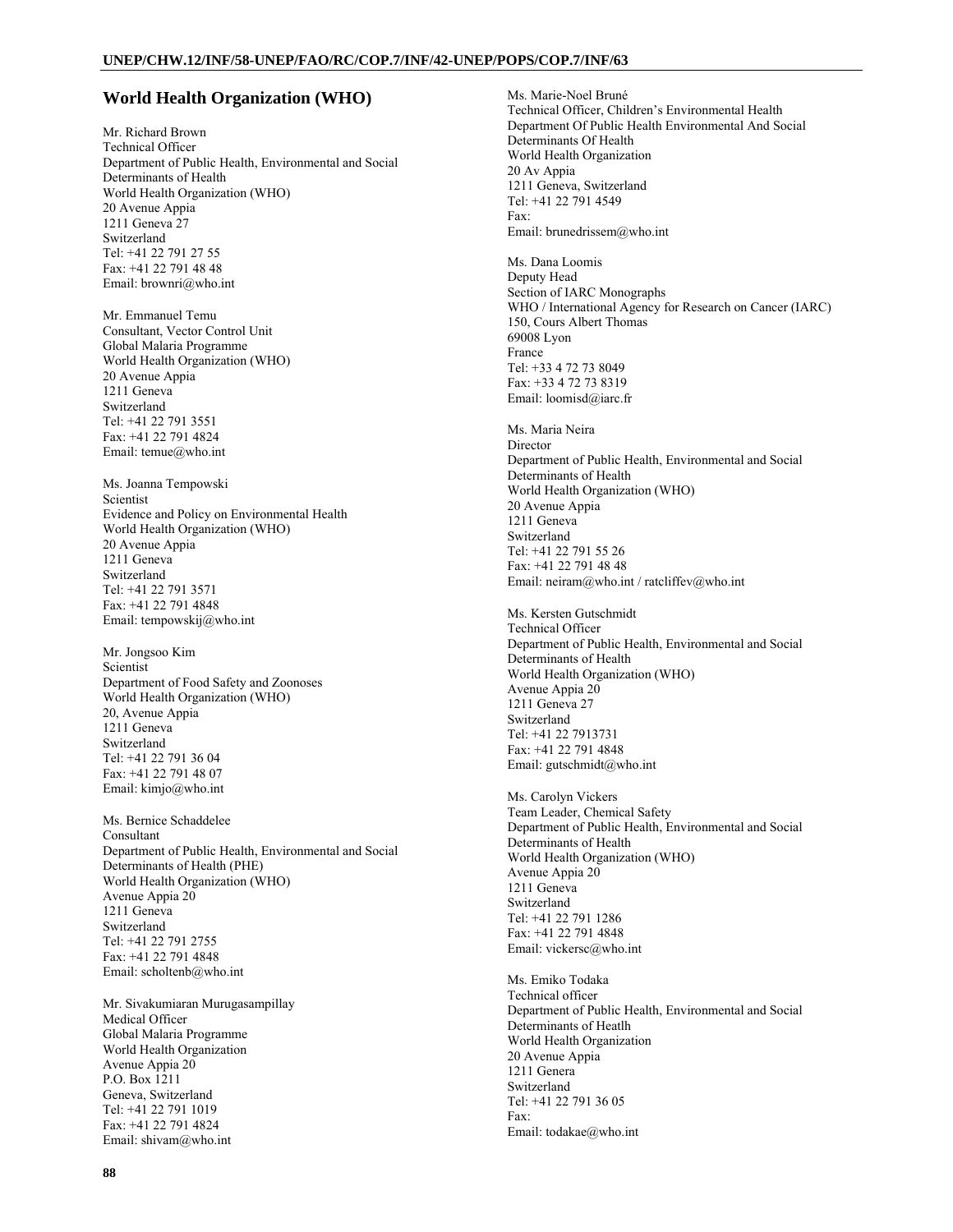## **3. Other bodies and agencies**

# **(a) Intergovernmental organizations**

### **Arctic Monitoring and Assessment Programme (AMAP)** (SC)

Mr. Jan René Larsen Deputy Executive Secretary Arctic Monitoring and Assessment Programme Gaustadalleén 21 0349 Oslo Norway Tel: +47 21 08 04 80 Fax: +47 21 08 04 85 Email: jan.rene.larsen@amap.no

Mr. Lars-Otto Reiersen Executive Secretary Arctic Monitoring and Assessment Programme (AMAP) Gaustadalleén 21 Strømsveien 96 0349 Oslo Norway Tel: +47 21 08 04 81 Fax: +47 21 08 04 85 Email: lars-otto.reiersen@amap.no

## **Comité Inter-Etats des Pesticides d'Afrique Centrale (CPAC)** (RC, SC)

Mr. Marcel Bakak Scientific Director Comité inter-Etats des pesticies de l'Afrique Centrale (CPAC/CEMAC) B. P. 16 344 00237 Yaoundé Cameroon Tel: +237 222 20 31 99 Fax: +237 222 20 31 99 Email: mandjek4@yahoo.fr / marcel.bakak@cpac-cemac.org

## **International Criminal Police Organization (INTERPOL)** (BC)

Mr. Mattias Lindgren Case Officer International Criminal Police Organization (INTERPOL) Polismyndigheten Polhemsgatan 30 P.O. Box 12256 10226 Stockholm Sweden Tel: +46 10 563 4669 Fax: +46 10 56 344 44 Email: mattias-n.lindgren@polisen.se

Mr. Malin Folkesson Case Officer Intelligence Division National Operations Department Polismyndigheten Polhemsgatan 30 P.O. Box 12256 10226 Stockholm Sweden Tel: +46 10 563 8859 Fax: +46 10 56 344 444 Email: malin.folkesson@polisen.se

Ms. Denitsa Dimitrova Project CWIT Principal Assistant International Criminal Police Organization (INTERPOL) 200 Quai Charles de Gaulle 69006 Lyon France Tel: +33 472 44 7438 Fax: Email: environmentalcrime@interpol.int

Ms. Emily Nash Project CWIT Assistant Analyst International Criminal Police Organization (INTERPOL) 200 Quai Charles de Gaulle 69006 Lyon France Tel: +33 472 44 6677 Fax: Email: e.nash@interpol.int

Mr. Bogdan Ghenciu Project CWIT Senior Analyst INTERPOL 200 Quai Charles de Gaulle 69006 Lyon France Tel: +33 472 44 7197 Fax: Email: b.ghenciu@interpol.int

Ms. Ioana Botezatu Project CWIT Coordinator Environmental Security Sub-Directorate International Criminal Police Organization (Interpol) 200 Quai Charles de Gaulle 69006 Lyon France Tel: +33 472 44 7438 Fax: Email: i.botezatu@interpol.int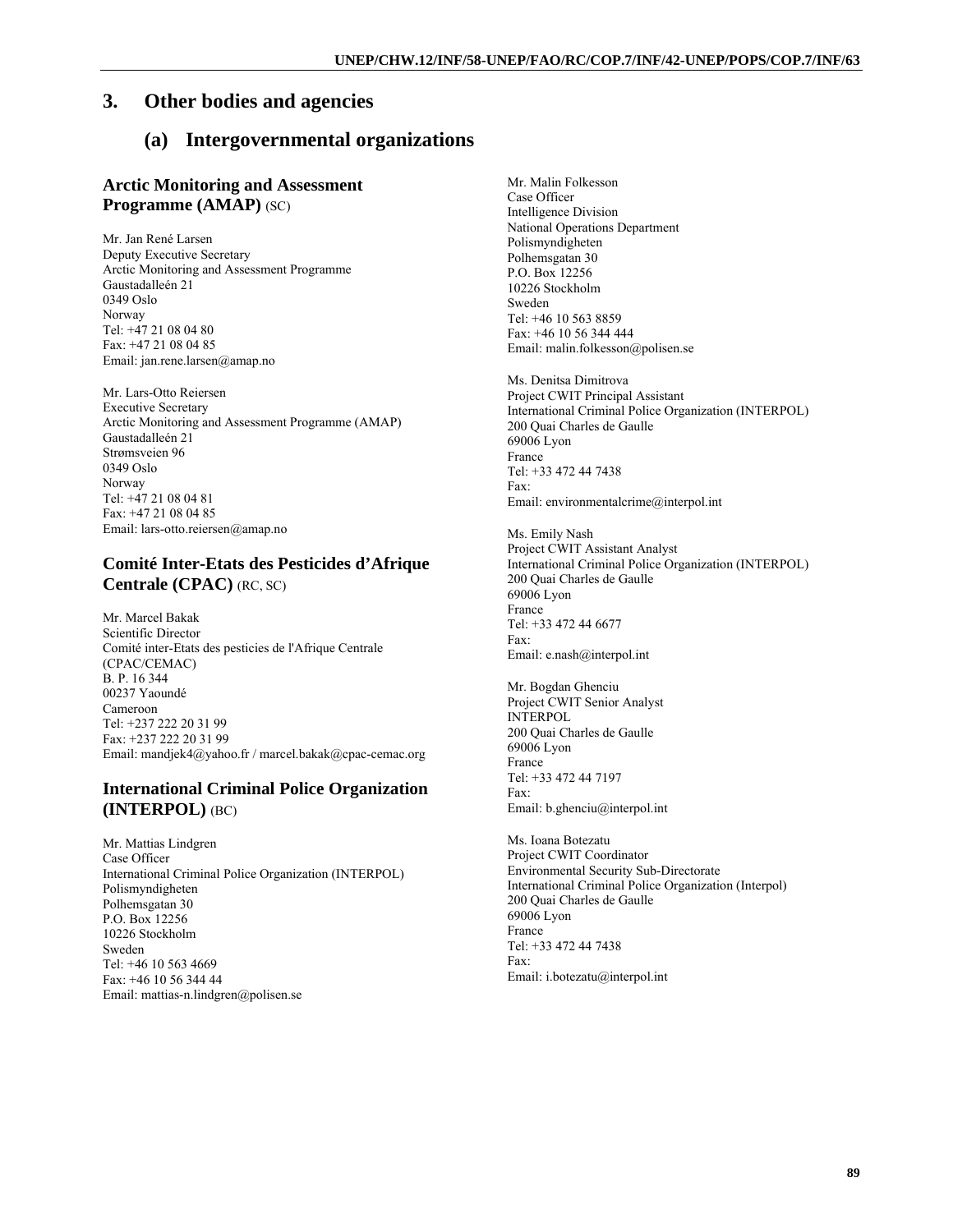### **League of Arab States** (BC, RC, SC)

Mr. Walid Elaraby Assistant Environment, Housing, Water Resources and Sustainable Development League of Arab States 1 Al-Thrir sq, League of Arab States building P.O.Box. 11642 Cairo Egypt Tel: +202 257 505 11 Fax: +202 257 430 23 Email: waleedelarabi@hotmail.com / walid.elaraby@las.int

Mr. Mohamed Osman Konna Advisor Department of Environment, Housing water Resources and Sustainable Development League of Arab States 1 Al Tahrir Square P.O. Box 11642 Cairo Egypt Tel: +20 22 575 0511 Fax: +20 22 574 3023 Email: mohamed.konna@las.int / mohamed.konna@hotmail.com

#### **South Centre** (BC, RC, SC)

Mr. Vicente Paolo Yu Programme Coordinator Global Governance South Centre 17-19 Chemin du Champ d'Anier 1209 Petit Saconnex Switzerland Tel: +41 22 791 80 50 Fax: +41 22 798 85 31 Email: yu@southcentre.org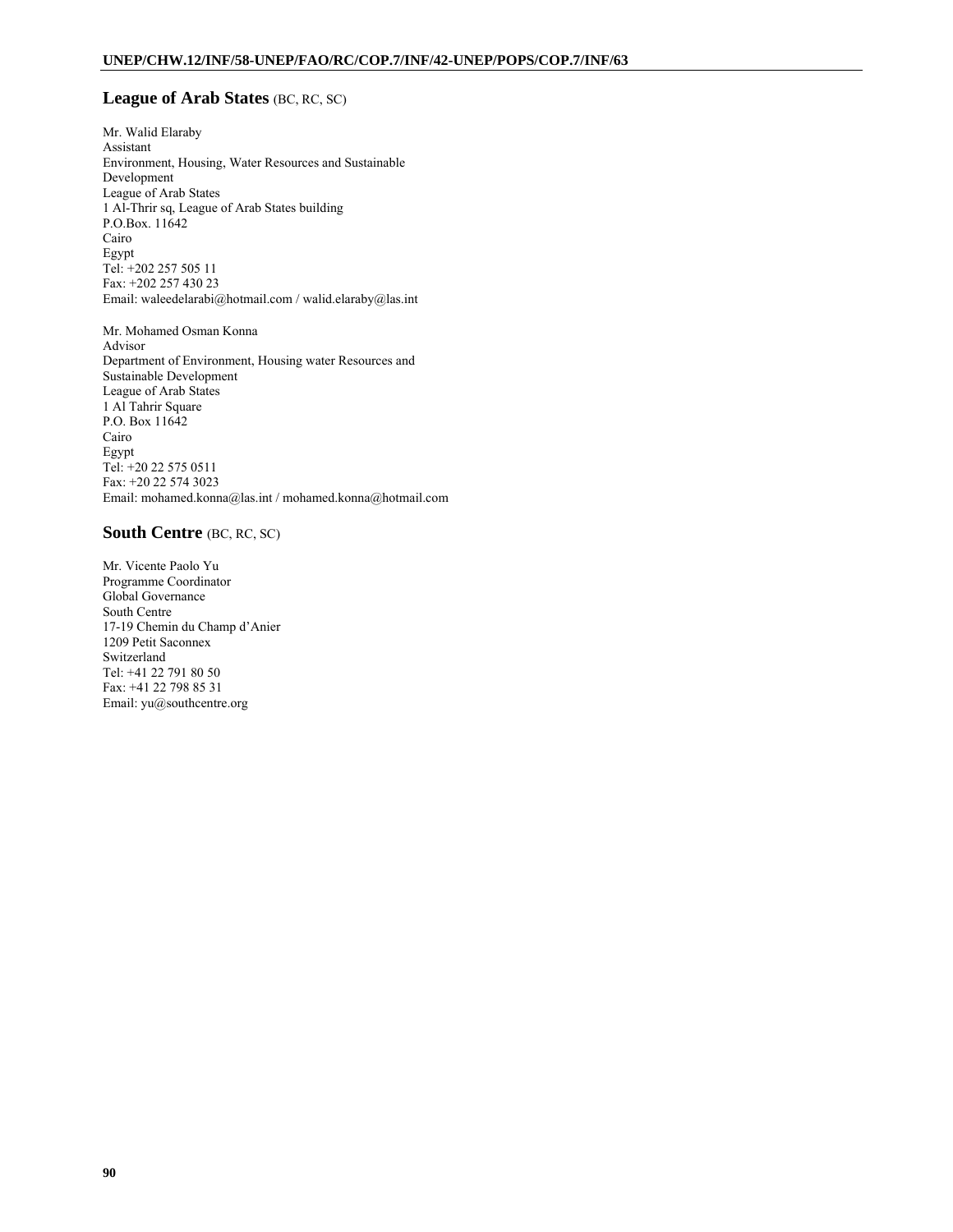# **(b) Basel Convention Regional/Coordinating Centres and Stockholm Convention Regional/Subregional Centres**

## **Basel Convention Coordinating Centre for Training and Technology Transfer for the African Region (BCCC-Africa)** (BC)

Mr. Oladele Osibanjo Executive Director Administration Basel Convention Coordinating Centre for Training and Technology Transfer for the African Region (BCCC-Africa) University of Ibadan No. 1 ljoma Road Ibadan Nigeria Tel: +234 803 301 3378 Fax: +234 281 031 68 Email: oosibanjo@yahoo.com

## **Basel Convention Regional Centre for South-East Asia (BCRC-SEA) / Stockholm Convention Regional Centre for Capacity-Building and the Transfer of Technology in Indonesia (SCRC Indonesia)** (BC, SC)

Mr. Ridwan Djailin Tamin Director Basel Convention Regional Centre for South-East Asia (BCRC-SEA) / Stockholm Convention Regional Centre for Capacity-Building and the Transfer of Technology in Indonesia (SCRC Indonesia) Jalan D.I. Panjaitan, Kav. 24, Bldg. A, Ground Floor, Kebon Nanas 13410 Jakarta Indonesia Tel: +62 21 852 0408 Fax: +62 21 852 0408 Email: ridwan\_tamin@bcrc-sea.org / ridwan.tamin@gmail.com

## **Basel Convention Regional Centre for Training and Technology Transfer for Arab States (BCRC-Egypt)** (BC)

Mr. Moustafa Hussein Kamel Ahmed Director Basel Convention Regional Centre for Training and Technology Transfer for Arab States (BCRC-Egypt) Cairo University Hostel , Building #1 Al Orman P.O.Box 336 12612 Giza Egypt Tel: +202 357 15 115 Fax: +202 357 01 015 Email: kmostafa@sci.cu.edu.eg

**Basel Convention Regional Centre for Training and Technology Transfer for Asia and the Pacific (BCRC - China) / Stockholm Convention Regional Centre for Capacity-Building and the Transfer of Technology (SCRC - China)** (BC, SC)

## Mr. Craig Boljkovac

Senior Advisor/Lecturer Basel Convention Regional Centre for Training and Technology Transfer for Asia and the Pacific (BCRC - China) / Stockholm Convention Regional Centre for Capacity-Building and the Transfer of Technology (SCRC - China) School of Environment Tsinghua University 100084 Beijing China Tel: +86 10 627 990 61 Fax: +86 10 627 720 48 Email: bccc@tsinghua.edu.cn

#### Ms. Zhen Du

Basel Convention Regional Centre for Training and Technology Transfer for Asia and the Pacific (BCRC - China) / Stockholm Convention Regional Centre for Capacity-Building and the Transfer of Technology (SCRC - China) School of Environment, Tsinghua University 100084 Beijing China Tel: +86 10 627 990 61 Fax: +86 10 627 720 48 Email: bccc@tsinghua.edu.cn

#### Ms. Yidan Chen

Basel Convention Regional Centre for Training and Technology Transfer for Asia and the Pacific (BCRC - China) / Stockholm Convention Regional Centre for Capacity-Building and the Transfer of Technology (SCRC - China) School of Environment, Tsinghua University 100084 Beijing China Tel: +86 10 627 990 61 Fax: +86 10 627 720 48 Email: bccc@tsinghua.edu.cn

#### Ms. Xinming Du

Basel Convention Regional Centre for Training and Technology Transfer for Asia and the Pacific (BCRC - China) / Stockholm Convention Regional Centre for Capacity-Building and the Transfer of Technology (SCRC - China) School of Environment, Tsinghua University 100084 Beijing China Tel: +86 10 627 990 61 Fax: +86 10 627 720 48 Email: bccc@tsinghua.edu.cn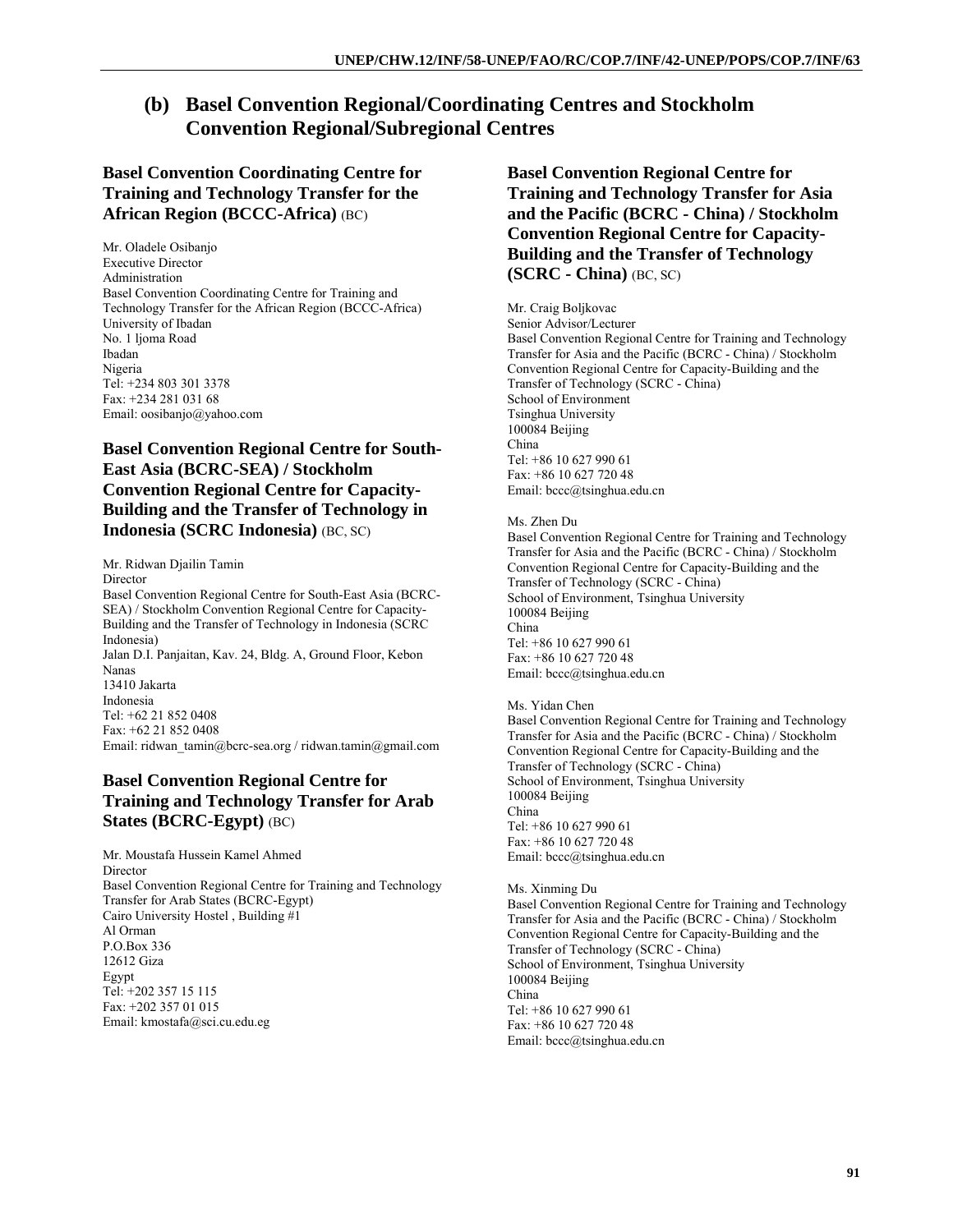#### Ms. Yue Guo

Basel Convention Regional Centre for Training and Technology Transfer for Asia and the Pacific (BCRC - China) / Stockholm Convention Regional Centre for Capacity-Building and the Transfer of Technology (SCRC - China) School of Environment, Tsinghua University 100084 Beijing China Tel: +86 10 627 990 61

Fax: +86 10 627 720 48 Email: bccc@tsinghua.edu.cn

#### Ms. Shihui Zhang

Basel Convention Regional Centre for Training and Technology Transfer for Asia and the Pacific (BCRC - China) / Stockholm Convention Regional Centre for Capacity-Building and the Transfer of Technology (SCRC - China) School of Environment, Tsinghua University 100084 Beijing China Tel: +86 10 627 990 61 Fax: +86 10 627 720 48 Email: bccc@tsinghua.edu.cn

#### Ms. Wenjun Wang

Basel Convention Regional Centre for Training and Technology Transfer for Asia and the Pacific (BCRC - China) / Stockholm Convention Regional Centre for Capacity-Building and the Transfer of Technology (SCRC - China) School of Environment, Tsinghua University 100084 Beijing China Tel: +86 10 627 990 61 Fax: +86 10 627 720 48 Email: bccc@tsinghua.edu.cn

#### Mr. Jiming Hao

Academician of Chinese Academy of Engineering Basel Convention Regional Centre for Training and Technology Transfer for Asia and the Pacific (BCRC - China) / Stockholm Convention Regional Centre for Capacity-Building and the Transfer of Technology (SCRC - China) School of Environment, Tsinghua University 100084 Beijing China Tel: +86 10 627 990 61 Fax: +86 10 627 720 48 Email: bccc@tsinghua.edu.cn

## **Basel Convention Regional Centre for Training and Technology Transfer for Central America and Mexico (BCRC-CAM)** (BC)

Mr. Miguel Eduardo Araujo Padilla Director Basel Convention Regional Centre for Training and Technology Transfer for Central America and Mexico (BCRC-CAM) Final Boulevard Cancillería, Distrito el Espino, Edificio SICA Antiguo Cuscatlán La Libertad El Salvador Tel: +503 2248 8990 Fax: Email: miguelearaujop@yahoo.com / miguelearaujop@gmail.com

## **Basel Convention Regional Centre for Training and Technology Transfer for Frenchspeaking Countries in Africa (BCRC-Senegal) / Stockholm Convention Regional Centre for Capacity-Building and the Transfer of Technology (SCRC-Senegal)** (BC, SC)

Mr. Michel Seck **Director** Basel Convention Regional Centre for Training and Technology Transfer for French-speaking Countries in Africa (BCRC-Senegal) / Stockholm Convention Regional Centre for Capacity-Building and the Transfer of Technology (SCRC-Senegal) 99, Sacré Coeur 3 Pyrotechnie, RC 15515 Dakar-Fann Senegal Tel: +221 77 647 5621 Fax: Email: michelseck@gmail.com / michel.seck@crcbs-af.org

Mr. Yves Guibert International expert Environmental Management Chemicals Independant 8 La MaisonNeuvePaynaud 85140 France Tel: +332 51 08 96 75 Fax: Email: y.guibert@wanadoo.fr

## **Basel Convention Regional Centre for Training and Technology Transfer for the Caribbean Region (BCRC-Caribbean)** (BC)

Mr. Ahmad A. Khan Director Basel Convention Regional Centre for Training and Technology Transfer for the Caribbean Region (BCRC-Caribbean) No. 8 Alexandra Street, St. Clair Port of Spain Trinidad and Tobago Tel: +1 868 628 8369 Fax: +1 868 628 2151 Email: ahmadkhan786@msn.com / bcrc.caribbean@gmail.com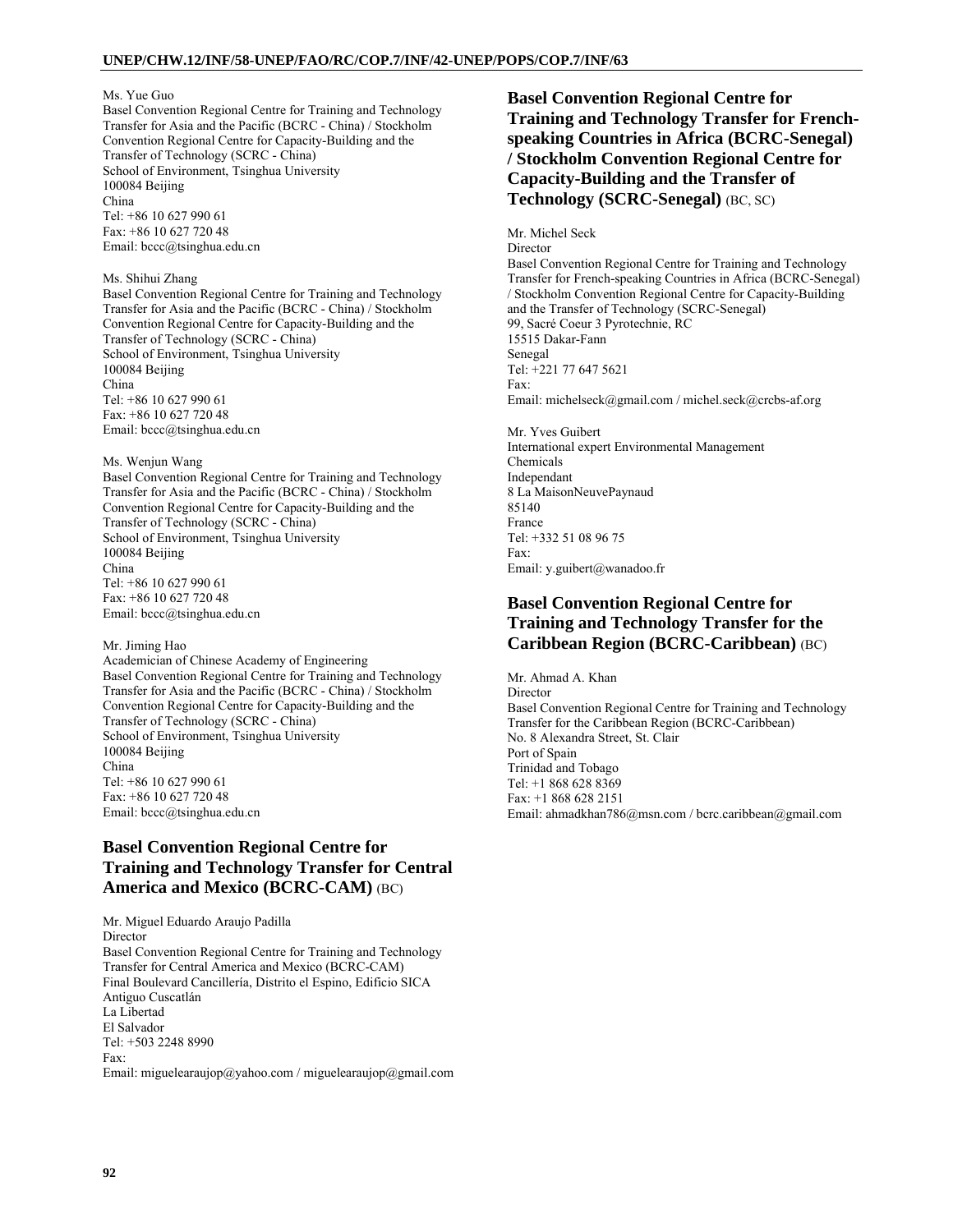**Basel Convention Regional Centre for Training and Technology Transfer for the English-Speaking African countries (BCRC-South Africa) / Stockholm Convention Regional Centre for Capacity-Building and the Transfer of Technology (SCRC South Africa)**  (BC, SC)

Mr. Taelo Letsela Executive Director Africa Institute Basel Convention Regional Centre for Training and Technology Transfer for the English-Speaking African countries (BCRC-South Africa) / Stockholm Convention Regional Centre for Capacity-Building and the Transfer of Technology (SCRC South Africa) 473 Environment House Corner Soutpansberg & Steve Biko Str Arcadia Private Bag X447 0001 Pretoria South Africa Tel: +27 12 399 9861 Fax: +27 12 320 5540 Email: tletsela@environment.gov.za

Mr. Koebu Khalema Programme Officer Africa Insitute 473 CNR Steve Biko and Soutpansberg Acardia Private Bag X 447 0001 Pretoria South Africa Tel: +27 12 399 9863 Fax: +27 12 320 5540 Email: kkhalema@environment.gov.za

**Pacific Regional Centre for Training and Technology Transfer for the Joint Implementation of the Basel and the Waigani Conventions in the South Pacific Region integrated within the Secretariat of the Pacific Regional Environment Programme (SPREP)**  (BC)

Ms. Alice Leney Consultant Waste Management and Pollution Control Pacific Regional Centre for Training and Technology Transfer for the Joint Implementation of the Basel and the Waigani Conventions in the South Pacific Region integrated within the Secretariat of the Pacific Regional Environment Programme (SPREP) P.O. Box 240 Apia Samoa Tel: +64 7 8666 9115 Fax: Email: alice@coolcard.co.nz

Mr. Frank Griffin Hazardous Waste Adviser Waste Management and Pollution Control Pacific Regional Centre for Training and Technology Transfer for the Joint Implementation of the Basel and the Waigani Conventions in the South Pacific Region integrated within the Secretariat of the Pacific Regional Environment Programme (SPREP) P.O. Box 240 Apia Samoa Tel: +685 219 29 Fax: +685 202 31 Email: frankg@sprep.org Mr. David Haynes Director Waste Management and Pollution Control Pacific Regional Centre for Training and Technology Transfer for the Joint Implementation of the Basel and the Waigani Conventions in the South Pacific Region integrated within the Secretariat of the Pacific Regional Environment Programme (SPREP) P.O.Box 240 Apia Samoa Tel: +685 21929 x 245 Fax: +685 20231 Email: davidh@sprep.org

## **Stockholm Convention Regional Centre for Capacity-Building and the Transfer of Technology / Regional Activity Centre for Cleaner Production, Mediterranean Action Plan (RAC-CP/MAP)** (SC)

Mr. Enrique De Villamore **Director** Regional Activity Centre for Sustainable Consumption and Production (SCP/RAC) UNEP Mediterranean Action Plan (MAP) Stockholm Convention Regional Centre Angli 31, 3 floor - 3 door 08017 Barcelona Spain Tel: +34 93 553 8792 Fax: +34 93 882 36 37 Email: evillamore@cprac.org / evillamore@scprac.org

Mr. Manuel Clar Associated Expert SCP/RAC Anglí, 31 - 3rd floor 08017 Barcelona Spain Tel: +34 93 553 87 92 Fax: +34 93 882 36 37 Email: mclar@pmecon.com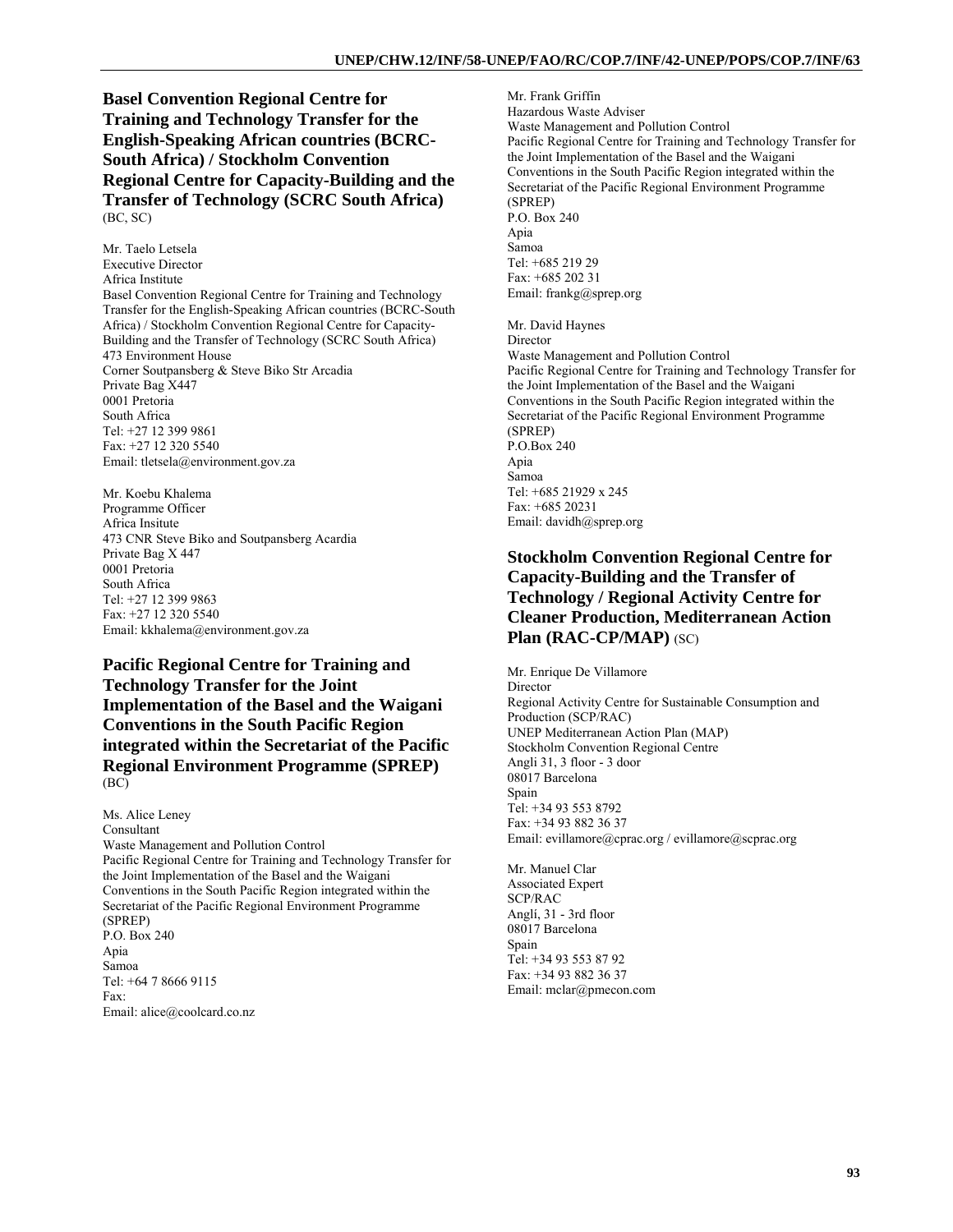## **Stockholm Convention Regional Centre for Capacity-Building and the Transfer of Technology (SCRC Czech Republic)** (SC)

Mr. Jakub Gregor Specialist – GMP Data Warehouse support team Research Centre for Toxic Compounds in the Environment, RECETOX Masaryk University Faculty of Science, Masaryk University, Kamenice 753/5 625 00 Brno Czech Republic Tel: +420 549 493 063 Fax: +420 549 492 840 Email: gregor@iba.muni.cz / sebkova@recetox.muni.cz

## **Stockholm Convention Regional Centre for Capacity-Building and the Transfer of Technology (SCRC India)** (SC)

Mr. Sanjeev Kumar Singh Senior Scientist Eco-System Division CSIR - National Environmental Engineering Research Institute (NEERI) Nehru Marg, Wardha Road 440 020 Nagpur India Tel: +91 712 224 9885 x 323 Fax: +91 712 224 9900 Email: skr\_singh@neeri.res.in / sanjeev1890@gmail.com

## **Stockholm Convention Regional Centre for Capacity-Building and the Transfer of Technology (SCRC Kenya)** (SC)

Mr. Wilber Lwande Senior Scientist and programm Leader Applied Bioprospecting Programme International Center of Insect Physiology and Ecology Kasarani, Off Thika Road P.O. Box 30772 00100 Nairobi Kenya Tel: +254 20 863 2000 Fax: +254 20 863 2001/2 Email: wlwande@icipe.org

## **Stockholm Convention Regional Centre for Capacity-Building and the Transfer of Technology (SCRC Kuwait) / Kuwait Institute for Scientific Research** (SC)

Mr. Hassan Alshemmari Associate Research Scientist Program Of Environment And Climate Change/ Environment And Life Sciences Center Kuwait/ Kuwait Institute For Scientific Research P.O. Box 24885 13109 Safat Kuwait Tel: +965 248 9182 Fax: +965 249 890 89 Email: hshamari@kisr.edu.kw

Mr. Bondi Gevao Research Scientist Department of Environmental Science Kuwait Institute for Scientific Research P. O. Box 24885 13109 Safat Kuwait Tel: +965 24989178 Fax: Email: bgevao@kisr.edu.kw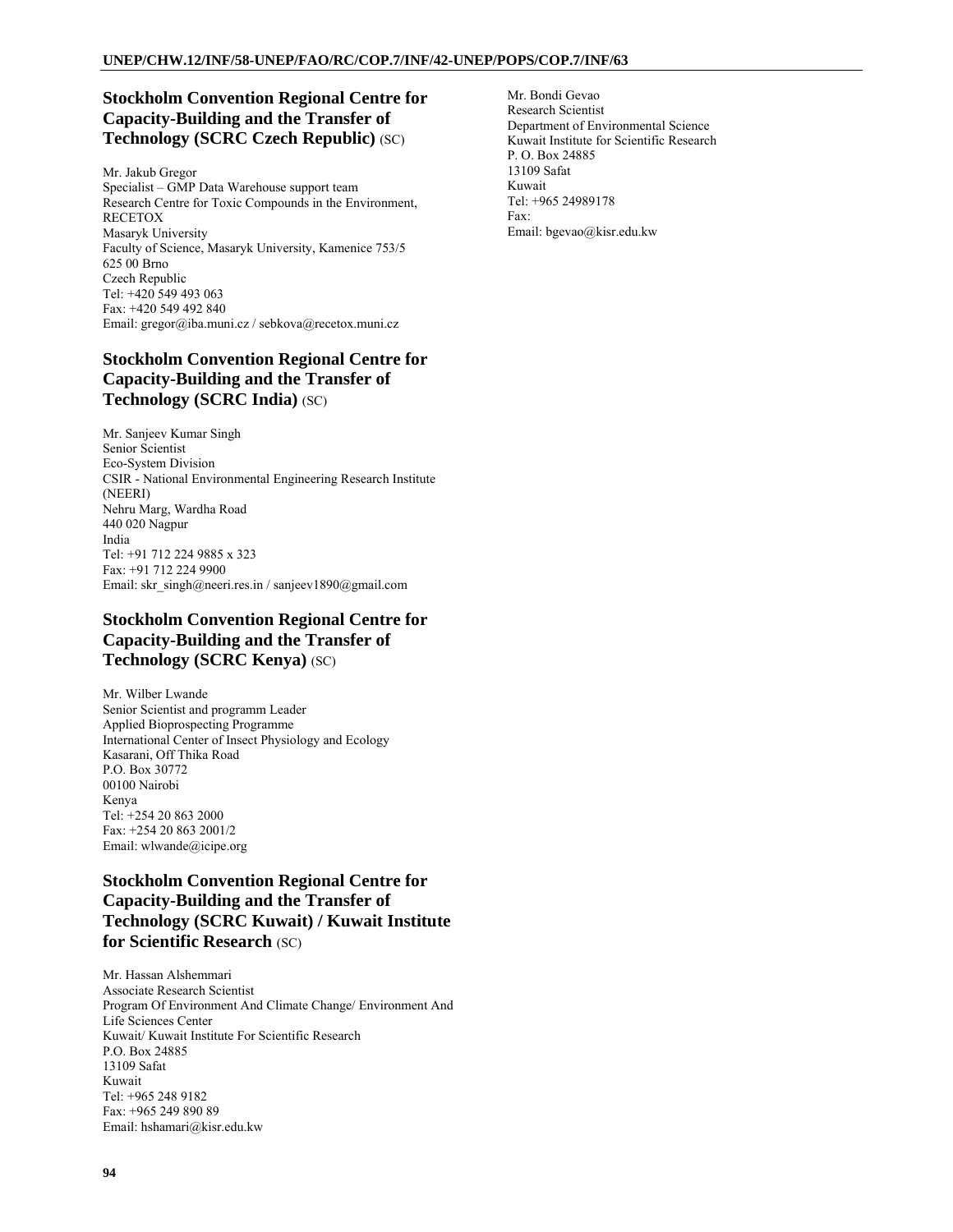# **(c) Non-Governmental Organizations**

## **Action Group for the Promotion and Protection to the Flora and the Fauna (GAPROFFA)** (RC, SC)

Ms. Sounkoura Adetonah Environmentalist and Gender specialist Environment and Development Action Group for Protection and Promotion to the Flora and Fauna (GAPROFFA) 08 B.P. 0932 Tri Postal Cotonou, Benin Tel: +229 950 686 84 Fax: +229 2135 0556 Email: s.adetonah@cgiar.org / s.adetonah@yahoo.fr

### **AGENDA for Environment and Responsible Development** (BC, RC, SC)

Mr. Silvani Mng'anya Principal Programme Officer Chemical Management AGENDA for Environment and Responsible Development Sinza B 545 Mashujaa St. Sinza Palestina P.O. Box 77266 Dar es Salaam United Republic of Tanzania Tel: +255 22 2461052 Fax: +255 22 2461054 Email: semnganya@yahoo.com / semnganya@gmail.com

#### **Alaska Community Action on Toxics (ACAT)**  (SC)

Ms. Pamela Miller Executive Director and Biologist Environmental Health Alaska Community Action on Toxics (ACAT) / IPEN 505 West Northern Lights Blvd., Suite 205 99503 Anchorage United States of America Tel: +1 907 222 7714 Fax: +1 907 222 7715 Email: pamela@akaction.org

Ms. Erika Apatiki Community Health Researcher Alaska Community Action on Toxics P.O.Box 42 99742 Gambell United States of America Tel: +1 907 985 2411 Fax: +1 907 222 7715 Email: erikaa1984@yahoo.com

Ms. Tiffany Immingan Community Health Researcher Alaska Community Action on Toxics (ACAT) / IPEN P.O.Box 85 99769 Savoonga United States of America Tel: +1 907 984 2126 Fax: +1 907 222 7715 Email: tiffany.immingan@gmail.com

Ms. Vi Waghiyi Director, Environmental Health Justice Program Alaska Community Action on Toxics (ACAT) / IPEN 505 West Northern Lights Boulevard, Suite 205 99503 Anchorage United States of America Tel: +1 907 222 7714  $Fax: +19072227715$ Email: vi@akaction.org

### **All-Russian Institute for Nature Protection** (BC)

Ms. Olga Tagilova Deputy Director All Russian Institute for Nature Protection 7 Karbyshev St. 194021 Saint Peterburg Russian Federation Tel: +8 812 633 3225 Fax: Email: info@nii\_atmosphere.ru / vnii\_eco@mail.ru

#### **ANDEVA** (RC)

Mr. Marc Hindry Administrator ANDEVA 8 rue Charles Pathé 94300 Vincennes France Tel: +33 1 49 57 90 95 Fax: +33 1 49 57 97 71 Email: marc.hindry@imj.prg.fr

### **Arnika Association (AA)** (BC, SC)

Mr. Jindrich Petrlik Executive Director/Co-chair of Dioxin, PCBs and Waste WG Toxics and Waste Programme Arnika Association Chlumova 17 130 00 Prague 3 Czech Republic Tel: +420 603 584 982 Fax: +420 222 781 471 Email: jindrich.petrlik@arnika.org / toxic@arnika.org

Mr. Václav Mach Project Coordinator Arnika Association Chlumova 17 130 00 Prague 3 Czech Republic Tel: +420 222 781 471 Fax: +420 222 781 471 Email: vaclav.mach@arnika.org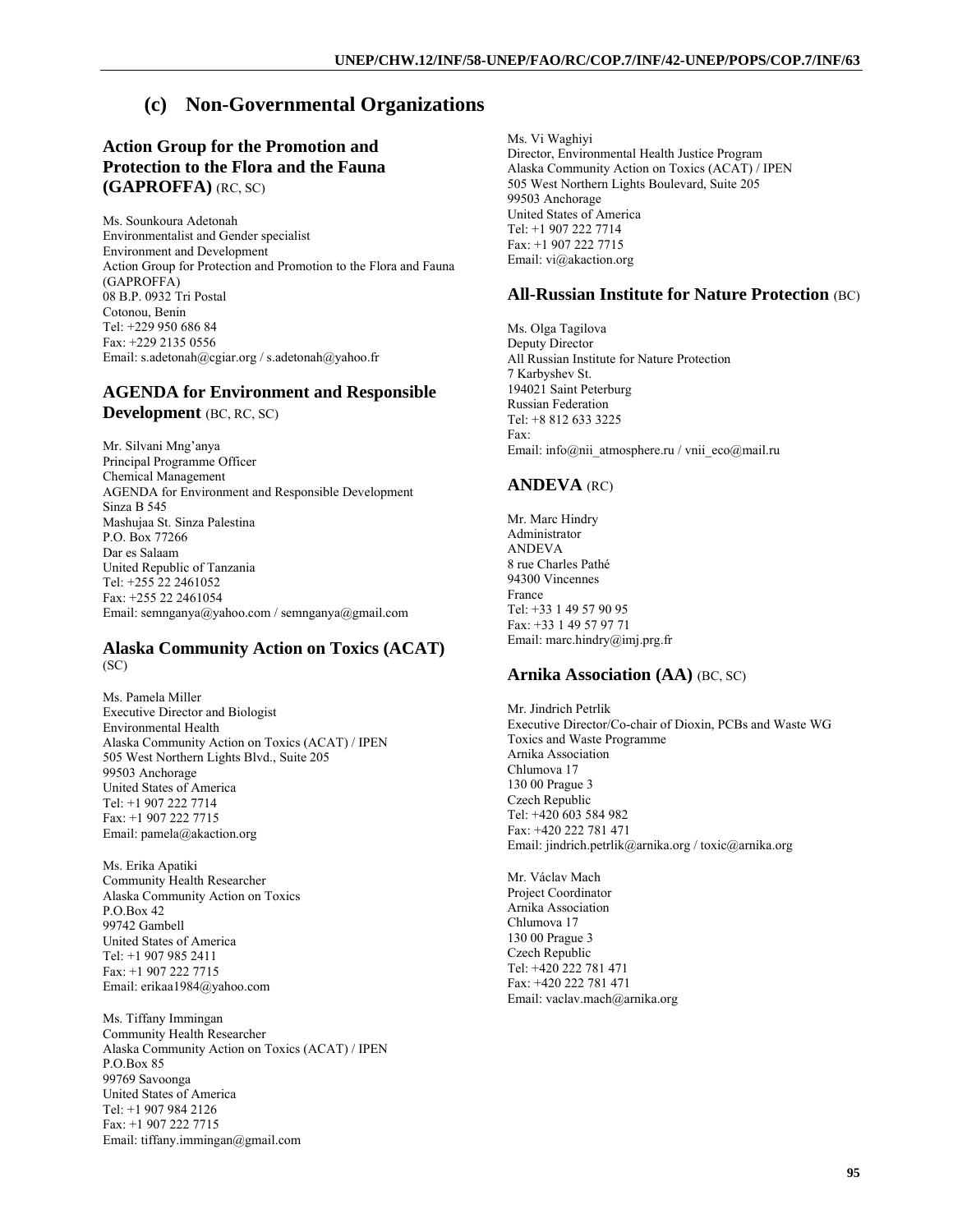## **Asbestos Cement Products Manufacturers' Association (ACPMA)** (RC)

Mr. Vivek Chandra Rao Sripalle Director Safety, Health and Environment Asbestos Cement Products Manufacturers' Association 502 Mansarovar, 90 Nehru Place 110 019 New Delhi India Tel: +91 94901 64707 Fax: +91 11 4652 1496 Email: drvcrao@yahoo.com / vivekchandrarao.sp@hil.in

Mr. Arun Kumar Saraf Chairman Chrysotile Usage and Transportation UAL Industries LTD. Konark Mani Uday 16 May Fair Road 7000019 Kolkata India Tel: +91 33 4011 5100 Fax: +91 33 4011 5199 Email: arunsaraf@ualind.com

Mr. Manohar Lal Director General Asbestos Cement Products Manufacturers' Association 502, Mansrovar, 90 Nehru Place 110019 New Delhi India Tel: +91 11 410 554 27 Fax: Email: dgacpma@gmail.com / acpma.ind@gmail.com

### **Asbestos Information Centre** (RC)

Mr. Manish Sanghi Vice Chairman All Matters Concerning Chrysotile Usage and Transportation Everest Industries Ltd A-32 Mohan Cooperative Industrial Area, Mathura Road 110044 New Delhi India Tel: +91 11 405 123 61 Fax: +91 11 405 137 05 Email: msanghi@everestind.com

### **Asociación Nacional de Empresaríos de Colombia (ANDI)** (BC, RC)

Mr. Jorge Bejarano Subdirector Cámara Procultivos Asociación Nacional De Empresarios De Colombia (Andi) Calle 73 No. 8 – 13 Torre A Piso 7 Bogotá Colombia Tel: +57 1 326 8500 x 2239 Fax: +57 1 347 3198 Email: jbejarano@andi.com.co

### **Association des Dentistes sans Mercure (ADESAM)** (BC, RC, SC)

Mr. Djibrilla Sidiki Président Advocacy / Human Care Dentistes Sans Mercure Djarengol, Pitoare, Maroua B.P. 594 Cameroon Tel: Fax: Email: gounna2002@yahoo.fr

### **Association Ukrainian Chrysotile Corporation**  (RC)

Mr. Ruslan Koval Executive director Association Ukrainian Chrysotile Corporation Frunze Street, 102 04080 Kiev Town Ukraine Tel: +380444920068 Fax: +380444920069 Email: ukrchrysotile@ukr.net / ukrchrysotile@online.ua

Mr. Oleksandr Sierkin Chairman Association Ukrainian Chrysotile Corporation Frunze Street, 102 04080 Kiev Town Ukraine Tel: +380444920068 Fax: +380444920069 Email: ukrchrysotile@ukr.net / ukrchrysotile@online.ua

## **Basel Action Network (BAN)** (BC)

Mr. Richard Gutierrez Executive Director Southeast Asia Basel Action Network (BAN) / BAN Toxics Suite 332 Eagle Court Condominium 26 Matalino Street, Diliman 1100 Quezon City Philippines Tel: +63 2 239 4392 Fax: +63 2 239 4392 Email: rgutierrez@ban.org / rgutierrez@bantoxics.org

Ms. Sarah Westervelt e-Stewardship Policy Director Basel Action Network (BAN) 206 First Avenue, Suite 410 98104 Seattle United States of America Tel: +1 206 652 5555 Fax: +1 206 652 5750 Email: swestervelt@ban.org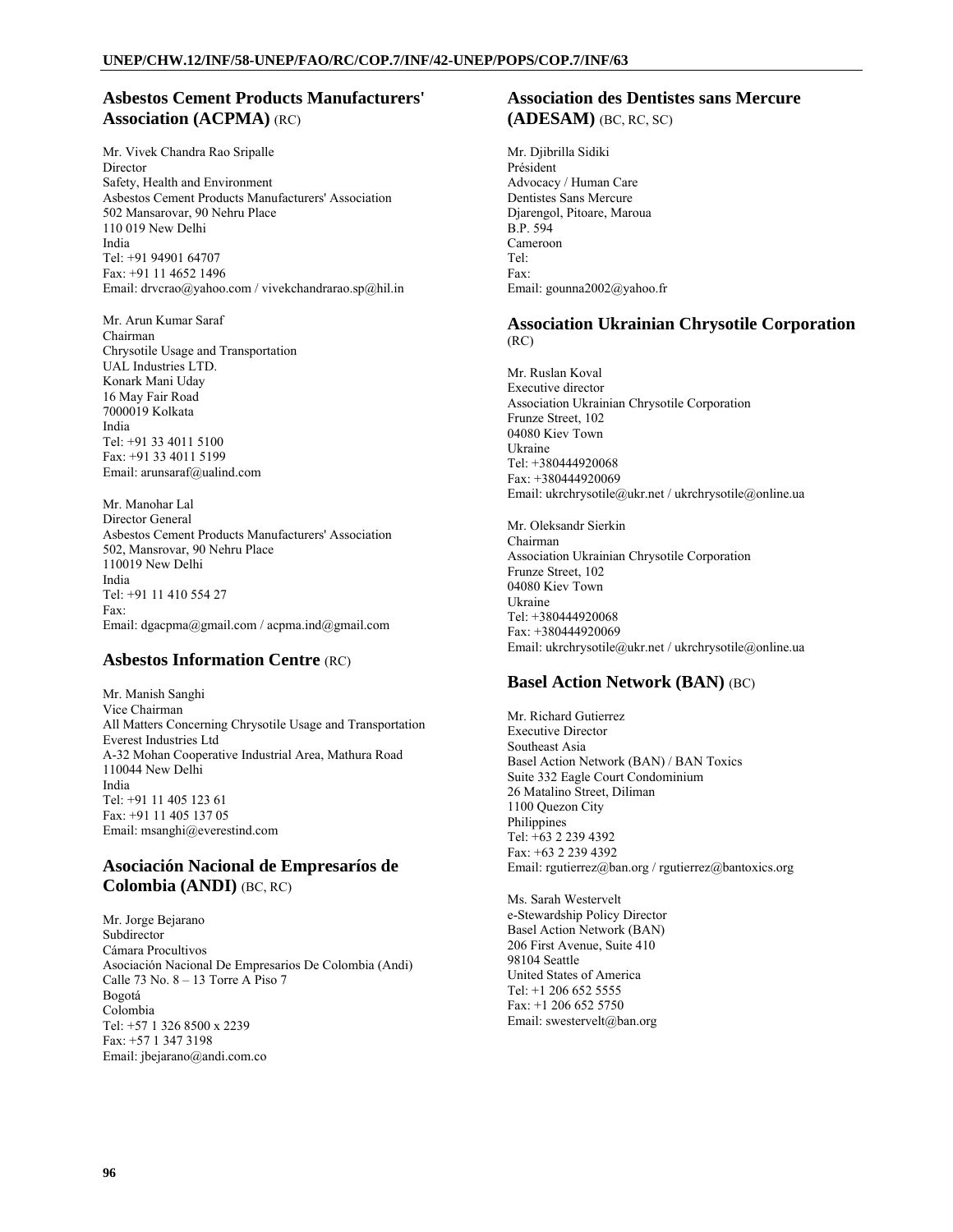Mr. Jim Puckett Executive Director Basel Action Network (BAN) 206 First Avenue, Suite 410 98104 Seattle United States of America Tel: +1 206 652 5555 Fax: +1 206 652 5750 Email: jpuckett@ban.org

### **Berne Declaration** (RC)

Ms. Anaïs Campion Assistant Berne Declaration P.O. Box 8026 Zürich Switzerland Tel: +41 44 277 70 04 Fax: +41 44 277 70 01 Email: anais.campion@etu.unige.ch

Mr. François Meienberg Campaign Director Berne Declaration P.O. Box 8026 8026 Zurich Switzerland Tel: +41 44 277 7004 Fax: +41 44 277 7001 Email: food@evb.ch

Ms. Guillaume Thibaut Rohat Assistant Berne Declaration P.O. Box 8026 Zürich Switzerland Tel: +41 44 277 70 04 Fax: +41 44 277 70 01 Email: guillaume.rohat@etu.unige.ch

## **Biovision Foundation** (SC)

Mr. Konrad Meyer Senior Policy Advisor Advocacy and Policy Biovision Foundation Heinrichstrasse 147 8005 Zürich Switzerland Tel: +41 44 512 58 58 Fax: +41 44 512 58 59 Email: kmeyer@bluewin.ch

Ms. Stefanie Keller Policy Advisor Advocacy and Policy Biovision Foundation Heinrichstrasse 147 8005 Zurich Switzerland Tel: +41 44 512 58 58 Fax: +41 44 512 58 59 Email: s.keller@biovision.ch Mr. James Siermann Policy Advisor Advocacy and Policy Biovision Foundation Heinrichstrasse 147 8005 Zürich Switzerland Tel: +41 44 512 58 58 Fax: +41 44 512 58 59 Email: j.siermann@biovision.ch

## **Bromine Science and Environmental Forum (BSEF)** (BC, SC)

Ms. Vilma Kaza Consultant Burson-Marsteller Bromine Science and Environmental Forum (BSEF) 37 Square de Meeûs 1000 Brussels Belgium Tel: +32 2 743 66 80 Fax: +32 2 733 66 11 Email: vilma.kaza@bm.com

Mr. Olivier De Matos Consultant Burson-Marsteller 37 Square de Meeus 1000 Brussels Belgium Tel: +32 2 743 66 41 Fax: +32 2 733 66 11 Email: olivier.dematos@bm.com / reception.brussels@bm.com

Ms. Venetia Spencer Consultant Burson-Marsteller Bromine Science Environment Forum (BSEF) 37 Square de Meeus 1000 Brussels Belgium Tel: +32 2 743 6657 Fax: +32 2 733 6611 Email: venetia.spencer@bm.com / reception.brussels@bm.com

#### **Bureau of International Recycling (BIR)** (BC, RC, SC)

Mr. Ross Bartley Environmental and Technical Director Bureau of International Recycling (BIR) Avenue Franklin Roosevelt 24 1050 Brussels Belgium Tel: +32 2 627 5770 Fax: +32 2 627 5773 Email: bir@bir.org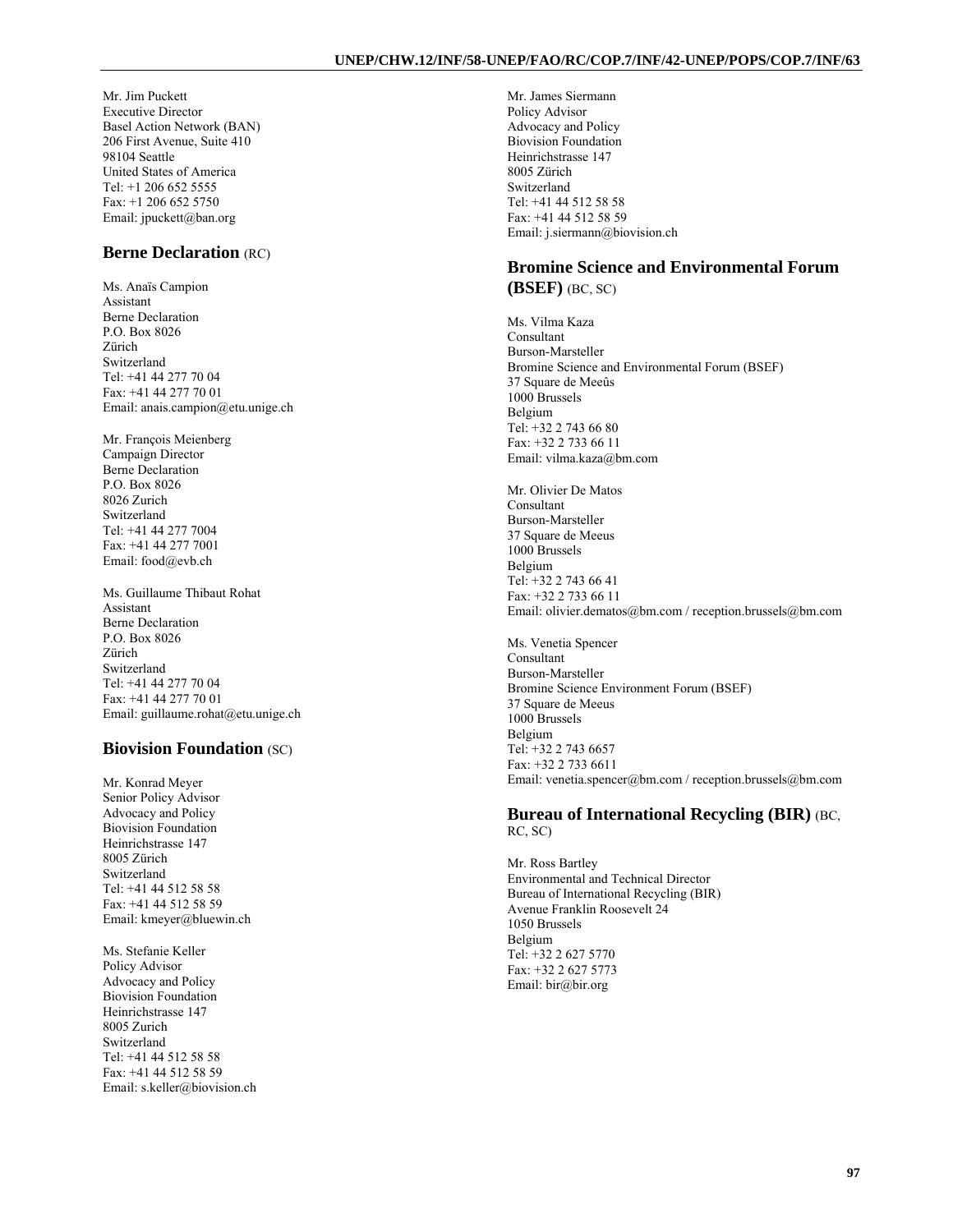### **Cámara de Industria de Guatemala** (RC)

Mr. Enrique Lacs Asesor Cámara de Industria de Guatemala Ruta 6, 9-21, Zona 4, Edificio Cámara de Industria 12 Nivel Guatemala Tel: +502 238 090 00 Fax: Email: direccionejecutiva@industriaguate.com

Mr. Luis Velásquez Secretario de la Gremial de Proveedores de Insumos Agrícolas Cámara de Industria de Guatemala Ruta 6, 9-21, Zona 4, Edificio Cámara de Industria 12 Nivel Guatemala Tel: +502 238 090 00 Fax: Email: direccionejecutiva@industriaguate.com

Mr. Mariano Rayo Asesor de la Gremial de Proveedores de Insumos Agrícola Cámara de Industria de Guatemala Ruta 6, 9-21, Zona 4, Edificio Cámara de Industria 12 Nivel Tel: +502 238 090 00 Fax: Email: direccionejecutiva@industriaguate.com

Mr. Alejandro Vásquez Ostrich Presidente Junta Directiva Gremial de Proveedores de Insumos Agrícolas Cámara de Industria de Guatemala Ruta 6, 9-21, Zona 4, Edificio Cámara de Industria 12 Nivel Guatemala Tel: +502 238 090 00 Fax: Email: direccionejecutiva@industriaguate.com

## **Cámara Hondureña de Productos Equivalentes (CAHPROE)** (RC)

Mr. Federico Cruz Asesor Cámara Hondureña de Productos Equivalentes (CAHPROE) Anillo Periférico Sur, 2ª calle de acceso a Colonia Loarque, contiguo a bodegas de DHL Tegucigalpa Honduras Tel: +504 975 155 70 Fax: Email: fjcruz@agrocentro.info Mr. Eduardo Salgado Presidente

Cámara Hondureña de Productos Equivalentes (CAHPROE) Anillo Periférico Sur, 2ª calle de acceso a Colonia Loarque, contiguo a bodegas de DHL Tegucigalpa Honduras Tel: +504 975 185 70 Fax: Email: esalgado@disagro.com

### **Center for International Environmental Law (CIEL)** (BC, RC, SC)

Ms. Giulia Carlini Intern Center for International Environmental Law (CIEL) Rue des savoises 15 1205 Geneva Switzerland Tel: Fax: Email: Mr. David Azoulay

Senior attorney/ Environmental health program director Environmental health program Center for International Environmental law (CIEL) Rue des savoises 15 1205 Geneva Switzerland Tel: Fax: Email: dazoulay@ciel.org

### **Center for Public Health and Environmental Development (CEPHED)** (BC, RC, SC)

Mr. Ram Charitra Sah Executive Director Center for Public Health and Environmental Development (CEPHED) Naya Basi, Imadol-5, Lalitpur Kathmandu Nepal Tel: +977 1 520 1786 Fax: +977 1 520 1786 Email: ramcharitra@gmail.com / cephed04@yahoo.com

### **Centre de Recherches et d'Education pour le Développement (CREPD)** (BC, RC, SC)

Mr. Gilbert Kuepouo Coordinator / Executive Director Environment and Sustainable Development Department Research and Education Centre for Development 3rd Floor, Ecotex Building, Madagascar Quarter P.O. Box 2970 Yaoundé Cameroon Tel: +237 242 82 50 94 Fax: Email: kuepouo@yahoo.com / gkuepouo@gmail.com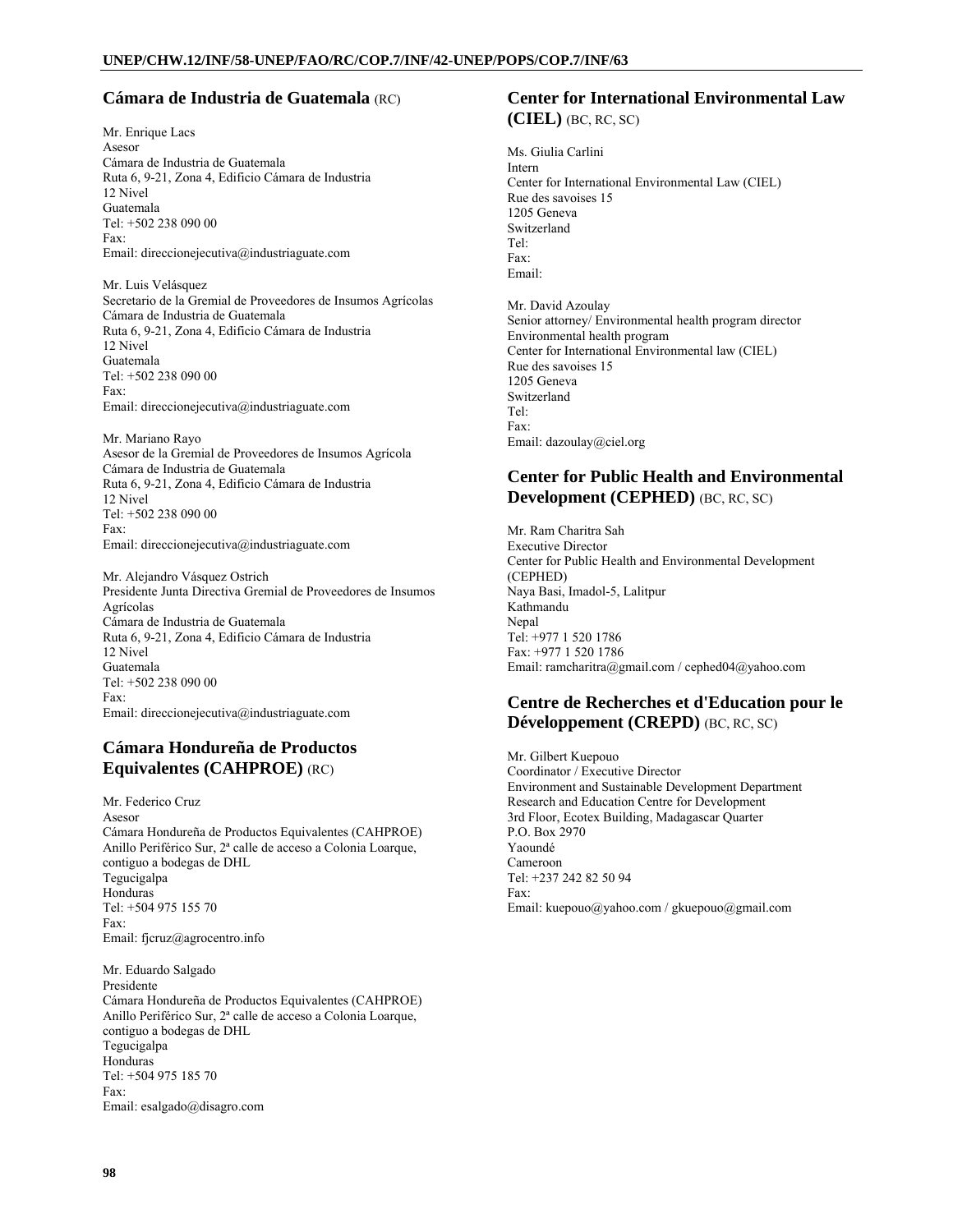## **Centre Optionnel Pour la Promotion et la Régénération Economique et Sociale Secteur Afrique (COPRESSA)** (BC, RC, SC)

Ms. Gisèle Djibrilla Sidiki Nguele Wansi Coordinator Women/Environnement Centre Optionnel Pour la Promotion et la Régénération Economique et Sociale Secteur Afrique 2 Rue Makabaye P.O. Box 409 Maroua Cameroon Tel: +237 994 171 51 Fax: +237 222 931 48 Email: copres\_sa@yahoo.fr / fatysidiki@yahoo.fr

## **Chamber of Commerce and Industry of the Russian Federation (CCI RF)** (SC)

Mr. Garislav Shkolenok Member Committee for Nature Management and Ecology Chamber of Commerce and Industry of the Russian Federation (CCIRF) 6, Iliynka Street 109012 Moscow Russian Federation Tel: +7 495 620 0294 Fax: +7 495 620 0366 Email: garislav1@gmail.com / soldatova@tpprf.ru

### **Chinese Research Academy of Environmental Sciences (CRAES)** (BC)

Mr. Ziliang Yang Researcher Institute of Solid Waste Management Chinese Research Academy of Environmental Sciences No.8 Anwai Dayangfang Chaoyang District Beijing China Tel: +86 10 8491 5161 Fax: +86 10 8491 3903 Email: yangzl@craes.org.cn

## **Chrysotile Association NPO** (RC)

Mr. Vladimir Galitcyn Executive Director Chrysotile Association NPO Usacheva str. 35, bldg. 1 Moscow Russian Federation Tel: +7 495 775 2823 Fax: +7 495 774 2823 Email: info@chrysotile.ru

Ms. Larisa Porsina Coordinator on Foreign Affairs Chrysotile Association Usacheva str. 35, bldg. 1 Moscow Russian Federation Tel: +7 34365 43 223 Fax: +7 34365 43 223 Email: larisse.fra@gmail.com

## **Confederation of Employers of Kazakhstan (CEK)** (RC)

Mr. Nurlan Omarov Advisor Confederation of Employers of Kazakhstan(CEK) 212 Radostovets Street 050060 Almaty Kazakhstan Tel: +7 727 390 1714 Fax: +7 727 395 66 58 Email: krrk@krrk.kz

## **CropLife International** (RC, SC)

Mr. Phillippe Chatton Regulatory Affairs Manager Plant Protection CropLife International Dow AgroSciences SAS 371, rue Ludwig Van Beethoven 06560 Valbonne France Tel: +33 493 95 60 93 Fax: +33 493 95 60 04 Email: pchatton@dow.com

Mr. Mark Trewhitt Consultant International Regulatory Policy Trewhitt Consulting 326 avenue Louise 1050 Brussels Belgium Tel: +49 6322 987 2160 Fax: +49 1525 456 7060 Email: mark@trewhitt-consulting.com

Mr. Roland Mario Dieterle Team Lead Global Product Registration Syngenta Crop Protection AG 215, Schwarzwaldallee 4058 Basel, Switzerland Tel: +41 61 323 21 25 Fax: Email: roland\_mario.dieterle@syngenta.com

Mr. Richard Brown Head of Product Stewardship & Issue Management Development Department Syngenta Crop Protection AG WRO.1004.3.11 Schwarzwaldallee 215 4002 Basel, Switzerland Tel: +41 22 61 323 75 25 Fax: +41 22 61 323 76 80 Email: richard\_anthony.brown@syngenta.com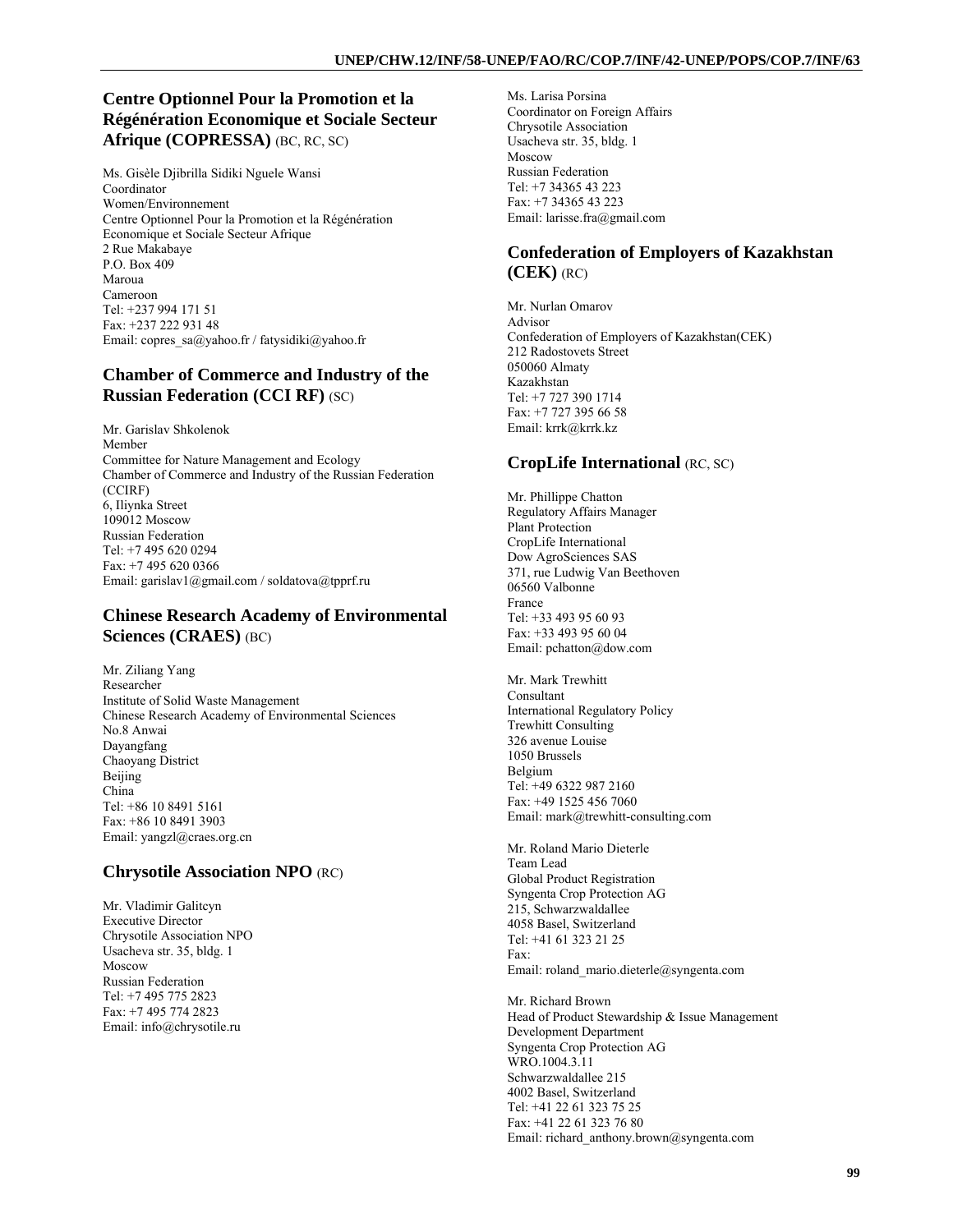Mr. Bernhard G. Johnen Director International Regulatory Policy CropLife International 326 avenue Louise 1050 Brussels Belgium Tel: +32 2 542 0410 Fax: +32 2 542 0419 Email: bernhard.johnen@croplife.org

### **Earthjustice** (RC)

Mr. Yves Lador Permanent Representative to the UN in Geneva Earthiustice P.O. Box 254 CH-1219 Châtelaine Switzerland Tel: +41 79 705 0617 Fax: +41 22 796 65 05 Email: y.lador@bluewin.ch

## **European Union Network for the Implementation and Enforcement of Environmental Law (IMPEL)** (BC)

Ms. Nancy Isarin Communications and Project Officer Secretariat European Union Network for the Implementation and Enforcement of Environmental Law (IMPEL) Gulledelle 96 1200 Bruxelles Belgium Tel: +35 19 1324 1900 Fax: Email: nancy.isarin@ambiendura.com / nancy.isarin@impel.eu

### **Federação dos Trabalhadores da Construção de São Paulo (FETICOM)** (RC)

Mr. Emilio Ferreira Junior President SINTRACICAP Sindicato dos Trabalhadores da construção Civil Capivari SP Rua Barão do Rio Branco n 43 13360 000 São Paulo Brazil Tel: +551 993 491 2229 Fax: Email: emilio.sintracicap@gmail.com

### **Federação Internacional dos Trabalhadores do Amianto Crisotila (FITAC)** (RC)

Mr. Adilson Conceiçao Santana President Federação Internacional dos Trabalhadores do Amianto Crisotila (FITAC) Av.Goias n 112, 7 floor room 705, town centre 74010 010 Centro Brazil Tel: +55 62 394 207 25 Fax: Email: kdysantana@ig.com.br / adilsonsantana@stiemmmgo.org.br

### **Fluorocouncil** (SC)

Mr. Ronald Bock EMEA Product Stewardship Manager Chemours International / Fluoroproducts Global Industry Council for FluoroTechnology Chemin du Pavillon 2 P.O. Box 50 1218 Grand-Saconnex Switzerland Tel: +41 22 719 1510 Fax: +41 22 717 5411 Email: ronald.p.bock@dupont.com / ronald.p.bock@chemours.com

Mr. Richard F. Holt Consultant FluoroCouncil 39 Hayloft Circle 19808 Wilmington United States of America Tel: +1 302 234 9475 Fax: Email: holtrf1@comcast.net

### **Global EcoLomics** (BC, RC, SC)

Ms. Noriko Yajima Research Director Chemical Safety EcoLomics International 27, chemin des Crêts de Pregny 1218 Grand Saconnex Switzerland Tel: +1 514 767 6220 Fax: +41 22 329 6730 Email: nikkiyaji@gmail.com / urs.thomas@EcoLomics-International.org

## **Global Silicones Council** (SC)

Mr. Karluss Thomas Executive Director Silicones Global Silicones Council 700 2nd St NE 20001 Washington DC United States of America Tel: +1 202 249 6197 Fax: +1 703 463 1509 Email: karluss\_thomas@americanchemistry.com

Mr. Ralf Maecker Director Product Stewardship Silicones Global Silicones Council Chempark, Bldg. T 39 51368 Leverkusen Germany Tel: +49 214 30 50357 Fax: +49 214 30 72397 Email: ralf.maecker@momentive.com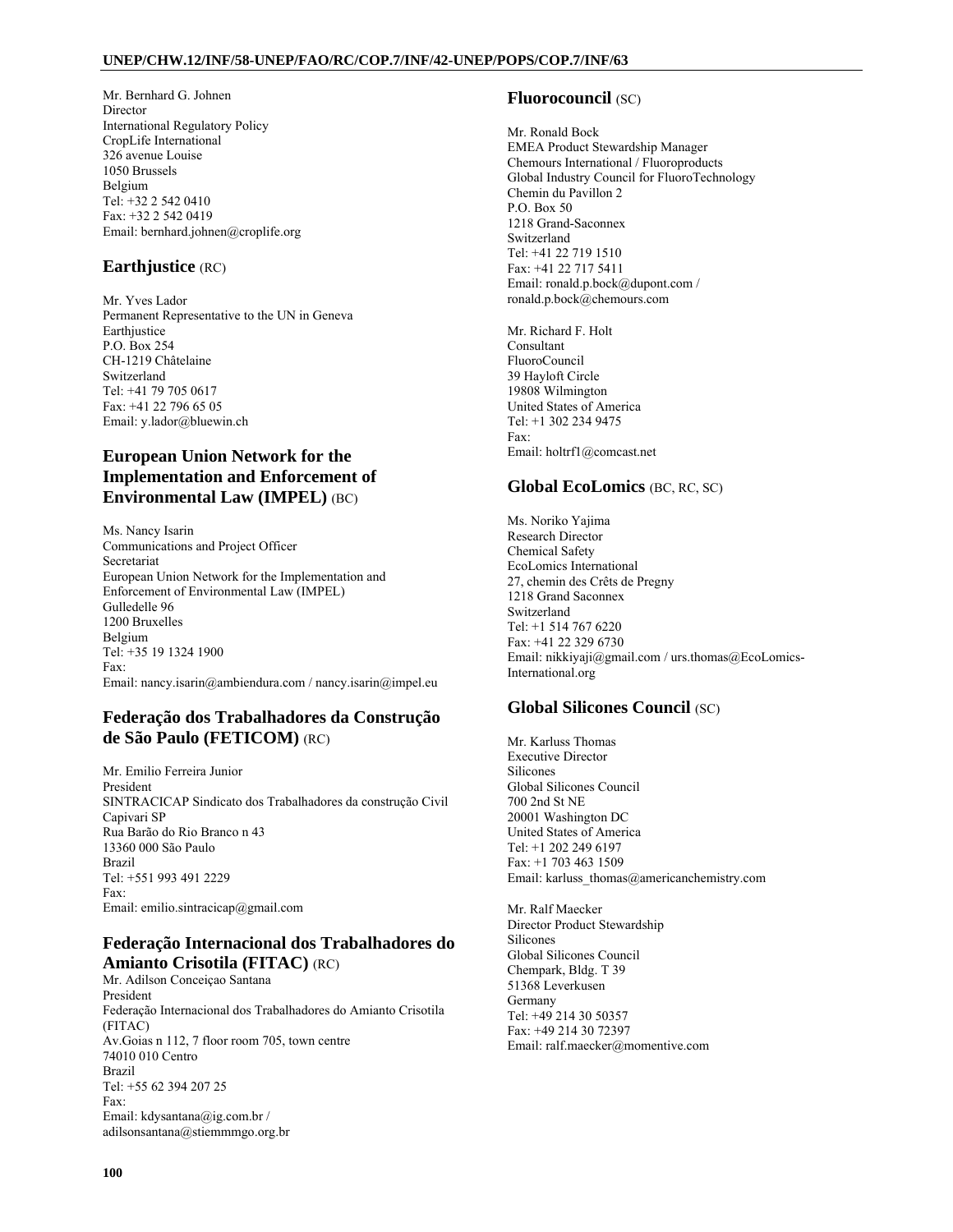Ms. Kathleen Plotzke Chief Director, Health and Environmental Scientist and Director of Health and Environmental Sciences Regulatory Affairs Issues Management Health and Environmental Sciences, Regulatory Affairs Issues Management Global Silicones Council 2200 West Salzburg Road P.O.Box 994 C02220 Midland United States of America Tel: +989 496 8046 Fax: +989 496 5595 Email: kathy.plotzke@dowcorning.com

## **Greenpeace International** (BC, SC)

Ms. Melissa Mengjiao Wang Research Scientist Greenpeace Research Laboratories Greenpeace International Greenpeace Research Laboratories, Innovation Centre Phase 2 Rennes Drive, University of Exeter EX4 4RN Exeter United Kingdom of Great Britain and Northern Ireland Tel: +44 1392 247 911 Fax: Email: mewang@greenpeace.org

Mr. Gergely Ferenc Simon Regional toxic expert Greenpeace Central and Eastern Europe (CEE) H-1143 Zászlós utca 54 Hungary Tel: +36 1 392 7663 Fax: +36 1 200 8484 Email: gergely.simon@greenpeace.org

## **GreenWomen Analytical Environmental Agency** (RC)

Ms. Lydia Astanina Chair Analytical / Environmental Chemical Safety Koktem - 2, dom 2, apt. 73 050040 Almaty Kazakhstan Tel: +7 727 376 2772 Fax: +7 727 376 2772 Email: lidia.astanina@gmail.com

## **GRID-Arendal** (BC, RC, SC)

Ms. Ieva Rucevska Program Officer Environmental Crime GRID-Arendal P.O. Box 183 4802 Norway Tel: Fax: +47 37 03 50 50 Email: ieva@grida.no Ms. Runa Opdal Kerr Juridisk direktør/CCO General Counsel/CCO GRID-Arendal P.O. Box 0214 Oslo Norway Tel: +47 415 15 427 Fax: Email: runa.kerr@ngn.no

## **Indian Chemical Council (ICC)** (RC, SC)

Mr. Shunmugam Ganesan Chairman International Treaties Expert Committee Indian Chemical Council (ICC) 206B, Minerva Complex, 94, S.D Road 500003 Secunderabad India Tel: +91 40 27813273 Fax: +91 40 2784 1366 Email: ganesanicc@gmail.com

## **Industrial Technology Research Institute (ITRI)** (SC)

Ms. Shu-Jung Chen Consultant Green Energy and Environment Research Laboratories/Environment & Safety Technology Division Industrial Technology Research Institute (ITRI) 31040Rm.100, Bldg.74, No.195, Sec. 4, Chung Hsing Rd ChutungHsinchu Taiwan Province of China China Tel: +41 22 919 7070 Fax: +886 3 591 0030 Email: sjchen@protonmail.ch

## **IndustriALL Global Union** (RC)

Ms. Leonie Guguen Communications Officer Press IndustriALL Global Union 54bis, route des Acacias Case Postale 1516 1227 Geneva Switzerland Tel: +41 22 308 50 24 Fax: Email: lguguen@industriall-union.org

Mr. Brian Kohler Director Health, Safety, Sustainability IndustriALL Global Union 54 bis, Route des Acacias 1227 Geneva Switzerland Tel: +41 22 308 50 50 Fax: +41 22 308 50 55 Email: bkohler@industriall-union.org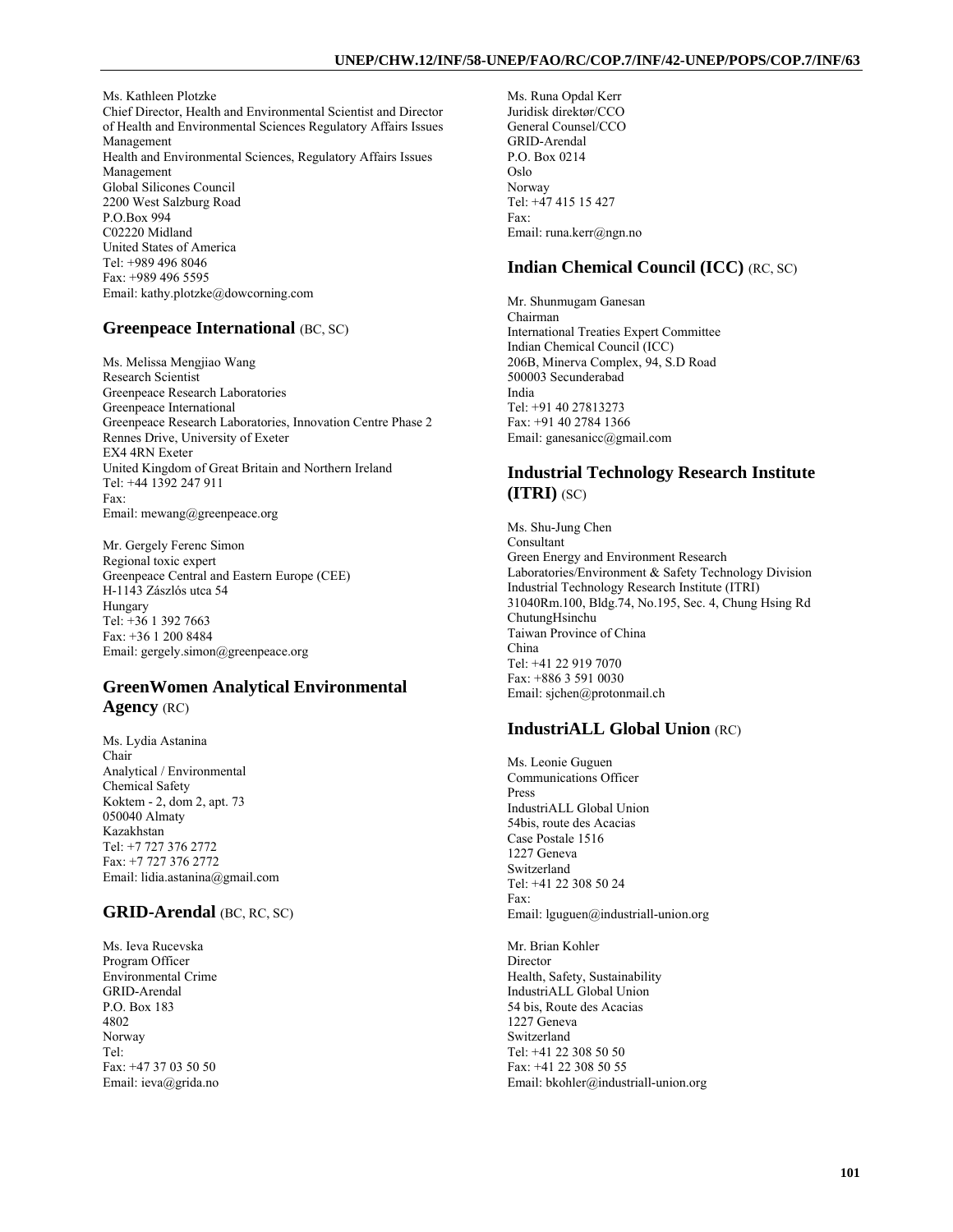## **Information Technology Industry Council (ITI)** (BC)

Ms. Antonia Alomar Project Consultant ICT ITI (APCO Worldwide 47 Rue Montoyer 5th Floor 1000 Brussels Belgium Tel: +32 0 264 598 23 Fax: +32 0 264 598 12 Email: aalomar@apcoworldwide.com

Mr. James Lovegrove Senior Director and head of the EU technology practice ICT ITI (APCO Worldwide) 47 Rue Montoyer 5th Floor 1000 Brussels Belgium Tel: +32 0 264 598 44 Fax: +32 0 264 598 12 Email: jlovegrove@apcoworldwide.com

Mr. Paul Quickert Environmental Program Manager Technical Services Cisco Systems, INC. 225 W. Tasman Drive SJCK/1/4 95234 San Jose United States of America Tel: +1 408 853 3617 Fax: Email: quickert@cisco.com

Ms. Jennifer Sanford Senior Manager Government Affairs Cisco Systems, INC. 601 Pennsylvania Avenue NW, Suite 900 20004 Washington DC United States of America Tel: +1 202 354 2928 Fax: +1 202 354 2930 Email: jennsanf@cisco.com

#### **Institute of Environment and Resources (IER)**  (BC)

Mr. Joung-Shing Houng Adviser Institute of Environment and Resources (IER) 7th Fl. No.45, Han-Ko St., Sec. 1 100 Taipei Taiwan Province of China China Tel: +886 2 2375 3013 Fax: +886 2 2375 3011 Email: harvey.houng@gmail.com / kenji19850330@ier.org.tw

#### **Institute of Scrap Recycling Industries (ISRI)**  (BC, SC)

Mr. Eric Harris Legal Counsel/Director of Government and International Affairs Government Relations Institute of Scrap Recycling Industries (ISRI) 1615 L Street, N.W. Suite 600 20036-5610 Washington United States of America Tel: +1 202 662 8514 Fax: +1 202 626 0914 Email: ericharris@isri.org

### **Instituto Brasileiro do Crisotila (IBC)** (RC)

Mr. Marcondes Braga De Moraes International Affairs Coordinator International Affairs Instituto Brasileiro do Crisotila (IBC)/Brazilian Chrysotile Institute Av. Lauricio Pedro Rasmussen, No. 2535 Vila Morais Sector 74 620 030 Goiãnia - GO Brazil Tel: +55 62 3604 0751 Fax: +55 62 3605 0750 Email: marcondes@crisotilabrasil.org.br

### **Instituto Mexicano de Fibroindustria A.C.** (RC)

Mr. Antonio Galván Carriles Presidente del Consejo Directivo Instituto Mexicano de Fibroindustria A.C. Patricio Sanz 405-2, Col. del Valle, Del. Benito Juárez 03100 México D.F. Mexico Tel: +52 55 5368 9881 Fax: Email: antonio.galvan@imfimex.org

### **International Alliance of Trade Union Organizations "Chrysotile"** (RC)

Mr. Andrey Kholzakov Chairman for International Affairs International Alliance of Trade Union Organizations "Chrysotile" Pobedy Street, 23 624261 Asbest Town Russian Federation Tel: +734 365 410 01 Fax: +734 365 410 01 Email: selyanind@gmail.com / tu.chrysotile@mail.ru

Mr. Dmitrii Selianin Adviser for International Affairs International Alliance of Trade-Unions Organizations "Chrysotile" Pobedy Street, 23 624261 Asbest Town Russian Federation Tel: +734 365 410 01 Fax: +734 365 410 01 Email: selyanind@gmail.com / tu.chrysotile@mail.ru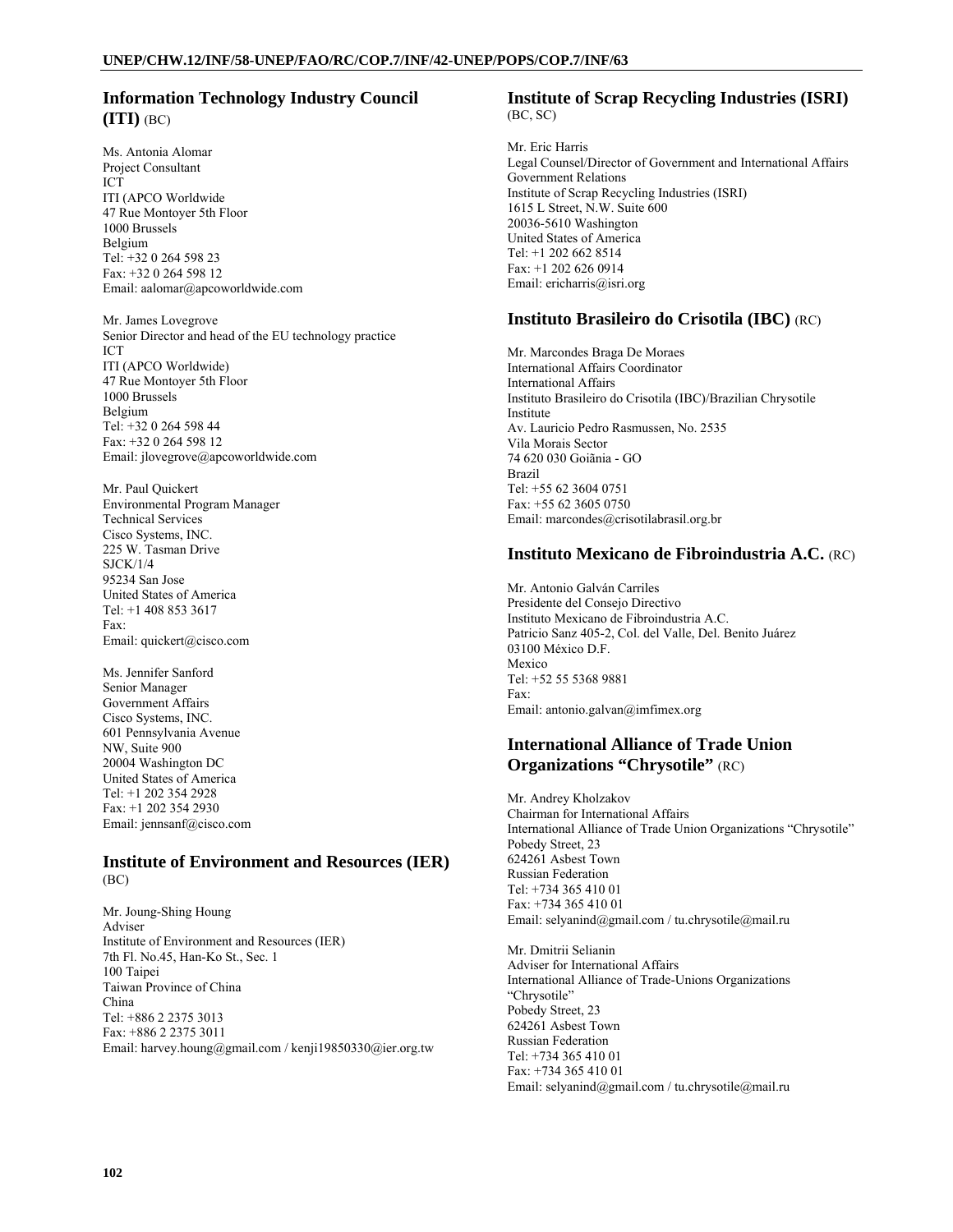#### **International Chrysotile Association** (RC)

Mr. Clément Godbout Consultant International Chrysotile Association 1 Place Ville Marie, Suite 3900 Montreal Canada Tel: +322 230 7042 Fax: +322 231 0822 Email: info@chrysotile.com / bruselas@alonsoasociados.com

Mr. Jean-Marc LeBlond Chairman International Chrysotile Association 1 Place Ville Marie, Suite 3900 Montreal Canada Tel: +1 418 332 3871 Fax: +1 418 332 2904 Email: jmarcleblond@2011ica.com

Mr. Serge Boislard Special Guest International Chrysotile Institute 1 Place Ville Marie, Suite 3900 H3B 4G7 Montreal Canada Tel: +1 418 332 3871 Fax: +1 418 332 2904 Email: jmarcleblond@2011ica.com

Mr. Pierre Laroche Special Guest International Chrysotile Association 1 Place Ville Marie, Suite 3900 H3B 4M7 Montreal Canada Tel: +1 418 332 3871 Fax: +1 418 332 2904 Email: jmarcleblond@2011ica.com

Mr. Emiliano Alonso Legal Advisor International Chrysotile Association 1699, Boulevard Frontenac Est, Thetford Mines G6G 6P6 Quebec Canada Tel: +322 230 7042 Fax: +322 231 0822 Email: e.alonso@alonsoasociados.com

### **International Council of Chemical Associations (ICCA)** (BC, RC, SC)

Mr. Robert J. Simon Vice President, Chemical Products & Technology International Council of Chemical Associations 700 2nd Street NE 20002 Washington, DC United States of America Tel: +1 202 249 6700 Fax: Email: robert\_simon@americanchemistry.com

Ms. Michelle Lopez Orfei Director, Global Affairs American Chemistry Council International Council of Chemical Associations 700 2nd Street, NE 20002 Washington, D.C United States of America Tel: +1 202 249 6419 Fax: +1 202 478 2503 Email: michelle\_orfei@americanchemistry.com

Mr. William F. Carroll Vice President, Industry Issues Occidental Chemical Corporation American Chemistry Council, Chlorine Chemistry Division 5005 LBJ Freeway, Suite 2200 75254 Dallas United States of America Tel: +1 972 404 2845 Fax: +1 713 985 1202 Email: bill\_carroll@oxy.com / William\_F.\_Carroll@oxy.com

Mr. K. Russell LaMotte Attorney Outside Counsel International Council of Chemical Associations 1350 I Street NW, Suite 700 20005 Washington United States of America Tel: +1 202 789 6080 Fax: +1 202 789 6190 Email: rlamotte@bdlaw.com

### **International Federation of Organic Agriculture Movements (IFOAM)** (BC, RC, SC)

Mr. André Leu President IFOAM – Organics International Charles de Gaulle Str. 5 53113 Bonn Germany Tel: +492 289 265 010 Fax: +492 289 265 099 Email: a.leu@ifoam.bio

Mr. Frank Eyhorn Vice President IFOAM – Organics International Charles de Gaulle Str. 5 53113 Bonn Germany Tel: +492 289 265 010 Fax: +492 289 265 099 Email: f.eyhorn@ifoam.bio

Mr. Gábor Figeczky Advocacy Manager IFOAM – Organics International Charles de Gaulle Str. 5 53113 Bonn Germany Tel: +492 289 265 019 Fax: +492 289 265 099 Email: g.figeczky@ifoam.bio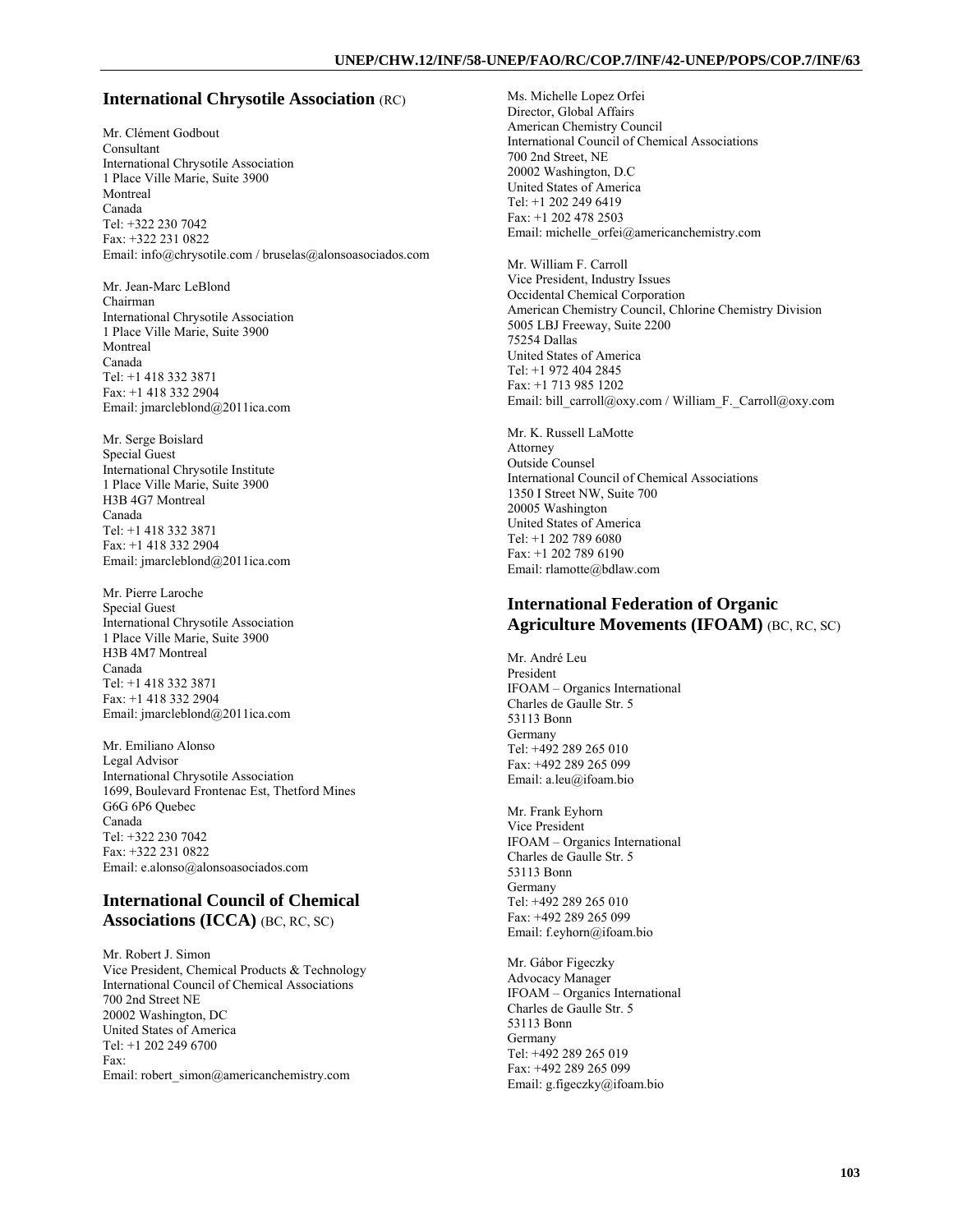### **International HCH & Pesticides Association (IHPA)** (BC, SC)

Mr. John Vijgen Director International HCH & Pesticides Association (IHPA) Elmevej 14 2840 Holte Denmark Tel: +45 45 410 321 Fax: Email: john.vijgen@ihpa.info

Mr. Roland Weber International Consultant POPs Environmental Consulting International HCH and Pesticides Association (IHPA) Lindenfirststr. 23 73527 Schwäbisch Gmünd Germany Tel: +49 7171 189 809 Fax: +49 7171 36776 Email: roland.weber10@web.de

#### **International Indian Treaty Council (IITC)**  (SC)

Ms. Rochelle Diver Environmental Health Program Coordinator International Indian Treaty Council 2940 16th St. Suite 305 94103 San Francisco United States of America Tel: +1 415 641 4482 Fax: +1 415 641 1298 Email: rochelle@treatycouncil.org

### **International POPs Elimination Network (IPEN)** (BC, RC, SC)

Ms. Olga Speranskaya IPEN Co-Chair The International POPs Elimination Network (IPEN) 37-61 Sheremetievskaya Str. Moscow Russia Tel: +7 499 943 6083 Fax: +7 499 943 6083 Email: olga@ipen.org / speransk2004@mail.ru

Ms. Rebecca Baissari Environmental Engineer Lebanese Environment Forum International POPs Elimination Network Ain Rummaneh, Wadih Neem Street, Najjar Bldg, 2nd Floor Beirut Lebanon Tel: +961 1 386 570 Fax: +961 1 386 570 Email: news@lbeforum.org / rbaissari@lbeforum.org

Mr. Alan David Watson Senior Scientist, Public Interest Consultant Dioxins, Pcbs And Waste Working Group International POPS Elimination Network (IPEN) 1962 University Ave 94704 Berkeley United States of America Tel: +1 510 7041962 Fax: +1 510 8839493 Email: alanwatson@p-i-c.org / alanwatson.travel@gmail.com

Mr. Joseph DiGangi Senior Science and Technical Advisor International POPs Elimination Network (IPEN) 1962 University Ave, Suite #3 94704 Berkeley United States of America Tel: +1 510 704 1962 Fax: +1 510 883 9493 Email: joe@ipen.org

Ms. Mariann Lloyd-Smith Senior Policy Advisor International POPs Elimination Network (IPEN) 12 Craig Street 2478 East Ballina Australia Tel: +61 2 6681 5340 Fax: Email: biomap@oztoxics.org

Ms. Jennifer Federico Network Organizer Secretariat International POPs Elimination Network (IPEN) P.O. Box 7256 402 35 Gothenburg Sweden Tel: +1 510 704 1962 Fax: +1 510 883 9493 Email: jenniferfederico@ipen.org / ipen@ipen.org

Mr. Dharmesh Shah Consultant Global Alliance for Incinerator Alternatives IPEN No.42, 28th Cross St, Besant Nagar 600090 Chennai India Tel: Fax: Email: dharmesh@no-burn.org

Ms. Shweta Narayan Coordinator Community Environmental Monitoring (The Other Media) IPEN No.92, Thiruvallur Nagar, Besant Nagar 600090 Chennai India Tel: Fax: Email: nopvcever.new@gmail.com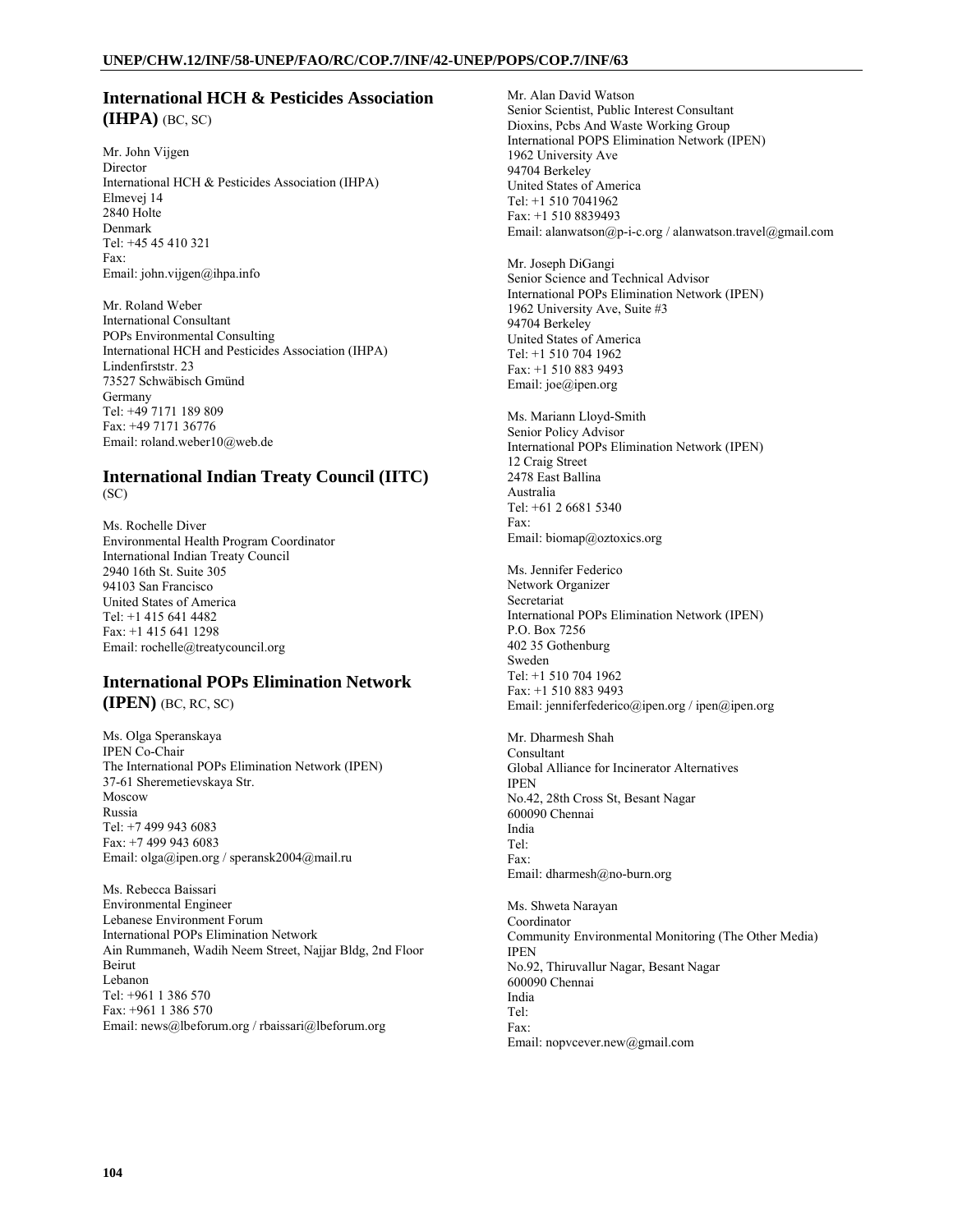Ms. Marjeta Mima Director Environmental Centre for Administration and Technologies Tirana Albania Tel: +355 432 223 530 Fax: Email: mima@ecat-tirana.org

Mr. Björn Beeler International Coordinator Secretariat International POPs Elimination Network (IPEN) P.O. Box 7256 40235 Gothenburg Sweden Tel: +1 510 704 1962 Fax: +1 510 883 9493 Email: bjornbeeler@ipen.org / ipen@ipen.org

### **International Society of Doctors for the Environment (ISDE)** (BC, SC)

Ms. Lilian Corra ISDE - International Secretary International Society of doctors for the Environment (ISDE) Bulnes 2009, Dept. 2A 1429 Buenos Aires Argentina Tel: +54 11 4823 2298 Fax: Email: liliancorra@blacksmithinstitute.org / liliancorra@gmail.com

## **International Union of Food, Agricultural, Hotel, Restaurant, Catering, Tobacco and Allied Workers Associations (IUF/UITA)** (RC)

Mr. Domenic Brieger Intern – agriculture and plantation workers group Agriculture International Union of Food, Agricultural, Hotel, Restaurant, Catering, Tobacco and Allied Workers Associations (IUF/UITA) 8 rampe du pont rouge 1213 Petit Lancy Switzerland Tel: +41 22 793 2233 Fax: +41 22 793 2238 Email: iuf@iuf.org

Mr. Omara Amuko Occupational Health and Safety Coordinator International Union of Food, Agricultural, Hotel, Restaurant, Catering, Tobacco and Allied Workers Associations (IUF/UITA) Plot 27 Ntenga Road Lugazi Town Council P.O. Box 48 Lugaza Uganda Tel: +234 752 694 272 Fax: +4122 793 2238 Email: omara12@yahoo.com / omara.amuko@iuf.org

Ms. Susan Longley International Officer – Agriculture and plantations **Agriculture** International Union of Food, Agricultural, Hotel, Restaurant, Catering, Tobacco and Allied Workers Associations (IUF/UITA) 8 rampe du pont rouge 1213 Petit Lancy Switzerland Tel: +41 22 793 2233 Fax: +41 22 793 2238 Email: sue.longley@iuf.org

## **Inuit Circumpolar Council (ICC)** (SC)

Ms. Eva Kruemmel Senior Policy Advisor Environment & Health Inuit Circumpolar Council (ICC) 75 Albert Street, Suite 1001 K1P 5E7 Ottawa Canada Tel: +1 613 563 2642 Fax: +1 613 565 3089 Email: ekruemmel@inuitcircumpolar.com

## **"Ecoproject partnership"** (BC, RC, SC)

Ms. Alina Bushmovich Executive Director IPO "Ecopartnership" Talbukhina Str.2 office 20 (5th floor) 220 012 Minsk Belarus Tel: +375 17 336 01 90 Fax: +375 17 336 01 89 Email: ab@ecoproject.by

#### **Island Sustainability Alliance C.I. Inc (ISACI)**  (BC, RC, SC)

Ms. Imogen Pua Ingram Secretary-Treasurer Island Sustainability Alliance C.I. Inc. (ISACI) 1st Floor, Ingram House, Avatiu P.O. Box 492 Avarua, Rarotonga Cook Islands Tel: +682 22 128 Fax: Email: islandsustainabilityalliance@gmail.com / imogenpuaingram@gmail.com

### **Leaf-Cutting Ant Baits Industries Association (ABRAISCA)** (SC)

Mr. Edson Dias da Silva P & D Manager Leaf-Cutting Ant Baits Industries Association (ABRAISCA) Av. Roberto de Jesus Affonso, 69 – II Distrito Industrial 14808 156 Araraquara Brazil Tel: +55 16 332 22 122 Fax: +55 16 332 22 353 Email: edson.silva@agroceres.com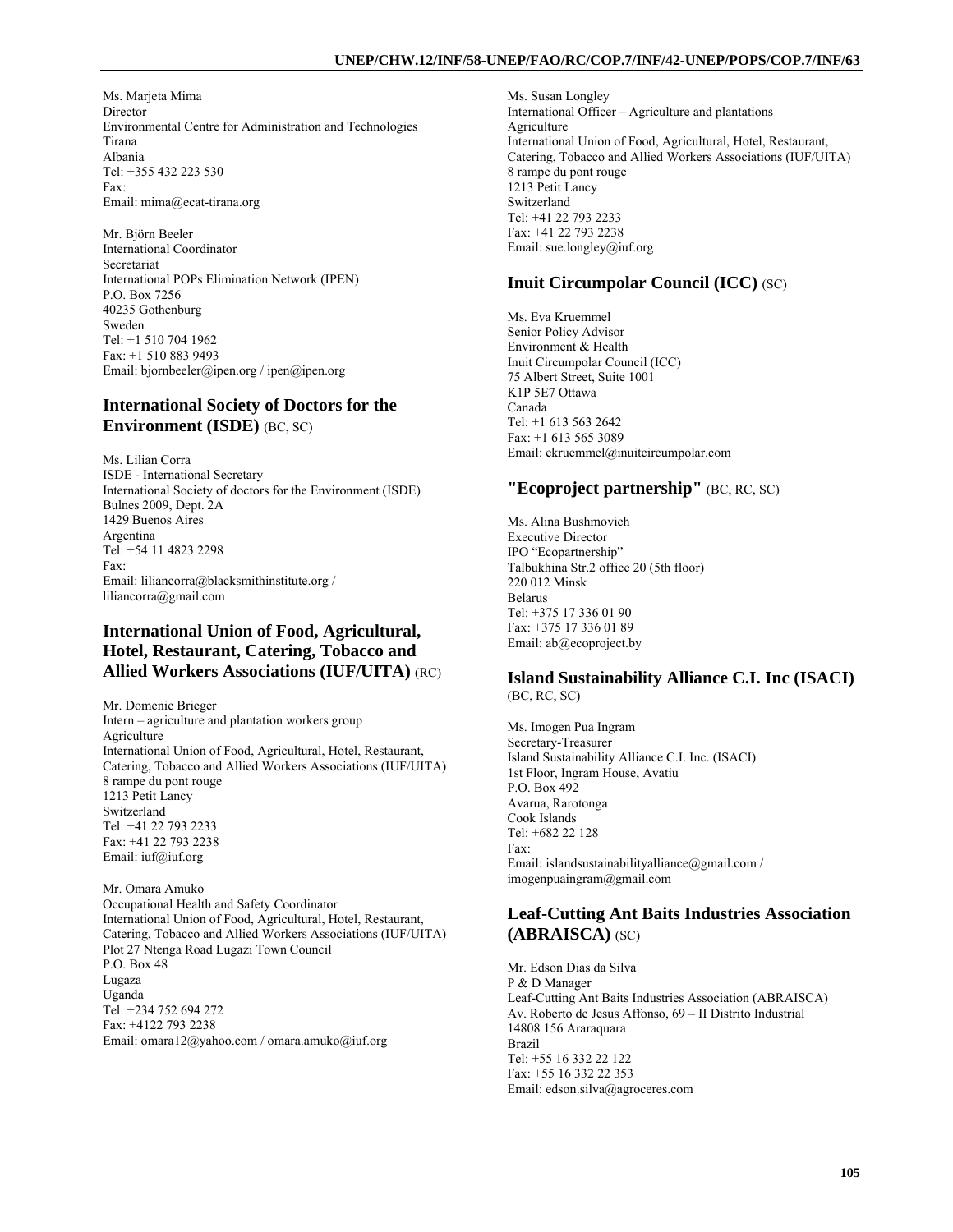Ms. Juliana Mara Berti Executive Secretary Leaf-Cutting Ant Baits Industries Association (ABRAISCA) Av. Roberto de Jesus Affonso, 69 II Distrito Industrial Domingos Ferrari 14808 156 Araraquara-SP Brazil Tel: +55 16 3301 5691 Fax: +55 16 3322 2353 Email: abraisca@abraisca.org.br

# **League of Independent Activists (INDYACT)**

(BC, RC, SC)

Mr. Naji Kodeih Policy Advisor / Toxic Campaigner Chemicals / Toxics / Hazardous Waste Management IndyACT, League of Independent Activists Rmail Nahr Street, Jaara Building. 4th floor P.O.Box 14 5472 10550 Beirut Lebanon Tel: +961 1 448 649 Fax: +961 1 448 649 Email: najikodeih@gmail.com / nkodeih@indyact.org

## **MAMA-86** (RC, SC)

Ms. Olga Tsygulyova Coordinator Chemical Safety Program MAMA-86 14 Chapayeva Str., off. 1 01030 Kiev Ukraine Tel: +38 044 234 69 29 Fax: +38 044 234 69 29 Email: tsygulyova@mail.ru / tsygulyova@mama-86.org.ua

## **Meteorological Synthesizing Centre East (EMEP/MSC-E)** (SC)

Mr. Alexey Gusev Senior scientist Meteorological Synthesizing Centre East (EMEP/MSC-E) 2nd Roshchinsky proezd, 8/5 115419 Moscow Russian Federation Tel: +7 926 906 91 78 Fax: +7 495 956 19 44 Email: alexey.gusev@msceast.org

## **National Association of Professional Environmentalists (NAPE)** (BC, SC)

Mr. Geoffrey Kamese Nansove Senior Programme Officer Administration & Chemicals, Energy And Climate Change National Association Of Professional Environmentalists (Nape) - Uganda Plot No.7138, Entebbe Road – Zana P.O. Box 29909 Kampala, Uganda Tel: +256 774 609190 Fax: Email: kamese@nape.or.ug / nape@nape.or.ug

## **National Toxics Network (NTN) Inc.** (RC, SC)

Mr. John Wickens Technical Advisor National Toxics Network (NTN) Inc. 12 Craig Street 2478 East Ballina Australia Tel: +61413621557 Fax: Email: biomap@oztoxics.org

## **NGF "Centre for Chemical Safety" (ECOMIR)** (SC)

Mr. Assan Sergazin Director Waste Management NGF "Centre for Chemical Safety" (ECOMIR) 70th Street 010000 Astana Kazakhstan Tel: +7 7172 406 487 Fax: +7 7172 406 487 Email: asan\_92@mail.ru

## **NGO "Independent Ecological Expertise"** (SC)

Mr. Oleg Pecheniuk Chairman NGO "Independent Ecological Expertise" 1 app., 30 h., 7 microdistrict 720028 C. Bishkek Kyrgyzstan Tel: +996 312 57 83 72 Fax: +996 312 57 83 72 Email: expertise@eco-expertise.org

#### **Ordine dei Chimici della Provincia di Treviso**  (RC)

Mr. Andrea Volpato Councilor delegated to training Ordine dei Chimici della Provincia di Treviso via Panfilo Castaldi, 1 31100 Treviso Italy Tel: +39 335 8437598 Fax: +39 0423 621184 Email: av@andreavolpato.it / formazione@ordinechimici.it

#### **Pesticide Action Network (PAN) Africa** (BC, RC, SC)

Mr. Abou Thiam Regional Coordinator Pesticide Action Network (PAN) Africa B.P. 15938 Dakar-Fann Senegal Tel: +221 33 825 4914 Fax: +221 33 825 1443 Email: abouthiam@pan-afrique.org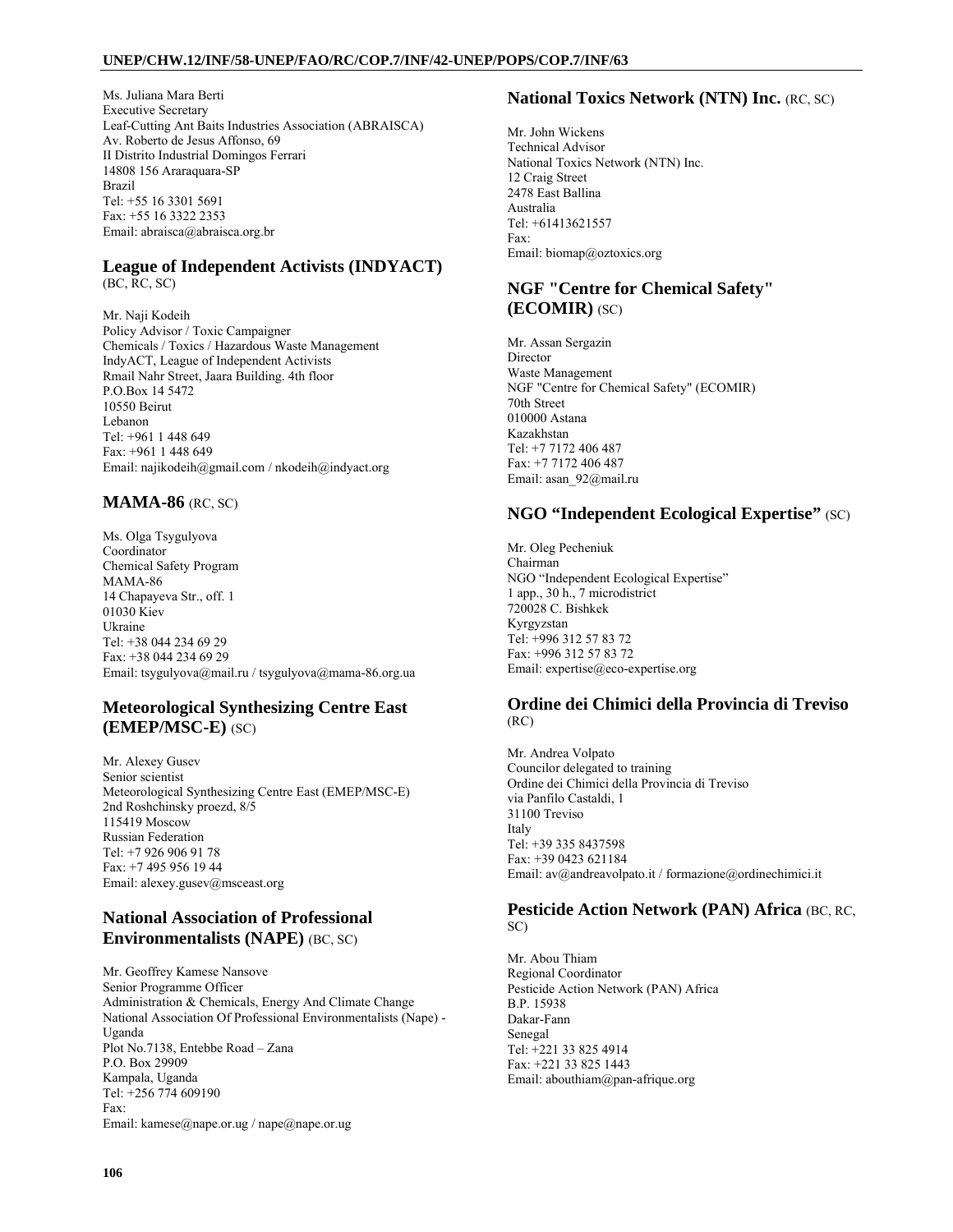#### **Pesticide Action Network (PAN) Europe (BC,** RC, SC)

Ms. Stephanie Williamson Staff Scientist Pesticide Action Network (PAN) UK Brighthelm Centre, North Road BNI 1YD Brighton United Kingdom of Great Britain and Northern Ireland Tel: +44 1273 964 234 Fax: +44 1273 964 238 Email: stephaniewilliamson@pan-uk.org

### **Pesticide Action Network Asia and the Pacific (PAN AP)** (BC, RC, SC)

Ms. Meriel Watts Senior Technical Advisor Pesticides Pesticide Action Network Asia and the Pacific (PAN AP) Pulau Pinang P.O. Box 1170 10850 Penang Malaysia Tel: +60 4 657 0271  $Fax + 6046583960$ Email: merielwatts@xtra.co.nz / panap@panap.net

Ms. Sarojeni Devi Vijaya Rengam Executive Director Pesticide Action Network Asia and the Pacific (PAN AP) P.O.Box 1170 10850 Penang Malaysia Tel: +604 657 0271 Fax: +604 658 3960 Email: sarojeni.rengam@panap.net / panap@panap.net

Ms. Rosa Isabelina Vasquez Valarezo Programme Officer Pesticides Programme Pesticide Action Network Asia and the Pacific (PAN AP) P.O. Box 1170 10850 Penang Malaysia Tel: +604 657 0271 Fax: +604 658 3960 Email: chela.vazquez@panap.net / panap@panap.net

#### **Pesticide Action Network UK (PAN UK)** (BC, RC, SC)

Mr. Keith Tyrell Director Pesticide Action Network UK (PAN UK) The Brighthelm Centre North Road BN1 1YD Brighton United Kingdom of Great Britain and Northern Ireland Tel: +44 0 1273 964 230 Fax: +44 207 065 0907 Email: keithtyrell@pan-uk.org / keithtyrell@pan-uk.org Ms. Sheila Willis Project Manager Pesticide Action Network UK Brighthelm Centre North Road BN1 1YD Brighton United Kingdom of Great Britain and Northern Ireland Tel: +44 1423 680 586 Fax: Email: sheilawillis@pan-uk.org

#### **Pesticide Action Nexus (PAN) Ethiopia** (BC, RC, SC)

Mr. Tadesse Amera Sahilu Director Prevention of Environmental and Public Health Impacts of Pesticides and Other Hazardous Chemicals Pesticide Action Nexus Association - Ethiopia (PAN-Ethiopia) P.O. Box 7706 Addis Ababa, Ethiopia Tel: +251 116 186 774 Fax: +251 116 186 769 Email: atadesse2002@yahoo.com

#### **Red de Acción en Plaguicidas y sus Alternativas de América Latina (RAP-AL)** (BC, RC, SC)

Ms. María Isabel Cárcamo Coordinator Red de Acción en Plaguicidas y sus Alternativas de América Latina (RAP-AL) / Pesticides Action Network (PAN) Colorado 2127 11800 Montevideo Uruguay Tel: +598 2204 0816 Fax: +598 2204 0816 Email: coord@rapaluruguay.org

### **Red de Acción en Plaguicidas y sus Alternativas en México, A.C. (RAPAM)** (SC)

Ms. Maria Eugenia Acosta Camacho Information Service Red de Acción en Plaguicidas y sus Alternativas en México, A.C. (RAPAM) - a participant organization of IPEN Amado Nervo 23, int 2, Col. San Juanito 56120 Texcoco Mexico Tel: +52 595 95 477 44 Fax: +52 595 95 477 44 Email: rapamaru@gmail.com / rapamfer@gmail.com

Mr. Fernando Bejarano G. **Director** Red de Acción en Plaguicidas y sus Alternativas en México, A.C. (RAPAM) - Centro de Análisis y Acción en Tóxicos y sus Alternativas (CAATA) - a participant organization of IPEN Amado Nervo 23, int 2, Col. San Juanito 56121 Texcoco Mexico Tel: +52 595 95 47744 Fax: +52 595 95 47744 Email: coordinacion@caata.org.mx / coordinacion@rapam.org.mx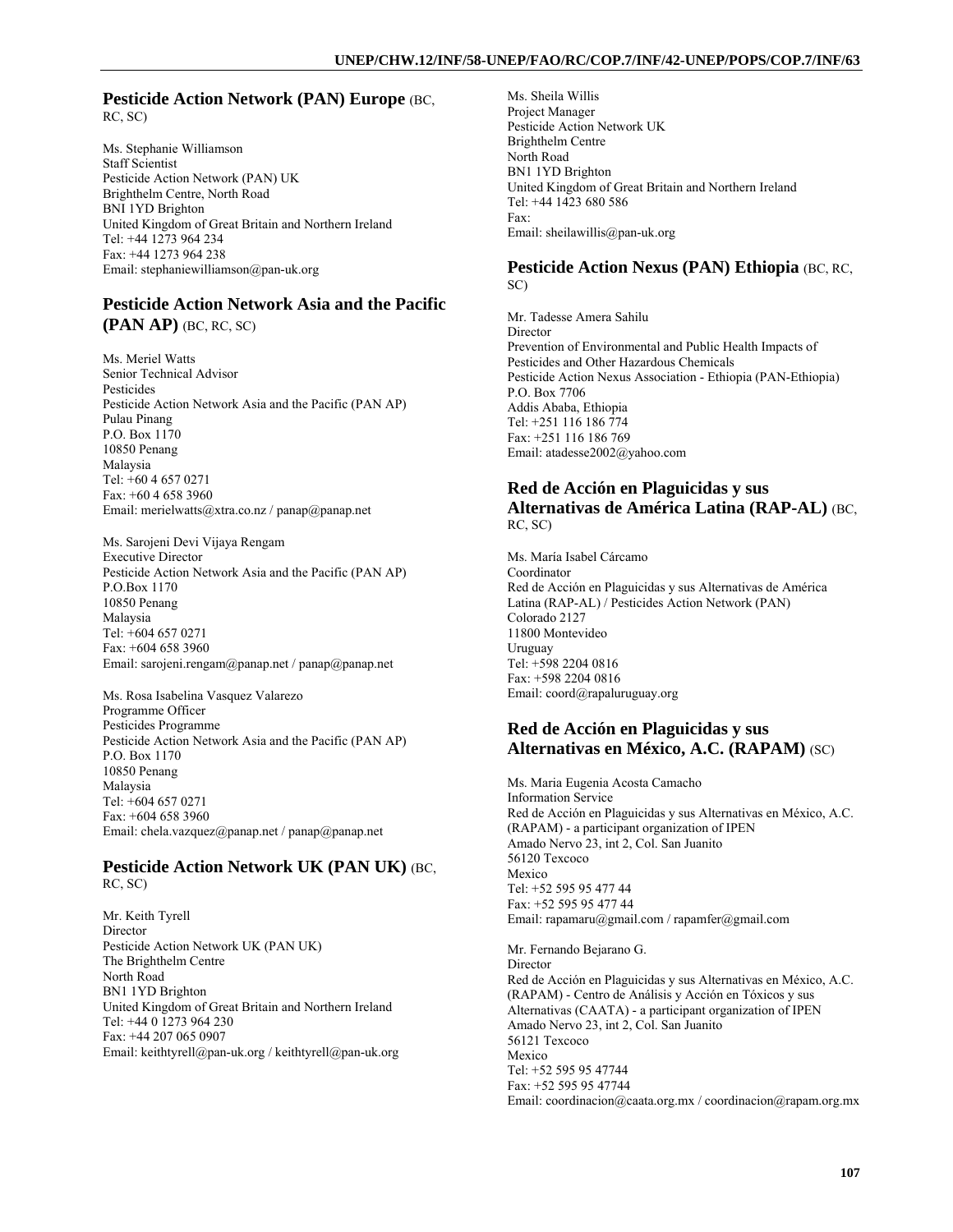### **Rotterdam Convention Alliance (ROCA)** (RC)

Mr. Krishnendu Mukherjee Representative Rotterdam Convention Alliance (ROCA) 31F2 Models Celebrity, Caranzalem Panaji 403006 Goa India Tel: Fax: Email: tublumukherjee@yahoo.co.uk

Mr. Robert Moore Representative Rotterdam Convention Alliance (ROCA) 2 Aldridge Court, Baldock SG7 5TA Hertfordshire United Kingdom of Great Britain and Northern Ireland Tel: + 44 7522 748 411 Fax: Email: rob\_moore@me.com

Ms. Bui Thi An Director of Institute for Resources, Environment and Community Development Rotterdam Convention Alliance (ROCA) No.6, Ton That Thuyet street, Dich Vong Hau ward, Cau Giay district Hanoi Vietnam Tel: +84 43 7736948 Fax: +84 43 7736948 Email: buianvongthi@yahoo.com

Mr. Tuan Tran Representative/ Director Rotterdam Convention Alliance (ROCA) No 39 lane 255, Vongstr, Hai Ba Trung district Hanoi Vietnam Tel: +84 4 3628 0350 Fax: +84 4 3628 0200 Email: trantuan@rtccd.org.vn / trantuanrtccd@gmail.com

Mr. Pralhad Malvadkar Representative Rotterdam Convention Alliance (ROCA) 3 ShramikVasahat-A, Hill Road, Kajupada Borivali East 400066 Mumbai India Tel: Fax: Email: pralhad.malvadkar@gmail.com

Mr. Barry Robson President Asbestos Diseases Foundation of Australia Inc Suite 3.133-137 Parramatta Rd P.O. Box 484 2142 Granville Australia Tel: +61 2 9637 8759 Fax: Email: info@adfa.org.au

Mr. Andrew Ramsay Work Health and Safety Coordinator, Construction, Forestry, Mining and Energy Union (CFMEU) Rotterdam Convention Alliance (ROCA) 16 Campabell Street Bowen Hills QLD 4006 Australia Tel: +617 323 146 00 Fax: Email: aramsay@qld.cfmeu.asn.au Mr. Sharad Vittal Sawant Representative Rotterdam Convention Alliance (ROCA) 6,690 Sawant Chawl, Raigad Vibhag, Parksite Vikhroli West Mumbai 400079 Maharashtra India Tel: Fax: Email: pralhad.malvadkar@gmail.com Mr. Sanjiv Pandita Representative Asia Monitor Resource Center Flat 7, 9th Floor, Block A Fuk Keung Industrial Building, 66-68 Tong Mi Road Kowloon Hong Kong, Special Adminitrative Region of China Tel: +852 233 213 46 Fax: +852 238 553 19 Email: sanjiv@amrc.org.hk Mr. Andrew Dettmer National President Australian Manufacturing Workers' Union (AMWU) Rotterdam Convention Alliance (ROCA) P. O. Box 160 2142 Granville Australia Tel: +613 9230 5704 Fax: +613 9230 5887 Email: andrew.dettmer@amwu.asn.au Mr. Ye Yong Choi Vice coordinator Ban Asbestos Network Korea Asian Ban Asbestos Network Room118, 1st floor, Building3, Yeongun Campus, Seoul National University Seoul South Korea Tel: +82 2 741 2700 Fax: Email: choiyy@kfem.or.kr Mr. Robson Kathleen Asbestos Diseases Foundation of Australia Inc Suite 3.133-137 Parramatta Rd P.O. Box 484 2142 Granville Australia Tel: +61 2 9637 8759 Fax: Email: info@adfa.org.au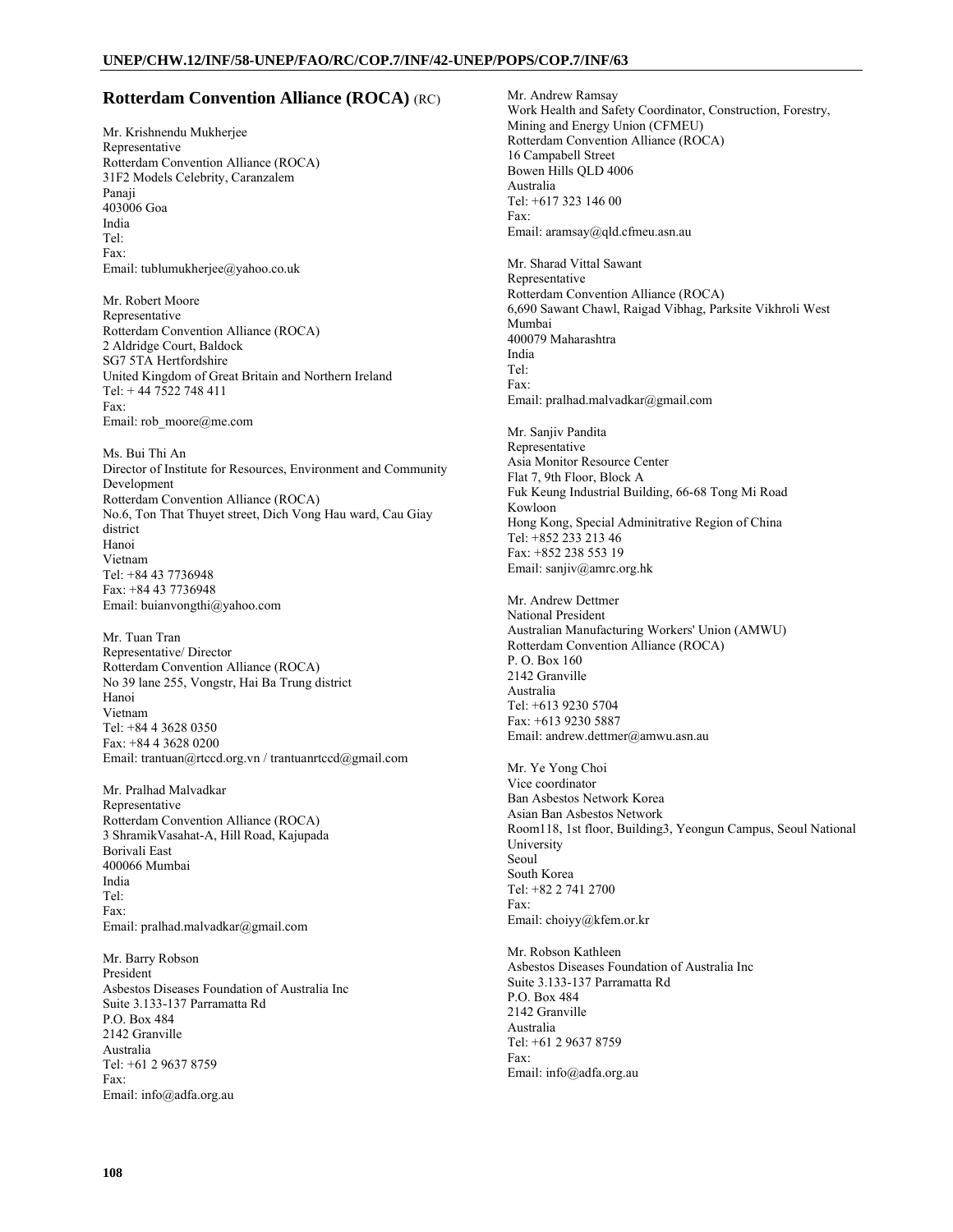### **Sustainable Research and Action for environmental development (SRADev Nigeria)**  (BC, RC, SC)

Mr. Aneshimode Leslie Adogame Executive Director Head Office/Administration Sustainable Research and Action for environmental development (SRADev Nigeria) Suite 1, No 18, Olorunlogbon Street, Anthony Village Lagos Nigeria Tel: +234 803 330 1305 Fax: Email: ane\_adogame@hotmail.com / sradevnigeria@yahoo.com

# **Swiss Association for Environmental Technology (SVUT)** (SC)

Mr. Urs K. Wagner Technical Consultant (Asbestos & Pcb Senior Expert) Swiss Association For Environmental Technology (Svut) and Eti Umwelttechnik AC Kalchbühlstrasse 18 P. O. Box 176 7007 Chur Switzerland Tel: +41 81 253 54 54 Fax: +41 81 253 66 22 Email: wagner@eti-swiss.com

#### **Thanal** (BC, RC, SC)

Mr. Chelaton Jayakumar Director Chemical Safety Thanal OD 3, Jawahar Nagar, Kawdiar Thiruvananthapuram Kerala India Tel: +91 471 272 7150 Fax: +91 471 272 7152 Email: jayakumar.c@gmail.com / admin@thanal.co.in

### **Toxics Link** (BC, SC)

Mr. Piyush Mohapatra Senior Programe Coordinator Chemicals and Health Toxics Link H2 (Ground Floor), Jungpura Extension 110 014 New Delhi India Tel: +91 11 2432 8006 Fax: +91 11 2432 1747 Email: piyush@toxicslink.org / ravig1@toxicslink.org

### **United States Council for International Business (USCIB)** (SC)

Ms. Sophia Danenberg International Policy Analyst Environment, Health & Safety The Boeing Company Mail code 9U4 02 P.O. Box 3707 98124 Seattle United States of America Tel: +1 425 234 4232 Fax: Email: sophia.m.danenberg@boeing.com

### **Vietnam National Roof Sheet Association** (RC)

Ms. Giang Lam Le Assistant to Secretariat Vietnam National Roofsheet Association 10th Floor, Viethai Tower, C2 Block – H – Dich Vong Hau Ward Cau Giay District Hanoi Vietnam Tel: +84 4 776 2552 Fax: 84 4 776 2612 Email: lamlemcms@gmail.com

Ms. Bui Thi Thu Hang Secretary Vietnam National Roof Sheet Association 10th Floor, Viethai Tower, C2 Block – H – Dich Vong Hau Ward Cau Giay District Hanoi Vietnam Tel: +84 4 776 2552 Fax: +84 4 776 2612 Email: hangbui2505@gmail.com

### **Women in Europe for a Common Future (WECF)** (RC, SC)

Ms. Alexandra Caterbow Senior Policy Advisor Chemicals and Health Women in Europe for a Common Future (WECF) Sankt Jakobs Platz 10 80331 Munich Germany Tel: +49 89 232 3938 18 Fax: +49 89 232 3938 10 Email: alexandra.caterbow@wecf.eu

Ms. Johanna Hausmann Project Management Chemicals and Health WECF Munich / Chemicals and Health Women in Europe for a Common Future (WECF) Sankt Jakobs Platz 10 80331 Munich Germany Tel: +49 89 232 393 80 Fax: +49 89 232 393 811 Email: johanna.hausmann@wecf.eu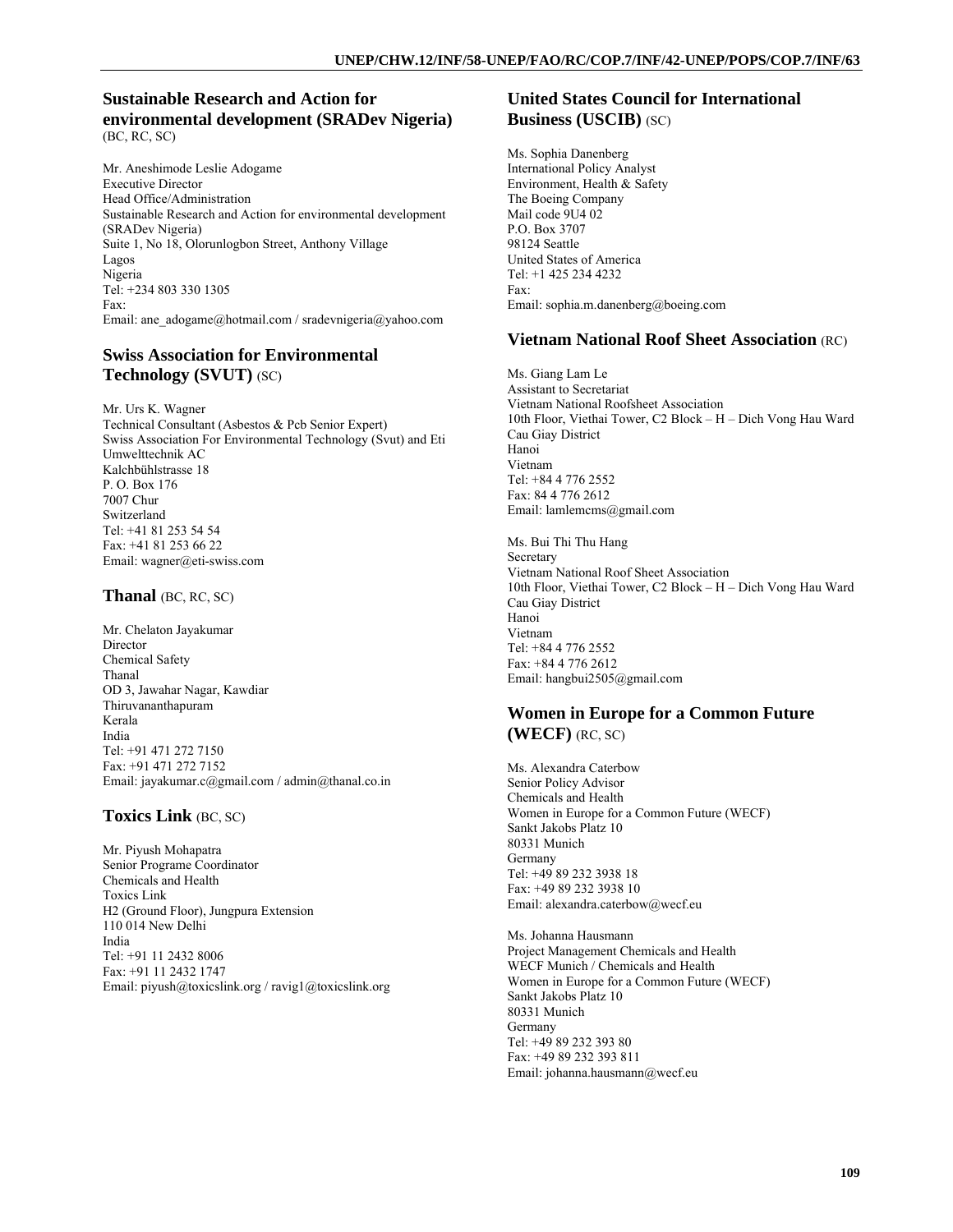#### **Wood Preservation Canada** (SC)

Mr. Henry Walthert Executive Director Wood Preservation Canada 202-2141 Thurston Drive K1 6C9 Ottawa Canada Tel: +1 613 737 4337 Fax: +1 613 247 0540 Email: henry@woodpreservation.ca

Mr. Brian McManus Board Member Wood Preservation Canada 202-2141 Thurston Drive K1 6C9 Ottawa Canada Tel: +1 613 737 4337 Fax: +1 613 247 0540 Email: bmcmanus@stella-jones.com

Mr. Herbert Estreicher Partner Keller and Heckman LLP 1001 G Street NW, Suite 500W 20001 Washington D.C. United States of America Tel: +1 202 434 4334 Fax: +1 202 434 4646 Email: estreicher@khlaw.com

Mr. Luis Esparza Romero Attorney Legal Gonzales Calvillo Montes Urales 632 – Piso 3 Colonia Lomas de Chapultepec 11000 Mexico City Mexico Tel: +52 555 202 7622 Fax: +52 555 520 7671 Email: lesparza@gcsc.com.mx

Mr. Roger Jackson Vice President, General Counsel and Secretary Legal KMG Chemicals, Inc 9555 W. Sam Houston Parkway S. Suite 600 77099 Houston United States of America Tel: +1 713 600 3813 Fax: +1 713 600 3850 Email: rjackson@kmgchemicals.com

### **World Chlorine Council (WCC)** (BC, RC, SC)

Mr. Dolf Van Wijk Director, Science & Regulatory Affairs Euro Chlor **CEFIC** Av. E. Van Nieuwenhuyse 4, Box 2 1160 Brussels Belgium Tel: +32 2 676 7370 Fax: +32 2 676 7241 Email: dvw@cefic.be / dst@cefic.be

Mr. Allan Jones UNEP Liaison World Chlorine Council 2363 Sinclair Circle L7P 3C1 Burlington Canada Tel: +1 90 5335 563 Fax: Email: allan.g.jones@sympatico.ca

#### **Zoï Environment Network** (BC, SC)

Mr. Otto Simonett Director Zoï Environment Network Maison de l'Environnement II Chemin de Balexert 9 1219 Châtelaine Switzerland Tel: +41 22 917 83 42 Fax: Email: otto.simonett@zoinet.org

Ms. Lesya Nikolayeva Project Manager Zoï Environment Network Ch. de Balexert 9 1219 Châtelaine Switzerland Tel: +41 22 917 8672 Fax: +41 22 917 8342 Email: lesya.nikolayeva@zoinet.org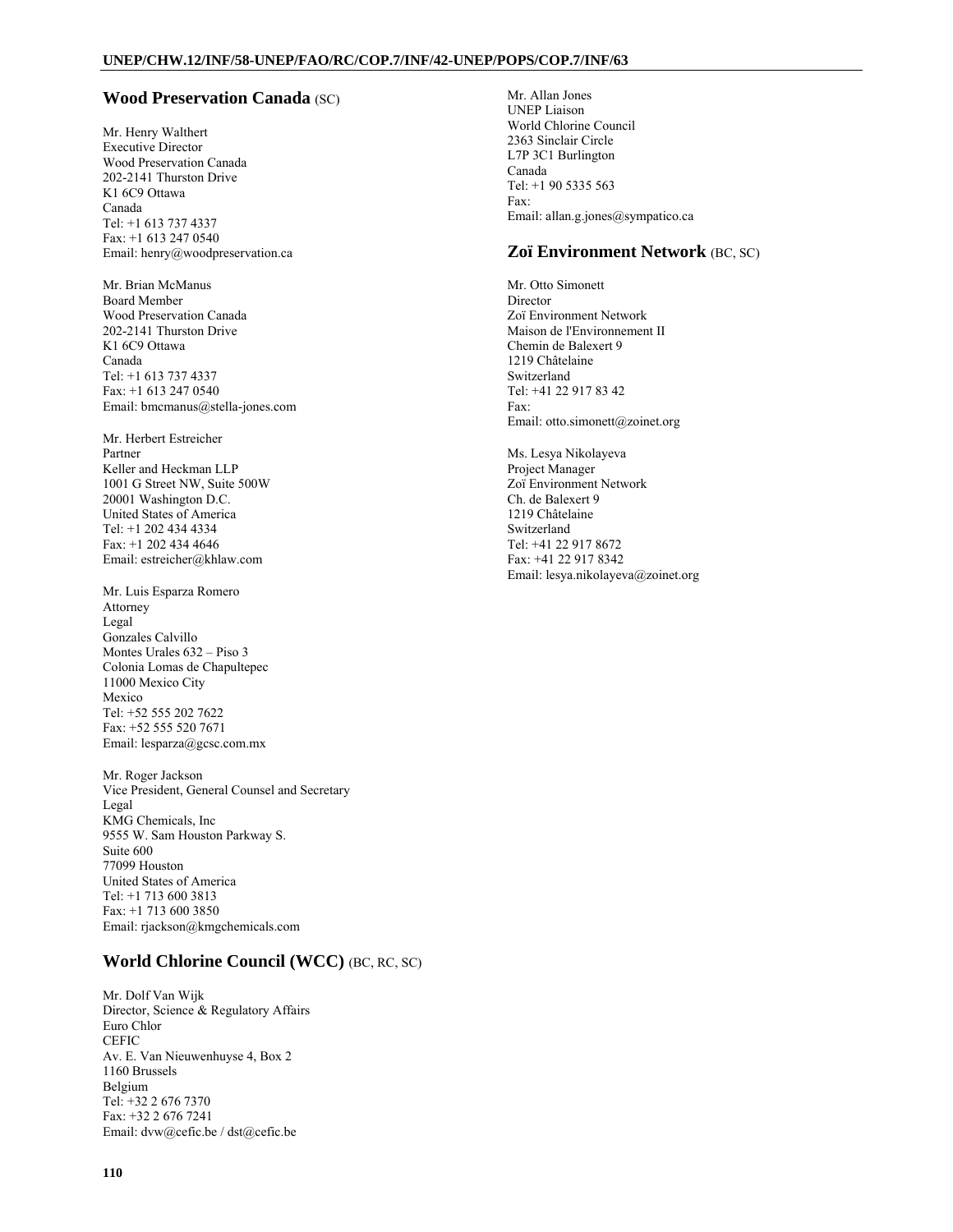# **(d) Business/Industries (Basel Convention only)**

## **Acumuladores Iberia S.A.** (BC)

Mr. Luis Guillermo Marroquín Plant Manager Used Lead Acid Batteries Recycling Plant Acumuladores Iberia S.A. de C.V. Km 10.8 Carretera Al Atlántico, Zona 17 Ciudad de Guatemala Fax: Email: luismarroquin@acumuladoresiberia.com

## **Antipollution SA** (BC)

Ms. Sofia Falida International Business Development Manager International Business Development Antipollution Sa 57 Akti Miaouli Street 18536 Piraeus Greece Tel: +302 104 292 426 x 134 Fax: Email: s.falida@antipollution.gr

Mr. Byron Vassiliades CEO & Chairman Antipollution SA 57 Akti Miaouli Street 18536 Piraeus Greece Tel: +302 104 292 426 Fax: Email: s.falida@antipollution.gr / bvassiliades@antipollution.gr

### **Automotive Parts Remanufacturers Association (APRA)** (BC)

Mr. Peter Bartel Chairman European Division Office Europe Automotive Parts Reéanufacturers Association (APRA) 4460 Brookfield Corporate Drive, Suite H 20151 1671 Chantilly United States of America Tel: +49 2541 800 6818 Fax: +49 2541 800 6821 Email: p.bartel@apra-europe.org

# **Beveridge And Diamond, P.C.** (BC)

Mr. Paul E. Hagen Principal Information Technology Industry Council / Beveridge & Diamond, P.C. 1350 I Street, N.W., Suite 700 20005 Washington United States of America Tel: +1 202 789 6022 Fax: +1 202 789 6190 Email: phagen@bdlaw.com

# **Coordination Committee of Radiological, Electromedical and Healthcare IT Enterprises / Global Diagnostic Imaging, Healthcare IT and Radiation Therapy Trade Association (COCIR / DITTA)** (BC)

Ms. Susan Bell Manager, EHS Product Regulations EHS (Environment, Health and Safety) **DITTA** 2-4 Rond Point Schuman 1040 Brussels Belgium Tel: +32 2 235 6817 Fax: +32 2 235 6850 Email: susan.bell1@ge.com

Mr. Riccardo Corridori Environmental Affairs Manager Department of Environment Coordination Committee of Radiological, Electromedical and Healthcare IT Enterprises / Global Diagnostic Imaging, Healthcare IT and Radiation Therapy Trade Association (COCIR / DITTA) Boulevard A. Reyers, 80 1030 Brussels Belgium Tel: +32 2 706 8966 Fax: +32 2 706 8969 Email: corridori@cocir.org

Ms. Wendy Phippen DITTA Chairperson Coordination Committee of Radiological, Electromedical and Healthcare IT Enterprises / Global Diagnostic Imaging, Healthcare IT and Radiation Therapy Trade Association (COCIR / DITTA) 16600 3rd Ave SE, Bothell 98012 United States of America Tel: +1 425 218 58 69 Fax: Email: wendy.phippen@philips.com

# **DigitalEurope** (BC)

Ms. Georgina Killikelly GPR Consultant GPR Dell Cherrywood, Building B, 2nd floor Dublin 18 Ireland Tel: +353 864 117 877 Fax: Email: gina\_killikelly@dell.com

Mr. Klaus Hieronymi Global Resource Efficiency Strategies Hewlett-Packard Company Hewlett-Packard Strasse 1 61352 Bad Homburg Germany Tel: +49 7031 14 7099 Fax: +49 6171 918 0923 Email: Klaus.hieronymi@hp.com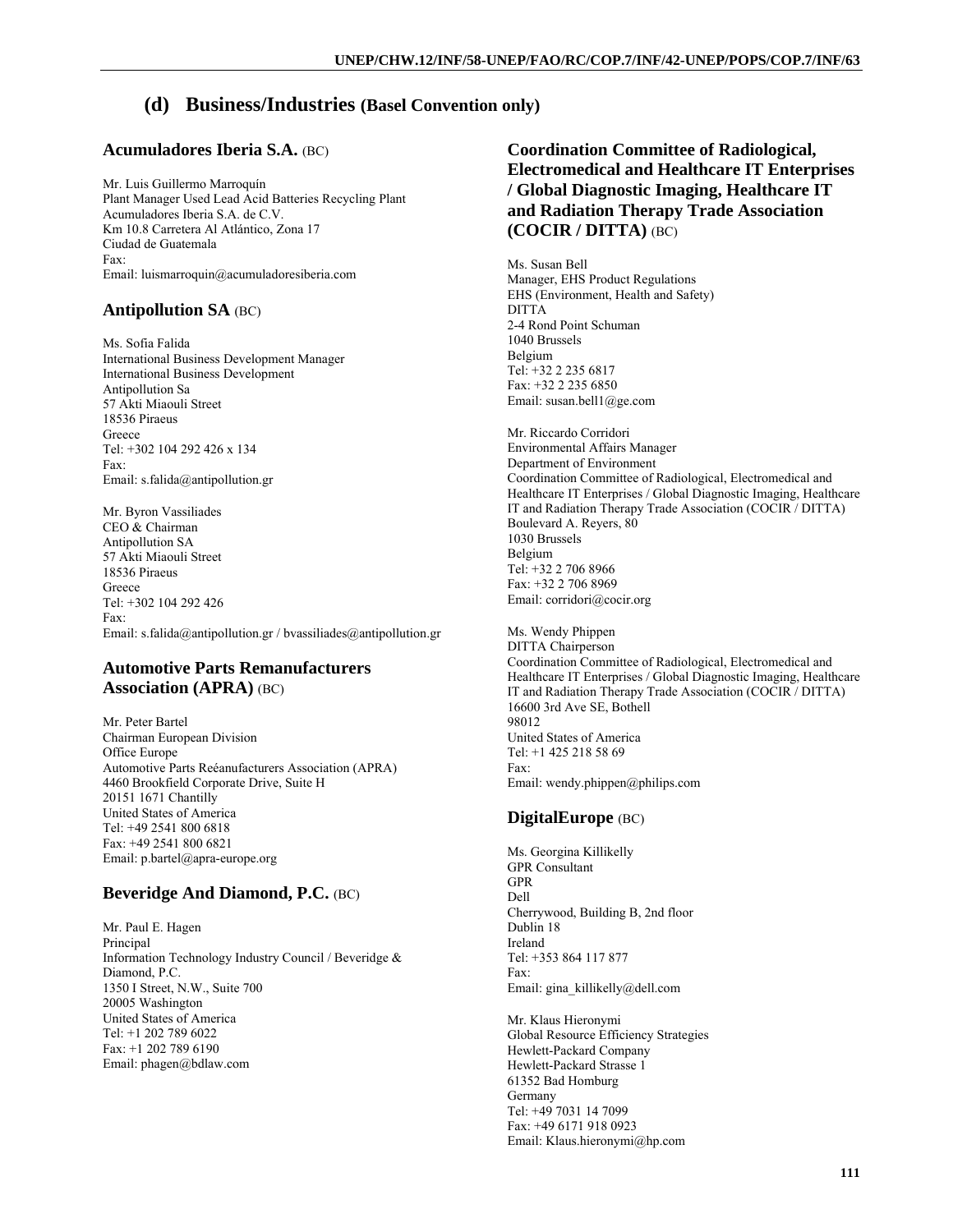#### **UNEP/CHW.12/INF/58-UNEP/FAO/RC/COP.7/INF/42-UNEP/POPS/COP.7/INF/63**

Mr. Kurt Van Der Herten EU Environment Policy Program Manager IBM Corporate Environmental Affairs IBM 42, Avenue Du Bourget Belgium Tel: +32 2 339 41 89 Fax: Email: kurt.vanderherten@be.ibm.com

## **European Manufacturers of Expanded Polystyrene (EUMEPS)** (BC)

Mr. Edmar Meuwissen Secretary General European Manufacturers of Expanded Polystyrene (EUMEPS) Weertersteenweg 158 3680 Maaseik Belgium Tel: +32 89 75 61 31 Fax: Email: e.meuwissen@eumeps.org / info@eumeps.org

# **Shenzhen GEM High-Tech Co., Ltd** (BC)

Ms. Yinyin Cao Manager of Development Department GEM Co. Ltd GEM (Tianjin) urban mining recycling resources industry development Co., Ltd 301605 Tianjin China Tel: +86 022 591 866 66 Fax: +86 022 595 896 00 Email: gem\_tjcyy@163.com / miaoyouping@126.com

Ms. Youping Miao Office Director GEM Co. Ltd Room 1910 Nikko New Century Beijing 6 Capital GymSouthern Rd 100044 Beijing China Tel: +86 0755 3338 6666 Fax: +86 0755 338 957 77 Email: miaoyouping@126.com

# **HBCD Industry Group** (BC)

Ms. Christine Lukas Member of the European HBCD Industry Group Dow Chemical Company UK Ltd. Diamond House, Lotus Park Kingsbury Crescent TW18 3AG Staines United Kingdom of Great Britain and Northern Ireland Tel: +44 1304 6205 43 Fax: +44 8707 1085 47 Email: clukas@dow.com

Mr. Jacques Migniot Styrenics Chain Manager **CEFIC** 4 Av. E. Van Nieuwenhuyse 1160 Auderghem, Belgium Tel: +32 2 676 7205 Fax: +32 2 676 74 47 Email: jmi@cefic.be

Mr. Jörg Vogelsang Member European HBCD Industry Group BASF G-PMF/A – D219 67056 Ludwigshafen Germany Tel: +49 621 60 474 82 Fax: Email: joerg.vogelsang@basf.com

Mr. Stephen Long Member European HBCD Industry Group Ineos Styrenics International SA Avenue de la Gare, 14 1700 Fribourg Switzerland Tel: +41 21 627 7009 Fax: +32 2 676 7447 Email: stephen.long@ineosstyrenics.com

## **Hewlett-Packard** (BC)

Mr. Grégoire Genot Strategic Programme Hewlett-Packard France Tel: Fax: Email: grégoire.genot@hp.com

Mr. Herve Guilcher Responsable Environnement Hewlett-Packard France Tel: +33 672 99 28 03 Fax: Email: herve.guilcher@hp.com

## **Information Technology Industry Council (ITI)** (BC)

Mr. Richard Goss Senior Vice President Environment and Sustainability Department Information Technology Industry Council (ITI) 1101 K Street, N.W. Suite 610 20005 Washington United States of America Tel: +1 202 626 5724 Fax: +1 202 638 4922 Email: rgoss@itic.org

### **International Solid Waste Association (ISWA)**  (BC)

Mr. Mihai Gabriel Ghinea International Waste Manager Waste Management International Solid Waste Association (ISWA) AleeaSlatioara nr. 4 Bucharest Romania Tel: +40 21 3116631 Fax: +40 37 225 2992 Email: mihai.gabriel.ghinea@gmail.com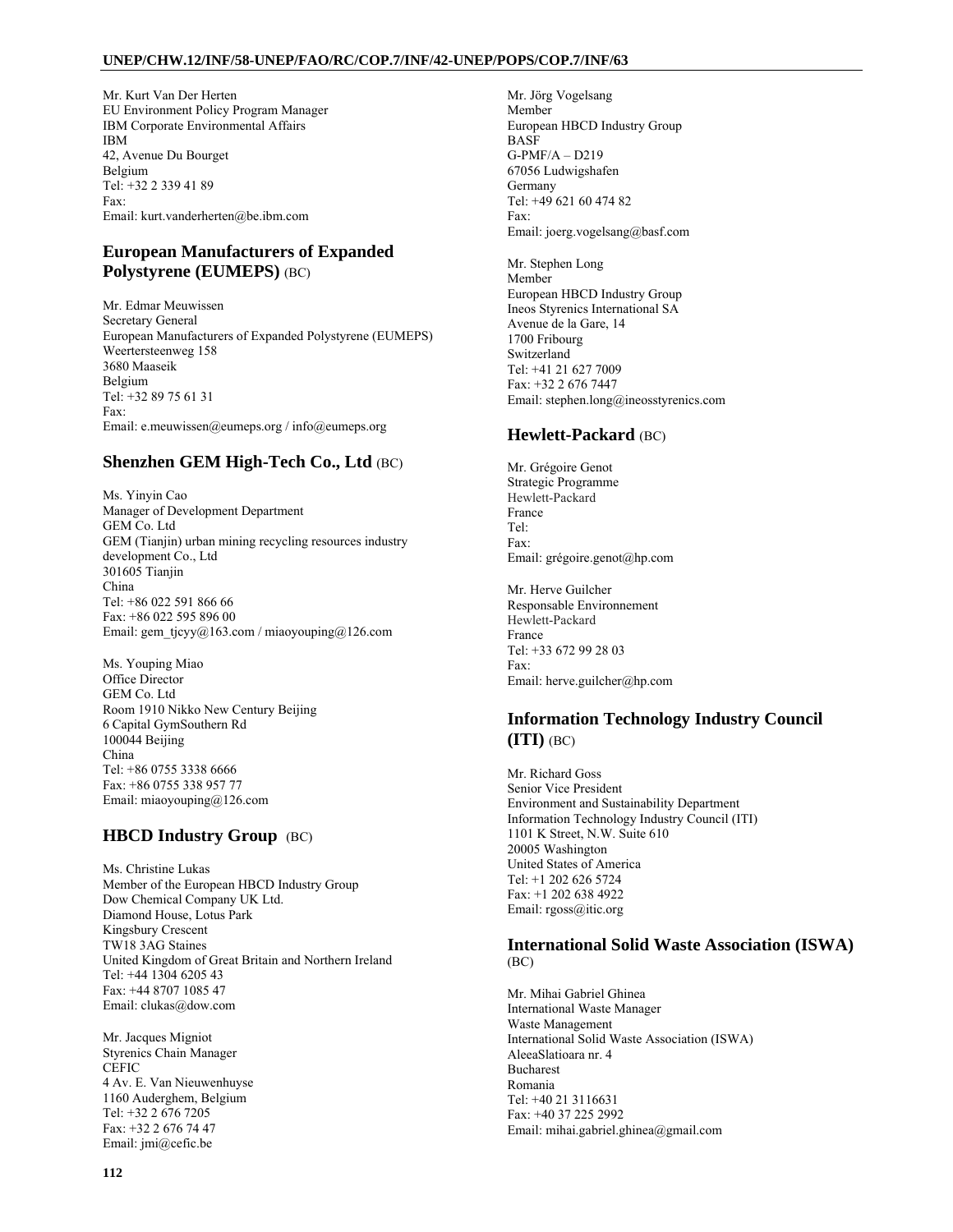### **Japan Business Machine and Information System Industries Association (JBMIA)** (BC)

Mr. Shuzo Katsumoto Deputy Leader Basel Task Force Four Electrical and Electronic Industry Associations in Japan Lila Hijirizaka 3-4-10 Mita Minato-ku 108 0073 Tokyo Japan Tel: +81 3 6809 5010 Fax: +81 3 3451 1770 Email: baseltf.japan@gmail.com

Mr. Minoru Kobayashi Secretariat Basel Task Force Four Electrical and Electronic Industry Associations in Japan Lila Hijirizaka 3-4-10 Mita Minato-ku 108 0073 Tokyo Japan Tel: +81 3 6809 5010 Fax: +81 3 3451 1770 Email: baseltf.japan@gmail.com

Mr. Ryotaro Futagami Deputy Leader Basel Task Force Four Electrical and Electronic Industry Associations in Japan Lila Hijirizaka 3-4-10 Mita Minato-ku Japan Business Machine and Information System Industries Association (JBMIA) 108-0073 Tokyo Japan Tel: +81 3 6809 5010 Fax: +81 3 3451 1770 Email: baseltf.japan@gmail.com

Mr. Toshiharu Masugi Leader Basel Task Force Four Electrical and Electronic Industry Associations in Japan Lila Hijirizaka 3-4-10 Mita Minato-ku 108 0073 Tokyo Japan Tel: +81 3 6809 5010 Fax: +81 3 3451 1770 Email: baseltf.japan@gmail.com

### **Medi-Clave Pty Ltd.** (BC)

Mr. Johann Bezuidenhout Director Management Medi-clave Pty Ltd Portion 66 , Schurveberg Pretoria P.O. Box 2304 0216 Hartbeespoort South Africa Tel: +27 12 379 1983 Fax: +2786 551 6700 Email: johannbez@medi-clave.co.za Mr. Johannes Rossouw Operations Manager Management Medi-Clave Pty Ltd Portion 69 , Schurveberg Pretoria P.O Box 2304 0216 Hartbeespoort South Africa Tel: +27 12 379 1983 Fax: +2786 551 6700 Email: johannes@medi-clave.co.za / services@medi-clave.co.za

Mr. Johann Hoffman Director Management Medi-Clave Pty Ltd Portion 66 , Schurveberg Pretoria P.O Box 2304 0216 Hartbeespoort South Africa Tel: +27 12 379 1983 Fax: +2786 551 6700 Email: johannbez@medi-clave.co.za

#### **Nomura Kohsan Co. Ltd** (BC)

Ms. Natsumi Antweiler Oka Coordinator International Operations Nomura Kohsan Co., Ltd 2-1-3 Nihonbashi-horidome, Chuo-ku 103-0012 Tokyo Japan Tel: +81 3 5695 2531 Fax: +81 3 5695 2540 Email: oka@nomurakohsan.co.jp / oka@nkcl.jp

### **POLYECO SA**

Ms. Anastasia Georgiou Marketing Department Polyeco SA Greece Tel: +30 220406000 Fax: +30 6972836620 Email: a.georgiou@polyeco.gr

Mr. Athanasios Polychronopoulos Polyeco Vice President Global Development Polyeco SA 24, Dervenakion Str, 18545 Piraeus Greece Tel: +302 104 060 01414 Fax: +302 104 617 423 Email: athanpolys@polyeco.gr / s.falida@polyeco.gr

Ms. Loraini Alimantiri Polyeco Contemporary Art Initiative Director Global Develpment Polyeco SA Dervenakion Street 24 18545 Piraeus Greece Tel: +302 104 060 014 Fax: +302 104 617 423 Email: lalimantiri@polyeco.gr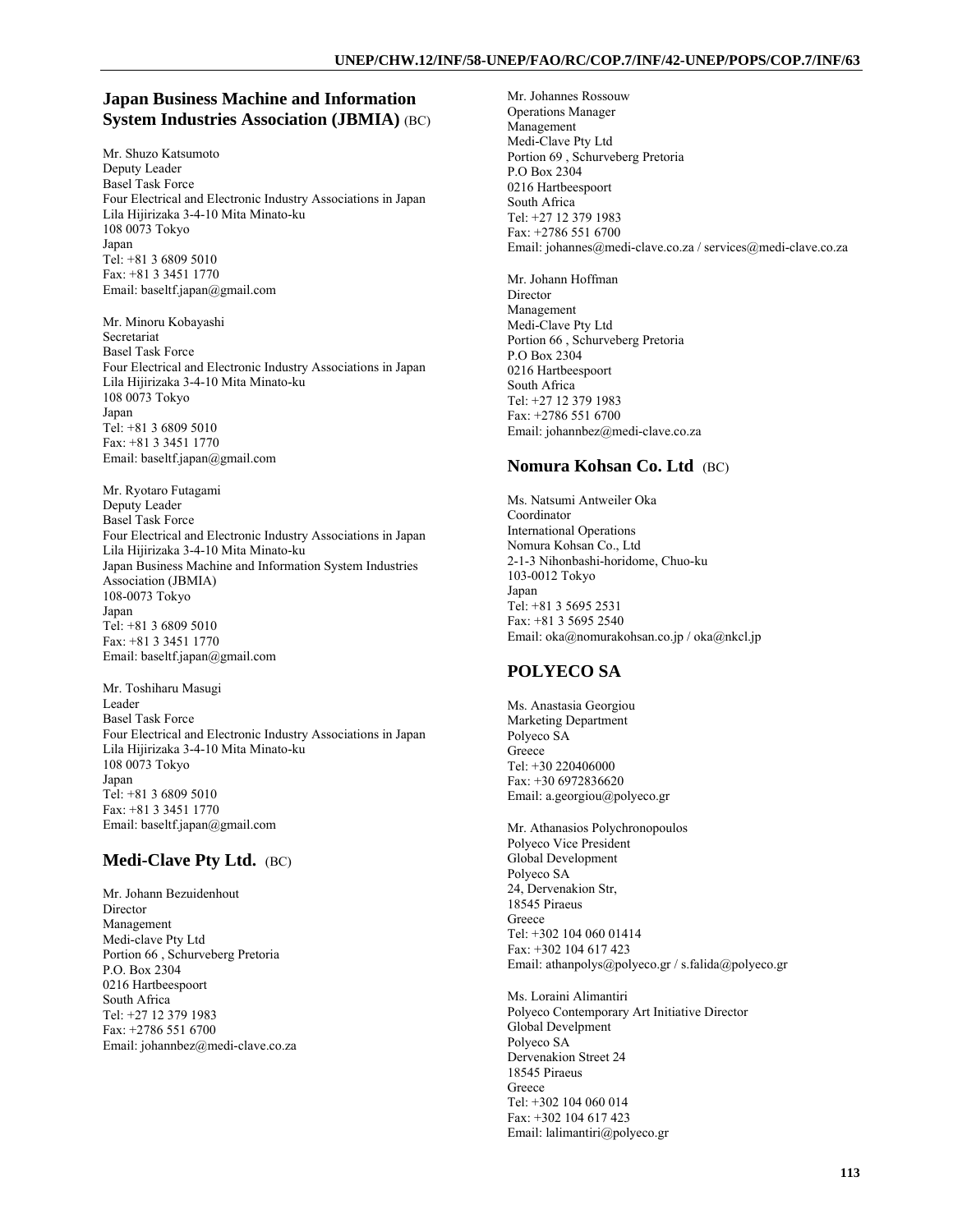#### **UNEP/CHW.12/INF/58-UNEP/FAO/RC/COP.7/INF/42-UNEP/POPS/COP.7/INF/63**

Mr. Ilias Avramikos Head of Waste Technologies Global Development Department PolyecoO SA 24, Dervenakion Street 188545 Pirraeus Greece Tel: +302 104 060 091 Fax: + 302 104 6174 23 Email: i.avramikos@polyeco.gr

Mr. Konstantinos Sakkalis Business International Manage Global Development Department Polyeco SA Dervenakion Street 24 18545 Piraeus Greece Tel: +302 105 530 650 Fax: +302 1046 174 23 Email: k.sakkalis@polyeco.gr

### **Robert Bosch GmbH.** (BC)

Mr. Thorsten Schneider Representative of VDA for Remanufacturing Affairs to the Basel Convention VDA Remanufacturing Working Group Robert Bosch GmbH Bismarckstr. 71 10627 Berlin Germany Tel: +49/30 32 788 513 Fax: +49 711 811 50589 513 Email: thorsten.schneider4@de.bosch.com

## **SARP Industries** (BC)

Mr. Nicholas Morgan Managing Director Veolia Field Services SARP Industries Unit 1 Heol Crochendy, Parc Nantgarw CF15 7QT Cardiff United Kingdom of Great Britain and Norhern Ireland Tel: +44 0 203 567 4912 Fax: +44 0 203 567 4911 Email: nick.morgan@veolia.com

## **Sims Recycling Solutions** (BC)

Ms. Patricia Whiting Senior International Policy Analyst OEM Compliance SIMS Recycling Solutions 8855 Washington Boulevard 95678 Roseville United States of America Tel: +1 603 964 5758 Fax: Email: patricia.whiting@simsmm.com Ms. Renée St Denis Vice President Sims Recycling Solutions 8855 Washington Blvd 95678 Roseville United States of America Tel: +1 916 746 7370 Fax: +1 916 772 5660 Email: renee.stdenis@simsmm.com

## **Comité de Liaison européen des fabricants d'équipements et de pièces d'automobiles / European Association of Automotive Suppliers (CLEPA)**

Mr. Salvador Munoz Zarate Representative of CLEPA for Remanufacturing Affairs to the Basel Convention Remanufacturing Working Group WABCO GmbH Am Lindener Hafen 21 40453 Hannover Germany Tel: +49 162 105 88 33 Fax: Email: salvador.munozzarate@wabco-auto.com